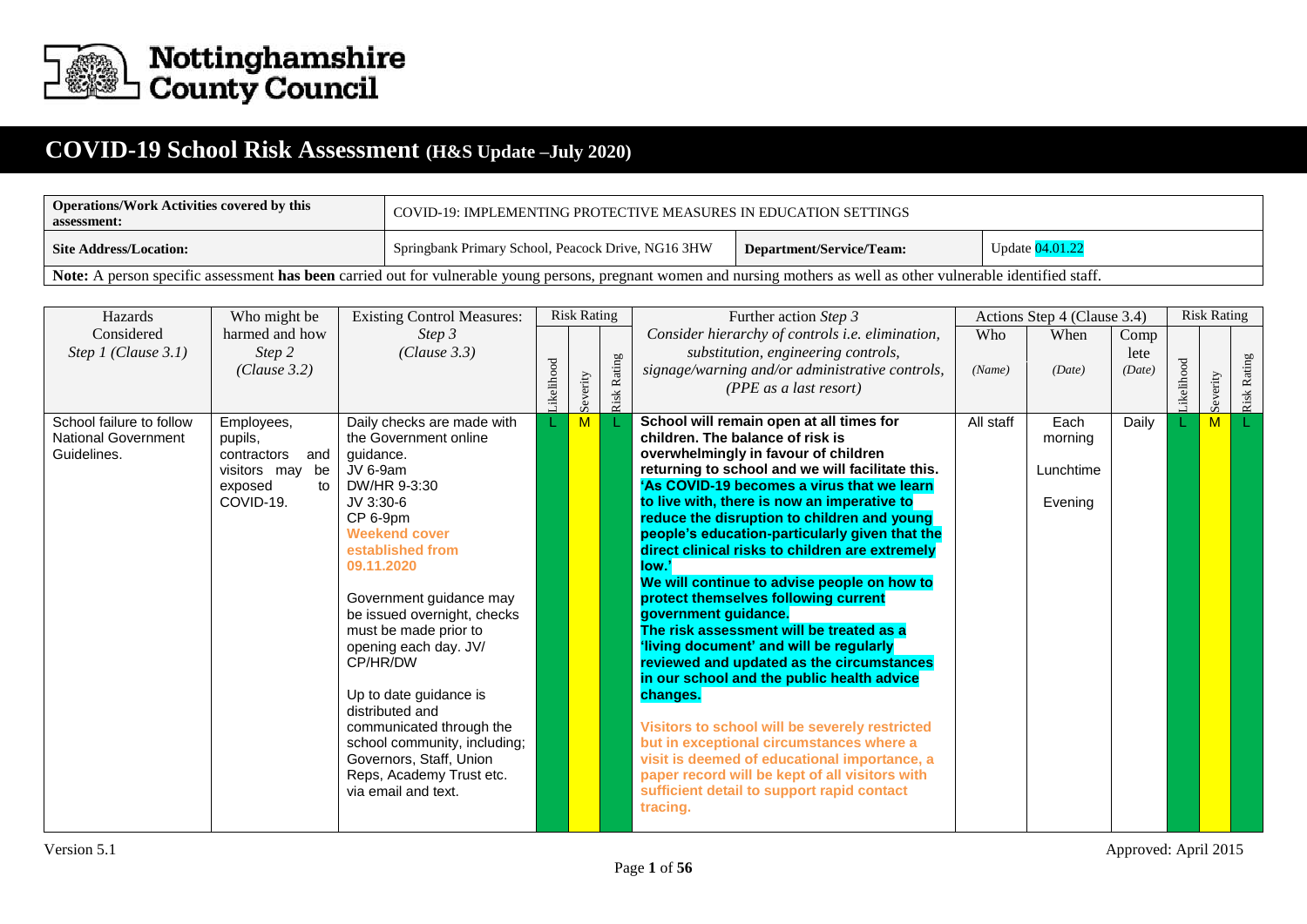| Hazards                           | Who might be                             | <b>Existing Control Measures:</b>                                                                                                                                                                                                                                              |           | <b>Risk Rating</b> |                    | Further action Step 3                                                                                                                                                                                                                                                                                                                                                                                                                                                                                                                                                                                                                                                                                                                                                                                                                                                                                                                                                                                                                                                                                                                                                                                                                                                                                                                                                                                                                                                                                                                                                                                                                                                                                                                            |               | Actions Step 4 (Clause 3.4) |                        |           | <b>Risk Rating</b> |             |
|-----------------------------------|------------------------------------------|--------------------------------------------------------------------------------------------------------------------------------------------------------------------------------------------------------------------------------------------------------------------------------|-----------|--------------------|--------------------|--------------------------------------------------------------------------------------------------------------------------------------------------------------------------------------------------------------------------------------------------------------------------------------------------------------------------------------------------------------------------------------------------------------------------------------------------------------------------------------------------------------------------------------------------------------------------------------------------------------------------------------------------------------------------------------------------------------------------------------------------------------------------------------------------------------------------------------------------------------------------------------------------------------------------------------------------------------------------------------------------------------------------------------------------------------------------------------------------------------------------------------------------------------------------------------------------------------------------------------------------------------------------------------------------------------------------------------------------------------------------------------------------------------------------------------------------------------------------------------------------------------------------------------------------------------------------------------------------------------------------------------------------------------------------------------------------------------------------------------------------|---------------|-----------------------------|------------------------|-----------|--------------------|-------------|
| Considered<br>Step 1 (Clause 3.1) | harmed and how<br>Step 2<br>(Clause 3.2) | Step 3<br>(Clause 3.3)                                                                                                                                                                                                                                                         | ikelihood | Severity           | <b>Risk Rating</b> | Consider hierarchy of controls i.e. elimination,<br>substitution, engineering controls,<br>signage/warning and/or administrative controls,<br>(PPE as a last resort)                                                                                                                                                                                                                                                                                                                                                                                                                                                                                                                                                                                                                                                                                                                                                                                                                                                                                                                                                                                                                                                                                                                                                                                                                                                                                                                                                                                                                                                                                                                                                                             | Who<br>(Name) | When<br>(Date)              | Comp<br>lete<br>(Date) | ikelihood | Severity           | Risk Rating |
|                                   |                                          | Changes to school<br>arrangements will be<br>communicated to parents via<br>teachers to parents and<br>tapestry, website (HT) and<br>teacher email.<br>Changes to pupil<br>arrangements / requirements<br>to be communicated and<br>reinforced via Head Teacher<br>/ Teachers. |           |                    |                    | Digital Test and Trace is now available at the<br>front of school for those who have access to<br>the Test and Trace COVID-19 NHS app.<br>All staff given boxes of lateral flow tests to take at<br>home. These tests are to be taken x2 times per<br>week, x3 days apart. The results should be then<br>reported. If the test is positive staff must contact<br>school and arrange for a PCR test at a testing<br>centre.<br>Staff testing remains in place until the end of<br>September 2021, when it will be reviewed.<br>Whilst school is open, staff are to test twice a<br>week until the end of September.<br><b>Testing twice weekly over school summer</b><br>holiday is not required. However, staff are<br>able to get lateral flow test kits from<br>pharmacies or order online if they would like<br>to continue to test over the summer.<br>Staff will be required to complete 2 lateral<br>flows before the return in September. These 2<br>tests should be completed 3-5 days apart.<br>Staff testing is to continue, twice a week, 3<br>days apart.<br>Students to test twice weekly when in all<br>week or day on the day they come into<br>school. January 2022<br>-Staff should be informed of this before the<br>summer holiday via text and on the weekly<br>email.<br>-Reminder messages over the summer.<br>-Text on the last week to remind staff to<br>check that they have 2 lateral flow tests left<br>for the return to work. (CP to manage the<br>distribution of lateral flow testing kits)<br>JV/CP will be responsible for checking<br>government guidance daily. In their absence<br>HR/TO will fulfil this role. Government COVID-19<br>guidance is available via;<br>https://www.gov.uk/coronavirus<br>Read | All Staff     |                             |                        |           |                    |             |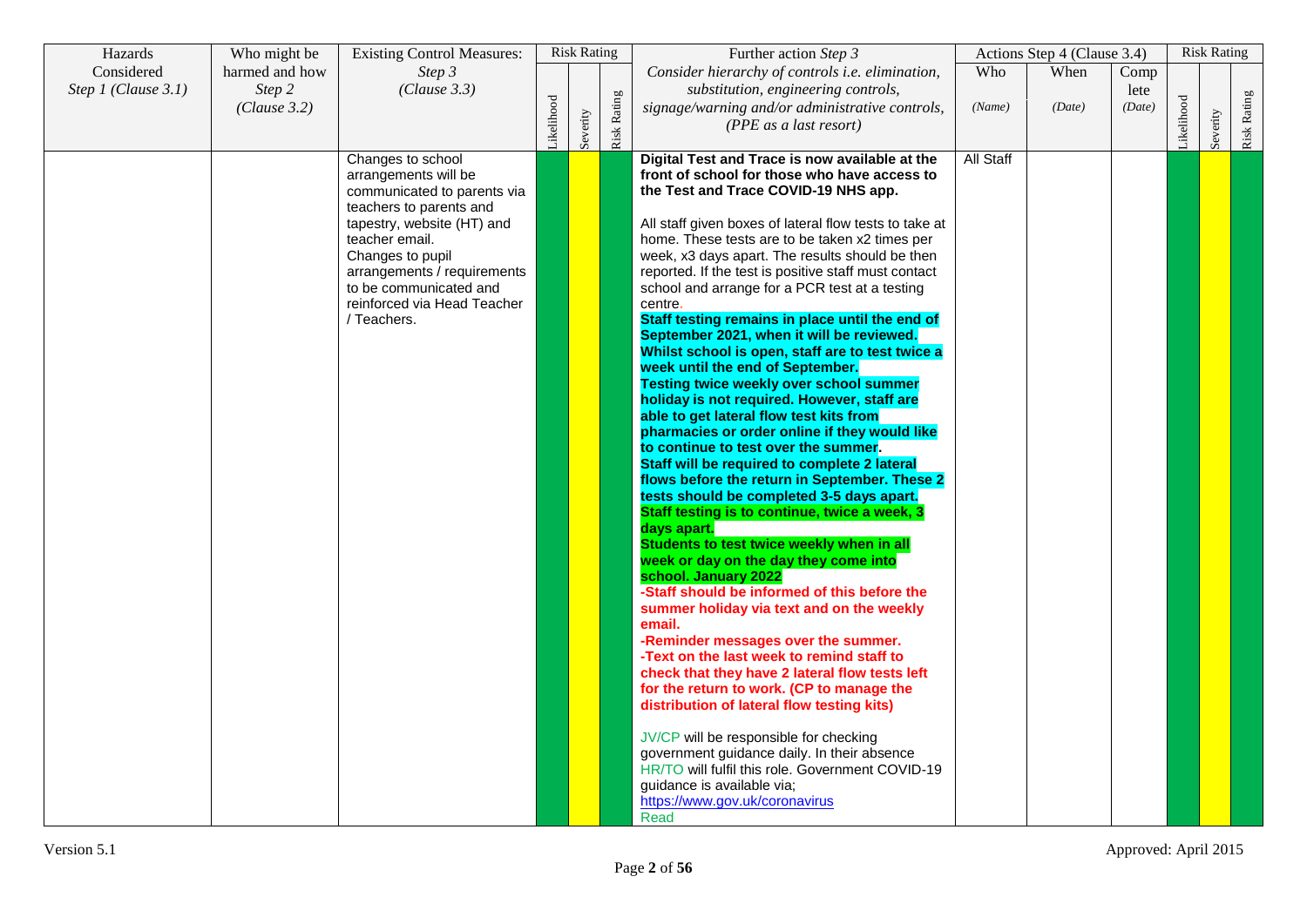| Hazards                           | Who might be                             | <b>Existing Control Measures:</b> |            | <b>Risk Rating</b> |                    | Further action Step 3                                                                                                                                                                                                                                                                                                                                                                                                                                                                                                                                                                                                                                                                                                                                                                                                                                                                                                                                                                                                                                                                                                                                                                                                                                                                                                                                                                                                                                                                                  |               | Actions Step 4 (Clause 3.4) |                        |           | <b>Risk Rating</b> |             |
|-----------------------------------|------------------------------------------|-----------------------------------|------------|--------------------|--------------------|--------------------------------------------------------------------------------------------------------------------------------------------------------------------------------------------------------------------------------------------------------------------------------------------------------------------------------------------------------------------------------------------------------------------------------------------------------------------------------------------------------------------------------------------------------------------------------------------------------------------------------------------------------------------------------------------------------------------------------------------------------------------------------------------------------------------------------------------------------------------------------------------------------------------------------------------------------------------------------------------------------------------------------------------------------------------------------------------------------------------------------------------------------------------------------------------------------------------------------------------------------------------------------------------------------------------------------------------------------------------------------------------------------------------------------------------------------------------------------------------------------|---------------|-----------------------------|------------------------|-----------|--------------------|-------------|
| Considered<br>Step 1 (Clause 3.1) | harmed and how<br>Step 2<br>(Clause 3.2) | Step 3<br>(Clause 3.3)            | Likelihood | Severity           | <b>Risk Rating</b> | Consider hierarchy of controls i.e. elimination,<br>substitution, engineering controls,<br>signage/warning and/or administrative controls,<br>(PPE as a last resort)                                                                                                                                                                                                                                                                                                                                                                                                                                                                                                                                                                                                                                                                                                                                                                                                                                                                                                                                                                                                                                                                                                                                                                                                                                                                                                                                   | Who<br>(Name) | When<br>(Date)              | Comp<br>lete<br>(Date) | ikelihood | Severity           | Risk Rating |
|                                   |                                          |                                   |            |                    |                    | Government guidance relating to schools and<br>other educational settings is available via;<br>https://www.gov.uk/government/collections/coron<br>avirus-covid-19-guidance-for-schools-and-other-<br>educational-settings<br>This has been read by all leads and information<br>disseminated to staff.<br><b>POST STEP 4 GUIDANCE UPDATE: Schools</b><br>COVID-19 operational guidance. July 2021 for<br>September 2021<br>https://assets.publishing.service.gov.uk/gove<br>rnment/uploads/system/uploads/attachment<br>data/file/999689/Schools_quidance_Step_4_u<br>pdate_FINAL.pdf<br>-All members of staff to be emailed a copy of<br>or link to this guidance prior to the end of<br>term July 2021.<br>-Early Years to read the Early Years Guidance<br>(Updated 6th July 2021) and emailed out from<br>TO. Early Years Leader to ensure staff have<br>received the email.<br>Up to date guidance is distributed and<br>communicated through the school community,<br>including: Governors, staff, school-based Union<br>Reps, Academy Trust etc. via email, text and<br>word of mouth.<br>Changes to school arrangements will be<br>communicated to parents via newsletter, text etc.<br>Changes to pupil arrangements / requirements to<br>be communicated and reinforced via Head<br>Teacher / Teachers.<br>Queries regarding COVID-19 in schools, other<br>educational establishments and children's social<br>care can be discussed via the DfE Coronavirus<br>helpline, tel: 0800 046 8687 |               |                             |                        |           |                    |             |
|                                   |                                          |                                   |            |                    |                    | Moderate risk = Daily checks embedded                                                                                                                                                                                                                                                                                                                                                                                                                                                                                                                                                                                                                                                                                                                                                                                                                                                                                                                                                                                                                                                                                                                                                                                                                                                                                                                                                                                                                                                                  |               |                             |                        |           |                    |             |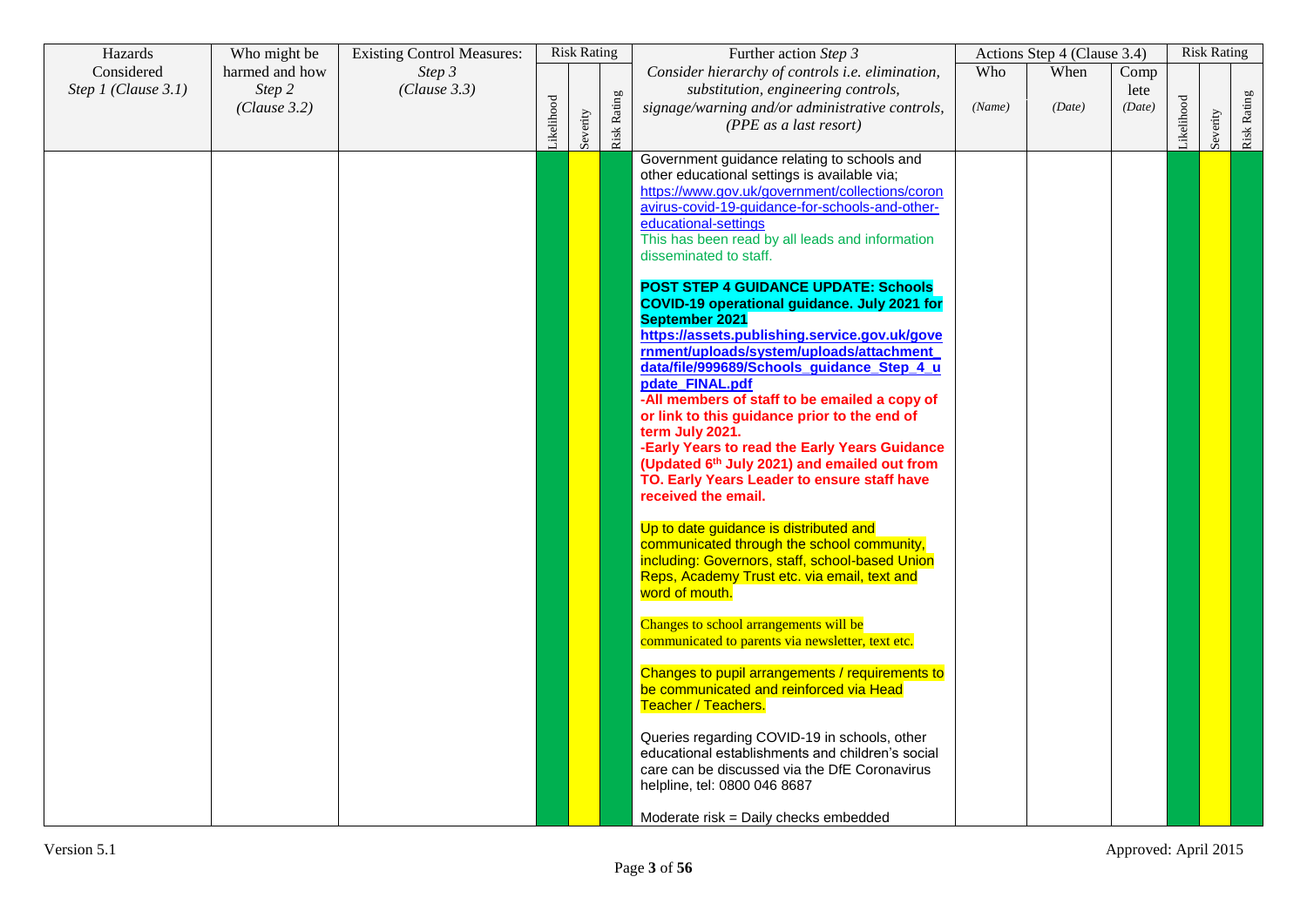| Hazards                           | Who might be                             | <b>Existing Control Measures:</b> |           | <b>Risk Rating</b> |                    | Further action Step 3                                                                                                                                                                                                                                                                                                                                                                                                                                                                                                                                                                                                                                                                                                                                                                                                                                                                                                                                                                                                                                                                                                                                                                                                                                                                                                                                                                                                                                                                                                                                                                                                                          |               | Actions Step 4 (Clause 3.4) |                        |           | <b>Risk Rating</b> |             |
|-----------------------------------|------------------------------------------|-----------------------------------|-----------|--------------------|--------------------|------------------------------------------------------------------------------------------------------------------------------------------------------------------------------------------------------------------------------------------------------------------------------------------------------------------------------------------------------------------------------------------------------------------------------------------------------------------------------------------------------------------------------------------------------------------------------------------------------------------------------------------------------------------------------------------------------------------------------------------------------------------------------------------------------------------------------------------------------------------------------------------------------------------------------------------------------------------------------------------------------------------------------------------------------------------------------------------------------------------------------------------------------------------------------------------------------------------------------------------------------------------------------------------------------------------------------------------------------------------------------------------------------------------------------------------------------------------------------------------------------------------------------------------------------------------------------------------------------------------------------------------------|---------------|-----------------------------|------------------------|-----------|--------------------|-------------|
| Considered<br>Step 1 (Clause 3.1) | harmed and how<br>Step 2<br>(Clause 3.2) | Step 3<br>(Clause 3.3)            | ikelihood | Severity           | <b>Risk Rating</b> | Consider hierarchy of controls i.e. elimination,<br>substitution, engineering controls,<br>signage/warning and/or administrative controls,<br>(PPE as a last resort)                                                                                                                                                                                                                                                                                                                                                                                                                                                                                                                                                                                                                                                                                                                                                                                                                                                                                                                                                                                                                                                                                                                                                                                                                                                                                                                                                                                                                                                                           | Who<br>(Name) | When<br>(Date)              | Comp<br>lete<br>(Date) | ikelihood | erity              | Risk Rating |
|                                   |                                          |                                   |           |                    |                    | Staff/child bubbles will no longer be required.<br>Movement around school can resume.<br>However, staff should be aware that this<br>could change due to a local outbreak. 'Any<br>decision to recommend the reintroduction of<br>'bubbles' would not be taken lightly and<br>would need to take account of the detrimental<br>impact they can have on the delivery of<br>education.' (Schools COVID-19 operational<br>guidance, July 2021)<br>Control measures should remain in place<br>such as an enhanced cleaning regime and<br>effective, regular handwashing and hygiene<br>procedures.<br>Assemblies with continue to be virtual and the<br>processes for breaks and lunches will remain in<br>September but will be reviewed during the<br>Autumn Term. Assemblies remain virtual.<br><b>January 2022</b><br>Staff will remain alert on the (R) rate and the<br>government guidance following this.<br>Staff will remain alert on any local outbreak or<br>a school outbreak which would consist of<br>several confirmed cases within 14 days.<br><b>Classes and staff will remain within learning</b><br>zones across school to maintain daily<br>restricted movement and lessen the spread<br>around school and impact on education<br>across school.<br><b>Nursery/Reception- EYFS corridor</b><br>Y2- School Hall (This will be under regular<br>review)<br>Y1-6 in their classrooms.<br>Staff to restrict movement around school.<br><b>Encouraged to use outdoor routes where</b><br>possible. January 2022<br>(R) Rate<br>$\overline{04.06.20} - 0.57$<br>08.06.20- Between 0.7-1.0<br>09.11.20 -1.3<br>$23.12.20 - 1.1 - 1.3$ |               |                             |                        |           | Sev                |             |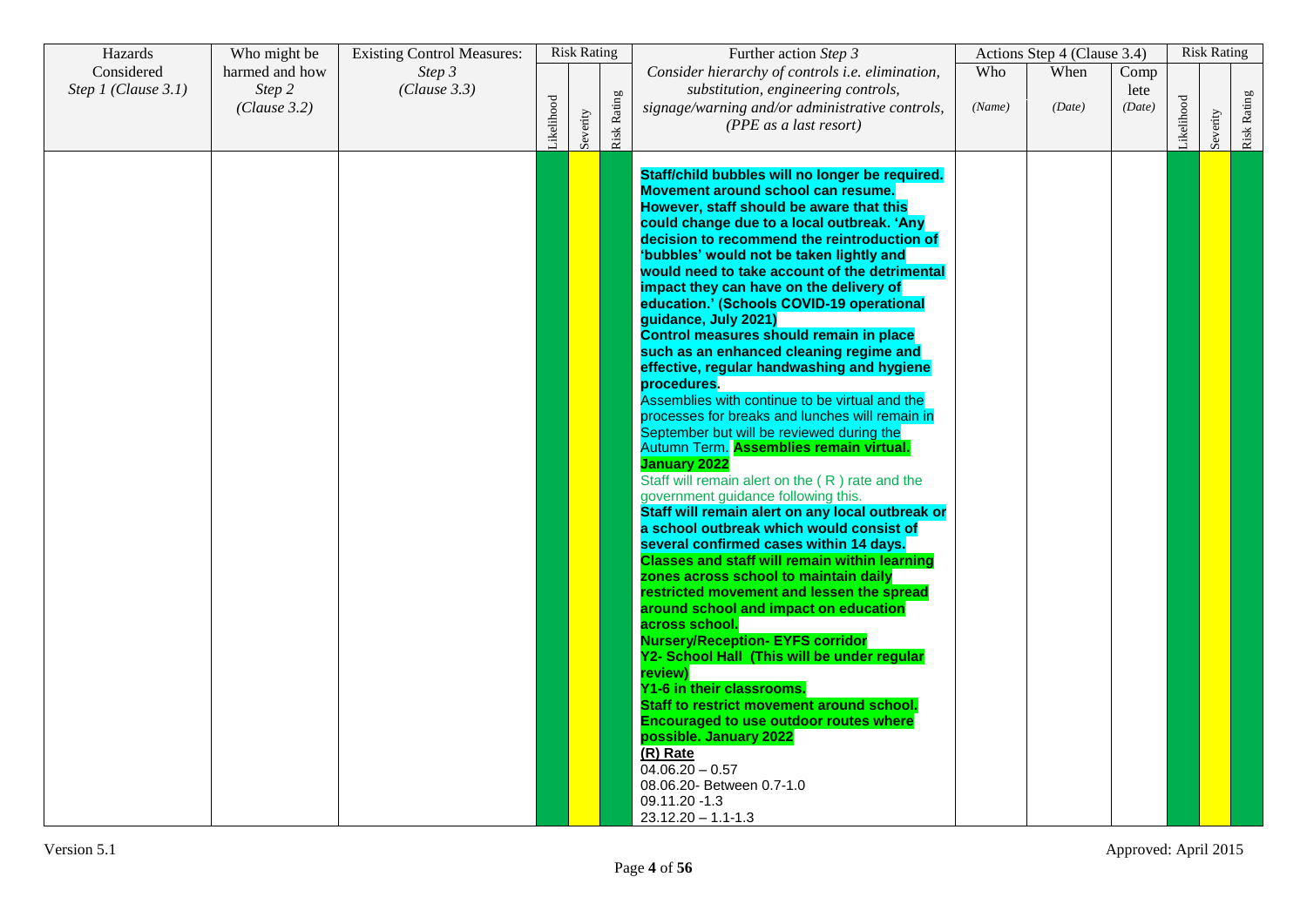| Hazards                                                               | Who might be                                                                           | <b>Existing Control Measures:</b>                                                                                                                                                                                                                                                                                                                                                                                                                                                                                                                                                                                                                                                                                                                                                                                                                |            | <b>Risk Rating</b>      |             | Further action Step 3                                                                                                                                                                                                                                                                                                                                                                                                                                                                                                                                                                                                                                                                                                                                                                                                                                                                                                                                                                                                                                                                                                                                                                                                                                                                                                                                                                                 |                            | Actions Step 4 (Clause 3.4) |              |           | <b>Risk Rating</b> |             |
|-----------------------------------------------------------------------|----------------------------------------------------------------------------------------|--------------------------------------------------------------------------------------------------------------------------------------------------------------------------------------------------------------------------------------------------------------------------------------------------------------------------------------------------------------------------------------------------------------------------------------------------------------------------------------------------------------------------------------------------------------------------------------------------------------------------------------------------------------------------------------------------------------------------------------------------------------------------------------------------------------------------------------------------|------------|-------------------------|-------------|-------------------------------------------------------------------------------------------------------------------------------------------------------------------------------------------------------------------------------------------------------------------------------------------------------------------------------------------------------------------------------------------------------------------------------------------------------------------------------------------------------------------------------------------------------------------------------------------------------------------------------------------------------------------------------------------------------------------------------------------------------------------------------------------------------------------------------------------------------------------------------------------------------------------------------------------------------------------------------------------------------------------------------------------------------------------------------------------------------------------------------------------------------------------------------------------------------------------------------------------------------------------------------------------------------------------------------------------------------------------------------------------------------|----------------------------|-----------------------------|--------------|-----------|--------------------|-------------|
| Considered<br>Step 1 (Clause 3.1)                                     | harmed and how<br>Step 2                                                               | Step 3<br>(Clause 3.3)                                                                                                                                                                                                                                                                                                                                                                                                                                                                                                                                                                                                                                                                                                                                                                                                                           |            |                         |             | Consider hierarchy of controls i.e. elimination,<br>substitution, engineering controls,                                                                                                                                                                                                                                                                                                                                                                                                                                                                                                                                                                                                                                                                                                                                                                                                                                                                                                                                                                                                                                                                                                                                                                                                                                                                                                               | Who                        | When                        | Comp<br>lete |           |                    |             |
|                                                                       | (Clause 3.2)                                                                           |                                                                                                                                                                                                                                                                                                                                                                                                                                                                                                                                                                                                                                                                                                                                                                                                                                                  | Likelihood | Severity                | Risk Rating | signage/warning and/or administrative controls,<br>(PPE as a last resort)                                                                                                                                                                                                                                                                                                                                                                                                                                                                                                                                                                                                                                                                                                                                                                                                                                                                                                                                                                                                                                                                                                                                                                                                                                                                                                                             | (Name)                     | (Date)                      | (Date)       | ikelihood | Severity           | Risk Rating |
|                                                                       |                                                                                        |                                                                                                                                                                                                                                                                                                                                                                                                                                                                                                                                                                                                                                                                                                                                                                                                                                                  |            |                         |             | 26.02.21 - 0.7 - 0.9                                                                                                                                                                                                                                                                                                                                                                                                                                                                                                                                                                                                                                                                                                                                                                                                                                                                                                                                                                                                                                                                                                                                                                                                                                                                                                                                                                                  |                            |                             |              |           |                    |             |
| Pupils identified as at<br>increased risk and<br>exposed to COVID-19. | Employees,<br>pupils,<br>contractors and<br>visitors may be<br>exposed to<br>COVID-19. | <b>Children and young people</b><br>$(0 - 18$ years of age) who<br>have been classed as<br>clinically extremely<br>vulnerable due to pre-<br>existing medical<br>conditions are advised to<br>shield.<br><b>Extremely clinically</b><br>vulnerable children and<br>adults will receive a letter of<br>guidance from the NHS.<br><b>Clinically extremely</b><br>vulnerable children and<br>adults are to remain at<br>home.<br>Reviewed 05.01.2021 (on<br>going).<br><b>Shielding of people who</b><br>are CEV/CV is no longer<br>required. Further guidance<br>will be published.<br>Identify pupils who are<br>clinically extremely<br>vulnerable and clinically<br>vulnerable.<br>CJ/DW to communicate<br>appropriately with their most<br>vulnerable children and<br>health care plans updated<br>where necessary.<br>Additional arrangements |            | $\overline{\mathsf{M}}$ |             | Government guidance for young people on<br>shielding and protecting people most likely to<br>become unwell if they catch coronavirus is<br>available via:<br>https://www.gov.uk/government/publications/guid<br>ance-on-shielding-and-protecting-extremely-<br>vulnerable-persons-from-covid-19/covid-19-<br>guidance-on-protecting-people-most-likely-to-get-<br>unwell-from-coronavirus-shielding-young-<br>peoples-version<br>NHS guidelines outline the criteria for those at<br>higher risk of COVID-19, this can be accessed<br>via: https://www.nhs.uk/conditions/coronavirus-<br>covid-19/people-at-higher-risk-from-<br>coronavirus/whos-at-higher-risk-from-<br>coronavirus/<br>If the need for PPE/RPE is required, then staff<br>must be trained in the safe putting on and<br>removal of items.<br>Nominated critical workers JV/SD/DW Trained<br>12.06.20<br>Currently all tests of children showing symptoms<br>within school have been negative.<br>If RPE is required, training and face-fit testing will<br>be required. In this instance please email the<br>NCC H&S Team for assistance at<br>hands@nottscc.gov.uk.<br>Government guidance issued for COVID-19<br>Personal Protective Equipment is available at:<br>https://www.gov.uk/government/collections/coron<br>avirus-covid-19-personal-protective-equipment-<br>ppe<br><b>Control Measures put in place and actioned</b> | Learning<br><b>Bubbles</b> | Daily                       | Daily        |           | M                  | T.          |
|                                                                       |                                                                                        | implemented to support<br>medical needs of pupils who<br>will be attending schools and                                                                                                                                                                                                                                                                                                                                                                                                                                                                                                                                                                                                                                                                                                                                                           |            |                         |             | by ALL members of staff.<br>-Ensure good hygiene for everyone.                                                                                                                                                                                                                                                                                                                                                                                                                                                                                                                                                                                                                                                                                                                                                                                                                                                                                                                                                                                                                                                                                                                                                                                                                                                                                                                                        |                            |                             |              |           |                    |             |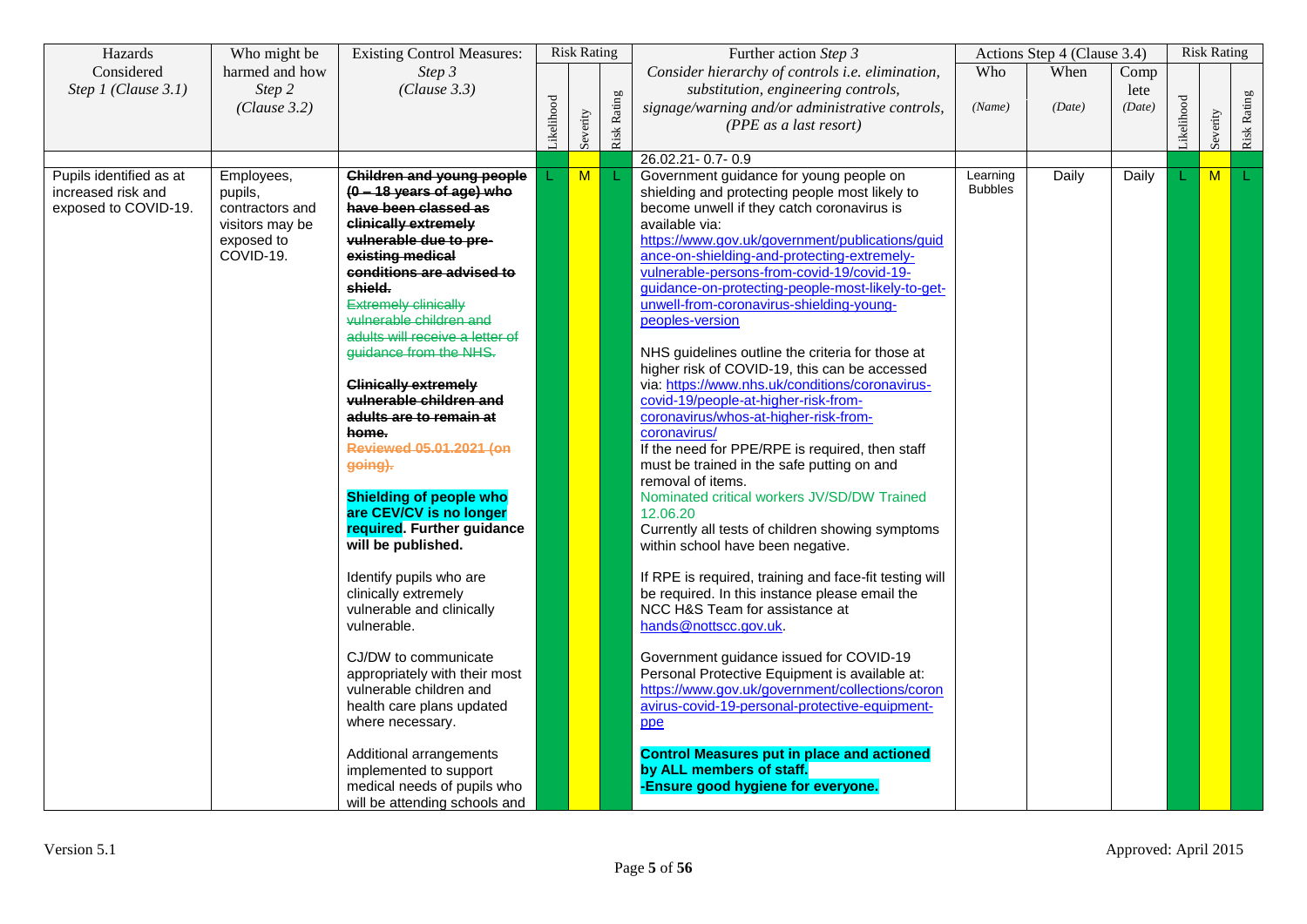| Hazards               | Who might be           | <b>Existing Control Measures:</b>                                                                                                                                                                                                                                                                                                                                                                                                                                                                                                                                                                                                                                                      |            | <b>Risk Rating</b> |             | Further action Step 3                                                                                                                                                                                                                                                                                                                                                                                                                                                                                                                                                                                                                                                                                                                                                                                                                                                                                                                                                                                                                                                                                                                                                                                                                                                                                                                                                                                                                                                                                                                                                                                                                                |        | Actions Step 4 (Clause 3.4) |                |           | <b>Risk Rating</b> |             |
|-----------------------|------------------------|----------------------------------------------------------------------------------------------------------------------------------------------------------------------------------------------------------------------------------------------------------------------------------------------------------------------------------------------------------------------------------------------------------------------------------------------------------------------------------------------------------------------------------------------------------------------------------------------------------------------------------------------------------------------------------------|------------|--------------------|-------------|------------------------------------------------------------------------------------------------------------------------------------------------------------------------------------------------------------------------------------------------------------------------------------------------------------------------------------------------------------------------------------------------------------------------------------------------------------------------------------------------------------------------------------------------------------------------------------------------------------------------------------------------------------------------------------------------------------------------------------------------------------------------------------------------------------------------------------------------------------------------------------------------------------------------------------------------------------------------------------------------------------------------------------------------------------------------------------------------------------------------------------------------------------------------------------------------------------------------------------------------------------------------------------------------------------------------------------------------------------------------------------------------------------------------------------------------------------------------------------------------------------------------------------------------------------------------------------------------------------------------------------------------------|--------|-----------------------------|----------------|-----------|--------------------|-------------|
| Considered            | harmed and how         | Step 3                                                                                                                                                                                                                                                                                                                                                                                                                                                                                                                                                                                                                                                                                 |            |                    |             | Consider hierarchy of controls i.e. elimination,                                                                                                                                                                                                                                                                                                                                                                                                                                                                                                                                                                                                                                                                                                                                                                                                                                                                                                                                                                                                                                                                                                                                                                                                                                                                                                                                                                                                                                                                                                                                                                                                     | Who    | When                        | Comp           |           |                    |             |
| Step $1$ (Clause 3.1) | Step 2<br>(Clause 3.2) | (Clause 3.3)                                                                                                                                                                                                                                                                                                                                                                                                                                                                                                                                                                                                                                                                           | Likelihood | Severity           | Risk Rating | substitution, engineering controls,<br>signage/warning and/or administrative controls,<br>(PPE as a last resort)                                                                                                                                                                                                                                                                                                                                                                                                                                                                                                                                                                                                                                                                                                                                                                                                                                                                                                                                                                                                                                                                                                                                                                                                                                                                                                                                                                                                                                                                                                                                     | (Name) | (Date)                      | lete<br>(Date) | ikelihood | Severity           | Risk Rating |
|                       |                        | documented within health<br>care plans. DW<br>Health care plans and<br>arrangements for supporting<br>medical needs of pupils to be<br>communicated to relevant<br>persons only.<br>All teachers and SEN<br>dedicated staff.<br>Updated health care plans to<br>be signed by parent / carer.<br><b>Further Action: Electronic</b><br>Signature if unable to get<br>signed DW Completed Sept<br>2020.<br>-TO BE REVIEWED<br><b>SEPTEMBER 2021</b><br>Assess the need for PPE /<br>RPE to facilitate any close<br>contact personal care, or<br>procedures that create<br>airborne risk (e.g. suctioning<br>and physiotherapy).<br>-Regular PPE required for<br>personal care procedures. |            |                    |             | -Regular handwashing or hand sanitising<br>throughout the day including on entry to school<br>and end of the day<br>-Visual reminders of the symptoms for their own<br>symptoms and household symptoms.<br>-Hand washing and hand sanitising points around<br>school to remain.<br>-Feet dip trays used when appropriate.<br>-Staff to discuss good hygiene with all children in<br>September 2021.<br>-Revisit the e-Bug website with children in<br>September.<br>-Discuss the importance of 'Catch it, kill it, bin it'<br>with all children in September. (Whole school<br>assembly (virtually?) regarding good hygiene<br>in September?)<br>Weekly email in January 2022 to ask staff to<br>remind children about 'Catch it, kill it, bin it'<br>-Staff to use appropriate PPE when completing<br>personal care.<br>-Maintain appropriate cleaning regimes.<br>Premises team to deep clean classrooms on<br><b>Friday evenings.</b><br>Staff reminded to wipe surfaces and keep<br>classrooms tidied (Weekly email January<br>2022)<br>-Enhanced cleaning regime to remain.<br>-Each classroom to keep their own spray bottle<br>and clothes for effective and prompt cleaning.<br>-Frequently used equipment to be cleaned twice<br>a day. SLT on duty to check bottles in<br>classroom in the morning.<br>-Teaching staff to implement an effective, safe<br>method to ensure books and pens remain clean.<br>-Outdoor equipment to be cleaned and wiped<br>daily.<br>-Early Years equipment to be regularly sterilised,<br>wiped and cleaned.<br>-Touch points to be cleaned regularly within<br>school. (Handles and taps especially) LJ/BS |        |                             |                |           |                    |             |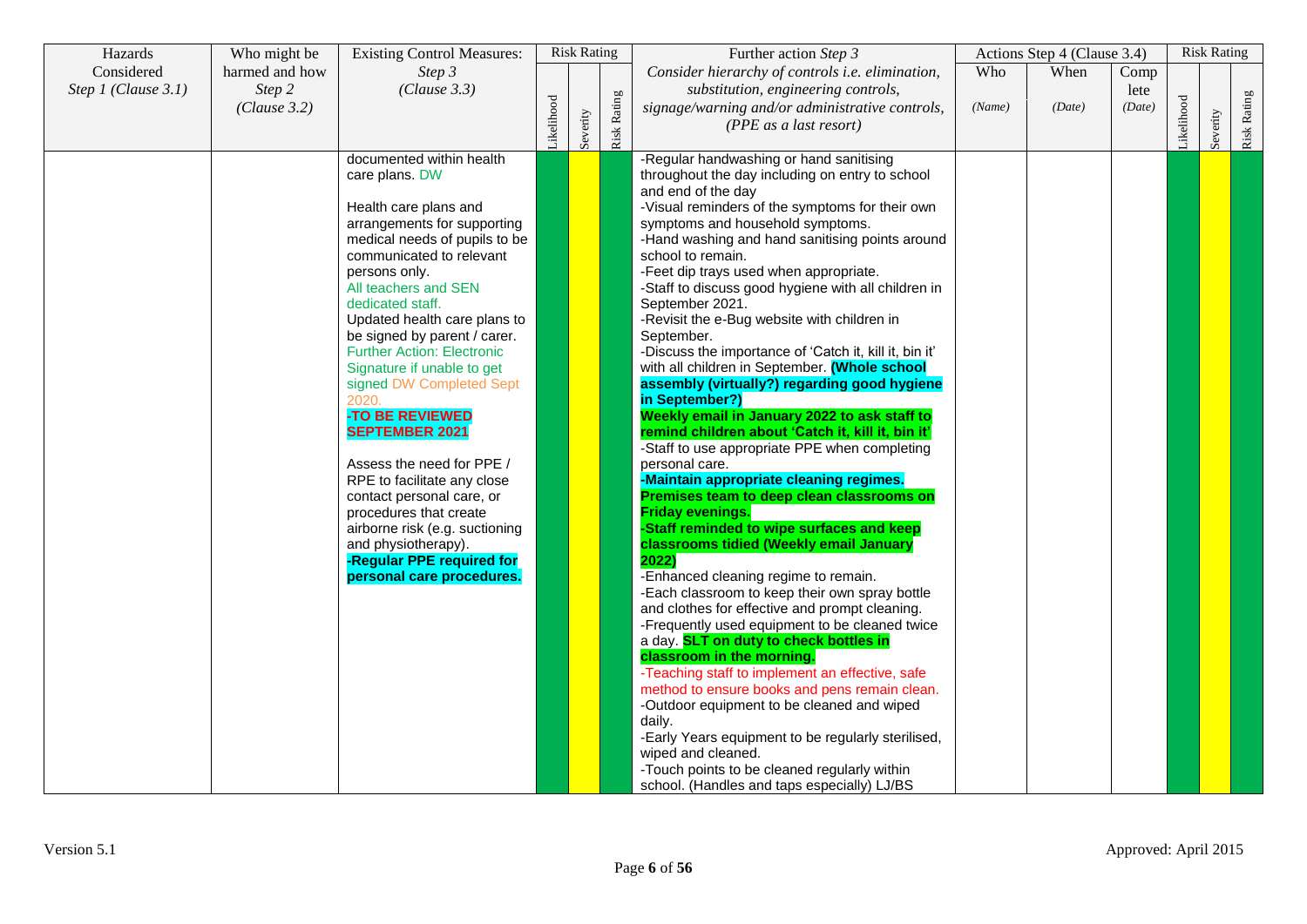| Hazards             | Who might be   | <b>Existing Control Measures:</b> |           | <b>Risk Rating</b> |             | Further action Step 3                                                                         |        | Actions Step 4 (Clause 3.4) |        |            | <b>Risk Rating</b> |             |
|---------------------|----------------|-----------------------------------|-----------|--------------------|-------------|-----------------------------------------------------------------------------------------------|--------|-----------------------------|--------|------------|--------------------|-------------|
| Considered          | harmed and how | Step 3                            |           |                    |             | Consider hierarchy of controls i.e. elimination,                                              | Who    | When                        | Comp   |            |                    |             |
| Step 1 (Clause 3.1) | Step 2         | (Clause 3.3)                      |           |                    |             | substitution, engineering controls,                                                           |        |                             | lete   |            |                    |             |
|                     | (Clause 3.2)   |                                   |           |                    |             | signage/warning and/or administrative controls,                                               | (Name) | (Date)                      | (Date) |            |                    |             |
|                     |                |                                   |           |                    |             | (PPE as a last resort)                                                                        |        |                             |        |            |                    |             |
|                     |                |                                   | ikelihood | Severity           | Risk Rating |                                                                                               |        |                             |        | Likelihood | Severity           | Risk Rating |
|                     |                |                                   |           |                    |             | -Resources/cleaning products required to                                                      |        |                             |        |            |                    |             |
|                     |                |                                   |           |                    |             | complete a deep clean should be ready in the                                                  |        |                             |        |            |                    |             |
|                     |                |                                   |           |                    |             | event of a suspected/positive case.                                                           |        |                             |        |            |                    |             |
|                     |                |                                   |           |                    |             | -Tables to be wiped regularly. Staff may be                                                   |        |                             |        |            |                    |             |
|                     |                |                                   |           |                    |             | required to shower after the DC of a                                                          |        |                             |        |            |                    |             |
|                     |                |                                   |           |                    |             | suspected/positive case.                                                                      |        |                             |        |            |                    |             |
|                     |                |                                   |           |                    |             | Staff asked to keep spare clothes in cars incase                                              |        |                             |        |            |                    |             |
|                     |                |                                   |           |                    |             | needed after a DC.                                                                            |        |                             |        |            |                    |             |
|                     |                |                                   |           |                    |             | -Keep occupied spaces well ventilated.                                                        |        |                             |        |            |                    |             |
|                     |                |                                   |           |                    |             | -Carbon monitors to be checked regularly. In                                                  |        |                             |        |            |                    |             |
|                     |                |                                   |           |                    |             | classroom and around school. Red lights                                                       |        |                             |        |            |                    |             |
|                     |                |                                   |           |                    |             | require more ventilation within the classroom.                                                |        |                             |        |            |                    |             |
|                     |                |                                   |           |                    |             | -Windows/doors to provide ventilation whilst                                                  |        |                             |        |            |                    |             |
|                     |                |                                   |           |                    |             | maintaining a comfortable teaching environment.                                               |        |                             |        |            |                    |             |
|                     |                |                                   |           |                    |             | -The level of ventilation should be appropriate for                                           |        |                             |        |            |                    |             |
|                     |                |                                   |           |                    |             | the number of people present and the size of the                                              |        |                             |        |            |                    |             |
|                     |                |                                   |           |                    |             | area.                                                                                         |        |                             |        |            |                    |             |
|                     |                |                                   |           |                    |             | -Rooms identified as potential lack of ventilation:                                           |        |                             |        |            |                    |             |
|                     |                |                                   |           |                    |             | Dream Room/ Library- Keep window open                                                         |        |                             |        |            |                    |             |
|                     |                |                                   |           |                    |             | Sensory Room- Manage number of people, Keep                                                   |        |                             |        |            |                    |             |
|                     |                |                                   |           |                    |             | windows open.                                                                                 |        |                             |        |            |                    |             |
|                     |                |                                   |           |                    |             | AP Classroom- Keep door open.                                                                 |        |                             |        |            |                    |             |
|                     |                |                                   |           |                    |             | Music Room- Keep door open.                                                                   |        |                             |        |            |                    |             |
|                     |                |                                   |           |                    |             | EYFS Kitchen- Keep door open for airflow.                                                     |        |                             |        |            |                    |             |
|                     |                |                                   |           |                    |             | Any doors closed for confidential                                                             |        |                             |        |            |                    |             |
|                     |                |                                   |           |                    |             | meetings/discussions should remain closed for                                                 |        |                             |        |            |                    |             |
|                     |                |                                   |           |                    |             | as little time as possible.                                                                   |        |                             |        |            |                    |             |
|                     |                |                                   |           |                    |             | Fire Door should remain closed. (Double fire                                                  |        |                             |        |            |                    |             |
|                     |                |                                   |           |                    |             | doors on the corridor have a mechanism that                                                   |        |                             |        |            |                    |             |
|                     |                |                                   |           |                    |             | closes when the fire alarm is activated)                                                      |        |                             |        |            |                    |             |
|                     |                |                                   |           |                    |             | -Follow public health advice on testing, self-                                                |        |                             |        |            |                    |             |
|                     |                |                                   |           |                    |             | isolation and managing confirmed cases.                                                       |        |                             |        |            |                    |             |
|                     |                |                                   |           |                    |             | From 16th August children will no longer be                                                   |        |                             |        |            |                    |             |
|                     |                |                                   |           |                    |             | required to self-isolate if they are contacted<br>by NHS Test and Trace. Instead they will be |        |                             |        |            |                    |             |
|                     |                |                                   |           |                    |             | advised to take a PCR test.                                                                   |        |                             |        |            |                    |             |
|                     |                |                                   |           |                    |             | -Staff/children should NOT come into school:                                                  |        |                             |        |            |                    |             |
|                     |                |                                   |           |                    |             |                                                                                               |        |                             |        |            |                    |             |
|                     |                |                                   |           |                    |             | If they have symptoms for COVID-19<br>$\bullet$                                               |        |                             |        |            |                    |             |
|                     |                |                                   |           |                    |             | Had a positive test result                                                                    |        |                             |        |            |                    |             |
|                     |                |                                   |           |                    |             | Or any other reason relating to staying at home                                               |        |                             |        |            |                    |             |
|                     |                |                                   |           |                    |             | such as quarantining.                                                                         |        |                             |        |            |                    |             |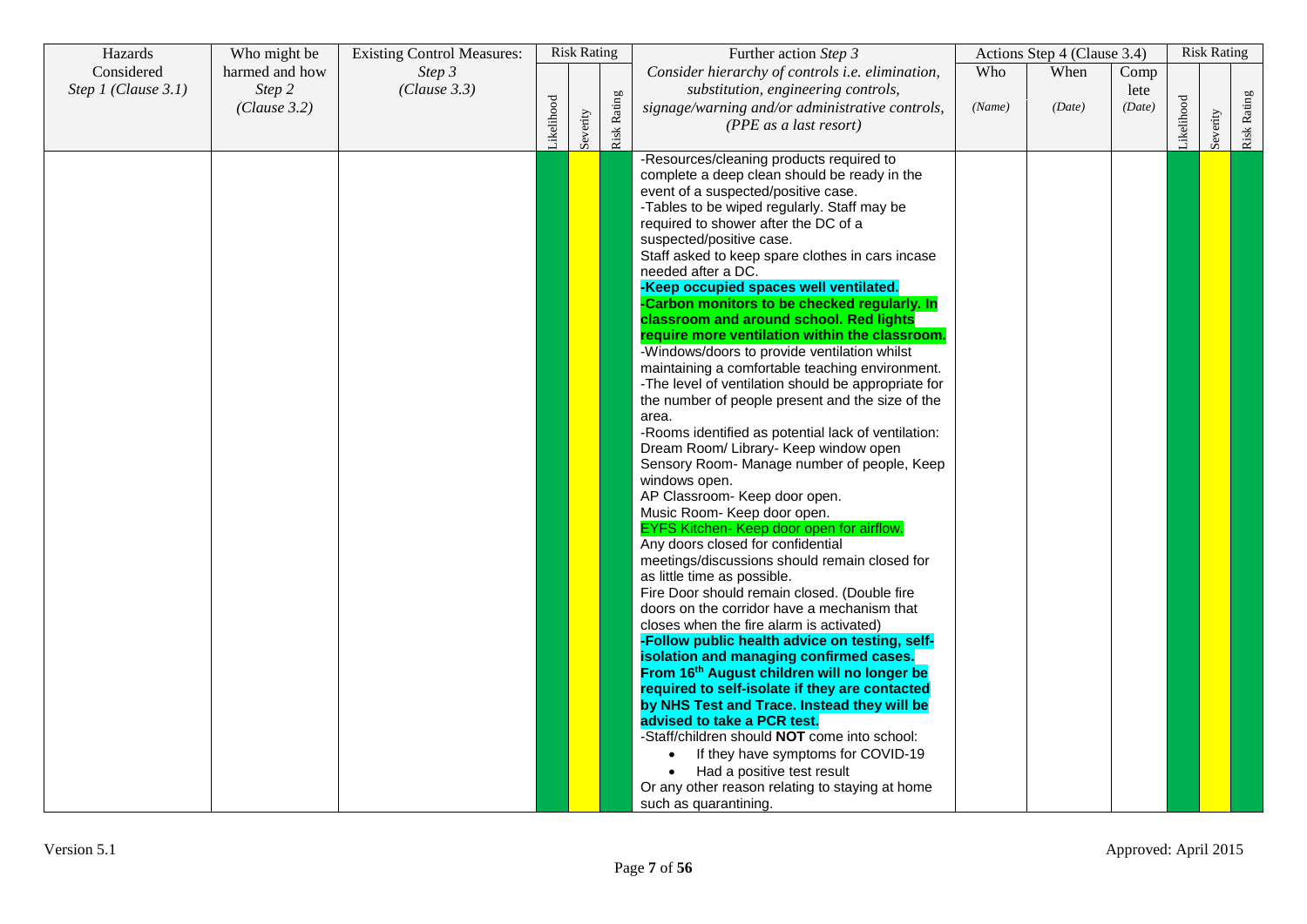| Hazards             | Who might be           | <b>Existing Control Measures:</b> |           | <b>Risk Rating</b> |             | Further action Step 3                                                                                                                                                                                                                                                                                                                                                                                                                                                                                                                                                                                                                                                                                                                                                                                                                                                                                                                                                                                                                                                                                                                                                                                                                                                                                                                                                                                                                                                                                                                                                                 |        | Actions Step 4 (Clause 3.4) |                |           | <b>Risk Rating</b> |             |
|---------------------|------------------------|-----------------------------------|-----------|--------------------|-------------|---------------------------------------------------------------------------------------------------------------------------------------------------------------------------------------------------------------------------------------------------------------------------------------------------------------------------------------------------------------------------------------------------------------------------------------------------------------------------------------------------------------------------------------------------------------------------------------------------------------------------------------------------------------------------------------------------------------------------------------------------------------------------------------------------------------------------------------------------------------------------------------------------------------------------------------------------------------------------------------------------------------------------------------------------------------------------------------------------------------------------------------------------------------------------------------------------------------------------------------------------------------------------------------------------------------------------------------------------------------------------------------------------------------------------------------------------------------------------------------------------------------------------------------------------------------------------------------|--------|-----------------------------|----------------|-----------|--------------------|-------------|
| Considered          | harmed and how         | Step 3                            |           |                    |             | Consider hierarchy of controls i.e. elimination,                                                                                                                                                                                                                                                                                                                                                                                                                                                                                                                                                                                                                                                                                                                                                                                                                                                                                                                                                                                                                                                                                                                                                                                                                                                                                                                                                                                                                                                                                                                                      | Who    | When                        | Comp           |           |                    |             |
| Step 1 (Clause 3.1) | Step 2<br>(Clause 3.2) | (Clause 3.3)                      | ikelihood | Severity           | Risk Rating | substitution, engineering controls,<br>signage/warning and/or administrative controls,<br>(PPE as a last resort)                                                                                                                                                                                                                                                                                                                                                                                                                                                                                                                                                                                                                                                                                                                                                                                                                                                                                                                                                                                                                                                                                                                                                                                                                                                                                                                                                                                                                                                                      | (Name) | (Date)                      | lete<br>(Date) | ikelihood | Severity           | Risk Rating |
|                     |                        |                                   |           |                    |             | -Anyone who develops symptoms (even if mild)<br>should be sent home.<br>-Bubble will no longer be required to isolate.<br>Instead, children may be offered a PCR test.<br>-Anyone who has been double vaccinated<br>should NOT need to isolate.<br>-Unvaccinated people will be required to isolate.<br>This information should be read by<br><b>ALL members of staff.</b><br>A child or vaccinated member of staff who<br>has had contact with a positive case should<br>take a lateral flow test (LFT) daily. If they<br>remain negative and have no symptoms, they<br>can continue school/work as normal.<br>HSE guidance related to COVID-19 and face-fit<br>testing is available at:<br>https://www.hse.gov.uk/news/face-mask-ppe-rpe-<br>coronavirus.htm<br>This has been read by all leads and information<br>disseminated to staff.<br>-Face coverings are no longer required in<br>classrooms or communal areas.<br>Face coverings are expected to be worn<br>within communal areas, when moving around<br>school and in more populated areas such as<br>top gate with parents. Update expected on<br>Janauary 26th.<br>All clinically extremely vulnerable (CEV) children<br>and young people should attend their education<br>setting unless they are one of the very small<br>number of children and young people under<br>paediatric or other specialist care who have been<br>advised by their clinician or other specialist to not<br>attend.<br>Further information is available at: Supporting<br>pupils with medical conditions at school -<br>GOV.UK (www.gov.uk). |        |                             |                |           |                    |             |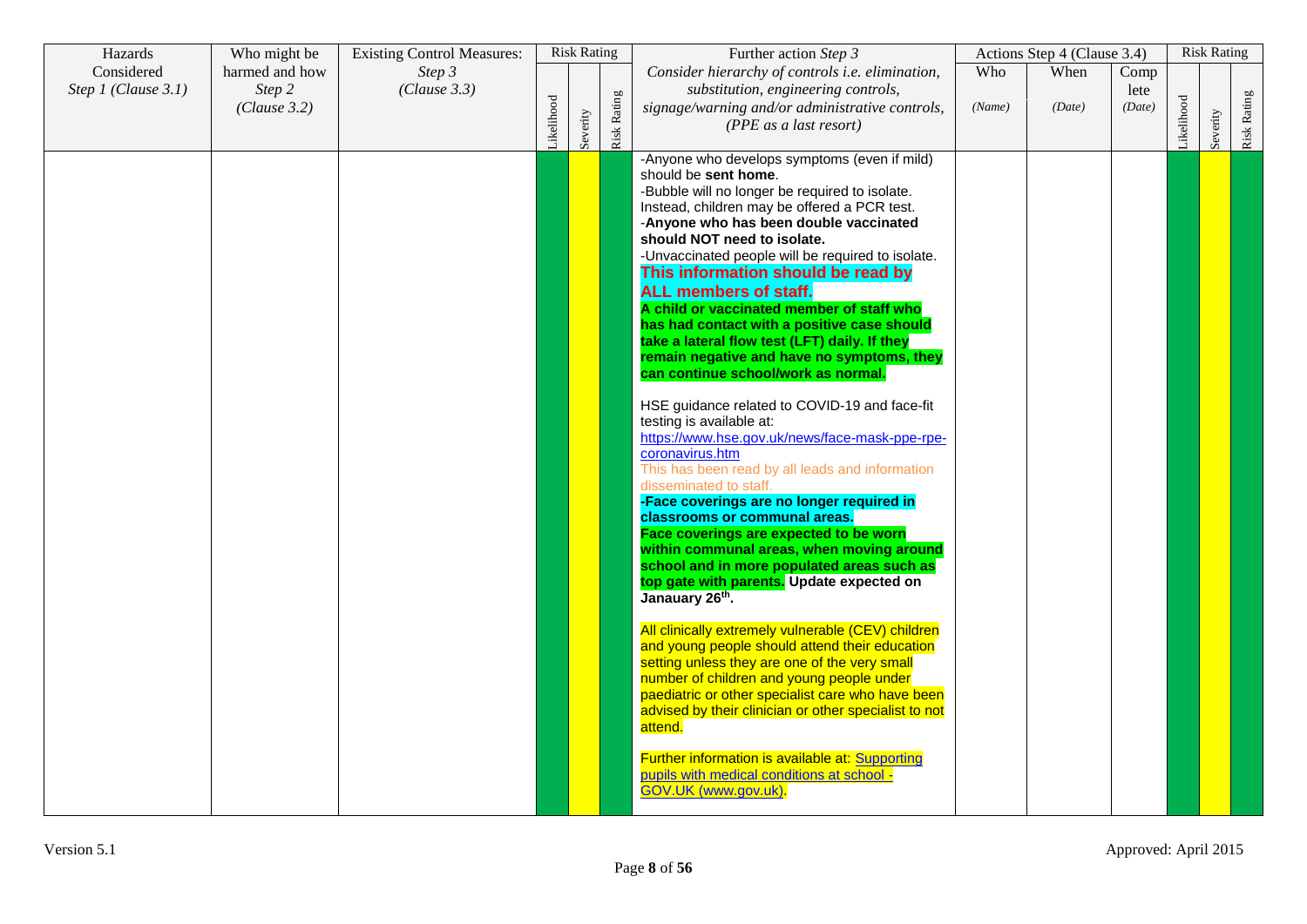| Hazards                                                              | Who might be                                                                              | <b>Existing Control Measures:</b>                                                                                                                                                                                                                                                                                                                                  |           | <b>Risk Rating</b>      |             | Further action Step 3                                                                                                                                                                                                                                                                                                                                                                                                                                                       |                            | Actions Step 4 (Clause 3.4) |                        |           | <b>Risk Rating</b> |             |
|----------------------------------------------------------------------|-------------------------------------------------------------------------------------------|--------------------------------------------------------------------------------------------------------------------------------------------------------------------------------------------------------------------------------------------------------------------------------------------------------------------------------------------------------------------|-----------|-------------------------|-------------|-----------------------------------------------------------------------------------------------------------------------------------------------------------------------------------------------------------------------------------------------------------------------------------------------------------------------------------------------------------------------------------------------------------------------------------------------------------------------------|----------------------------|-----------------------------|------------------------|-----------|--------------------|-------------|
| Considered<br>Step 1 (Clause 3.1)                                    | harmed and how<br>Step 2<br>(Clause 3.2)                                                  | Step 3<br>(Clause 3.3)                                                                                                                                                                                                                                                                                                                                             | ikelihood | Severity                | Risk Rating | Consider hierarchy of controls i.e. elimination,<br>substitution, engineering controls,<br>signage/warning and/or administrative controls,<br>(PPE as a last resort)                                                                                                                                                                                                                                                                                                        | Who<br>(Name)              | When<br>(Date)              | Comp<br>lete<br>(Date) | ikelihood | Severity           | Risk Rating |
|                                                                      |                                                                                           |                                                                                                                                                                                                                                                                                                                                                                    |           |                         |             | Dawn Wigley (Health and Wellbeing Officer) to<br>communicate appropriately with their most<br>vulnerable children and health care plans<br>updated where necessary.                                                                                                                                                                                                                                                                                                         |                            |                             |                        |           |                    |             |
|                                                                      |                                                                                           |                                                                                                                                                                                                                                                                                                                                                                    |           |                         |             | Additional arrangements implemented to support<br>medical needs of pupils who will be attending<br>schools and documented within health care<br>plans.                                                                                                                                                                                                                                                                                                                      |                            |                             |                        |           |                    |             |
|                                                                      |                                                                                           |                                                                                                                                                                                                                                                                                                                                                                    |           |                         |             | Health care plans and arrangements for<br>supporting medical needs of pupils to be<br>communicated to relevant persons only.                                                                                                                                                                                                                                                                                                                                                |                            |                             |                        |           |                    |             |
|                                                                      |                                                                                           |                                                                                                                                                                                                                                                                                                                                                                    |           |                         |             | Updated health care plans to be signed by parent<br>/ carer.                                                                                                                                                                                                                                                                                                                                                                                                                |                            |                             |                        |           |                    |             |
|                                                                      |                                                                                           |                                                                                                                                                                                                                                                                                                                                                                    |           |                         |             | Assess the need for PPE / RPE to facilitate any<br>close contact personal care, or procedures that<br>create airborne risk (e.g. suctioning and<br>physiotherapy).                                                                                                                                                                                                                                                                                                          |                            |                             |                        |           |                    |             |
|                                                                      |                                                                                           |                                                                                                                                                                                                                                                                                                                                                                    |           |                         |             | Further guidance is available at: Use of PPE in<br>education, childcare and children's social care -<br>GOV.UK (www.gov.uk)                                                                                                                                                                                                                                                                                                                                                 |                            |                             |                        |           |                    |             |
|                                                                      |                                                                                           |                                                                                                                                                                                                                                                                                                                                                                    |           |                         |             | If RPE is required, training and face-fit testing will<br>be required. In this instance please email the<br><b>NCC H&amp;S Team for assistance at</b><br>hands@nottscc.gov.uk                                                                                                                                                                                                                                                                                               |                            |                             |                        |           |                    |             |
| Staff identified as at<br>increased risk and<br>exposed to COVID-19. | Employees,<br>pupils,<br>contractors and<br>visitors may be<br>exposed<br>to<br>COVID-19. | Members of the staff team<br>who are clinically vulnerable<br>will continue to work in the<br>setting with enhanced hand<br>washing, social distancing<br>(2metres at all times is vital)<br>and wearing masks in<br>communal areas and when<br>talking to adults or older<br>children, especially those<br>ever the age of 60. Our<br>ultimate aim is to diminish |           | $\overline{\mathsf{M}}$ | L           | Government guidance on shielding and<br>protecting people defined on medical grounds as<br>extremely vulnerable is available via:<br>https://www.gov.uk/government/publications/guid<br>ance-on-shielding-and-protecting-extremely-<br>vulnerable-persons-from-covid-19<br>This has been read by all leads and information<br>disseminated to staff.<br>Government guidance on staying alert and safe<br>(social distancing) for clinically vulnerable is<br>available via: | Learning<br><b>Bubbles</b> |                             |                        |           | M                  |             |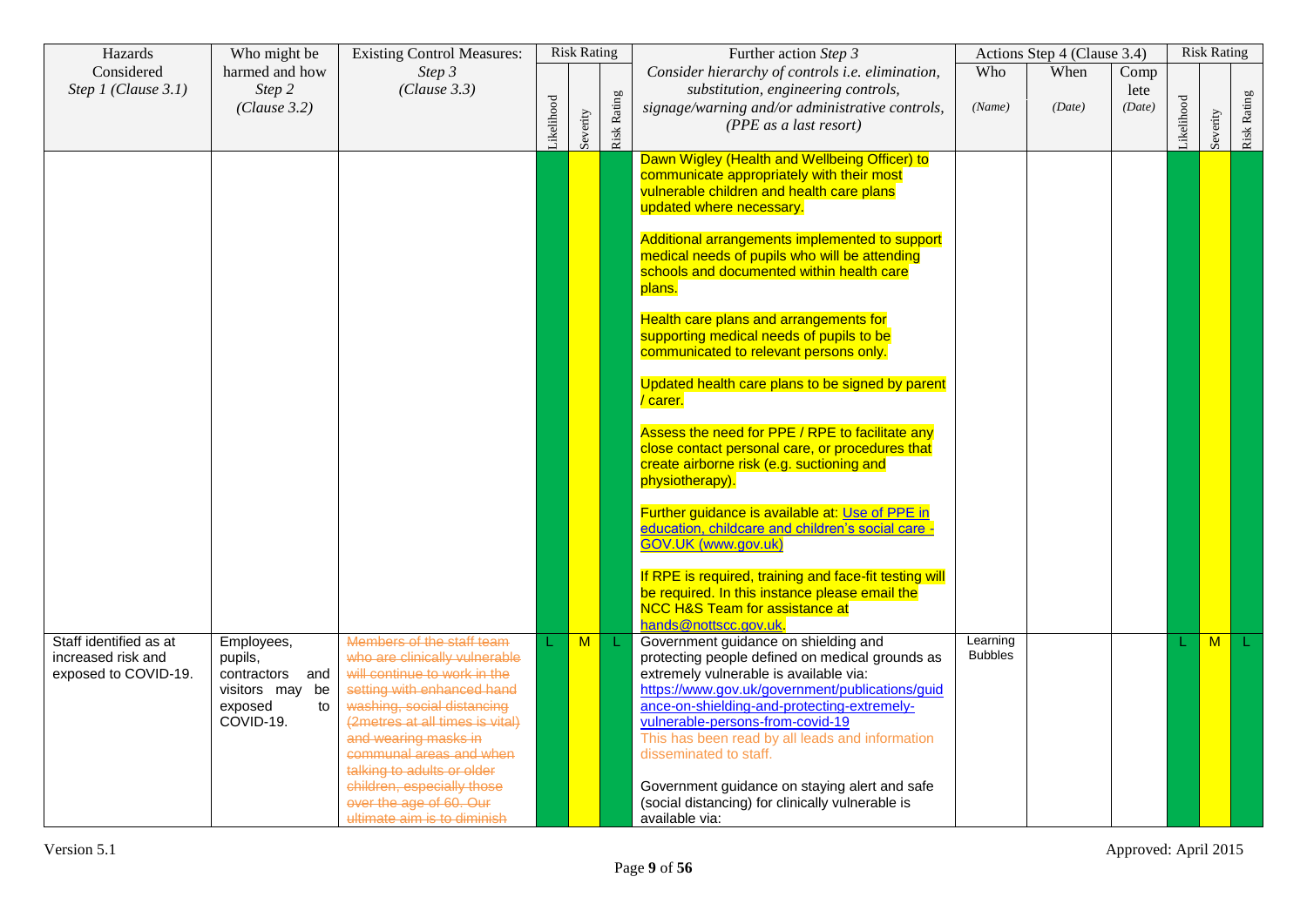| Hazards             | Who might be   | <b>Existing Control Measures:</b>                     |            | <b>Risk Rating</b> |             | Further action Step 3                                                                                |        | Actions Step 4 (Clause 3.4) |        |           | <b>Risk Rating</b> |             |
|---------------------|----------------|-------------------------------------------------------|------------|--------------------|-------------|------------------------------------------------------------------------------------------------------|--------|-----------------------------|--------|-----------|--------------------|-------------|
| Considered          | harmed and how | Step 3                                                |            |                    |             | Consider hierarchy of controls i.e. elimination,                                                     | Who    | When                        | Comp   |           |                    |             |
| Step 1 (Clause 3.1) | Step 2         | (Clause 3.3)                                          |            |                    |             | substitution, engineering controls,                                                                  |        |                             | lete   |           |                    |             |
|                     | (Clause 3.2)   |                                                       |            |                    |             | signage/warning and/or administrative controls,                                                      | (Name) | (Date)                      | (Date) |           |                    |             |
|                     |                |                                                       |            |                    |             | (PPE as a last resort)                                                                               |        |                             |        |           |                    |             |
|                     |                |                                                       | Likelihood | Severity           | Risk Rating |                                                                                                      |        |                             |        | ikelihood | Severity           | Risk Rating |
|                     |                | the transmission bridge by                            |            |                    |             | https://www.gov.uk/government/publications/stayi                                                     |        |                             |        |           |                    |             |
|                     |                | our good practice.                                    |            |                    |             | ng-alert-and-safe-social-distancing/staying-alert-                                                   |        |                             |        |           |                    |             |
|                     |                | Members of the staff team                             |            |                    |             | and-safe-social-distancing#clinically-vulnerable-                                                    |        |                             |        |           |                    |             |
|                     |                | who are clinically extremely                          |            |                    |             | people                                                                                               |        |                             |        |           |                    |             |
|                     |                | vulnerable will work from                             |            |                    |             | -Staff with Asthma, diabetes etc all have own RA                                                     |        |                             |        |           |                    |             |
|                     |                | home for the period of the                            |            |                    |             | which will be reviewed again. Reviewed January                                                       |        |                             |        |           |                    |             |
|                     |                | national lockdown                                     |            |                    |             | 2021                                                                                                 |        |                             |        |           |                    |             |
|                     |                |                                                       |            |                    |             | -Regular use of outside time for minimised risks.                                                    |        |                             |        |           |                    |             |
|                     |                | <b>Shielding of people who</b>                        |            |                    |             | -Regular cleaning of touch points. LJ                                                                |        |                             |        |           |                    |             |
|                     |                | are CEV/CV is no longer                               |            |                    |             | This has been read by all leads and information                                                      |        |                             |        |           |                    |             |
|                     |                | required. Further guidance                            |            |                    |             | disseminated to staff.                                                                               |        |                             |        |           |                    |             |
|                     |                | will be published.                                    |            |                    |             |                                                                                                      |        |                             |        |           |                    |             |
|                     |                | -People who are CEV/CV                                |            |                    |             | If an employee is clinically vulnerable, additional                                                  |        |                             |        |           |                    |             |
|                     |                | required to go back to work.                          |            |                    |             | controls are in place and a specific risk                                                            |        |                             |        |           |                    |             |
|                     |                |                                                       |            |                    |             | assessment created MUST be completed by a                                                            |        |                             |        |           |                    |             |
|                     |                | Enhanced precautions as                               |            |                    |             | suitably trained person. The SR12 blank risk                                                         |        |                             |        |           |                    |             |
|                     |                | above will be expected, this                          |            |                    |             | assessment form can be used to facilitate this                                                       |        |                             |        |           |                    |             |
|                     |                | includes any workers or                               |            |                    |             | process.                                                                                             |        |                             |        |           |                    |             |
|                     |                | employees who are                                     |            |                    |             | Individual Risk Assessments in place. Review                                                         |        |                             |        |           |                    |             |
|                     |                | expectant mothers.                                    |            |                    |             | 11.11.2020                                                                                           |        |                             |        |           |                    |             |
|                     |                |                                                       |            |                    |             | -Phone call with AL 04.06.20                                                                         |        |                             |        |           |                    |             |
|                     |                | Individual risk assessments                           |            |                    |             | In-school review 12.01.2021                                                                          |        |                             |        |           |                    |             |
|                     |                | will be kept under review by                          |            |                    |             | Individual vulnerabilities must also be considered                                                   |        |                             |        |           |                    |             |
|                     |                | both the member of staff and                          |            |                    |             | and appropriate controls implementing. Such                                                          |        |                             |        |           |                    |             |
|                     |                | the risk assessment officer<br>(AL). January 2021 (on |            |                    |             | vulnerabilities to COVID-19 may include: · Age ·<br>Ethnicity · Sex · Underlying health conditions · |        |                             |        |           |                    |             |
|                     |                | going)                                                |            |                    |             | Pregnancy                                                                                            |        |                             |        |           |                    |             |
|                     |                |                                                       |            |                    |             |                                                                                                      |        |                             |        |           |                    |             |
|                     |                | Clinically vulnerable (but not                        |            |                    |             | Head Teachers MUST consider and comply with                                                          |        |                             |        |           |                    |             |
|                     |                | clinically extremely                                  |            |                    |             | relevant employment legislation, including the                                                       |        |                             |        |           |                    |             |
|                     |                | vulnerable) individuals will be                       |            |                    |             | disability requirements within the Equality Act.                                                     |        |                             |        |           |                    |             |
|                     |                | offered the safest available                          |            |                    |             | HR contacted and LA telekit attended.                                                                |        |                             |        |           |                    |             |
|                     |                | on-site roles, staying 2m                             |            |                    |             |                                                                                                      |        |                             |        |           |                    |             |
|                     |                | away from others wherever                             |            |                    |             | The requirement remains to complete a risk                                                           |        |                             |        |           |                    |             |
|                     |                | possible. The individual may                          |            |                    |             | assessment for new and expectant mothers. The                                                        |        |                             |        |           |                    |             |
|                     |                | choose to take on a role that                         |            |                    |             | template SR14 new and expectant mothers at                                                           |        |                             |        |           |                    |             |
|                     |                | does not allow for this                               |            |                    |             | work checklist can be used to facilitate this                                                        |        |                             |        |           |                    |             |
|                     |                | distance if they decide to do                         |            |                    |             | process.                                                                                             |        |                             |        |           |                    |             |
|                     |                | so. If they have to spend                             |            |                    |             | Completed June 2020                                                                                  |        |                             |        |           |                    |             |
|                     |                | time within 2m of other                               |            |                    |             | Both the SR12 and SR14 risk assessment                                                               |        |                             |        |           |                    |             |
|                     |                | people, settings MUST                                 |            |                    |             | templates are available on the Nottinghamshire                                                       |        |                             |        |           |                    |             |
|                     |                | carefully assess and discuss                          |            |                    |             | Schools Portal at:                                                                                   |        |                             |        |           |                    |             |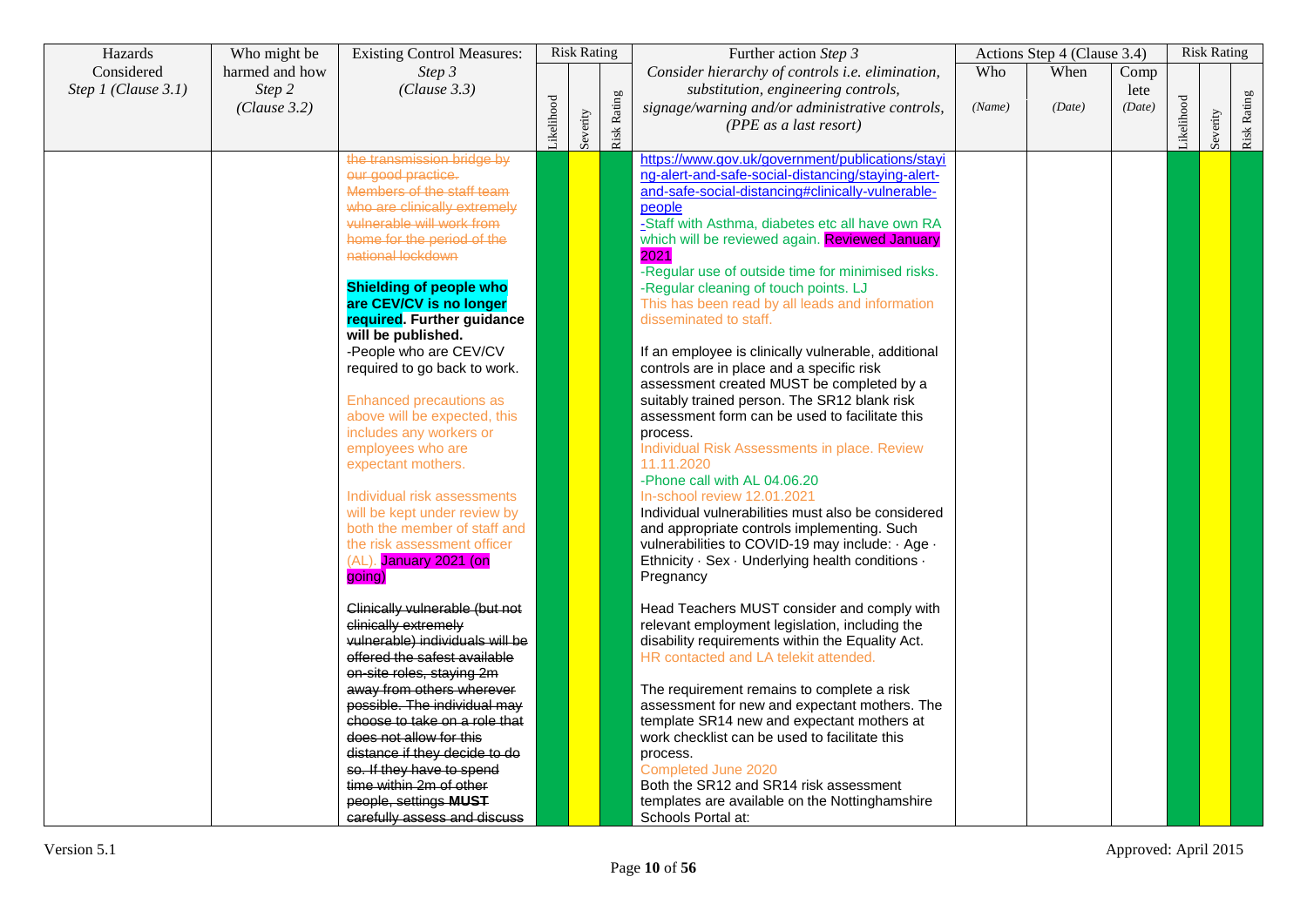| Hazards             | Who might be   | <b>Existing Control Measures:</b>                         |           | <b>Risk Rating</b> |                    | Further action Step 3                                                    |        | Actions Step 4 (Clause 3.4) |        |           | <b>Risk Rating</b> |             |
|---------------------|----------------|-----------------------------------------------------------|-----------|--------------------|--------------------|--------------------------------------------------------------------------|--------|-----------------------------|--------|-----------|--------------------|-------------|
| Considered          | harmed and how | Step 3                                                    |           |                    |                    | Consider hierarchy of controls i.e. elimination,                         | Who    | When                        | Comp   |           |                    |             |
| Step 1 (Clause 3.1) | Step 2         | (Clause 3.3)                                              |           |                    |                    | substitution, engineering controls,                                      |        |                             | lete   |           |                    |             |
|                     | (Clause 3.2)   |                                                           | ikelihood |                    |                    | signage/warning and/or administrative controls,                          | (Name) | (Date)                      | (Date) | ikelihood |                    |             |
|                     |                |                                                           |           |                    |                    | (PPE as a last resort)                                                   |        |                             |        |           |                    |             |
|                     |                |                                                           |           | Severity           | <b>Risk Rating</b> |                                                                          |        |                             |        |           | Severity           | Risk Rating |
|                     |                | with them whether this                                    |           |                    |                    | https://www.nottinghamshire.gov.uk/schoolsporta                          |        |                             |        |           |                    |             |
|                     |                | involves an acceptable level                              |           |                    |                    | l/health-and-safety/risk-assessment                                      |        |                             |        |           |                    |             |
|                     |                | of risk. From Nov 5 <sup>th</sup> pupils                  |           |                    |                    |                                                                          |        |                             |        |           |                    |             |
|                     |                | who are deemed extremely                                  |           |                    |                    | Any individual risk assessments for staff MUST                           |        |                             |        |           |                    |             |
|                     |                | clinically vulnerable can keep                            |           |                    |                    | be completed in conjunction with the employee                            |        |                             |        |           |                    |             |
|                     |                | coming to school. There are                               |           |                    |                    | and manager. Regular communication for both                              |        |                             |        |           |                    |             |
|                     |                | no pupils who are extremely                               |           |                    |                    | parties to discuss concerns and additional /                             |        |                             |        |           |                    |             |
|                     |                | clinically vulnerable.                                    |           |                    |                    | reduced control measures. The risk assessment                            |        |                             |        |           |                    |             |
|                     |                | Identify staff who are                                    |           |                    |                    | MUST be reviewed by both the employee and                                |        |                             |        |           |                    |             |
|                     |                | clinically extremely                                      |           |                    |                    | manager regularly and updated to reflect any<br>changes to arrangements. |        |                             |        |           |                    |             |
|                     |                | vulnerable and clinically                                 |           |                    |                    |                                                                          |        |                             |        |           |                    |             |
|                     |                | vulnerable.                                               |           |                    |                    | Follow public health advice on testing, self-                            |        |                             |        |           |                    |             |
|                     |                | Completed June 2020 (on                                   |           |                    |                    | isolation and managing confirmed cases.                                  |        |                             |        |           |                    |             |
|                     |                | going)                                                    |           |                    |                    | From 16th August adults 2 weeks after they                               |        |                             |        |           |                    |             |
|                     |                |                                                           |           |                    |                    | have received both vaccination jabs will no                              |        |                             |        |           |                    |             |
|                     |                | Line Managers to discuss                                  |           |                    |                    | longer be required to self-isolate if they are                           |        |                             |        |           |                    |             |
|                     |                | medical needs disclosed by                                |           |                    |                    | contacted by NHS Test and Trace. Instead                                 |        |                             |        |           |                    |             |
|                     |                | staff and support                                         |           |                    |                    | they will be advised to take a PCR test.                                 |        |                             |        |           |                    |             |
|                     |                | mechanisms implemented.                                   |           |                    |                    | Adults who are not vaccinated will need to                               |        |                             |        |           |                    |             |
|                     |                | Consider if vulnerable                                    |           |                    |                    | self-isolate if identified as a close contact.                           |        |                             |        |           |                    |             |
|                     |                | employees can continue                                    |           |                    |                    |                                                                          |        |                             |        |           |                    |             |
|                     |                | working from home.                                        |           |                    |                    |                                                                          |        |                             |        |           |                    |             |
|                     |                |                                                           |           |                    |                    | School leaders are best placed to determine the                          |        |                             |        |           |                    |             |
|                     |                | Regular communication with<br>staff working from home. CP |           |                    |                    | workforce required to meet the needs of their<br>pupils.                 |        |                             |        |           |                    |             |
|                     |                | lead Staff must not be                                    |           |                    |                    |                                                                          |        |                             |        |           |                    |             |
|                     |                | disadvantaged by not being                                |           |                    |                    | Clinically extremely vulnerable (CEV) people are                         |        |                             |        |           |                    |             |
|                     |                | present on site.                                          |           |                    |                    | advised, as a minimum, to follow the same                                |        |                             |        |           |                    |             |
|                     |                |                                                           |           |                    |                    | guidance as everyone else. It is important that                          |        |                             |        |           |                    |             |
|                     |                | Arrangements implemented                                  |           |                    |                    | everyone adheres to this guidance, but CEV                               |        |                             |        |           |                    |             |
|                     |                | to support additional needs                               |           |                    |                    | people may wish to think particularly carefully                          |        |                             |        |           |                    |             |
|                     |                | of staff attending school                                 |           |                    |                    | about the additional precautions they can                                |        |                             |        |           |                    |             |
|                     |                | <b>MUST</b> be documented within                          |           |                    |                    | continue to take.                                                        |        |                             |        |           |                    |             |
|                     |                | an individual risk                                        |           |                    |                    |                                                                          |        |                             |        |           |                    |             |
|                     |                | assessment (for example)                                  |           |                    |                    | Further guidance is available at: COVID-19:                              |        |                             |        |           |                    |             |
|                     |                | expectant mothers).                                       |           |                    |                    | guidance on protecting people defined on                                 |        |                             |        |           |                    |             |
|                     |                |                                                           |           |                    |                    | medical grounds as extremely vulnerable -                                |        |                             |        |           |                    |             |
|                     |                |                                                           |           |                    |                    | GOV.UK (www.gov.uk)                                                      |        |                             |        |           |                    |             |
|                     |                |                                                           |           |                    |                    | Social distancing measures have now ended in                             |        |                             |        |           |                    |             |
|                     |                |                                                           |           |                    |                    | the workplace and it is no longer necessary for                          |        |                             |        |           |                    |             |
|                     |                |                                                           |           |                    |                    |                                                                          |        |                             |        |           |                    |             |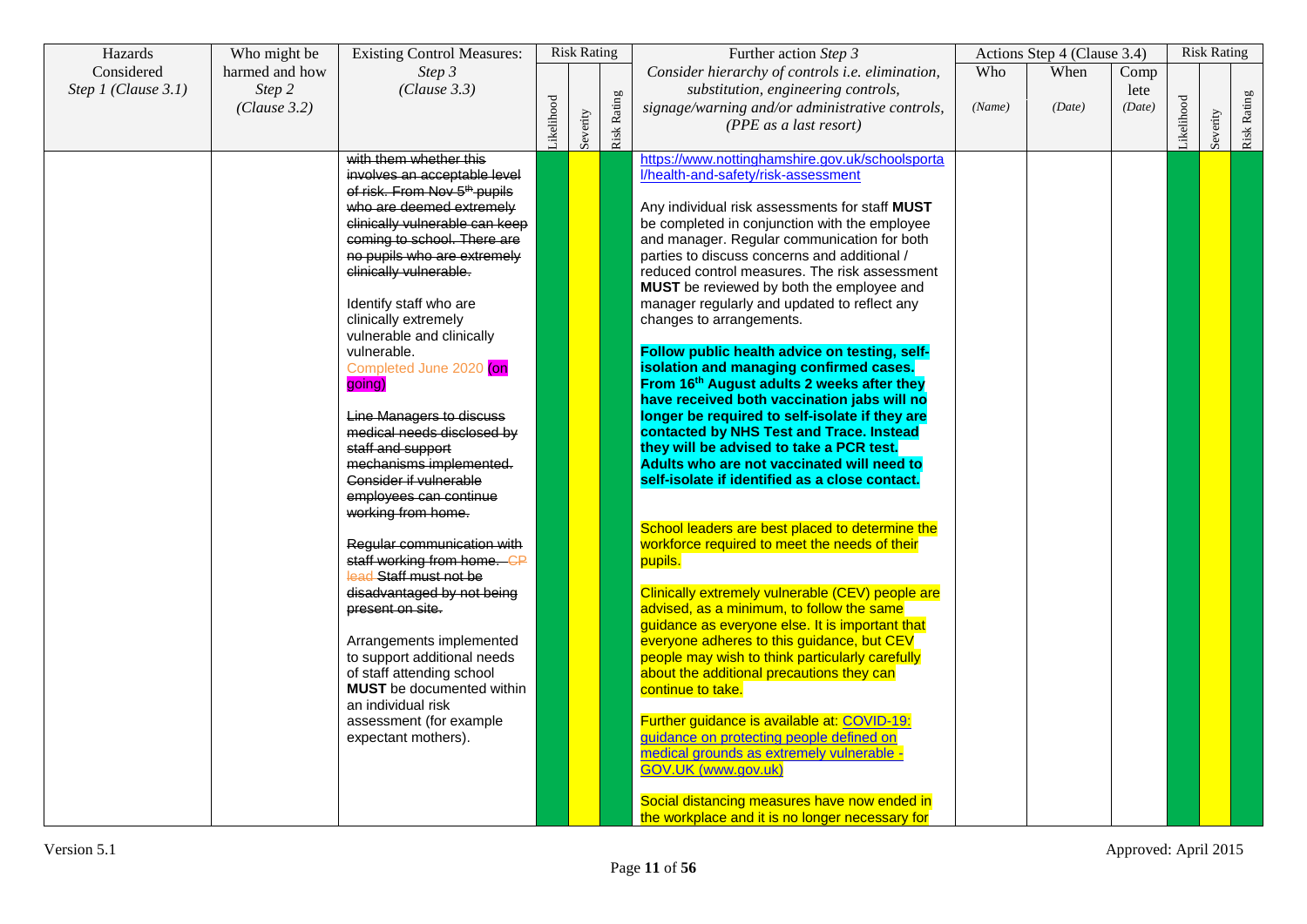| Hazards                           | Who might be                             | <b>Existing Control Measures:</b> |           | <b>Risk Rating</b> |             | Further action Step 3                                                                                                                                                                                                                                                                                                                               |               | Actions Step 4 (Clause 3.4) |                        |           | <b>Risk Rating</b> |                    |
|-----------------------------------|------------------------------------------|-----------------------------------|-----------|--------------------|-------------|-----------------------------------------------------------------------------------------------------------------------------------------------------------------------------------------------------------------------------------------------------------------------------------------------------------------------------------------------------|---------------|-----------------------------|------------------------|-----------|--------------------|--------------------|
| Considered<br>Step 1 (Clause 3.1) | harmed and how<br>Step 2<br>(Clause 3.2) | Step 3<br>(Clause 3.3)            | ikelihood | Severity           | Risk Rating | Consider hierarchy of controls i.e. elimination,<br>substitution, engineering controls,<br>signage/warning and/or administrative controls,<br>(PPE as a last resort)                                                                                                                                                                                | Who<br>(Name) | When<br>(Date)              | Comp<br>lete<br>(Date) | ikelihood | Severity           | <b>Risk Rating</b> |
|                                   |                                          |                                   |           |                    |             | the government to instruct people to work from<br>home. Employers should be able to explain the<br>measures they have in place to keep CEV staff<br>safe at work.                                                                                                                                                                                   |               |                             |                        |           |                    |                    |
|                                   |                                          |                                   |           |                    |             | <b>Line Managers to discuss medical needs</b><br>disclosed by staff and support mechanisms<br>implemented.                                                                                                                                                                                                                                          |               |                             |                        |           |                    |                    |
|                                   |                                          |                                   |           |                    |             | If an employee is deemed vulnerable is and<br>requires additional risk controls, then a specific<br>individual risk assessment MUST be completed<br>by a suitably trained person. The F45-1 risk<br>assessment template can be used to facilitate<br>this process.                                                                                  |               |                             |                        |           |                    |                    |
|                                   |                                          |                                   |           |                    |             | The requirement remains to complete a risk<br>assessment for new and expectant mothers. The<br>template SR14 new and expectant mothers at<br>work checklist can be used to facilitate this<br>process.                                                                                                                                              |               |                             |                        |           |                    |                    |
|                                   |                                          |                                   |           |                    |             | Both the F45-1 and SR14 risk assessment<br>templates are available on the Nottinghamshire<br><b>Schools Portal at:</b><br>https://www.nottinghamshire.gov.uk/schoolsporta<br>l/health-and-safety/risk-assessment                                                                                                                                    |               |                             |                        |           |                    |                    |
|                                   |                                          |                                   |           |                    |             | Any individual risk assessments for staff MUST<br>be completed in conjunction with the employee<br>and manager. Regular communication for both<br>parties to discuss concerns and additional /<br>reduced control measures. The risk assessment<br><b>MUST</b> be reviewed by both the employee and<br>manager regularly and updated to reflect any |               |                             |                        |           |                    |                    |
|                                   |                                          |                                   |           |                    |             | changes to arrangements.<br>The Health and Safety Executive (HSE) has<br>published guidance:<br>• Protect vulnerable workers - Working<br>safely during the coronavirus (COVID-<br>19) pandemic (hse.gov.uk)                                                                                                                                        |               |                             |                        |           |                    |                    |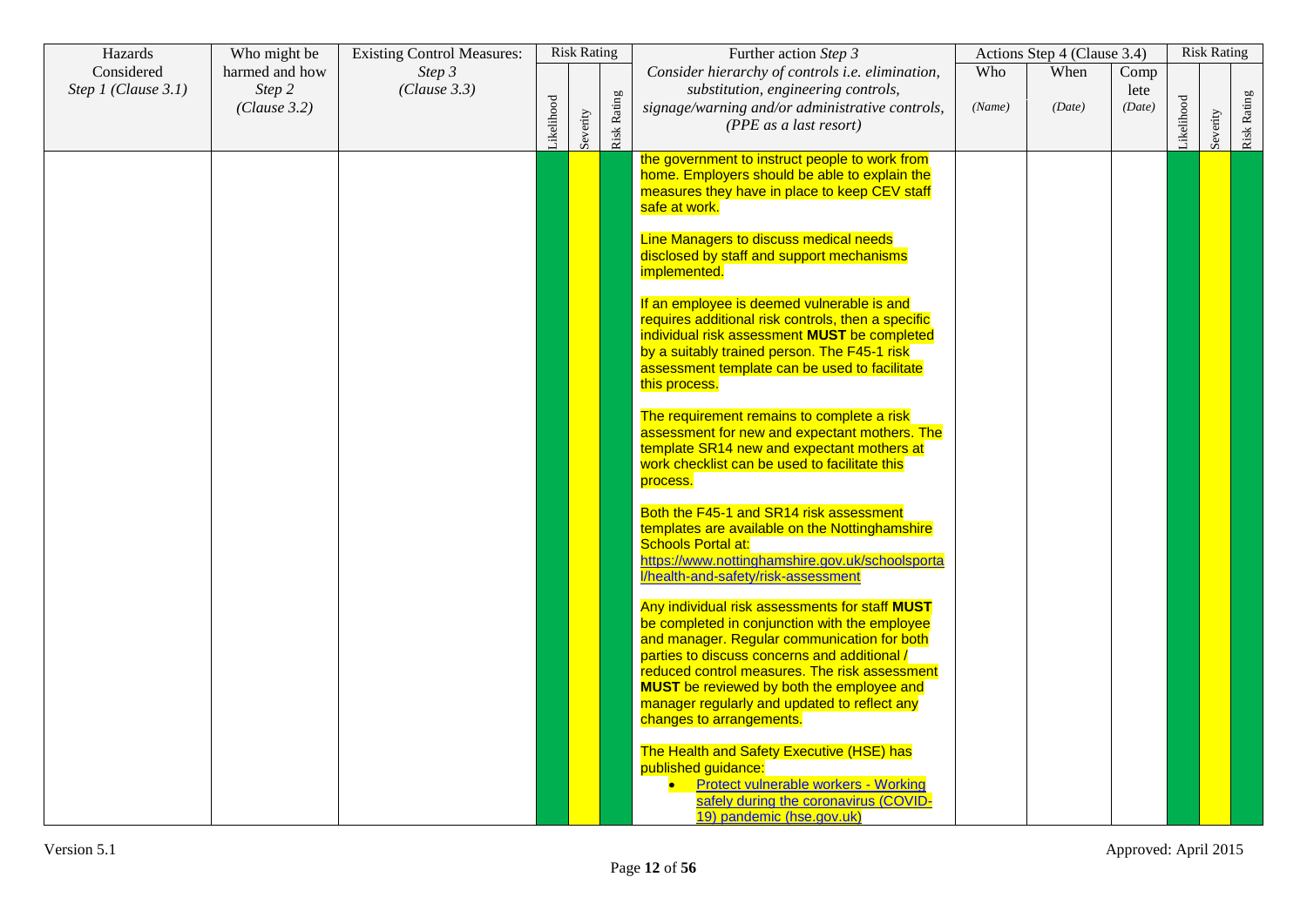| Hazards                                                                                                                                                                  | Who might be                                                                                 | <b>Existing Control Measures:</b>                                                                                                                                                                                                                                                                                                                                                                                                                                                                                                                                   |           | <b>Risk Rating</b> |              | Further action Step 3                                                                                                                                                                                                                                                                                                                                                                                                                                                                                                                                                                                                                  |                            | Actions Step 4 (Clause 3.4) |                        |           | <b>Risk Rating</b> |                |
|--------------------------------------------------------------------------------------------------------------------------------------------------------------------------|----------------------------------------------------------------------------------------------|---------------------------------------------------------------------------------------------------------------------------------------------------------------------------------------------------------------------------------------------------------------------------------------------------------------------------------------------------------------------------------------------------------------------------------------------------------------------------------------------------------------------------------------------------------------------|-----------|--------------------|--------------|----------------------------------------------------------------------------------------------------------------------------------------------------------------------------------------------------------------------------------------------------------------------------------------------------------------------------------------------------------------------------------------------------------------------------------------------------------------------------------------------------------------------------------------------------------------------------------------------------------------------------------------|----------------------------|-----------------------------|------------------------|-----------|--------------------|----------------|
| Considered<br>Step 1 (Clause 3.1)                                                                                                                                        | harmed and how<br>Step 2<br>(Clause 3.2)                                                     | Step 3<br>(Clause 3.3)                                                                                                                                                                                                                                                                                                                                                                                                                                                                                                                                              | ikelihood | Severity           | Risk Rating  | Consider hierarchy of controls i.e. elimination,<br>substitution, engineering controls,<br>signage/warning and/or administrative controls,<br>(PPE as a last resort)                                                                                                                                                                                                                                                                                                                                                                                                                                                                   | Who<br>(Name)              | When<br>(Date)              | Comp<br>lete<br>(Date) | ikelihood | Severity           | Risk Rating    |
|                                                                                                                                                                          |                                                                                              |                                                                                                                                                                                                                                                                                                                                                                                                                                                                                                                                                                     |           |                    |              | <b>Talking with your workers about</b><br>$\bullet$<br>preventing coronavirus (COVID-19) -<br>Overview (hse.gov.uk)                                                                                                                                                                                                                                                                                                                                                                                                                                                                                                                    |                            |                             |                        |           |                    |                |
| Staff / pupils living with<br>a shielded or clinically<br>vulnerable person.                                                                                             | Employees,<br>pupils,<br>contractors and<br>visitors may be<br>to<br>exposed<br>COVID-19.    | Pupils or staff living with<br>someone who is clinically<br>vulnerable (but non clinically<br>extremely vulnerable),<br>including those who are<br>pregnant can attend their<br>education or childcare<br>setting.<br>Pupils or staff living in a<br>household with someone<br>who is extremely clinically<br>vulnerable it is advised they<br>can still attend their<br>education or childcare<br>setting if stringent social<br>distancing can be adhered<br>to, and in the case of<br>children, they are able to<br>understand and follow those<br>instructions. | Ł         | M                  | Ł.           | Shielding of people who are CEV/CV is no<br>longer required, unless they have been<br>advised by their GP or clinician not to attend.<br>Further guidance will be published.                                                                                                                                                                                                                                                                                                                                                                                                                                                           | Learning<br>bubbles        | Daily                       | Daily                  |           | M                  |                |
| Individuals within the<br>same household as<br>staff or pupils<br>symptomatic or<br>confirmed case of<br>COVID-19.<br><b>Symptomatic individuals</b><br>attending school | Employees,<br>pupils,<br>contractors and<br>visitors may<br>be<br>exposed<br>to<br>COVID-19. | Individuals to seek advice<br>from NHS 111, self-isolate<br>and then contact local testing<br>and arrange tests for self<br>and family.<br>TO to monitor staff absence<br>related to COVID-19.<br>Seek advice from your HR<br>provision if required for staff<br>absences.                                                                                                                                                                                                                                                                                          | M         | M                  | $\mathsf{M}$ | NHS guidelines outline action to take if someone<br>in a household has symptoms of COVID-19, this<br>can be accessed via:<br>https://www.nhs.uk/conditions/coronavirus-covid-<br>19/what-to-do-if-you-or-someone-you-live-with-<br>has-coronavirus-symptoms/<br>-Staff/children should NOT come into school:<br>If they have symptoms for COVID-19<br>Had a positive test result<br>Or any other reason relating to staying at<br>home such as quarantining.<br>-Anyone who develops symptoms (even if<br>mild) should be sent home.<br>-Bubble will no longer be required to isolate.<br>Instead, children may be offered a PCR test. | Learning<br><b>Bubbles</b> | Daily                       | Daily                  | M         | M                  | $\blacksquare$ |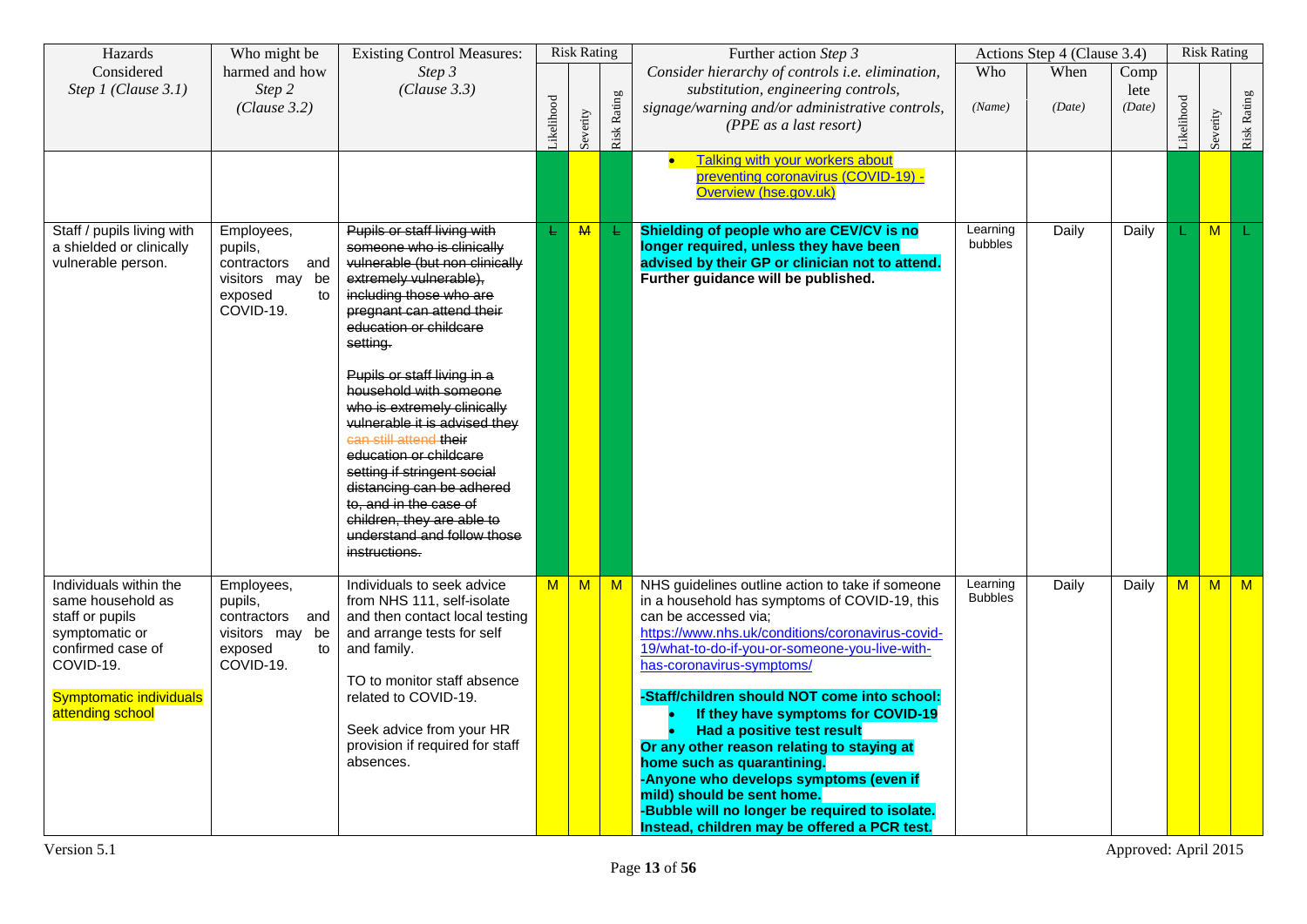| Hazards                                                                                 | Who might be                                    | <b>Existing Control Measures:</b>                                                                             |           | <b>Risk Rating</b> |             | Further action Step 3                                                                                                                                                                                                                                                                                                                                                                                                                                                                                                                                                                                                                                                                                                                                                                                                                                                                                                                                                                                                                                                                                                                                                                                                                                                                                                                                                                          |        | Actions Step 4 (Clause 3.4) |              | <b>Risk Rating</b> |             |
|-----------------------------------------------------------------------------------------|-------------------------------------------------|---------------------------------------------------------------------------------------------------------------|-----------|--------------------|-------------|------------------------------------------------------------------------------------------------------------------------------------------------------------------------------------------------------------------------------------------------------------------------------------------------------------------------------------------------------------------------------------------------------------------------------------------------------------------------------------------------------------------------------------------------------------------------------------------------------------------------------------------------------------------------------------------------------------------------------------------------------------------------------------------------------------------------------------------------------------------------------------------------------------------------------------------------------------------------------------------------------------------------------------------------------------------------------------------------------------------------------------------------------------------------------------------------------------------------------------------------------------------------------------------------------------------------------------------------------------------------------------------------|--------|-----------------------------|--------------|--------------------|-------------|
| Considered<br>Step 1 (Clause 3.1)                                                       | harmed and how<br>Step 2                        | Step 3<br>(Clause 3.3)                                                                                        |           |                    |             | Consider hierarchy of controls i.e. elimination,<br>substitution, engineering controls,                                                                                                                                                                                                                                                                                                                                                                                                                                                                                                                                                                                                                                                                                                                                                                                                                                                                                                                                                                                                                                                                                                                                                                                                                                                                                                        | Who    | When                        | Comp<br>lete |                    |             |
|                                                                                         | (Clause 3.2)                                    |                                                                                                               | ikelihood | Severity           | Risk Rating | signage/warning and/or administrative controls,<br>(PPE as a last resort)                                                                                                                                                                                                                                                                                                                                                                                                                                                                                                                                                                                                                                                                                                                                                                                                                                                                                                                                                                                                                                                                                                                                                                                                                                                                                                                      | (Name) | (Date)                      | (Date)       | Severity           | Risk Rating |
|                                                                                         |                                                 |                                                                                                               |           |                    |             | -Anyone who has been double vaccinated<br>should NOT need to isolate.<br>-Unvaccinated people will be required to<br>isolate.<br>A child (Under 18years old), fully vaccinated<br>or medically exempt adult who has had<br>contact with a positive case can undertake<br>daily LFD testing instead of self-isolating.<br>Adults in this situation are required to LFD<br>before entering the main school building<br>(either at home or in the room at the front of<br>school)<br>From 16th August 2021, children under the<br>age of 18 years old will no longer be required<br>to self-isolate if they are contacted by NHS<br>Test and Trace as a close contact of a<br>positive COVID-19.<br>They should complete LFT daily to minimise<br>the spread within school.<br><b>Contact tracing only needs to take place</b><br><b>UNTIL STEP 4.</b><br>In most cases, parents and carers will agree that<br>a pupil with symptoms should not attend the<br>school, given the potential risk to others.<br>If a parent or carer insists on a pupil attending<br>your school, you can take the decision to refuse<br>the pupil if, in your reasonable judgement, it is<br>necessary to protect other pupils and staff from<br>possible infection with COVID-19. Your decision<br>would need to be carefully considered in light of<br>all the circumstances and current public health<br>advice. |        |                             |              |                    |             |
| Failure to follow public<br>health advice on<br>testing, self-isolation<br>and managing | Individuals<br>may<br>be exposed to<br>COVID-19 | <b>Information about</b><br>symptoms, what to do in<br>the event of symptoms,<br><b>isolation and testing</b> |           |                    |             | When an individual develops COVID-19<br>symptoms or has a positive test<br>Pupils, staff and other adults must follow public<br>health advice on when to self-isolate and what to                                                                                                                                                                                                                                                                                                                                                                                                                                                                                                                                                                                                                                                                                                                                                                                                                                                                                                                                                                                                                                                                                                                                                                                                              |        |                             |              |                    |             |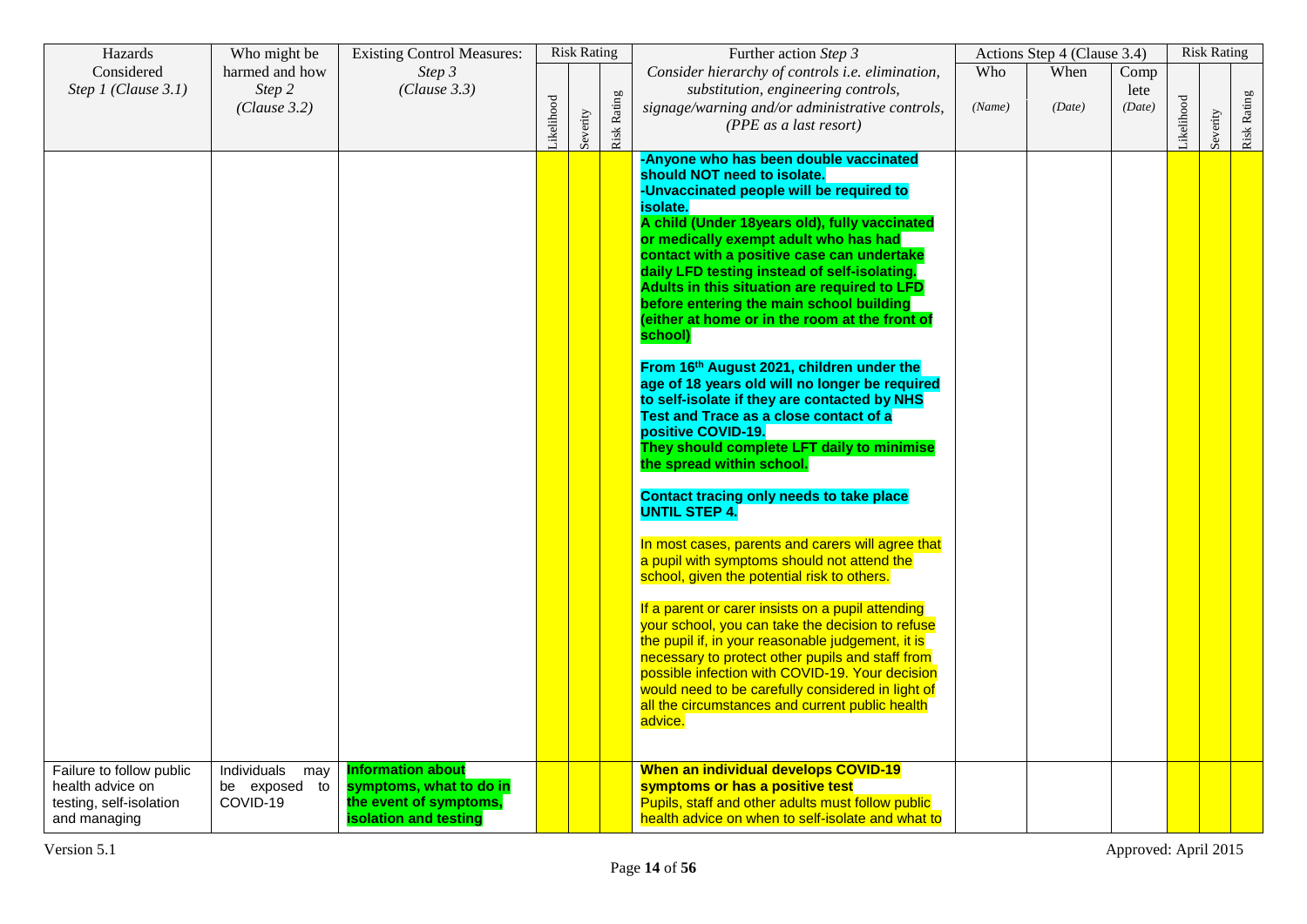| Hazards                           | Who might be                             | <b>Existing Control Measures:</b>                                                                                                                                                              |           | <b>Risk Rating</b> |                    | Further action Step 3                                                                                                                                                                                                                                                                                                                                                                                                                                                                                                                                                                                                                                                                                                                                                                                                                                                                                                                                                                                                                                                                                                                                                                                                                                                                                                                                                                                                                                                                                              |               | Actions Step 4 (Clause 3.4) |                        |           | <b>Risk Rating</b> |                    |
|-----------------------------------|------------------------------------------|------------------------------------------------------------------------------------------------------------------------------------------------------------------------------------------------|-----------|--------------------|--------------------|--------------------------------------------------------------------------------------------------------------------------------------------------------------------------------------------------------------------------------------------------------------------------------------------------------------------------------------------------------------------------------------------------------------------------------------------------------------------------------------------------------------------------------------------------------------------------------------------------------------------------------------------------------------------------------------------------------------------------------------------------------------------------------------------------------------------------------------------------------------------------------------------------------------------------------------------------------------------------------------------------------------------------------------------------------------------------------------------------------------------------------------------------------------------------------------------------------------------------------------------------------------------------------------------------------------------------------------------------------------------------------------------------------------------------------------------------------------------------------------------------------------------|---------------|-----------------------------|------------------------|-----------|--------------------|--------------------|
| Considered<br>Step 1 (Clause 3.1) | harmed and how<br>Step 2<br>(Clause 3.2) | Step 3<br>(Clause 3.3)                                                                                                                                                                         | ikelihood | Severity           | <b>Risk Rating</b> | Consider hierarchy of controls i.e. elimination,<br>substitution, engineering controls,<br>signage/warning and/or administrative controls,<br>(PPE as a last resort)                                                                                                                                                                                                                                                                                                                                                                                                                                                                                                                                                                                                                                                                                                                                                                                                                                                                                                                                                                                                                                                                                                                                                                                                                                                                                                                                               | Who<br>(Name) | When<br>(Date)              | Comp<br>lete<br>(Date) | ikelihood | Severity           | <b>Risk Rating</b> |
| confirmed cases of<br>COVID-19    |                                          | clearly stated within the<br><b>Risk Assessment, weekly</b><br>emails and posters around<br>school.<br><b>Risk Assessment placed</b><br>on the school website and<br>emailed out to all staff. |           |                    |                    | do. Further information is available at: When to<br>self-isolate and what to do - Coronavirus<br>(COVID-19) - NHS (www.nhs.uk)<br>They must not come into school if<br>they have symptoms,<br>have had a positive test result, or<br>other reasons requiring them to stay<br>home due to the risk of them passing on<br>COVID-19 (for example if they are<br>required to quarantine).<br>If anyone in school develops COVID-19<br>symptoms, however mild, they must be sent<br>home and they must follow public health advice.<br>Details on COVID-19 symptoms are available at:<br><b>Symptoms of coronavirus (COVID-19) - NHS</b><br>(www.nhs.uk)<br>Everyone with symptoms should avoid using<br>public transport and, wherever possible, be<br>collected by a member of their family or<br>household.<br>If a pupil is awaiting collection, they must be left<br>in a room on their own if possible and safe to do<br>so. A window should be opened for fresh air<br>ventilation if possible. Appropriate PPE should<br>also be used if close contact is necessary.<br>Further information is available at: Use of PPE in<br>education, childcare and children's social care -<br>GOV.UK (www.gov.uk).<br>Symptomatic child will be moved to the<br>designated isolation room which is used as the<br>isolation area until parent arrives for collection.<br>Any rooms used must be cleaned after they have<br>left. The Government guidance for cleaning non-<br>healthcare settings MUST be followed: COVID- |               |                             |                        |           |                    |                    |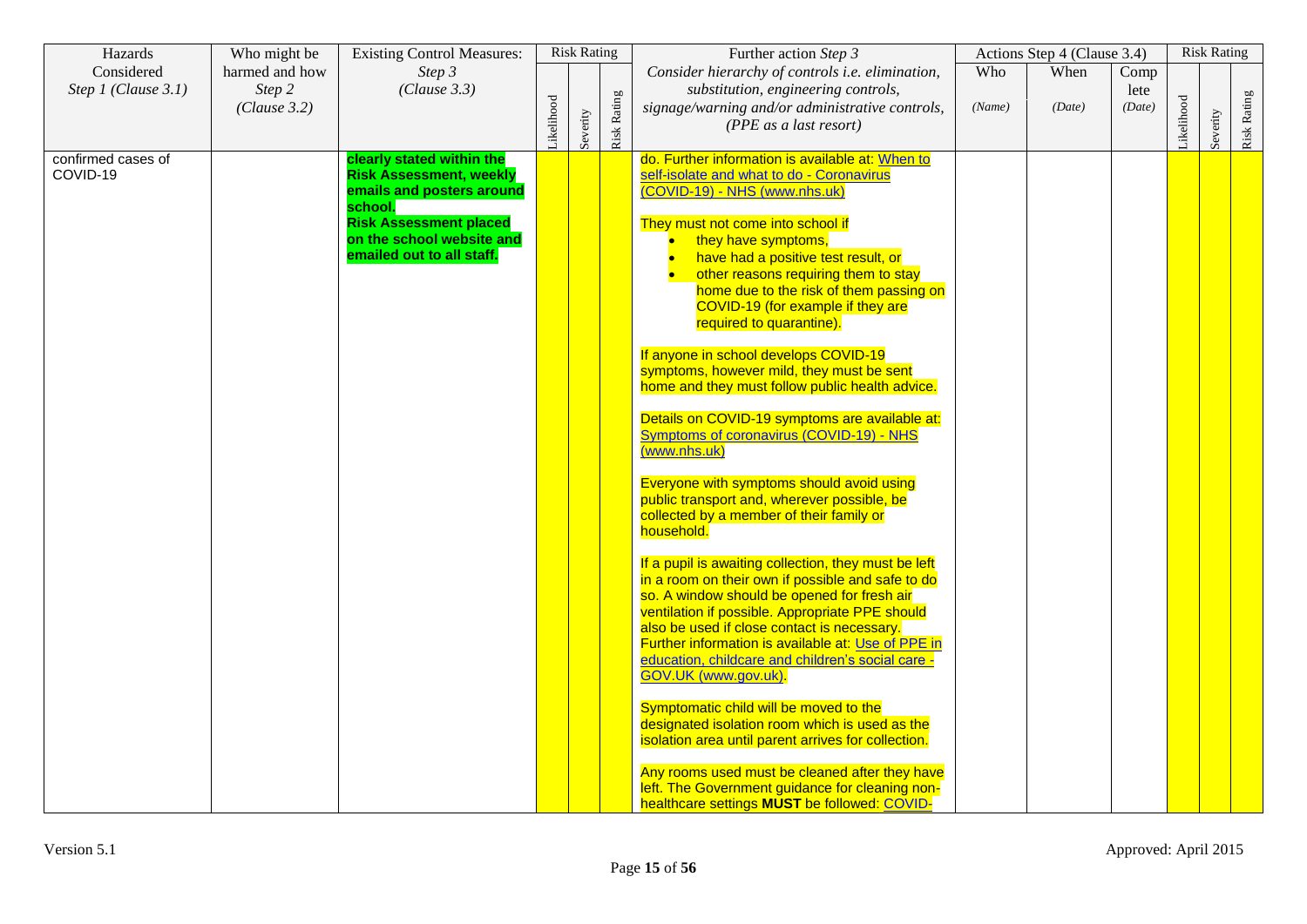| Hazards             | Who might be           | <b>Existing Control Measures:</b> |           | <b>Risk Rating</b> |             | Further action Step 3                                                                                                                                                                                                                                                                                                                                                                                                                              |        | Actions Step 4 (Clause 3.4) |                |           | <b>Risk Rating</b> |             |
|---------------------|------------------------|-----------------------------------|-----------|--------------------|-------------|----------------------------------------------------------------------------------------------------------------------------------------------------------------------------------------------------------------------------------------------------------------------------------------------------------------------------------------------------------------------------------------------------------------------------------------------------|--------|-----------------------------|----------------|-----------|--------------------|-------------|
| Considered          | harmed and how         | Step 3                            |           |                    |             | Consider hierarchy of controls i.e. elimination,                                                                                                                                                                                                                                                                                                                                                                                                   | Who    | When                        | Comp           |           |                    |             |
| Step 1 (Clause 3.1) | Step 2<br>(Clause 3.2) | (Clause 3.3)                      | ikelihood | Severity           | Risk Rating | substitution, engineering controls,<br>signage/warning and/or administrative controls,<br>(PPE as a last resort)                                                                                                                                                                                                                                                                                                                                   | (Name) | (Date)                      | lete<br>(Date) | ikelihood | Severity           | Risk Rating |
|                     |                        |                                   |           |                    |             | 19: cleaning in non-healthcare settings outside<br>the home - GOV.UK (www.gov.uk)                                                                                                                                                                                                                                                                                                                                                                  |        |                             |                |           |                    |             |
|                     |                        |                                   |           |                    |             | Everyone MUST wash their hands thoroughly for<br>20 seconds with soap and running water after<br>any contact with someone who is unwell.                                                                                                                                                                                                                                                                                                           |        |                             |                |           |                    |             |
|                     |                        |                                   |           |                    |             | If storing waste, prior to disposal due to<br>confirmed or suspected COVID-19 ensure this<br>does not create any additional hazards:<br><b>Fire risk</b><br>Impede emergency exit routes<br><b>Trip hazard</b><br><b>Away from pupils</b>                                                                                                                                                                                                          |        |                             |                |           |                    |             |
|                     |                        |                                   |           |                    |             | The household (including any siblings) should<br>follow the PHE stay at home guidance for<br>households with possible or confirmed<br>coronavirus (COVID-19) infection: Stay at home:<br>guidance for households with possible or<br>confirmed coronavirus (COVID-19) infection -<br>GOV.UK (www.gov.uk)                                                                                                                                           |        |                             |                |           |                    |             |
|                     |                        |                                   |           |                    |             | <b>Asymptomatic testing</b><br>Testing remains important in reducing the risk of<br>transmission of infection within schools. That is<br>why, whilst some measures are relaxed, others<br>will remain, and if necessary, in response to the<br>latest epidemiological data, we all need to be<br>prepared to step measures up or down in future<br>depending on local circumstances.                                                               |        |                             |                |           |                    |             |
|                     |                        |                                   |           |                    |             | Over the summer, staff and secondary pupils<br>should continue to test regularly if they are<br>attending settings that remain open, such as<br>summer schools and out of school activities<br>based in school settings. Schools will only<br>provide tests for twice weekly asymptomatic<br>testing for pupils and staff over the summer<br>period if they are attending school settings.<br>However, testing will still be widely available over |        |                             |                |           |                    |             |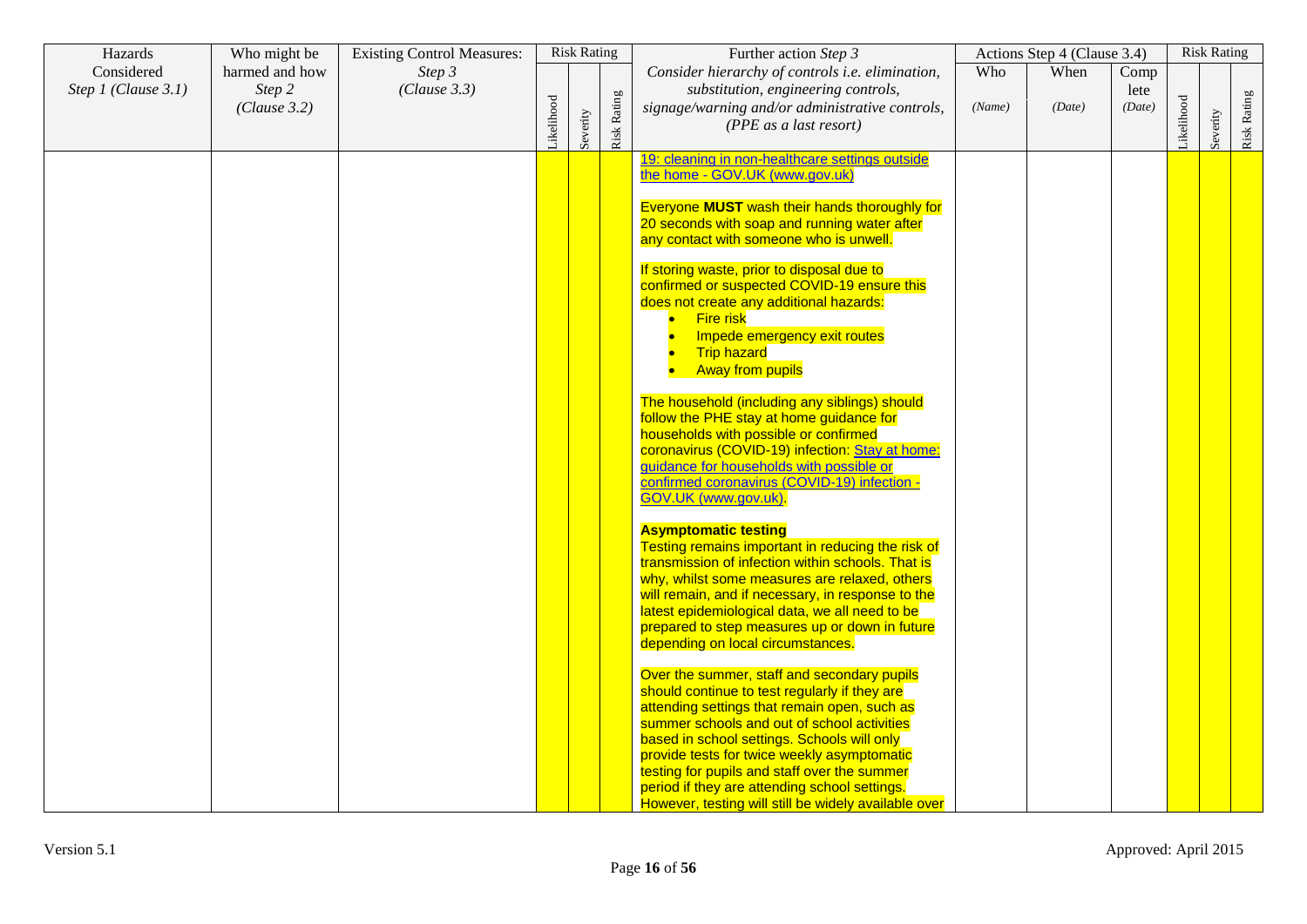| Hazards                           | Who might be                             | <b>Existing Control Measures:</b> |           | <b>Risk Rating</b> |             | Further action Step 3                                                                                                                                                                                                                                                             |               | Actions Step 4 (Clause 3.4) |                        |           | <b>Risk Rating</b> |             |
|-----------------------------------|------------------------------------------|-----------------------------------|-----------|--------------------|-------------|-----------------------------------------------------------------------------------------------------------------------------------------------------------------------------------------------------------------------------------------------------------------------------------|---------------|-----------------------------|------------------------|-----------|--------------------|-------------|
| Considered<br>Step 1 (Clause 3.1) | harmed and how<br>Step 2<br>(Clause 3.2) | Step 3<br>(Clause 3.3)            |           |                    |             | Consider hierarchy of controls i.e. elimination,<br>substitution, engineering controls,<br>signage/warning and/or administrative controls,                                                                                                                                        | Who<br>(Name) | When<br>(Date)              | Comp<br>lete<br>(Date) |           |                    |             |
|                                   |                                          |                                   | ikelihood | Severity           | Risk Rating | (PPE as a last resort)                                                                                                                                                                                                                                                            |               |                             |                        | ikelihood | Severity           | Risk Rating |
|                                   |                                          |                                   |           |                    |             | the summer and kits can be collected from local<br>pharmacies or ordered online.                                                                                                                                                                                                  |               |                             |                        |           |                    |             |
|                                   |                                          |                                   |           |                    |             | As pupils will potentially mix with lots of other<br>people during the summer holidays, all<br>secondary school pupils should receive 2 on-site<br>lateral flow device tests, 3 to 5 days apart, on<br>their return in the autumn term.                                           |               |                             |                        |           |                    |             |
|                                   |                                          |                                   |           |                    |             | Settings may commence testing from 3 working<br>days before the start of term and can stagger<br>return of pupils across the first week to manage<br>this. Pupils should then continue to test twice<br>weekly at home until the end of September, when<br>this will be reviewed. |               |                             |                        |           |                    |             |
|                                   |                                          |                                   |           |                    |             | Staff should undertake twice weekly home tests<br>whenever they are on site until the end of<br>September, when this will be reviewed.<br>Staff to continue to test twice weekly, 3 days<br>apart as a minimum. January 2022                                                      |               |                             |                        |           |                    |             |
|                                   |                                          |                                   |           |                    |             | Secondary schools should also retain a small<br>asymptomatic testing site (ATS) on-site until<br>further notice so they can offer testing to pupils<br>who are unable to test themselves at home.                                                                                 |               |                             |                        |           |                    |             |
|                                   |                                          |                                   |           |                    |             | There is no need for primary age pupils (those in<br>year 6 and below) to test over the summer<br>period. Year 6 pupils will be offered the 2 tests at<br>an ATS at the beginning of the autumn term<br>when they start at their secondary school as a<br>new year 7.             |               |                             |                        |           |                    |             |
|                                   |                                          |                                   |           |                    |             | Schools may choose, however, to start testing<br>year 6 pupils earlier, including summer schools,<br>depending on their local circumstances.                                                                                                                                      |               |                             |                        |           |                    |             |
|                                   |                                          |                                   |           |                    |             | Staff reminded at the end of half term<br>holidays to test via weekly email. JC/SLT on<br>duty to ask staff on return to ensure that they<br>have done a LFT.                                                                                                                     |               |                             |                        |           |                    |             |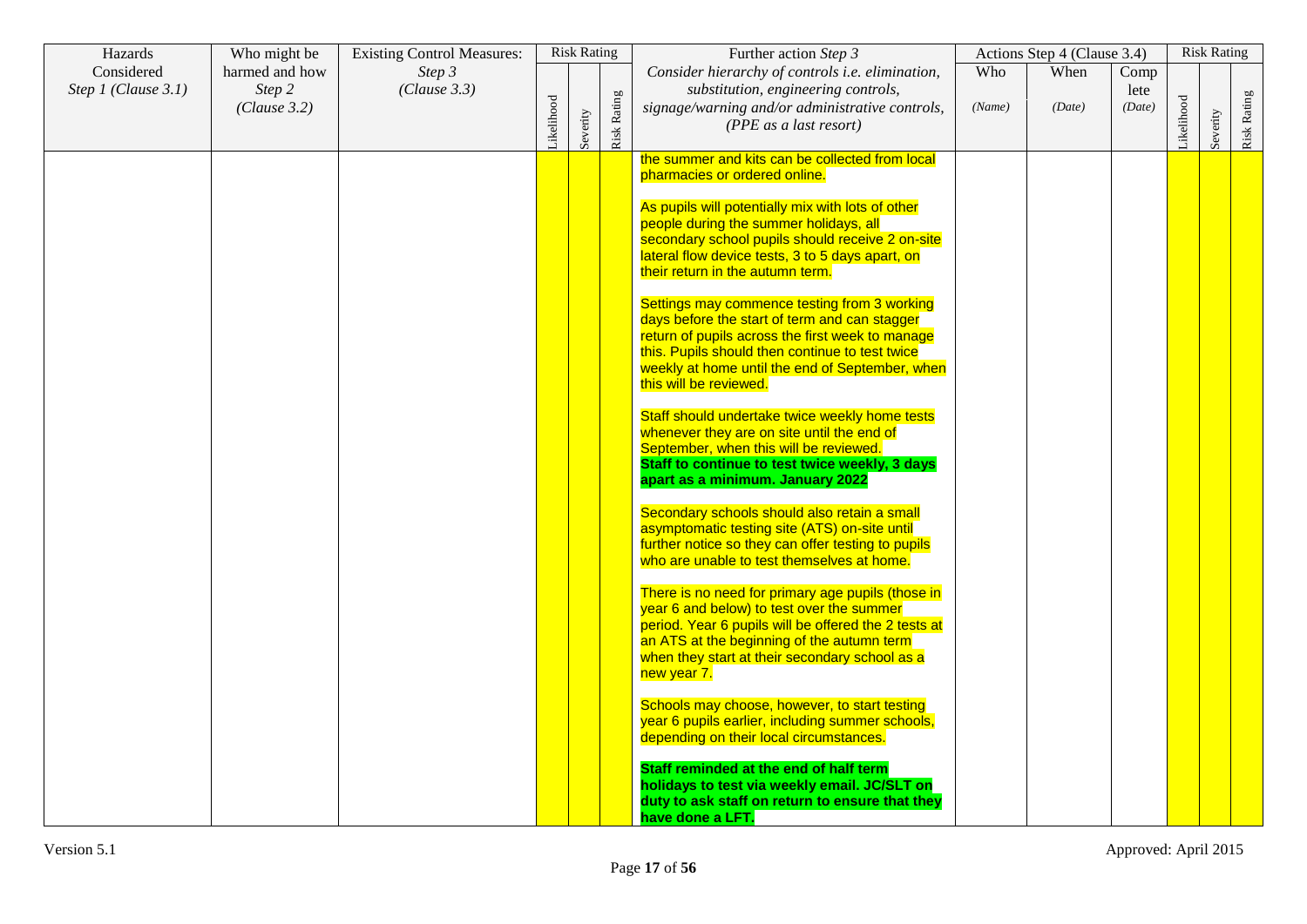| Hazards                                                                                                          | Who might be                                                                              | <b>Existing Control Measures:</b>                                                                                                                                   |           | <b>Risk Rating</b> |             | Further action Step 3                                                                                                                                                                                                                                                                                                                                               |                                                   | Actions Step 4 (Clause 3.4) |                        |           | <b>Risk Rating</b> |             |
|------------------------------------------------------------------------------------------------------------------|-------------------------------------------------------------------------------------------|---------------------------------------------------------------------------------------------------------------------------------------------------------------------|-----------|--------------------|-------------|---------------------------------------------------------------------------------------------------------------------------------------------------------------------------------------------------------------------------------------------------------------------------------------------------------------------------------------------------------------------|---------------------------------------------------|-----------------------------|------------------------|-----------|--------------------|-------------|
| Considered<br>Step 1 (Clause 3.1)                                                                                | harmed and how<br>Step 2<br>(Clause 3.2)                                                  | Step 3<br>(Clause 3.3)                                                                                                                                              | ikelihood | Severity           | Risk Rating | Consider hierarchy of controls i.e. elimination,<br>substitution, engineering controls,<br>signage/warning and/or administrative controls,<br>(PPE as a last resort)                                                                                                                                                                                                | Who<br>(Name)                                     | When<br>(Date)              | Comp<br>lete<br>(Date) | ikelihood | Severity           | Risk Rating |
|                                                                                                                  |                                                                                           |                                                                                                                                                                     |           |                    |             | <b>Confirmatory PCR tests</b><br>Staff and pupils with a positive LFD test result<br>should self-isolate in line with the stay at home<br>guidance for households with possible or<br>confirmed coronavirus (COVID-19) infection:<br>Stay at home: guidance for households with<br>possible or confirmed coronavirus (COVID-19)<br>infection - GOV.UK (www.gov.uk). |                                                   |                             |                        |           |                    |             |
|                                                                                                                  |                                                                                           |                                                                                                                                                                     |           |                    |             | They will also need to get a free PCR test to<br>check if they have COVID-19: Get a free PCR<br>test to check if you have coronavirus (COVID-19)<br>- GOV.UK (www.gov.uk)                                                                                                                                                                                           |                                                   |                             |                        |           |                    |             |
|                                                                                                                  |                                                                                           |                                                                                                                                                                     |           |                    |             | Whilst awaiting the PCR result, the individual<br>should continue to self-isolate.                                                                                                                                                                                                                                                                                  |                                                   |                             |                        |           |                    |             |
|                                                                                                                  |                                                                                           |                                                                                                                                                                     |           |                    |             | If the PCR test is taken within 2 days of the<br>positive lateral flow test, and is negative, it<br>overrides the self-test LFD test and the pupil can<br>return to school, as long as the individual doesn't<br>have COVID-19 symptoms.                                                                                                                            |                                                   |                             |                        |           |                    |             |
|                                                                                                                  |                                                                                           |                                                                                                                                                                     |           |                    |             | Additional information is available via:<br>Coronavirus (COVID-19): test kits for schools<br>and FE providers - GOV.UK (www.gov.uk)                                                                                                                                                                                                                                 |                                                   |                             |                        |           |                    |             |
| Pupil displays<br>symptoms of COVID-19<br>whilst at school.<br><b>Isolation area -</b><br>Front Room (signage in | Employees,<br>pupils,<br>contractors and<br>visitors may be<br>exposed<br>to<br>COVID-19. | Staff able to recognise key<br>COVID-19 symptoms in<br>pupils.<br>-Posters in and around<br>school about symptoms.<br>-Discussions with children<br>about COVID-19. |           | M                  |             | NHS guidance relating to coronavirus symptoms<br>is available at:<br>https://www.nhs.uk/conditions/coronavirus-covid-<br>19/<br>This has been read by all leads and information<br>disseminated to staff.                                                                                                                                                           | Learning<br><b>Bubbles</b><br>monitor<br>children | Daily                       | Daily                  |           | M                  |             |
| place)<br><b>Toilet-Reception</b><br><b>Accessible Toilet</b>                                                    |                                                                                           | <b>Reminders</b><br>The Government stay at<br>home guidance MUST be<br>followed if pupils become                                                                    |           |                    |             | Staff to be informed reminded of the key<br>symptoms of COVID-19 and procedure for<br>dealing with symptomatic pupils / other<br>individuals via email.<br>Parents provided with information about key                                                                                                                                                              | Parents<br>to<br>monitor<br>children              |                             |                        |           |                    |             |
|                                                                                                                  |                                                                                           | unwell with;                                                                                                                                                        |           |                    |             | symptoms via website, update emails and                                                                                                                                                                                                                                                                                                                             |                                                   |                             |                        |           |                    |             |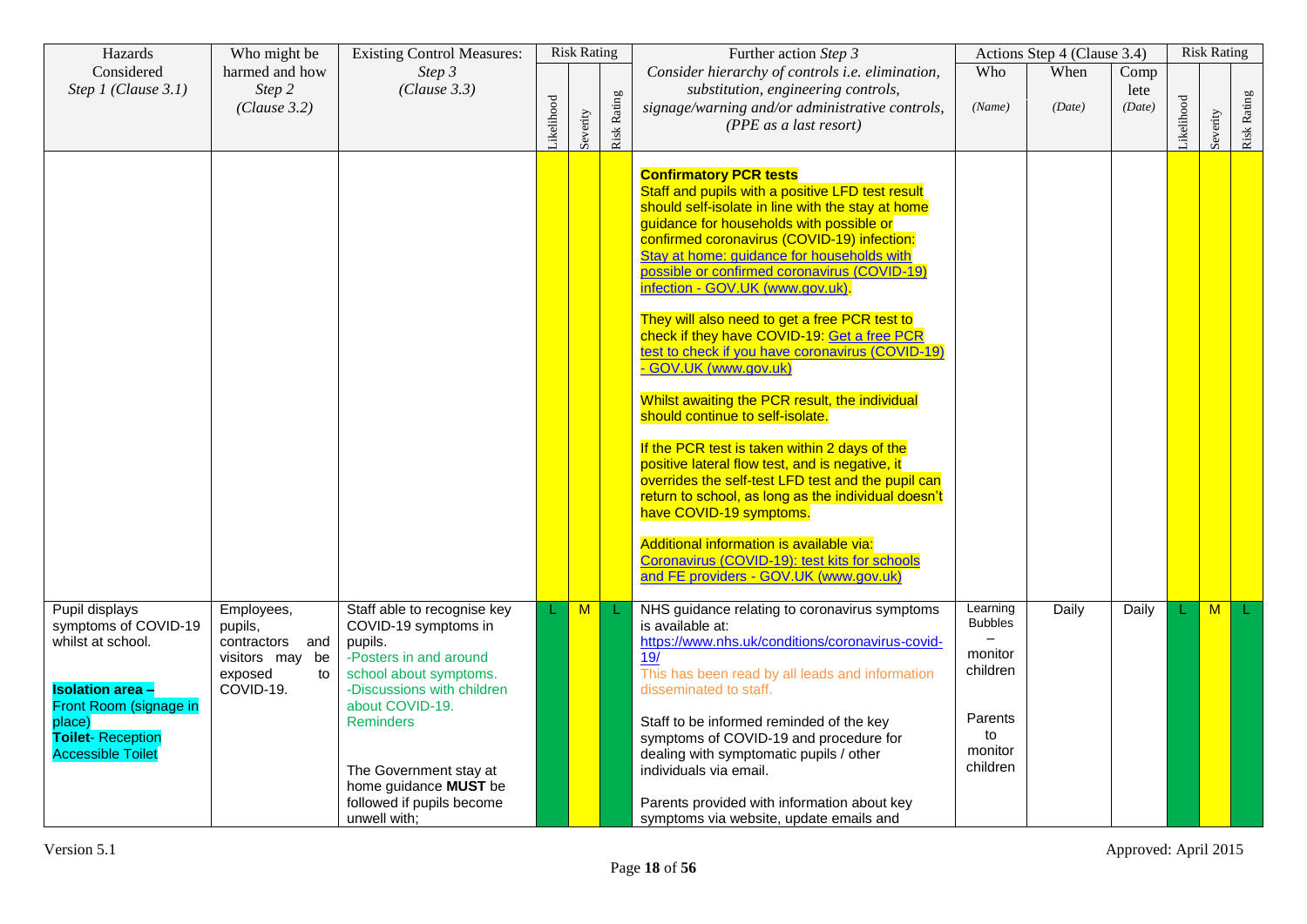| Hazards             | Who might be           | <b>Existing Control Measures:</b>                                                                                                                                                                                                                                                                                                                                                                                                                                                                                                                                                                                                                                                                                                                                                                                                                                                |           | <b>Risk Rating</b> |                    | Further action Step 3                                                                                                                                                                                                                                                                                                                                                                                                                                                                                                                                                                                                                                                                                                                                                                                                                                                                                                                                                                                                                                                                                                                                                                                                                                                                                                                                                                                                                                                                                                                                                         |        | Actions Step 4 (Clause 3.4) |                |           | <b>Risk Rating</b> |             |
|---------------------|------------------------|----------------------------------------------------------------------------------------------------------------------------------------------------------------------------------------------------------------------------------------------------------------------------------------------------------------------------------------------------------------------------------------------------------------------------------------------------------------------------------------------------------------------------------------------------------------------------------------------------------------------------------------------------------------------------------------------------------------------------------------------------------------------------------------------------------------------------------------------------------------------------------|-----------|--------------------|--------------------|-------------------------------------------------------------------------------------------------------------------------------------------------------------------------------------------------------------------------------------------------------------------------------------------------------------------------------------------------------------------------------------------------------------------------------------------------------------------------------------------------------------------------------------------------------------------------------------------------------------------------------------------------------------------------------------------------------------------------------------------------------------------------------------------------------------------------------------------------------------------------------------------------------------------------------------------------------------------------------------------------------------------------------------------------------------------------------------------------------------------------------------------------------------------------------------------------------------------------------------------------------------------------------------------------------------------------------------------------------------------------------------------------------------------------------------------------------------------------------------------------------------------------------------------------------------------------------|--------|-----------------------------|----------------|-----------|--------------------|-------------|
| Considered          | harmed and how         | Step 3                                                                                                                                                                                                                                                                                                                                                                                                                                                                                                                                                                                                                                                                                                                                                                                                                                                                           |           |                    |                    | Consider hierarchy of controls i.e. elimination,                                                                                                                                                                                                                                                                                                                                                                                                                                                                                                                                                                                                                                                                                                                                                                                                                                                                                                                                                                                                                                                                                                                                                                                                                                                                                                                                                                                                                                                                                                                              | Who    | When                        | Comp           |           |                    |             |
| Step 1 (Clause 3.1) | Step 2<br>(Clause 3.2) | (Clause 3.3)                                                                                                                                                                                                                                                                                                                                                                                                                                                                                                                                                                                                                                                                                                                                                                                                                                                                     | ikelihood | Severity           | <b>Risk Rating</b> | substitution, engineering controls,<br>signage/warning and/or administrative controls,<br>(PPE as a last resort)                                                                                                                                                                                                                                                                                                                                                                                                                                                                                                                                                                                                                                                                                                                                                                                                                                                                                                                                                                                                                                                                                                                                                                                                                                                                                                                                                                                                                                                              | (Name) | (Date)                      | lete<br>(Date) | ikelihood | Severity           | Risk Rating |
|                     |                        | A new continuous<br>$\bullet$<br>cough, coughing a<br>lot for more than<br>one hour, 3 or more<br>coughing episodes<br>in 24 hours<br>A high temperature<br>Loss of, or change<br>to their normal<br>smell and taste<br>(anosmia)<br>Possible other<br>symptoms:<br>Headache,<br>sickness, diarrhoea,<br>rash, fatigue or sore<br>throat, runny nose.<br>Symptomatic child will be<br>moved to Front room which<br>is used as the isolation area<br>until parent arrives for<br>collection<br>Designated member of SLT<br>for that day and JV/SD/DW<br>and designated member of<br>SLT for the day as<br>nominated carers.<br>Staff supervising pupils in<br>isolation area MUST<br>maintain a distance of 2m.<br>Where this cannot be<br>maintained (e.g. for a very<br>young child or child with<br>complex needs) PPE MUST<br>be worn.<br>Training and practise<br>undertaken |           |                    |                    | tapestry. Informed of the requirement to keep<br>pupils at home if presenting with symptoms of<br>COVID-19 and to contact NHS 111 for advice.<br>Symptomatic individuals must self-isolate for at<br>least 10 days and should arrange a test to<br>determine if they have COVID-19. Other<br>members of their household (including any<br>siblings) should self-isolate for 10 days from<br>when the symptomatic individual first had<br>symptoms. The government stay at home<br>guidance is available at:<br>https://www.gov.uk/government/publications/cov<br>d-19-stav-at-home-quidance<br><b>UPDATE: ISOLATION CHANGED TO 7DAYS,</b><br><b>PROVIDED 2 NEGATIVE LFT ARE</b><br><b>COMPLETED ON CONSECTUTIVE DAYS</b><br>WITH TESTS TAKEN 24HOURS APART,<br>FROM THEIR SIXTH DAY OF ISOLATION AND<br>THEY HAVE NO HIGH TEMPERATURE. This<br>applies regards of vaccination status.<br>The government stay at home guidance is<br>available at:<br>https://www.gov.uk/government/publications/covi<br>d-19-stay-at-home-guidance<br>This has been read by all leads and information<br>disseminated to staff.<br>Area currently set up.<br>The following elements MUST be included<br>(wherever possible);<br>Door to be left open for ventilation.<br>$\bullet$<br>Supervision provided for pupil(s) in the<br>$\bullet$<br>isolation area. JV/SD/DW<br>Access to a separate bathroom (in case<br>needed whilst awaiting collection).<br>Accessible toilet in Reception<br>Classroom, to be accessed through<br>office. Staff to inform F2 if used so<br>staff do not use. |        |                             |                |           |                    |             |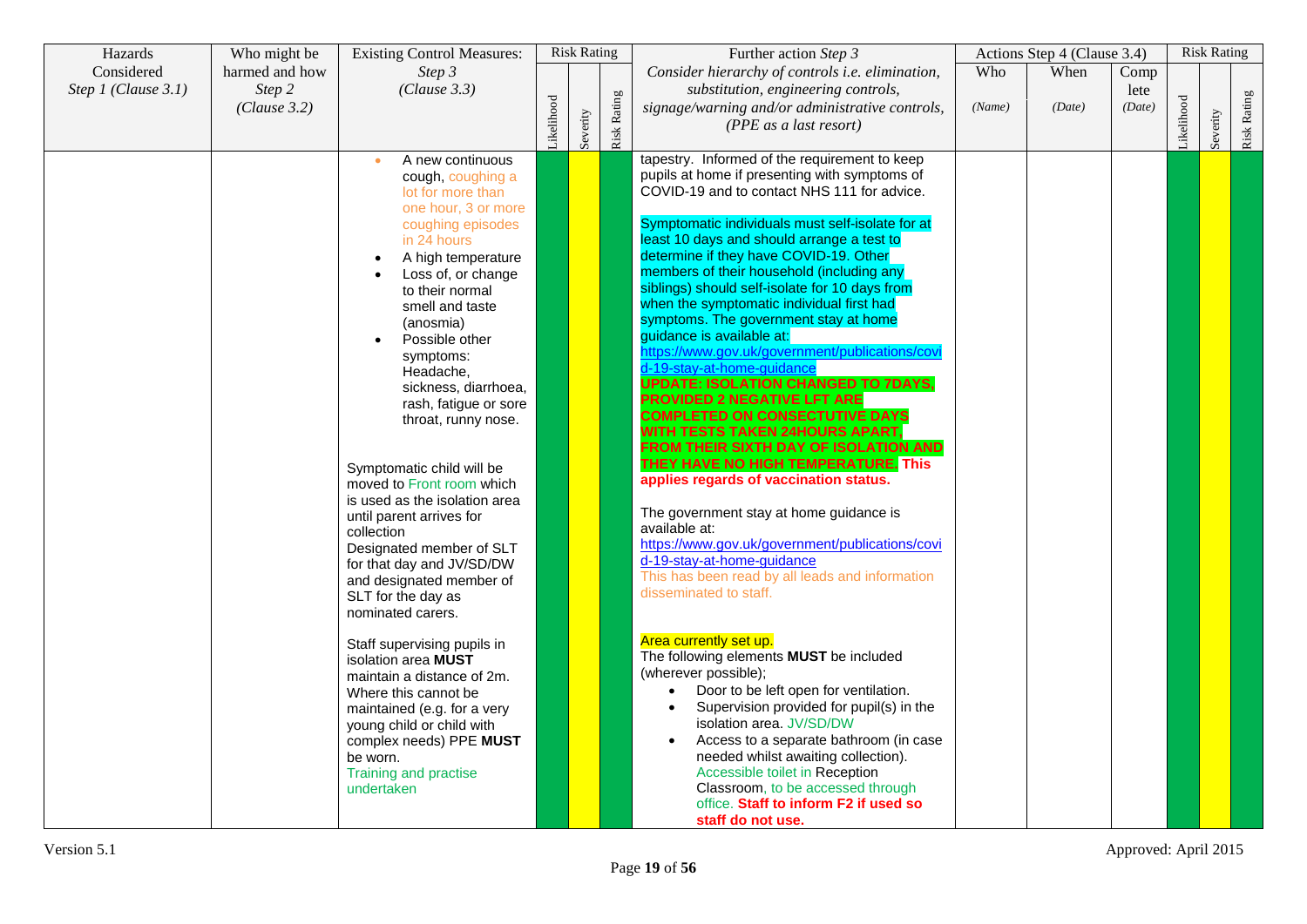| Hazards               | Who might be           | <b>Existing Control Measures:</b>                                                                                                     |           | <b>Risk Rating</b> |             | Further action Step 3                                                                                                                                                                       |        | Actions Step 4 (Clause 3.4) |                |           | <b>Risk Rating</b> |             |
|-----------------------|------------------------|---------------------------------------------------------------------------------------------------------------------------------------|-----------|--------------------|-------------|---------------------------------------------------------------------------------------------------------------------------------------------------------------------------------------------|--------|-----------------------------|----------------|-----------|--------------------|-------------|
| Considered            | harmed and how         | Step 3                                                                                                                                |           |                    |             | Consider hierarchy of controls i.e. elimination,                                                                                                                                            | Who    | When                        | Comp           |           |                    |             |
| Step $1$ (Clause 3.1) | Step 2<br>(Clause 3.2) | (Clause 3.3)                                                                                                                          |           |                    |             | substitution, engineering controls,<br>signage/warning and/or administrative controls,                                                                                                      | (Name) | (Date)                      | lete<br>(Date) |           |                    |             |
|                       |                        |                                                                                                                                       | ikelihood | Severity           | Risk Rating | (PPE as a last resort)                                                                                                                                                                      |        |                             |                | ikelihood | Severity           | Risk Rating |
|                       |                        | A suitable isolation area<br>MUST be set up in school.                                                                                |           |                    |             | An exit route - enabling symptomatic<br>pupils to leave site with parents without<br>re-entering the main school.                                                                           |        |                             |                |           |                    |             |
|                       |                        | <b>Parent / Carer of</b><br>symptomatic child to be<br>contacted and be collected<br>immediately.<br><b>Encourage families NOT to</b> |           |                    |             | Main office door<br>A cleaning regime to prevent cross<br>$\bullet$<br>contamination between individuals<br>required to use the isolation area (and<br>bathroom (if used). LM to officiate. |        |                             |                |           |                    |             |
|                       |                        | use public transport and<br>for the child to be<br>collected by a member of<br>their family or household.                             |           |                    |             | Cleaning plan available.<br>Signage displayed to indicate the<br>isolation area advising "no entry".<br>A record <b>MUST</b> be kept of everyone the<br>person has been in contact with and |        |                             |                |           |                    |             |
|                       |                        | 999 will be called in an<br>emergency, if anyone is<br>seriously ill, injured or their<br>life is at risk.                            |           |                    |             | monitor for 14 days. Track and trace to<br>be used. Paper copy and app sign in<br>now established.<br><b>Contact Tracking until Step 4.</b>                                                 |        |                             |                |           |                    |             |
|                       |                        | If employees have specific<br>concerns about their or<br>others health, they should be<br>directed to the Public Health               |           |                    |             | If it is not possible to isolate individuals, they<br><b>MUST</b> be moved to an area which is at least 2m<br>away from other people.<br>When a child becomes unwell and a supervising      |        |                             |                |           |                    |             |
|                       |                        | England advice or ring NHS<br>111. The GP, pharmacy,<br>urgent care centres or<br>hospitals will be avoided.                          |           |                    |             | a distance of 2m can't be maintained within the<br>isolation area, the following PPE MUST be worn:<br>• A fluid-resistant surgical face mask                                                |        |                             |                |           |                    |             |
|                       |                        | The area around the pupil<br>with symptoms MUST be                                                                                    |           |                    |             | If contact with the child is required then additional<br>PPE <b>MUST</b> be worn:<br>Disposable Gloves<br>Disposable Apron<br>$\bullet$                                                     |        |                             |                |           |                    |             |
|                       |                        | cleaned with disinfectant<br>after they have left to reduce<br>the risk of passing the<br>infection on to other people.               |           |                    |             | Fluid -resistant Face mask<br>If there is a risk of splashing to the eyes (e.g.<br>coughing, spitting or vomiting), then additional                                                         |        |                             |                |           |                    |             |
|                       |                        | The Government guidance<br>for cleaning non-healthcare<br>settings MUST be followed.<br>Areas where a symptomatic                     |           |                    |             | PPE <b>MUST</b> be worn:<br>Disposable Gloves<br>$\bullet$<br>Disposable Apron<br>Fluid -resistant Face mask                                                                                |        |                             |                |           |                    |             |
|                       |                        | individual has spent time and<br>objects / surfaces they have<br>come into contact with                                               |           |                    |             | Eye protection (eg face visor or goggle)<br>When the room is in use, the corridor is                                                                                                        |        |                             |                |           |                    |             |
|                       |                        | <b>MUST</b> be suitably cleaned                                                                                                       |           |                    |             | inaccessible to the main office to minimise<br>contact with any others.                                                                                                                     |        |                             |                |           |                    |             |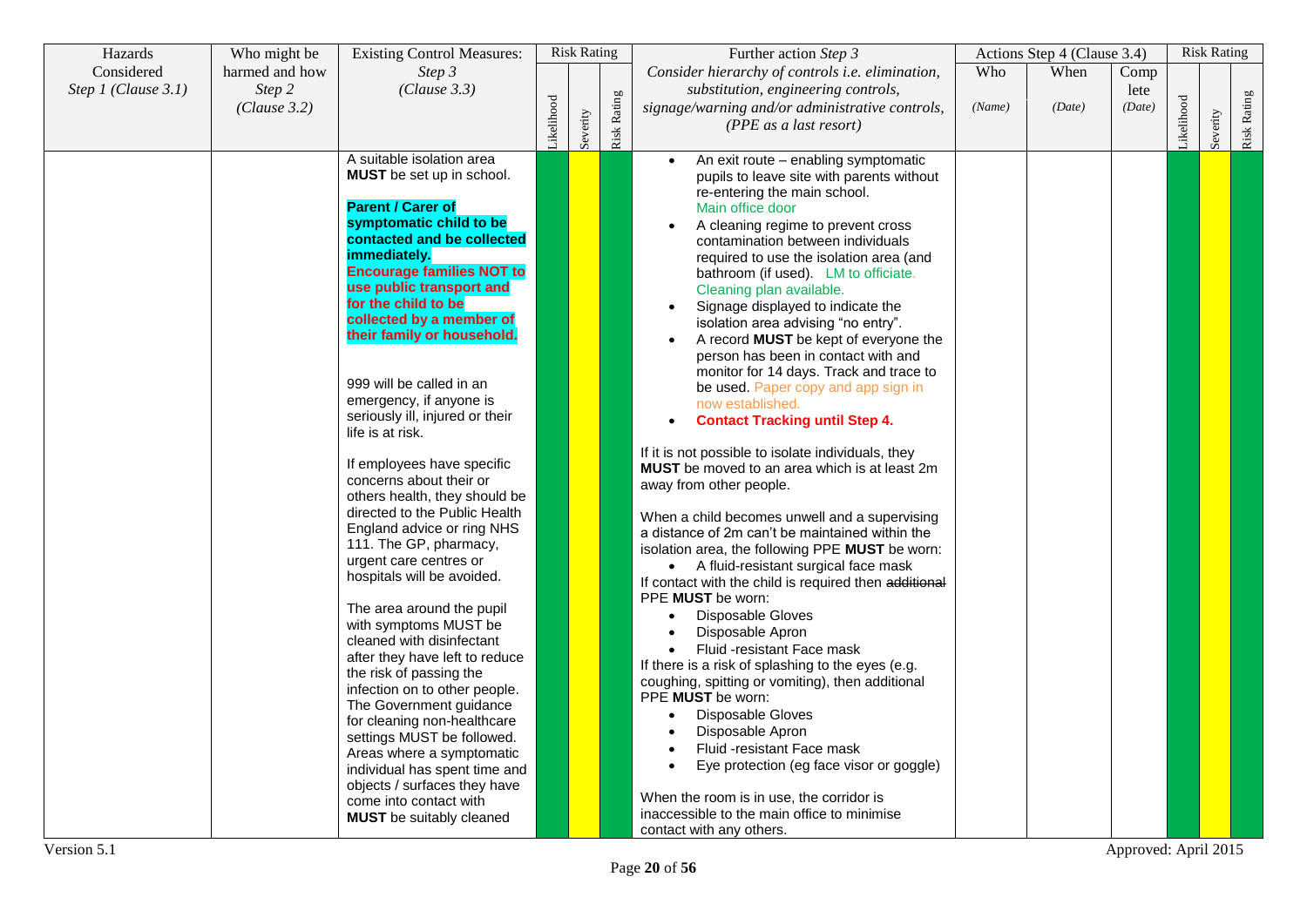| Hazards             | Who might be   | <b>Existing Control Measures:</b>                     |           | <b>Risk Rating</b> |             | Further action Step 3                                  |        | Actions Step 4 (Clause 3.4) |        |           | <b>Risk Rating</b> |             |
|---------------------|----------------|-------------------------------------------------------|-----------|--------------------|-------------|--------------------------------------------------------|--------|-----------------------------|--------|-----------|--------------------|-------------|
| Considered          | harmed and how | Step 3                                                |           |                    |             | Consider hierarchy of controls i.e. elimination,       | Who    | When                        | Comp   |           |                    |             |
| Step 1 (Clause 3.1) | Step 2         | (Clause 3.3)                                          |           |                    |             | substitution, engineering controls,                    |        |                             | lete   |           |                    |             |
|                     | (Clause 3.2)   |                                                       | ikelihood |                    |             | signage/warning and/or administrative controls,        | (Name) | (Date)                      | (Date) |           |                    |             |
|                     |                |                                                       |           |                    |             | (PPE as a last resort)                                 |        |                             |        |           |                    |             |
|                     |                |                                                       |           | Severity           | Risk Rating |                                                        |        |                             |        | ikelihood | Severity           | Risk Rating |
|                     |                | and / or disinfected and then                         |           |                    |             | -Staff to use the outside as corridors around          |        |                             |        |           |                    |             |
|                     |                | isolated for 72 hours. The                            |           |                    |             | school.                                                |        |                             |        |           |                    |             |
|                     |                | Government guidance MUST                              |           |                    |             |                                                        |        |                             |        |           |                    |             |
|                     |                | be followed for cleaning non-                         |           |                    |             | Staff to enter via staffroom if needed or walk         |        |                             |        |           |                    |             |
|                     |                | healthcare settings.                                  |           |                    |             | around the school. Staff entering each bubble will     |        |                             |        |           |                    |             |
|                     |                | Deep clean carried out                                |           |                    |             | disinfect feet and gel so that transmission bridge     |        |                             |        |           |                    |             |
|                     |                | immediately in all                                    |           |                    |             | is diminished.                                         |        |                             |        |           |                    |             |
|                     |                | contaminated areas. Classes                           |           |                    |             |                                                        |        |                             |        |           |                    |             |
|                     |                | to be relocated to alternative                        |           |                    |             | If the need for PPE/RPE is required, then staff        |        |                             |        |           |                    |             |
|                     |                | 'quarantine classroom/area'                           |           |                    |             | must be trained in the safe putting on and             |        |                             |        |           |                    |             |
|                     |                | until safe to return. Trained                         |           |                    |             | removal of items. JV/SD/DW/LM/CP/JS/BS                 |        |                             |        |           |                    |             |
|                     |                | team.                                                 |           |                    |             | trained.                                               |        |                             |        |           |                    |             |
|                     |                | Waste (i.e. used tissues,                             |           |                    |             | If RPE is required, training and face-fit testing will |        |                             |        |           |                    |             |
|                     |                | disposable cloths,                                    |           |                    |             | be required. In this instance please email the         |        |                             |        |           |                    |             |
|                     |                | disposable gloves) used                               |           |                    |             | NCC H&S Team for assistance at                         |        |                             |        |           |                    |             |
|                     |                | during suspected COVID-19                             |           |                    |             | hands@nottscc.gov.uk.                                  |        |                             |        |           |                    |             |
|                     |                | cases MUST be managed                                 |           |                    |             | This has been read by all leads and information        |        |                             |        |           |                    |             |
|                     |                | by:                                                   |           |                    |             | disseminated to staff.                                 |        |                             |        |           |                    |             |
|                     |                | Placing in a plastic                                  |           |                    |             |                                                        |        |                             |        |           |                    |             |
|                     |                | rubbish bag - tied                                    |           |                    |             |                                                        |        |                             |        |           |                    |             |
|                     |                | when full.                                            |           |                    |             | Government guidance issued for COVID-19                |        |                             |        |           |                    |             |
|                     |                | Plastic bag placed                                    |           |                    |             | Personal Protective Equipment is available at:         |        |                             |        |           |                    |             |
|                     |                | in a second bin bag                                   |           |                    |             | https://www.gov.uk/government/collections/coron        |        |                             |        |           |                    |             |
|                     |                | and tied.                                             |           |                    |             | avirus-covid-19-personal-protective-equipment-         |        |                             |        |           |                    |             |
|                     |                | Bins MUST be emptied                                  |           |                    |             | ppe                                                    |        |                             |        |           |                    |             |
|                     |                | regularly throughout the day                          |           |                    |             | This has been read by all leads and information        |        |                             |        |           |                    |             |
|                     |                | Placed in a suitable and                              |           |                    |             | disseminated to staff.                                 |        |                             |        |           |                    |             |
|                     |                | secure place and marked for                           |           |                    |             | HSE guidance related to COVID-19 and face-fit          |        |                             |        |           |                    |             |
|                     |                | storage until the individual                          |           |                    |             | testing is available at:                               |        |                             |        |           |                    |             |
|                     |                | test results are known. .<br>Waste can be disposed of |           |                    |             | https://www.hse.gov.uk/news/face-mask-ppe-rpe-         |        |                             |        |           |                    |             |
|                     |                | when a negative test result is                        |           |                    |             | coronavirus.htm                                        |        |                             |        |           |                    |             |
|                     |                | known or after the waste has                          |           |                    |             | This has been read by all leads and information        |        |                             |        |           |                    |             |
|                     |                | been stored for 72 hours.                             |           |                    |             | disseminated to staff.                                 |        |                             |        |           |                    |             |
|                     |                | Stored for at least 72 hours                          |           |                    |             |                                                        |        |                             |        |           |                    |             |
|                     |                | in the waste before placing in                        |           |                    |             |                                                        |        |                             |        |           |                    |             |
|                     |                | bins                                                  |           |                    |             | Staff who have supported unwell pupils / other         |        |                             |        |           |                    |             |
|                     |                | Bins to be emptied at lunch                           |           |                    |             | individuals (with a new, continuous cough or high      |        |                             |        |           |                    |             |
|                     |                | time and end of day-LM                                |           |                    |             | temperature) do not need to go home unless they        |        |                             |        |           |                    |             |
|                     |                | Quality assured throughout                            |           |                    |             | develop symptoms (in which case, they should           |        |                             |        |           |                    |             |
|                     |                | day.                                                  |           |                    |             | arrange a test) or the pupil / other individual        |        |                             |        |           |                    |             |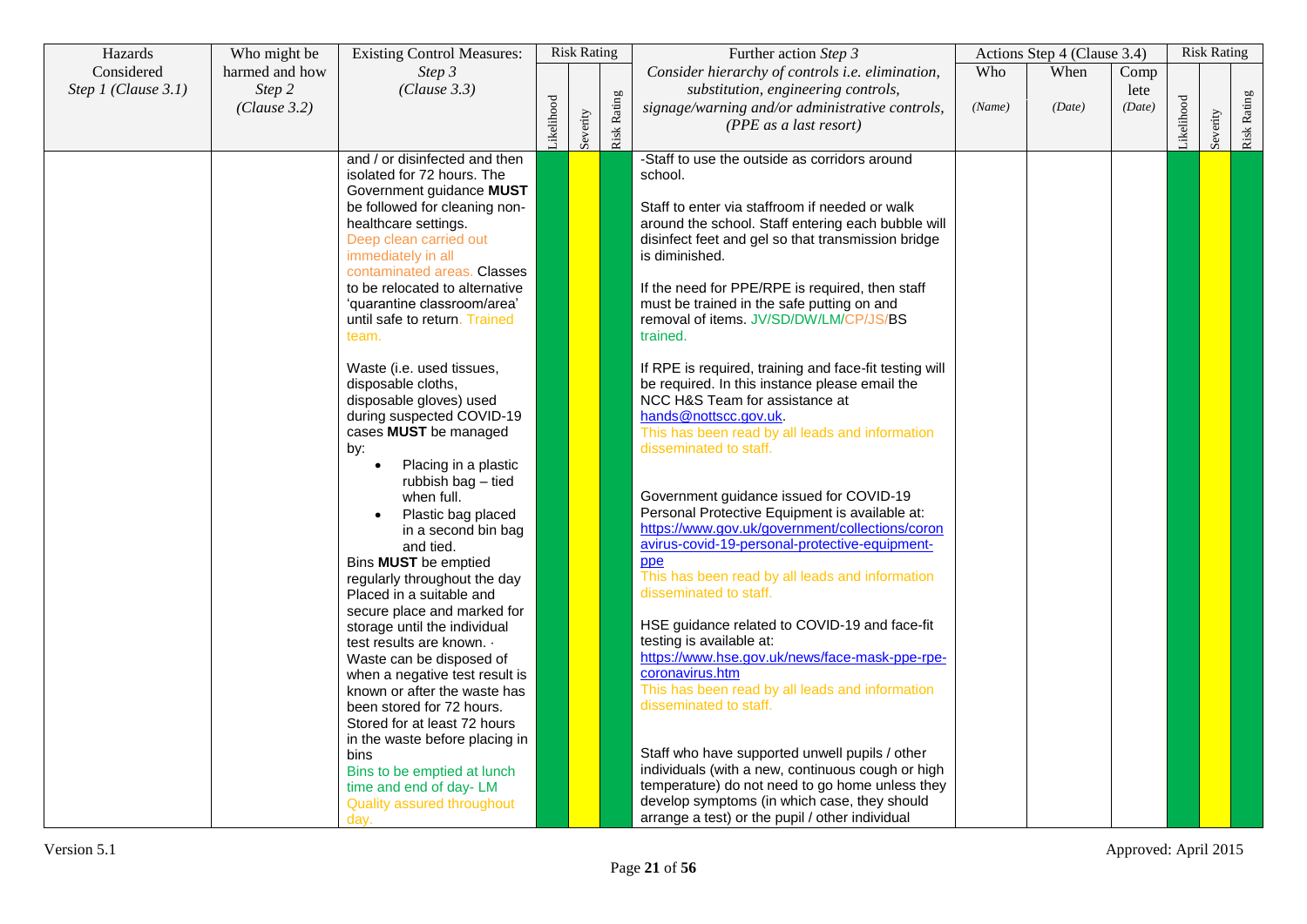| Hazards                                                             | Who might be                                                                              | <b>Existing Control Measures:</b>                                                                                                                             |           | <b>Risk Rating</b> |                    | Further action Step 3                                                                                                                                                                                                                                                                                                                                                                                                                                                                                                                                                                                                                                                                                                                                                                                                                                                                                                                                                                                                                                     |                            | Actions Step 4 (Clause 3.4) |                        |           | <b>Risk Rating</b> |             |
|---------------------------------------------------------------------|-------------------------------------------------------------------------------------------|---------------------------------------------------------------------------------------------------------------------------------------------------------------|-----------|--------------------|--------------------|-----------------------------------------------------------------------------------------------------------------------------------------------------------------------------------------------------------------------------------------------------------------------------------------------------------------------------------------------------------------------------------------------------------------------------------------------------------------------------------------------------------------------------------------------------------------------------------------------------------------------------------------------------------------------------------------------------------------------------------------------------------------------------------------------------------------------------------------------------------------------------------------------------------------------------------------------------------------------------------------------------------------------------------------------------------|----------------------------|-----------------------------|------------------------|-----------|--------------------|-------------|
| Considered<br>Step 1 (Clause 3.1)                                   | harmed and how<br>Step 2<br>(Clause 3.2)                                                  | Step 3<br>(Clause 3.3)                                                                                                                                        | ikelihood | Severity           | <b>Risk Rating</b> | Consider hierarchy of controls i.e. elimination,<br>substitution, engineering controls,<br>signage/warning and/or administrative controls,<br>(PPE as a last resort)                                                                                                                                                                                                                                                                                                                                                                                                                                                                                                                                                                                                                                                                                                                                                                                                                                                                                      | Who<br>(Name)              | When<br>(Date)              | Comp<br>lete<br>(Date) | ikelihood | Severity           | Risk Rating |
|                                                                     |                                                                                           | Follow NHS Test and Trace<br>process<br><b>Premises Team to ensure</b><br>adequate supplies of bin<br>bags and cleaning items. TO<br>to monitor.              |           |                    |                    | subsequently tests positive or they have been<br>requested by the NHS Test and Trace.<br>Everyone MUST wash hands thoroughly for 20<br>seconds with soap and running water after any<br>contact with someone who is unwell. Practice<br>established throughout the day.<br>A record MUST be kept of everyone the person<br>has been in contact with IN SCHOOL and<br>monitor for 14 days. Contact Tracing needed<br>until Step 4.<br>Government guidance relating to cleaning and<br>waste management in non-healthcare setting will<br>be followed. This is available via:<br>https://www.gov.uk/government/publications/covi<br>d-19-decontamination-in-non-healthcare-settings<br>This has been read by all leads and information<br>disseminated to staff.<br>DOUBLE BAG WASTE - (Personal Care if<br>needed) Wearing gloves<br>If storing waste, prior to disposal due to<br>confirmed or suspected COVID-19 ensure this<br>does not create any additional hazards:<br>Fire risk<br>Impede emergency exit routes<br>Trip hazard.<br>Away from pupils |                            |                             |                        |           |                    |             |
| Staff displays<br>symptoms of COVID-19<br>whilst at work in school. | Employees,<br>pupils,<br>contractors and<br>visitors may be<br>exposed<br>to<br>COVID-19. | Staff able to recognise key<br>COVID-19 symptoms in<br>themselves and colleagues.<br>Placed on all emails.<br>The Government stay at<br>home guidance MUST be |           | $\blacksquare$     |                    | NHS guidance relating to coronavirus symptoms<br>is available at:<br>https://www.nhs.uk/conditions/coronavirus-covid-<br>19/<br>This has been read by all leads and information<br>disseminated to staff.                                                                                                                                                                                                                                                                                                                                                                                                                                                                                                                                                                                                                                                                                                                                                                                                                                                 | Learning<br><b>Bubbles</b> | Daily                       | Daily                  |           | M                  |             |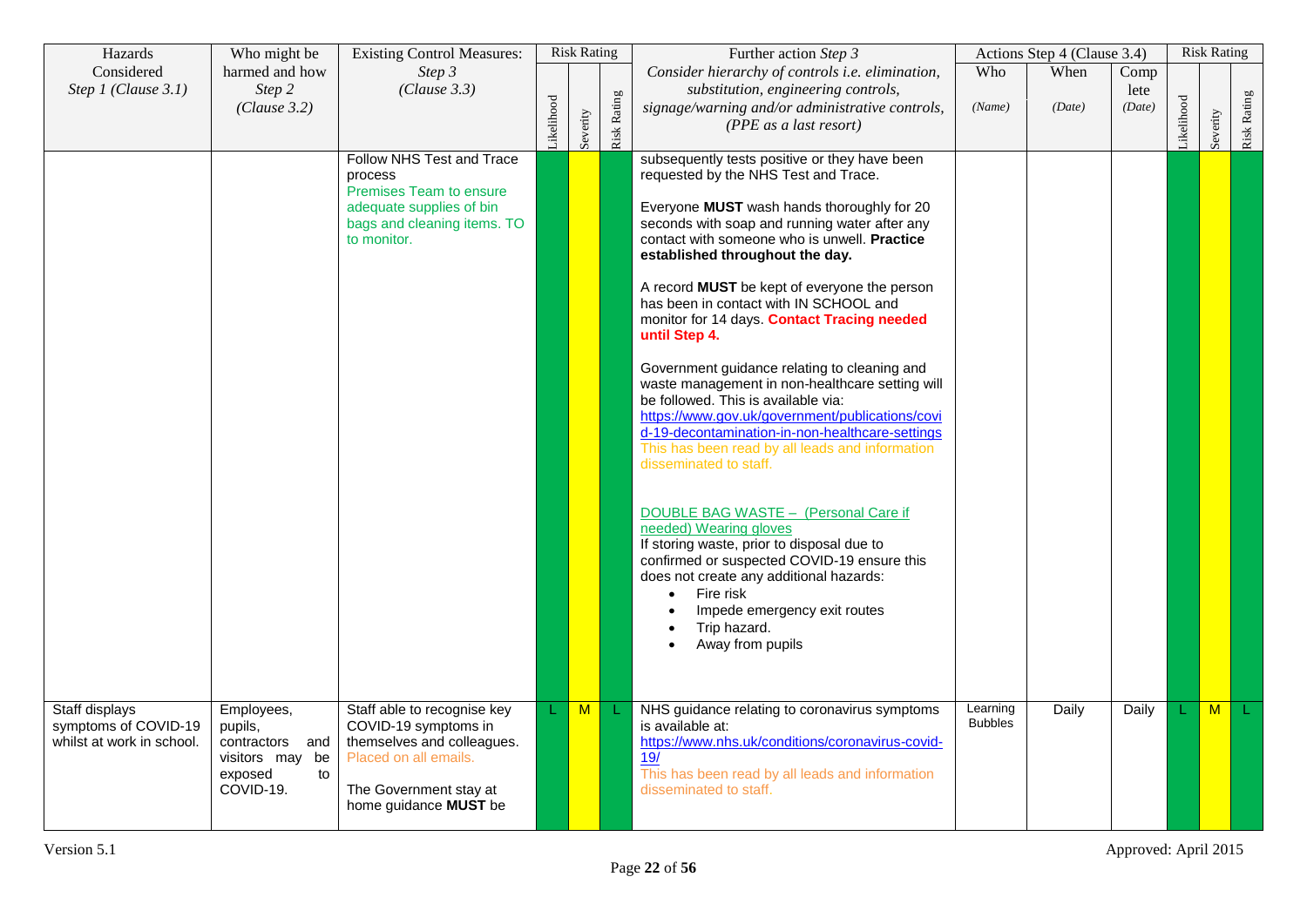| Hazards             | Who might be           | <b>Existing Control Measures:</b>                                                                                                                                                                                                                                                                                                                                 |           | <b>Risk Rating</b> |             | Further action Step 3                                                                                                                                                                                                                                                                                                                                                                                                                                                                                                                                                                                                                                                                                                                                                                      |        | Actions Step 4 (Clause 3.4) |                |           | <b>Risk Rating</b> |             |
|---------------------|------------------------|-------------------------------------------------------------------------------------------------------------------------------------------------------------------------------------------------------------------------------------------------------------------------------------------------------------------------------------------------------------------|-----------|--------------------|-------------|--------------------------------------------------------------------------------------------------------------------------------------------------------------------------------------------------------------------------------------------------------------------------------------------------------------------------------------------------------------------------------------------------------------------------------------------------------------------------------------------------------------------------------------------------------------------------------------------------------------------------------------------------------------------------------------------------------------------------------------------------------------------------------------------|--------|-----------------------------|----------------|-----------|--------------------|-------------|
| Considered          | harmed and how         | Step 3                                                                                                                                                                                                                                                                                                                                                            |           |                    |             | Consider hierarchy of controls i.e. elimination,                                                                                                                                                                                                                                                                                                                                                                                                                                                                                                                                                                                                                                                                                                                                           | Who    | When                        | Comp           |           |                    |             |
| Step 1 (Clause 3.1) | Step 2<br>(Clause 3.2) | (Clause 3.3)                                                                                                                                                                                                                                                                                                                                                      | ikelihood | Severity           | Risk Rating | substitution, engineering controls,<br>signage/warning and/or administrative controls,<br>(PPE as a last resort)                                                                                                                                                                                                                                                                                                                                                                                                                                                                                                                                                                                                                                                                           | (Name) | (Date)                      | lete<br>(Date) | ikelihood | Severity           | Risk Rating |
|                     |                        | followed if staff become<br>unwell with;<br>A new continuous<br>$\bullet$<br>cough, or<br>A high temperature<br>Loss of or change<br>to their normal<br>smell and taste<br>(anosmia)<br>Please be aware<br>that the new variant<br>has additional<br>symptoms of fever<br>and diarrhoea<br>Staff feeling unwell or with<br>symptoms MUST not come<br>into school. |           |                    |             | Symptomatic individuals must self-isolate for at<br>least 10 days and should arrange a test to<br>determine if they have COVID-19. Other<br>members of their household (including any<br>siblings) should self-isolate for 10 days from<br>when the symptomatic individual first had<br>symptoms. The government stay at home<br>guidance is available at:<br>https://www.gov.uk/government/publications/covi<br>d-19-stay-at-home-quidance<br><b>UPDATE: ISOLATION CHANGED TO 7DAYS,</b><br><b>PROVIDED 2 NEGATIVE LFT ARE</b><br><b>COMPLETED ON CONSECTUTIVE DAYS</b><br>WITH TESTS TAKEN 24HOURS APART,<br>FROM THEIR SIXTH DAY OF ISOLATION AND<br>THEY HAVE NO HIGH TEMPERATURE. This<br>applies regards of vaccination status.<br>Text to staff to say if you are feeling unwell or |        |                             |                |           |                    |             |
|                     |                        | If staff feel unwell with the<br>above symptoms during the<br>school day they MUST go<br>home.<br>-Cleaning of classroom after<br>exit.                                                                                                                                                                                                                           |           |                    |             | have any symptoms, you must not come into<br>school to minimise risks to others.<br>-Reminder message to staff in September, not to<br>come into work if you display symptoms.<br>-Reminder in the Weekly Email after Christmas,<br>staff were reminded of symptoms.                                                                                                                                                                                                                                                                                                                                                                                                                                                                                                                       |        |                             |                |           |                    |             |
|                     |                        | A record <b>MUST</b> be kept of<br>everyone the person has<br>been in contact with and<br>monitor for 14 days.<br>Contact tracking until Step 4.                                                                                                                                                                                                                  |           |                    |             | The government stay at home guidance is<br>available at:<br>https://www.gov.uk/government/publications/covi<br>d-19-stay-at-home-guidance<br>Read                                                                                                                                                                                                                                                                                                                                                                                                                                                                                                                                                                                                                                          |        |                             |                |           |                    |             |
|                     |                        | 999 will be called in an<br>emergency, if anyone is<br>seriously ill, injured or their<br>life is at risk.<br>If employees have specific<br>concerns about their or<br>others health, they should be<br>directed to the Public Health<br>England advice or ring NHS                                                                                               |           |                    |             | Contactors to sign to say the premises is COVID-<br>19 safe.<br>Staff who have supported unwell colleagues (with<br>a new, continuous cough, high temperature or<br>anosmia) do not need to go home unless they<br>develop symptoms, (in which case, they should<br>arrange a test) or the individual subsequently<br>tests positive or they have been requested by the<br>NHS Test and Trace.                                                                                                                                                                                                                                                                                                                                                                                             |        |                             |                |           |                    |             |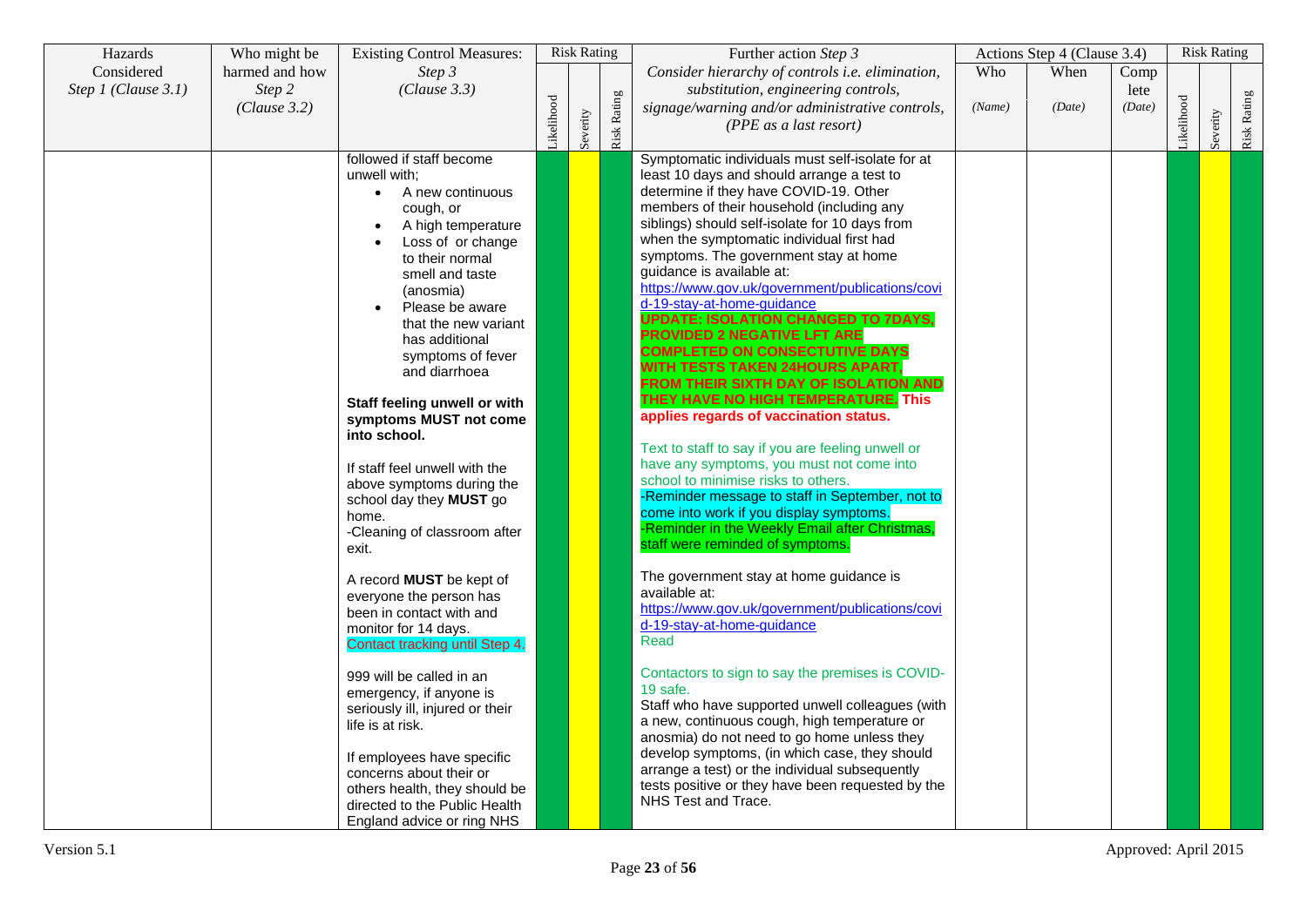| Hazards             | Who might be   | <b>Existing Control Measures:</b>   |           | <b>Risk Rating</b> |                    | Further action Step 3                                                                  |        | Actions Step 4 (Clause 3.4) |        |           | <b>Risk Rating</b> |             |
|---------------------|----------------|-------------------------------------|-----------|--------------------|--------------------|----------------------------------------------------------------------------------------|--------|-----------------------------|--------|-----------|--------------------|-------------|
| Considered          | harmed and how | Step 3                              |           |                    |                    | Consider hierarchy of controls i.e. elimination,                                       | Who    | When                        | Comp   |           |                    |             |
| Step 1 (Clause 3.1) | Step 2         | (Clause 3.3)                        |           |                    |                    | substitution, engineering controls,                                                    |        |                             | lete   |           |                    |             |
|                     | (Clause 3.2)   |                                     |           |                    |                    | signage/warning and/or administrative controls,                                        | (Name) | (Date)                      | (Date) |           |                    |             |
|                     |                |                                     |           |                    |                    | (PPE as a last resort)                                                                 |        |                             |        |           |                    |             |
|                     |                |                                     | ikelihood | Severity           | <b>Risk Rating</b> |                                                                                        |        |                             |        | ikelihood | Severity           | Risk Rating |
|                     |                | 111. The GP, pharmacy,              |           |                    |                    | Daily testing for all staff who have been in close                                     |        |                             |        |           |                    |             |
|                     |                | urgent care centres or              |           |                    |                    | contact with someone who has tested positive or                                        |        |                             |        |           |                    |             |
|                     |                | hospitals will be avoided.          |           |                    |                    | if they are feeling unwell/displaying symptoms.                                        |        |                             |        |           |                    |             |
|                     |                |                                     |           |                    |                    | CHECK IF THIS APPLIES IN SEPTEMBER.                                                    |        |                             |        |           |                    |             |
|                     |                | The area around the person          |           |                    |                    | A child (Under 18years old), fully vaccinated                                          |        |                             |        |           |                    |             |
|                     |                | with symptoms MUST be               |           |                    |                    | or medically exempt adult who has had                                                  |        |                             |        |           |                    |             |
|                     |                | cleaned with disinfectant /         |           |                    |                    | contact with a positive case can undertake                                             |        |                             |        |           |                    |             |
|                     |                | detergents after they have          |           |                    |                    | daily LFD testing instead of self-isolating.                                           |        |                             |        |           |                    |             |
|                     |                | left to reduce the risk of          |           |                    |                    | Adults in this situation are required to LFD                                           |        |                             |        |           |                    |             |
|                     |                | passing the infection on to         |           |                    |                    | before entering the main school building                                               |        |                             |        |           |                    |             |
|                     |                | other people. The                   |           |                    |                    | (either at home or in the room at the front of                                         |        |                             |        |           |                    |             |
|                     |                | Government guidance for             |           |                    |                    | school)                                                                                |        |                             |        |           |                    |             |
|                     |                | cleaning non-healthcare             |           |                    |                    |                                                                                        |        |                             |        |           |                    |             |
|                     |                | settings MUST be followed.          |           |                    |                    | Everyone MUST wash hands thoroughly for 20                                             |        |                             |        |           |                    |             |
|                     |                | Areas where a symptomatic           |           |                    |                    | seconds with soap and running water after any                                          |        |                             |        |           |                    |             |
|                     |                | individual has spent time and       |           |                    |                    | contact with someone who is unwell.                                                    |        |                             |        |           |                    |             |
|                     |                | objects / surfaces they have        |           |                    |                    |                                                                                        |        |                             |        |           |                    |             |
|                     |                | come into contact with              |           |                    |                    | Government guidance relating to cleaning and                                           |        |                             |        |           |                    |             |
|                     |                | <b>MUST</b> be suitably cleaned     |           |                    |                    | waste management in non-healthcare setting will                                        |        |                             |        |           |                    |             |
|                     |                | and / or disinfected. The           |           |                    |                    | be followed. This is available via:                                                    |        |                             |        |           |                    |             |
|                     |                | Government guidance MUST            |           |                    |                    | https://www.gov.uk/government/publications/covi                                        |        |                             |        |           |                    |             |
|                     |                | be followed for cleaning non-       |           |                    |                    | d-19-decontamination-in-non-healthcare-settings                                        |        |                             |        |           |                    |             |
|                     |                | healthcare settings.                |           |                    |                    | Read                                                                                   |        |                             |        |           |                    |             |
|                     |                | Deep Clean programme                |           |                    |                    |                                                                                        |        |                             |        |           |                    |             |
|                     |                | embedded.                           |           |                    |                    | If storing waste, prior to disposal due to                                             |        |                             |        |           |                    |             |
|                     |                | Cleaning checklist adhered          |           |                    |                    | confirmed or suspected COVID-19 ensure this<br>does not create any additional hazards: |        |                             |        |           |                    |             |
|                     |                | too.                                |           |                    |                    |                                                                                        |        |                             |        |           |                    |             |
|                     |                | Spray for clothes now<br>available. |           |                    |                    | Fire risk<br>$\bullet$                                                                 |        |                             |        |           |                    |             |
|                     |                | Weekend alerts sent home if         |           |                    |                    | Impede emergency exit routes                                                           |        |                             |        |           |                    |             |
|                     |                | any information on positive         |           |                    |                    | Trip hazard                                                                            |        |                             |        |           |                    |             |
|                     |                | tests gained.                       |           |                    |                    | Away from pupils                                                                       |        |                             |        |           |                    |             |
|                     |                | Waste (i.e. used tissues,           |           |                    |                    | All essential workers, and members of their                                            |        |                             |        |           |                    |             |
|                     |                | disposable cloths,                  |           |                    |                    | households who display symptoms of COVID-19                                            |        |                             |        |           |                    |             |
|                     |                | disposable gloves) used             |           |                    |                    | can be tested. Employers can register and refer                                        |        |                             |        |           |                    |             |
|                     |                | during suspected COVID-19           |           |                    |                    | self-isolating staff, and employees are able to                                        |        |                             |        |           |                    |             |
|                     |                | cases MUST be managed               |           |                    |                    | book a test directly for themselves or members of                                      |        |                             |        |           |                    |             |
|                     |                | by:                                 |           |                    |                    | their households who are exhibiting symptoms.                                          |        |                             |        |           |                    |             |
|                     |                | Placing in a plastic<br>$\bullet$   |           |                    |                    |                                                                                        |        |                             |        |           |                    |             |
|                     |                | rubbish bag - tied                  |           |                    |                    | All staff given supplies of the lateral flow tests to                                  |        |                             |        |           |                    |             |
|                     |                | when full.                          |           |                    |                    | keep at home. Tests to be taken twice a week,                                          |        |                             |        |           |                    |             |
|                     |                |                                     |           |                    |                    | and 3 days apart.                                                                      |        |                             |        |           |                    |             |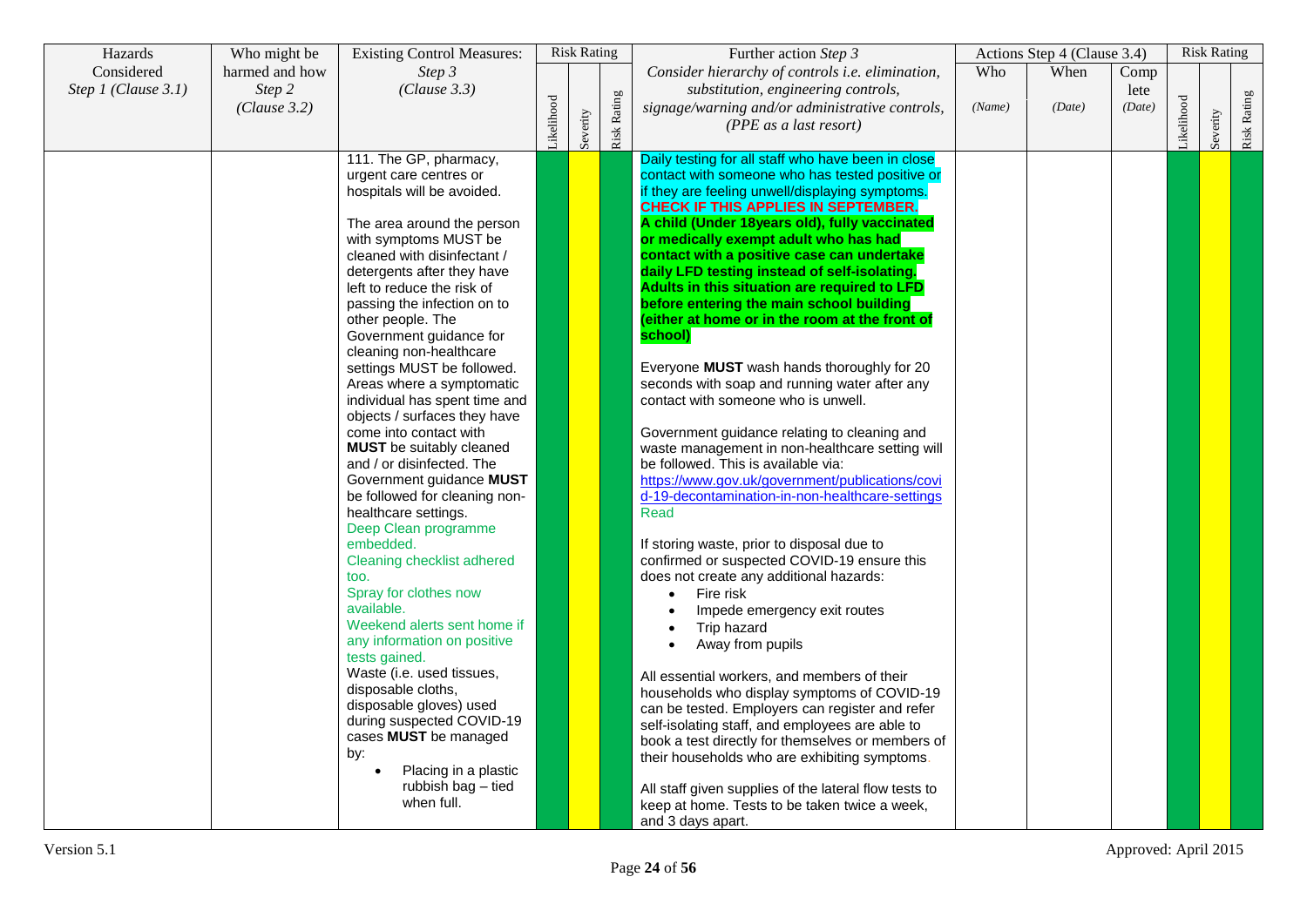| Hazards             | Who might be           | <b>Existing Control Measures:</b>                                                                                                                                                                                                                                                                                                                                                                                                                                                                                                                                                                                                                                                                                                                                                                                                                                                                                                                                                                                                                                 |           | <b>Risk Rating</b> |             | Further action Step 3                                                                                                                                                                                                                                                                                                                                                                                                                                                                                                                                                                                                                                                                              |        | Actions Step 4 (Clause 3.4) |                |            | <b>Risk Rating</b> |             |
|---------------------|------------------------|-------------------------------------------------------------------------------------------------------------------------------------------------------------------------------------------------------------------------------------------------------------------------------------------------------------------------------------------------------------------------------------------------------------------------------------------------------------------------------------------------------------------------------------------------------------------------------------------------------------------------------------------------------------------------------------------------------------------------------------------------------------------------------------------------------------------------------------------------------------------------------------------------------------------------------------------------------------------------------------------------------------------------------------------------------------------|-----------|--------------------|-------------|----------------------------------------------------------------------------------------------------------------------------------------------------------------------------------------------------------------------------------------------------------------------------------------------------------------------------------------------------------------------------------------------------------------------------------------------------------------------------------------------------------------------------------------------------------------------------------------------------------------------------------------------------------------------------------------------------|--------|-----------------------------|----------------|------------|--------------------|-------------|
| Considered          | harmed and how         | Step 3                                                                                                                                                                                                                                                                                                                                                                                                                                                                                                                                                                                                                                                                                                                                                                                                                                                                                                                                                                                                                                                            |           |                    |             | Consider hierarchy of controls i.e. elimination,                                                                                                                                                                                                                                                                                                                                                                                                                                                                                                                                                                                                                                                   | Who    | When                        | Comp           |            |                    |             |
| Step 1 (Clause 3.1) | Step 2<br>(Clause 3.2) | (Clause 3.3)                                                                                                                                                                                                                                                                                                                                                                                                                                                                                                                                                                                                                                                                                                                                                                                                                                                                                                                                                                                                                                                      | ikelihood | Severity           | Risk Rating | substitution, engineering controls,<br>signage/warning and/or administrative controls,<br>(PPE as a last resort)                                                                                                                                                                                                                                                                                                                                                                                                                                                                                                                                                                                   | (Name) | (Date)                      | lete<br>(Date) | Likelihood | Severity           | Risk Rating |
|                     |                        | Plastic bag placed<br>$\bullet$<br>in a second bin bag<br>and tied.<br>Bins MUST be<br>emptied regularly<br>throughout the day.<br><b>TWICE DAILY - lunch time</b><br>and end of day. Quality<br>assured throughout day.<br>Placed in a suitable and<br>secure place and marked for<br>storage until the individual<br>test results are known. .<br>Waste can be disposed of<br>when a negative test results<br>are known or after the waste<br>has been stored for 72<br>hours.<br>To be placed in waste<br>disposable pen outside for<br>72 hours before placing in<br>bin.<br>Labelled with date<br>Follow NHS Track and Trace<br>Staff and members of their<br>household who are<br>experiencing COVID-19<br>symptoms are eligible for<br>testing. Staff to be<br>encouraged and advised to<br>take up testing as soon as<br>possible.<br>Line Managers will maintain<br>regular contact with staff<br>members during periods of<br>absence and seek further<br>advice from HR where<br>required.<br>Facetime/ Microsoft teams to<br>be used. All staff given |           |                    |             | LFT stored in front office. Record of LFT<br>given out in the front office. Ask CP to details.<br>Employees can choose to visit one of the drive-<br>through testing sites across the country or<br>receive a home testing kit.<br>To obtain a login to the employer referral portal,<br>employers of essential workers should contact:<br>portalservicedesk@dhsc.gov.uk<br>This has been read by all leads and information<br>disseminated to staff.<br>The government guidance on coronavirus<br>(COVID-19) getting tested is available via:<br>https://www.gov.uk/guidance/coronavirus-covid-<br>19-getting-tested<br>This has been read by all leads and information<br>disseminated to staff. |        |                             |                |            |                    |             |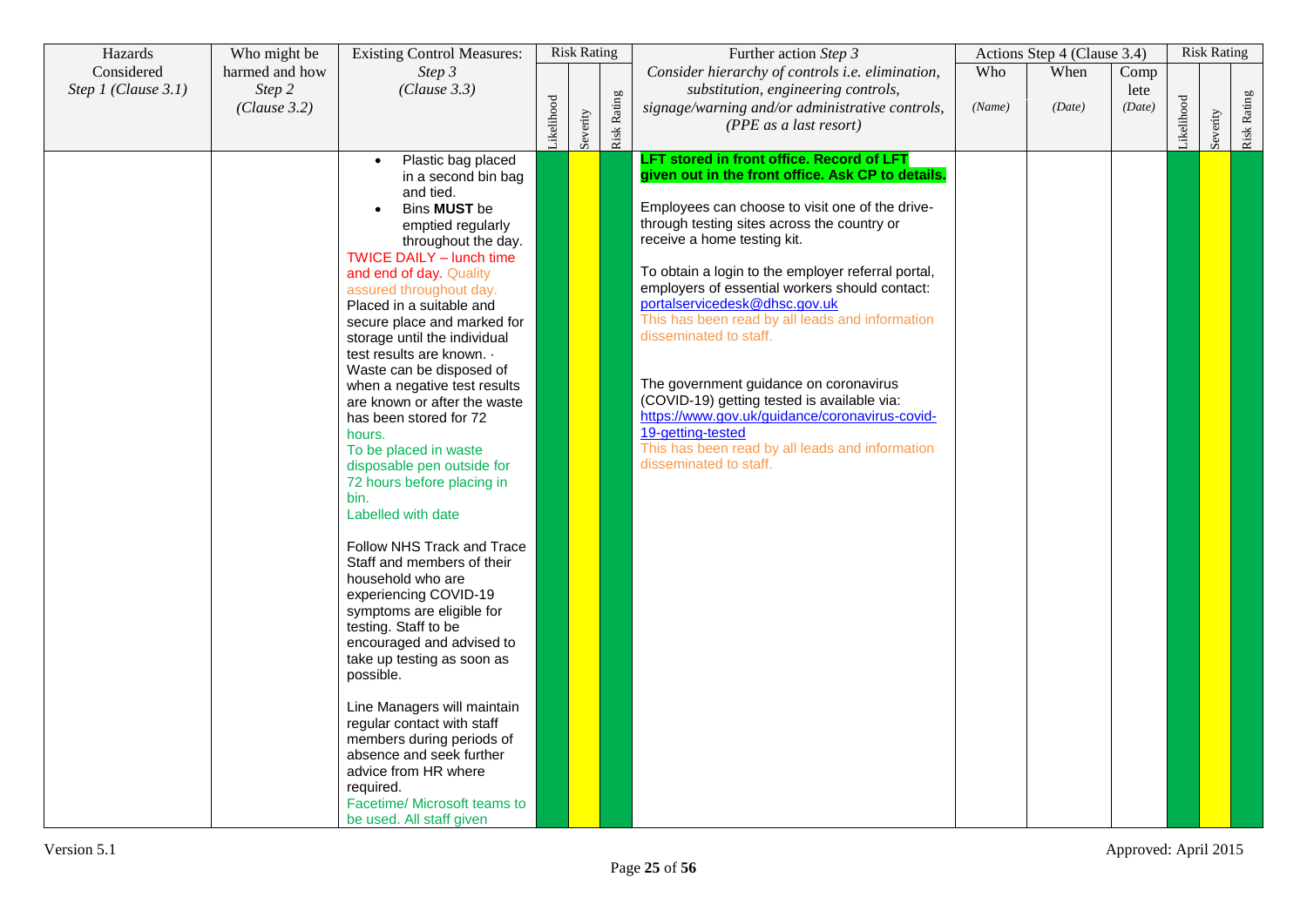| Hazards                                                                                     | Who might be                                                                | <b>Existing Control Measures:</b>                                                                                                                                                                                                                                                                                                                                                                                                                                                                                                                                                                                                                                                                                                                                                                                                                                                                                         |           | <b>Risk Rating</b> |             | Further action Step 3                                                                                                                                                                                                                                                                                                                                                                                                                                                                                                                                                                                                                                                                                                                                                                                                                                                                                                                                                                                                                                                                                                                                                                                                                                                                                                                                                                                                                                                                                                                                              |               | Actions Step 4 (Clause 3.4) |                        |           | <b>Risk Rating</b> |             |
|---------------------------------------------------------------------------------------------|-----------------------------------------------------------------------------|---------------------------------------------------------------------------------------------------------------------------------------------------------------------------------------------------------------------------------------------------------------------------------------------------------------------------------------------------------------------------------------------------------------------------------------------------------------------------------------------------------------------------------------------------------------------------------------------------------------------------------------------------------------------------------------------------------------------------------------------------------------------------------------------------------------------------------------------------------------------------------------------------------------------------|-----------|--------------------|-------------|--------------------------------------------------------------------------------------------------------------------------------------------------------------------------------------------------------------------------------------------------------------------------------------------------------------------------------------------------------------------------------------------------------------------------------------------------------------------------------------------------------------------------------------------------------------------------------------------------------------------------------------------------------------------------------------------------------------------------------------------------------------------------------------------------------------------------------------------------------------------------------------------------------------------------------------------------------------------------------------------------------------------------------------------------------------------------------------------------------------------------------------------------------------------------------------------------------------------------------------------------------------------------------------------------------------------------------------------------------------------------------------------------------------------------------------------------------------------------------------------------------------------------------------------------------------------|---------------|-----------------------------|------------------------|-----------|--------------------|-------------|
| Considered<br>Step 1 (Clause 3.1)                                                           | harmed and how<br>Step 2<br>(Clause 3.2)                                    | Step 3<br>(Clause 3.3)                                                                                                                                                                                                                                                                                                                                                                                                                                                                                                                                                                                                                                                                                                                                                                                                                                                                                                    | ikelihood | Severity           | Risk Rating | Consider hierarchy of controls i.e. elimination,<br>substitution, engineering controls,<br>signage/warning and/or administrative controls,<br>(PPE as a last resort)                                                                                                                                                                                                                                                                                                                                                                                                                                                                                                                                                                                                                                                                                                                                                                                                                                                                                                                                                                                                                                                                                                                                                                                                                                                                                                                                                                                               | Who<br>(Name) | When<br>(Date)              | Comp<br>lete<br>(Date) | ikelihood | Severity           | Risk Rating |
|                                                                                             |                                                                             | named key worker who will<br>maintain contact digitally and<br>updates on staff health<br>status.                                                                                                                                                                                                                                                                                                                                                                                                                                                                                                                                                                                                                                                                                                                                                                                                                         |           |                    |             |                                                                                                                                                                                                                                                                                                                                                                                                                                                                                                                                                                                                                                                                                                                                                                                                                                                                                                                                                                                                                                                                                                                                                                                                                                                                                                                                                                                                                                                                                                                                                                    |               |                             |                        |           |                    |             |
| Management<br>of confirmed cases<br>pupils,<br>of COVID-19 amongst<br>the school community. | Employees,<br>contractors and<br>visitors may be<br>exposed to<br>COVID-19. | Senior Leadership must<br>ensure they understand the<br>NHS Test and Trace process<br>and how to contact the local<br>Public Health England health<br>protection team. DfE to be<br>contacted too and updated.<br>14.02.2021 last contact.<br>Communicate to staff and<br>parents the arrangements for<br>NHS Test and Trace and<br>their responsibility to follow<br>requirements. Last COVID<br>email. 03.01.2021.<br>Request staff and parents to<br>inform school immediately of<br>the results of a test and take<br>action accordingly. HR/DW<br>Take immediate action to<br>contact the local health<br>protection team once aware<br>of someone who has<br>attended school has tested<br>positive for COVID-19. DfE<br>informed too.<br>The local health protection<br>team will support the school<br>and guide them through<br>actions. This will include<br>sending home individuals<br>who have been in close |           |                    |             | Contact information for local Public Health<br>England health protection teams are available<br>via: https://www.gov.uk/guidance/contacts-phe-<br>health-protection-teams Staff to be informed of<br>the NHS Test and Trace process and their<br>responsibilities to follow requirements. Email sent<br>6.11.2020. Parents provided with information<br>about NHS Test and Trace process and their<br>responsibilities to follow requirements Website<br>updates.<br>CHECK TEST AND TRACE PROCEDURES IN<br><b>SEPTEMBER.</b><br>Test and Trace no longer required.<br>The NHS Test and Trace process includes: Staff<br>and pupils MUST not come into school if they<br>have symptoms and must be sent home to self-<br>isolate if they develop them in school. Book a test<br>if displaying symptoms via:<br>https://www.gov.uk/guidance/coronavirus-covid-<br>19-getting-tested. All children can be tested,<br>including children under 5, but children aged 11<br>and under will need to be helped by their<br>parents/carers if using a home testing kit. Provide<br>details of anyone they have been in close contact<br>with if they were to test positive for COVID-19 or<br>if asked by NHS Test and Trace.<br>Close contacts will be identified via NHS Test<br>and Trace and education settings are no longer<br>expected to undertake contact tracing.<br><b>NHS Test and Trace will work with the positive</b><br>case to identify close contacts.<br>From 16th August 2021, children under the age of<br>18 years and 6 months old will no longer be |               |                             |                        |           |                    |             |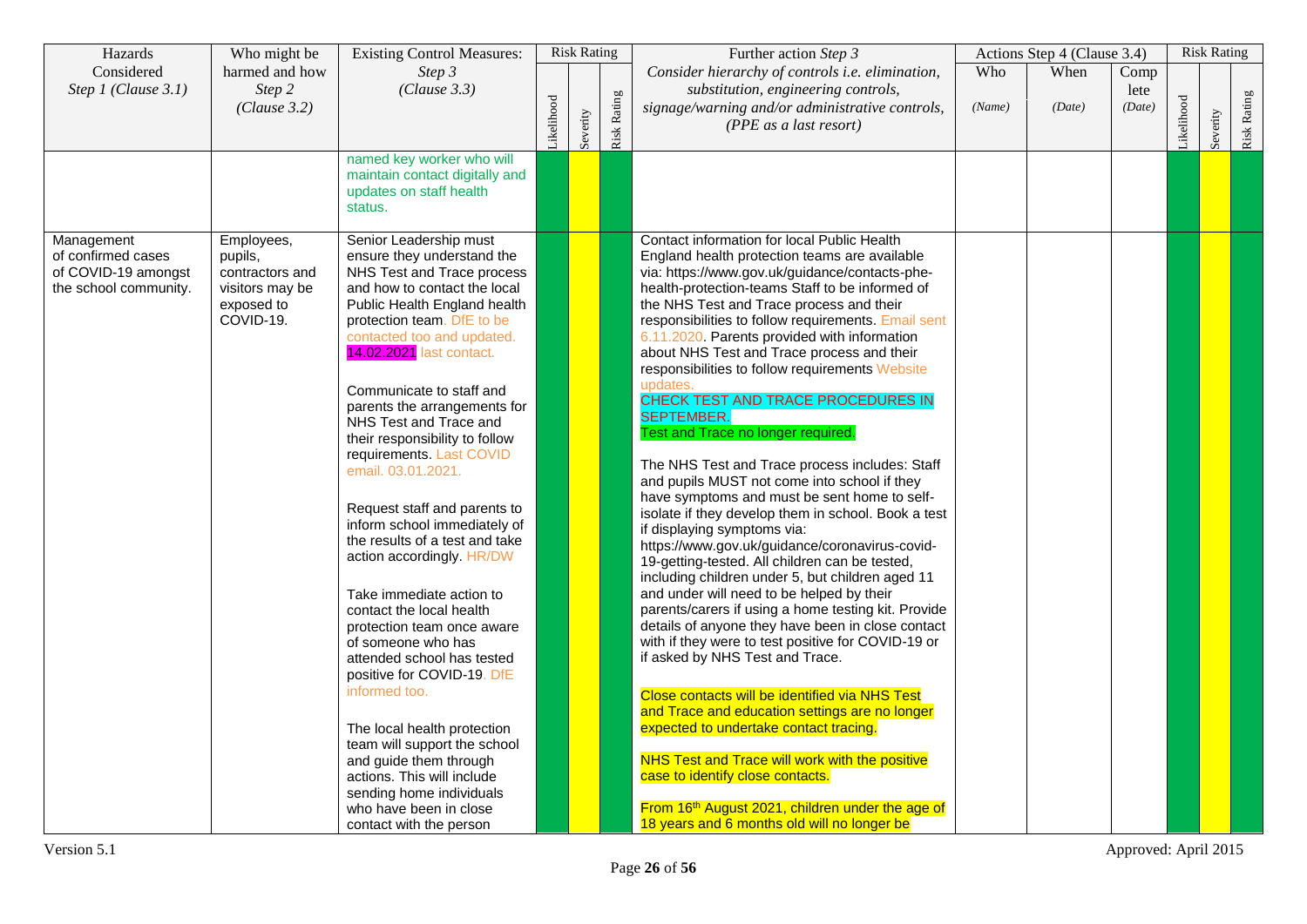| Hazards             | Who might be   | <b>Existing Control Measures:</b>                        |           | <b>Risk Rating</b> |                    | Further action Step 3                                                                    |        | Actions Step 4 (Clause 3.4) |        |           | <b>Risk Rating</b> |             |
|---------------------|----------------|----------------------------------------------------------|-----------|--------------------|--------------------|------------------------------------------------------------------------------------------|--------|-----------------------------|--------|-----------|--------------------|-------------|
| Considered          | harmed and how | Step 3                                                   |           |                    |                    | Consider hierarchy of controls i.e. elimination,                                         | Who    | When                        | Comp   |           |                    |             |
| Step 1 (Clause 3.1) | Step 2         | (Clause 3.3)                                             |           |                    |                    | substitution, engineering controls,                                                      |        |                             | lete   |           |                    |             |
|                     | (Clause 3.2)   |                                                          | ikelihood |                    |                    | signage/warning and/or administrative controls,                                          | (Name) | (Date)                      | (Date) | ikelihood |                    |             |
|                     |                |                                                          |           |                    |                    | (PPE as a last resort)                                                                   |        |                             |        |           |                    |             |
|                     |                |                                                          |           | Severity           | <b>Risk Rating</b> |                                                                                          |        |                             |        |           | Severity           | Risk Rating |
|                     |                | testing positive advising                                |           |                    |                    | required to self-isolate if they are contacted by                                        |        |                             |        |           |                    |             |
|                     |                | Contact information for local                            |           |                    |                    | NHS Test and Trace as a close contact of a                                               |        |                             |        |           |                    |             |
|                     |                | Public Health England health                             |           |                    |                    | positive COVID-19 case. Instead, children will be                                        |        |                             |        |           |                    |             |
|                     |                | protection teams are                                     |           |                    |                    | contacted by NHS Test and Trace, informed they                                           |        |                             |        |           |                    |             |
|                     |                | available via:                                           |           |                    |                    | have been in close contact with a positive case                                          |        |                             |        |           |                    |             |
|                     |                | https://www.gov.uk/guidance                              |           |                    |                    | and advised to take a PCR test. All individuals                                          |        |                             |        |           |                    |             |
|                     |                | /contacts-phe-health-                                    |           |                    |                    | are encouraged to take a PCR test if advised to                                          |        |                             |        |           |                    |             |
|                     |                | protection-teams                                         |           |                    |                    | do so.                                                                                   |        |                             |        |           |                    |             |
|                     |                |                                                          |           |                    |                    | 18-year-olds will be treated the same way as                                             |        |                             |        |           |                    |             |
|                     |                | Staff to be informed of the                              |           |                    |                    | children until 6 months after their 18 <sup>th</sup> birthday, to                        |        |                             |        |           |                    |             |
|                     |                | NHS Test and Trace process                               |           |                    |                    | allow them the opportunity to get fully vaccinated.                                      |        |                             |        |           |                    |             |
|                     |                | and their responsibilities to                            |           |                    |                    | At which point, they will be subject to the same                                         |        |                             |        |           |                    |             |
|                     |                | follow requirements via                                  |           |                    |                    | rules as adults and so if they choose not to get                                         |        |                             |        |           |                    |             |
|                     |                | Tapestry, Text, Email.                                   |           |                    |                    | vaccinated, they will need to self-isolate if                                            |        |                             |        |           |                    |             |
|                     |                |                                                          |           |                    |                    | identified as a close contact (unless there is a                                         |        |                             |        |           |                    |             |
|                     |                | Parents provided with                                    |           |                    |                    | medical reason for being exempt from                                                     |        |                             |        |           |                    |             |
|                     |                | information about NHS Test                               |           |                    |                    | vaccination or they are taking part in a vaccine                                         |        |                             |        |           |                    |             |
|                     |                | and Trace process and their                              |           |                    |                    | trial).                                                                                  |        |                             |        |           |                    |             |
|                     |                | responsibilities to follow<br>requirements via Tapestry, |           |                    |                    |                                                                                          |        |                             |        |           |                    |             |
|                     |                | Text, Email.                                             |           |                    |                    | From 16 <sup>th</sup> August 2021, adults who are fully                                  |        |                             |        |           |                    |             |
|                     |                |                                                          |           |                    |                    | vaccinated (defined as 2 doses of MHRA-<br>approved vaccine with second dose at least 14 |        |                             |        |           |                    |             |
|                     |                | The NHS Test and Trace                                   |           |                    |                    | days prior to exposure to a confirmed COVID-19                                           |        |                             |        |           |                    |             |
|                     |                | process includes: Staff and                              |           |                    |                    | case), unvaccinated adults who have a medical                                            |        |                             |        |           |                    |             |
|                     |                | pupils MUST not come into                                |           |                    |                    | reason for being exempt from vaccination and                                             |        |                             |        |           |                    |             |
|                     |                | school if they have                                      |           |                    |                    | adults who are taking part or have taken                                                 |        |                             |        |           |                    |             |
|                     |                | symptoms and must be sent                                |           |                    |                    | part in an approved COVID-19 vaccine trial will                                          |        |                             |        |           |                    |             |
|                     |                | home to self-isolate if they                             |           |                    |                    | also be exempt from self-isolation if contacted by                                       |        |                             |        |           |                    |             |
|                     |                | develop them in school. $\cdot$                          |           |                    |                    | NHS Test and Trace. Instead, they will be                                                |        |                             |        |           |                    |             |
|                     |                | Book a test if displaying                                |           |                    |                    | advised to take a PCR test.                                                              |        |                             |        |           |                    |             |
|                     |                | symptoms via:                                            |           |                    |                    |                                                                                          |        |                             |        |           |                    |             |
|                     |                | https://www.gov.uk/guidance                              |           |                    |                    | <b>JAN 2022:</b>                                                                         |        |                             |        |           |                    |             |
|                     |                | /coronavirus-covid-19-                                   |           |                    |                    | A child (Under 18years old), fully vaccinated<br>or medically exempt adult who has had   |        |                             |        |           |                    |             |
|                     |                | getting-tested.                                          |           |                    |                    | contact with a positive case can undertake                                               |        |                             |        |           |                    |             |
|                     |                |                                                          |           |                    |                    | daily LFD testing instead of self-isolating.                                             |        |                             |        |           |                    |             |
|                     |                | All children can be tested,                              |           |                    |                    | Adults in this situation are required to LFD                                             |        |                             |        |           |                    |             |
|                     |                | including children under 5,                              |           |                    |                    | before entering the main school building                                                 |        |                             |        |           |                    |             |
|                     |                | but children aged 11 and<br>under will need to be helped |           |                    |                    | (either at home or in the room at the front of                                           |        |                             |        |           |                    |             |
|                     |                | by their parents/carers if                               |           |                    |                    | school) Daily LFT's should continue for 7                                                |        |                             |        |           |                    |             |
|                     |                | using a home testing kit. $\cdot$                        |           |                    |                    | days or until 10days since hey last had                                                  |        |                             |        |           |                    |             |
|                     |                |                                                          |           |                    |                    |                                                                                          |        |                             |        |           |                    |             |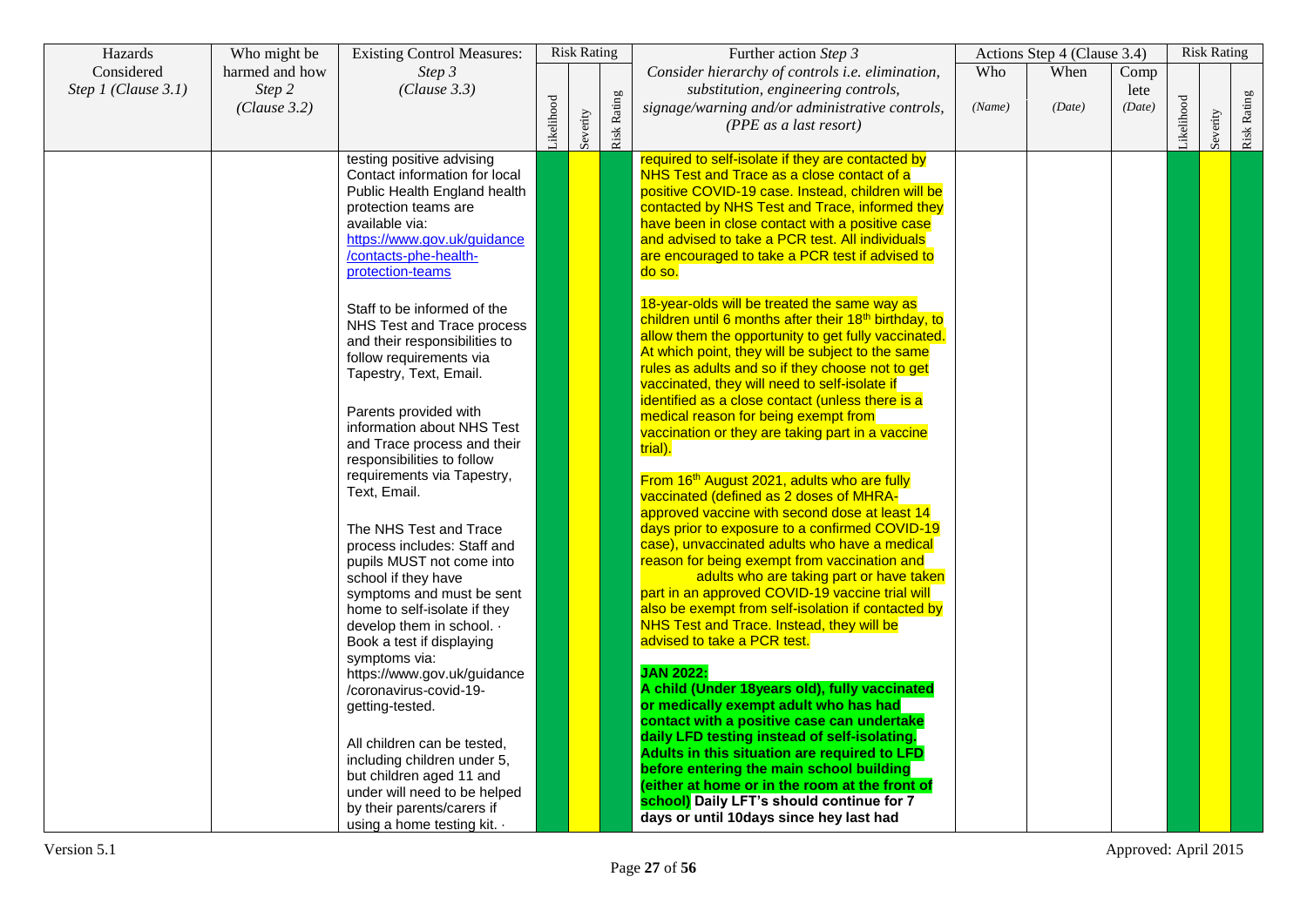| Hazards                                   | Who might be                                                                           | <b>Existing Control Measures:</b>                                                                                                                                                                                                                                                                                                                                                                                                                                                                                                                                                                                                                                                           |           | <b>Risk Rating</b> |             | Further action Step 3                                                                                                                                                                                                                                                                                                                                                                                                                                                                                                                                                                                                                                                     |                            | Actions Step 4 (Clause 3.4) |                        |           | <b>Risk Rating</b> |             |
|-------------------------------------------|----------------------------------------------------------------------------------------|---------------------------------------------------------------------------------------------------------------------------------------------------------------------------------------------------------------------------------------------------------------------------------------------------------------------------------------------------------------------------------------------------------------------------------------------------------------------------------------------------------------------------------------------------------------------------------------------------------------------------------------------------------------------------------------------|-----------|--------------------|-------------|---------------------------------------------------------------------------------------------------------------------------------------------------------------------------------------------------------------------------------------------------------------------------------------------------------------------------------------------------------------------------------------------------------------------------------------------------------------------------------------------------------------------------------------------------------------------------------------------------------------------------------------------------------------------------|----------------------------|-----------------------------|------------------------|-----------|--------------------|-------------|
| Considered<br>Step 1 (Clause 3.1)         | harmed and how<br>Step 2<br>(Clause 3.2)                                               | Step 3<br>(Clause 3.3)                                                                                                                                                                                                                                                                                                                                                                                                                                                                                                                                                                                                                                                                      | ikelihood | Severity           | Risk Rating | Consider hierarchy of controls i.e. elimination,<br>substitution, engineering controls,<br>signage/warning and/or administrative controls,<br>(PPE as a last resort)                                                                                                                                                                                                                                                                                                                                                                                                                                                                                                      | Who<br>(Name)              | When<br>(Date)              | Comp<br>lete<br>(Date) | ikelihood | Severity           | Risk Rating |
|                                           |                                                                                        | Provide details of anyone<br>they have been in close<br>contact with if they were to<br>test positive for COVID-19 or<br>if asked by NHS Test and<br>Trace.<br>If two or more confirmed<br>cases are received within 14<br>days, or an overall rise in<br>sickness absence where<br>COVID-19 is suspected, then<br>work must continue with the<br>local health protection team<br>to act to reduce a possible<br>outbreak.<br>Develop contingency plans<br>for possible local outbreaks.<br>-Goggle<br>Classroom/Tapestry/Email to<br>be used to send work home<br>to maintain education of<br>children.<br>-Capacity to deliver online<br>lessons if required through<br>Google Classroom. |           |                    |             | contact with the person who has tested<br>positive for COVID- whichever is earlier.<br>Education settings will continue to have a role in<br>working with health protection teams in the case<br>of a local outbreak. If there is an outbreak a<br>setting may be advised to temporarily reintroduce<br>some control measures.<br>It is vital that a schools COVID-19 outbreak<br>management plan is fully implemented which<br>outlines proportionate control measures to<br>manage and reduce the risk of COVID-19<br>transmission in the event of an outbreak.<br>Additional control measures are included within<br>this risk assessment in the event of an outbreak. |                            |                             |                        |           |                    |             |
| Pupils / staff will<br>transmit COVID-19. | Employees,<br>pupils,<br>contractors and<br>visitors may be<br>exposed to<br>COVID-19. | Individuals (including staff,<br>pupils, visitors, contractors<br>etc.) MUST not come into<br>school if they have COVID-<br>19 symptoms.<br>All those within the school,<br>including, teaching staff,                                                                                                                                                                                                                                                                                                                                                                                                                                                                                      |           | M                  | L           | All staff, pupils, contractors and visitors will be<br>required to wash their hands for 20 seconds with<br>soap and water, remembering the importance of<br>proper drying and disinfect feet;<br>Before leaving home<br>On arrival at school<br>After using the toilet<br>After breaks / sporting activities<br>$\bullet$                                                                                                                                                                                                                                                                                                                                                 | Learning<br><b>Bubbles</b> | Daily                       | Daily                  |           | M                  | L.          |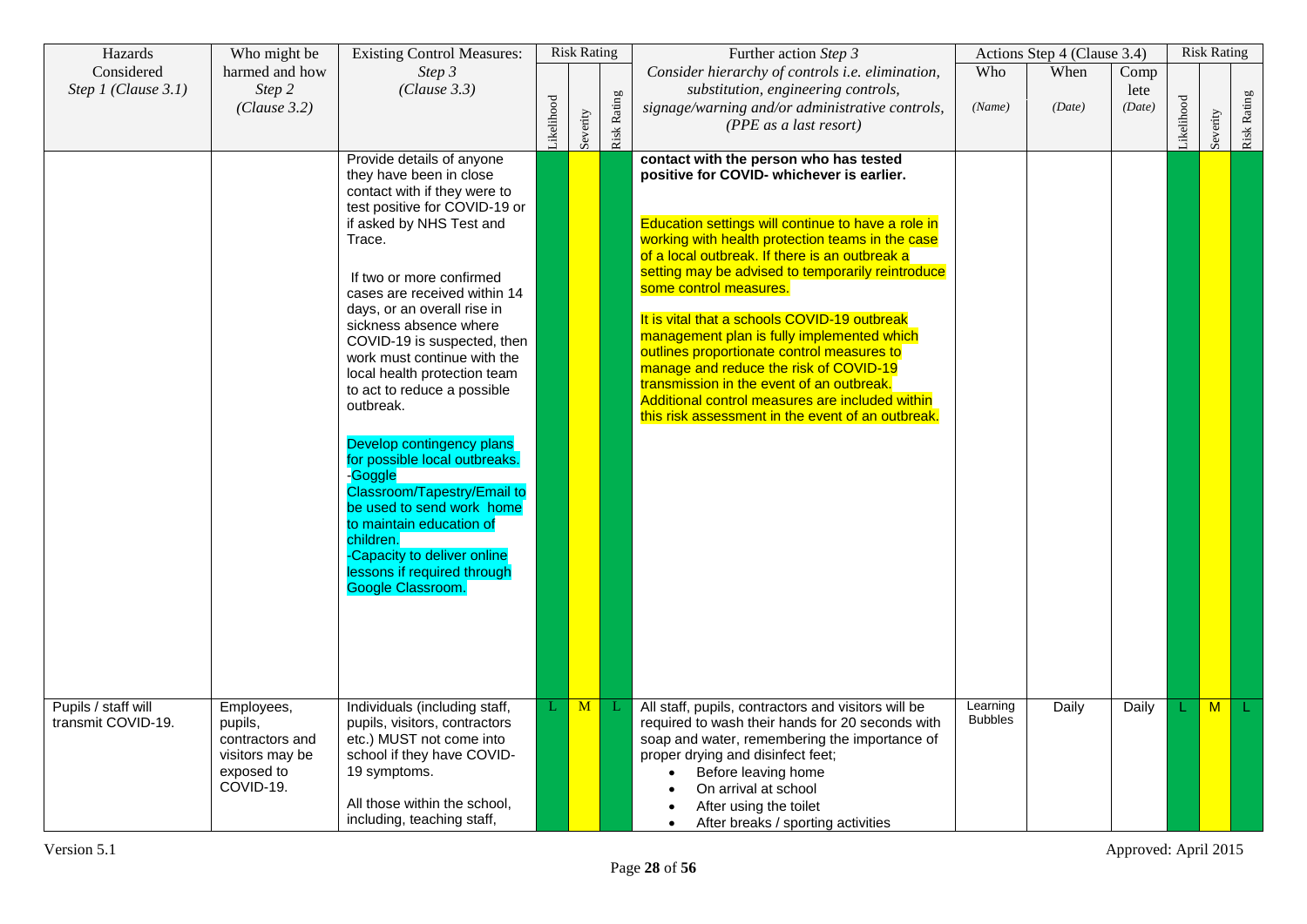| Hazards               | Who might be   | <b>Existing Control Measures:</b>       |           | <b>Risk Rating</b> |             | Further action Step 3                                                     |        | Actions Step 4 (Clause 3.4) |        |           | <b>Risk Rating</b> |             |
|-----------------------|----------------|-----------------------------------------|-----------|--------------------|-------------|---------------------------------------------------------------------------|--------|-----------------------------|--------|-----------|--------------------|-------------|
| Considered            | harmed and how | Step 3                                  |           |                    |             | Consider hierarchy of controls i.e. elimination,                          | Who    | When                        | Comp   |           |                    |             |
| Step $1$ (Clause 3.1) | Step 2         | (Clause 3.3)                            |           |                    |             | substitution, engineering controls,                                       |        |                             | lete   |           |                    |             |
|                       | (Clause 3.2)   |                                         |           |                    |             | signage/warning and/or administrative controls,                           | (Name) | (Date)                      | (Date) |           |                    |             |
|                       |                |                                         |           |                    |             | (PPE as a last resort)                                                    |        |                             |        |           |                    |             |
|                       |                |                                         | ikelihood | Severity           | Risk Rating |                                                                           |        |                             |        | ikelihood | Severity           | Risk Rating |
|                       |                | support staff, pupils, visitors         |           |                    |             | When changing rooms in an emergency<br>$\bullet$                          |        |                             |        |           |                    |             |
|                       |                | and contractors <b>MUST</b> follow      |           |                    |             | or if part of the small 'roving team'                                     |        |                             |        |           |                    |             |
|                       |                | current advice.                         |           |                    |             | Before food preparation                                                   |        |                             |        |           |                    |             |
|                       |                |                                         |           |                    |             | Before and after eating any food (inc.                                    |        |                             |        |           |                    |             |
|                       |                | Signage will be displayed               |           |                    |             | snacks)                                                                   |        |                             |        |           |                    |             |
|                       |                | around school to indicate               |           |                    |             | Before leaving school<br>$\bullet$                                        |        |                             |        |           |                    |             |
|                       |                | any local arrangements e.g.             |           |                    |             | Established:                                                              |        |                             |        |           |                    |             |
|                       |                | for parents and visitors on             |           |                    |             | Regular hand washing before eating and after                              |        |                             |        |           |                    |             |
|                       |                | arrival to site. KG                     |           |                    |             | going outside.                                                            |        |                             |        |           |                    |             |
|                       |                | Review distances.                       |           |                    |             | Children who wipe their nose or sneeze to be                              |        |                             |        |           |                    |             |
|                       |                |                                         |           |                    |             | asked to wash their hands.                                                |        |                             |        |           |                    |             |
|                       |                | All staff, pupils, contractors          |           |                    |             |                                                                           |        |                             |        |           |                    |             |
|                       |                | and visitors are required to            |           |                    |             | Staff to remind/ask children if they have washed                          |        |                             |        |           |                    |             |
|                       |                | wash their hands at regular             |           |                    |             | their hands after using the toilet (If it is not                          |        |                             |        |           |                    |             |
|                       |                | intervals throughout the day.           |           |                    |             | possible to supervise them)                                               |        |                             |        |           |                    |             |
|                       |                |                                         |           |                    |             | Staff to remind/ask children if they have washed                          |        |                             |        |           |                    |             |
|                       |                | Staff to reinforce messages             |           |                    |             | their hands after using the toilet (If it is not                          |        |                             |        |           |                    |             |
|                       |                | (to pupils and others) to;              |           |                    |             | possible to supervise them)                                               |        |                             |        |           |                    |             |
|                       |                | Avoid touching eyes,                    |           |                    |             | Children have had reminders to count to 20/sing                           |        |                             |        |           |                    |             |
|                       |                | nose and mouth with                     |           |                    |             | a song when washing their hands and we                                    |        |                             |        |           |                    |             |
|                       |                | unwashed hands. Wash                    |           |                    |             | discuss and watch a hand washing video daily.                             |        |                             |        |           |                    |             |
|                       |                | hands immediately after                 |           |                    |             | TEACHERS TO REVIST REGULARLY WITH                                         |        |                             |        |           |                    |             |
|                       |                | doing so.                               |           |                    |             | <b>CHILDREN.</b>                                                          |        |                             |        |           |                    |             |
|                       |                | Catch it, Bin it, Kill it.              |           |                    |             |                                                                           |        |                             |        |           |                    |             |
|                       |                | Cover cough / sneeze                    |           |                    |             | Staff to supervise young children and pupils with                         |        |                             |        |           |                    |             |
|                       |                | with tissue, throwing                   |           |                    |             | complex needs to ensure they wash their hands                             |        |                             |        |           |                    |             |
|                       |                | tissue in the bin and                   |           |                    |             | for 20 seconds with soap and water.                                       |        |                             |        |           |                    |             |
|                       |                | washing hands.                          |           |                    |             | -AP Staff to support the children wash their                              |        |                             |        |           |                    |             |
|                       |                | Lidded bins <b>MUST</b> be<br>$\bullet$ |           |                    |             | hands and maintain levels of hygiene where                                |        |                             |        |           |                    |             |
|                       |                | used.                                   |           |                    |             | needed.                                                                   |        |                             |        |           |                    |             |
|                       |                | <b>TEACHERS TO PLAN TO</b>              |           |                    |             |                                                                           |        |                             |        |           |                    |             |
|                       |                | <b>DELIVER REMINDER</b>                 |           |                    |             | Supervised use of hand sanitiser to minimise                              |        |                             |        |           |                    |             |
|                       |                | <b>LESSONS IN SEPTEMBER</b><br>2021.    |           |                    |             | risks of ingestion. Consider alternatives such as                         |        |                             |        |           |                    |             |
|                       |                | <b>AND JANUARY 2022</b>                 |           |                    |             | skin friendly skin cleaning wipes.                                        |        |                             |        |           |                    |             |
|                       |                |                                         |           |                    |             | -Handwashing preferable.                                                  |        |                             |        |           |                    |             |
|                       |                | Tissues provided in                     |           |                    |             | -Discussions about safe hand sanitising with<br>children. September 2021. |        |                             |        |           |                    |             |
|                       |                | classrooms.LM                           |           |                    |             |                                                                           |        |                             |        |           |                    |             |
|                       |                | <b>Tissues in classrooms</b>            |           |                    |             | LM/TO/HR will be responsible for checking                                 |        |                             |        |           |                    |             |
|                       |                | Checked daily by LM/JV +                |           |                    |             | stocks of soap and hand drying facilities                                 |        |                             |        |           |                    |             |
|                       |                | on the SLT daily checklist.             |           |                    |             | throughout each day. Staff to report any issues.                          |        |                             |        |           |                    |             |
|                       |                |                                         |           |                    |             |                                                                           |        |                             |        |           |                    |             |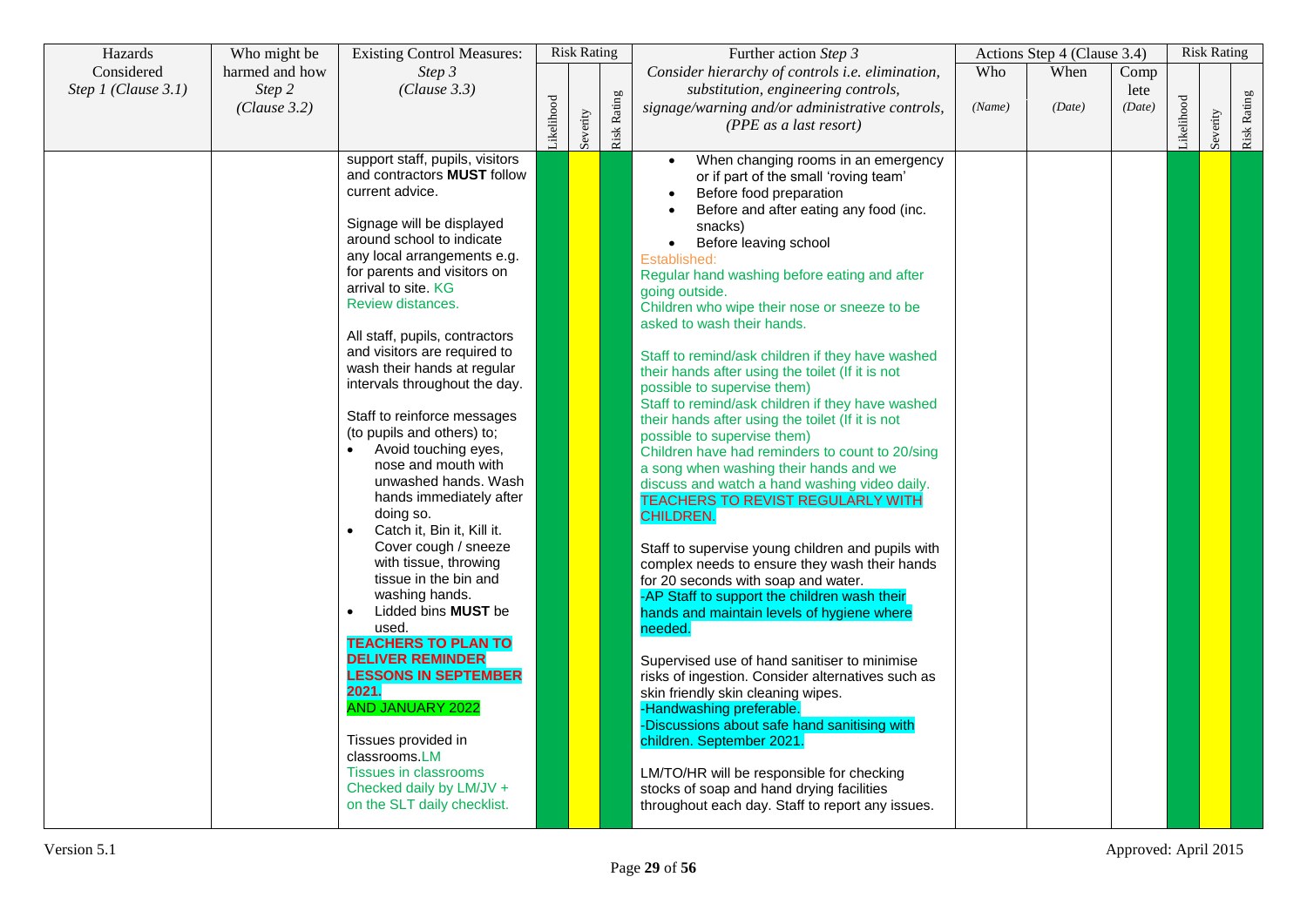| Hazards                           | Who might be                             | <b>Existing Control Measures:</b>                                                                                                                                                                                                                                                                                                                                                                                                                                                                                                           |           | <b>Risk Rating</b> |             | Further action Step 3                                                                                                                                                                                                                                                                                                                                                                                                                                                                                                                                                                                                                                                                                                                                                                                                                                                                                                                                                                                                                                                                                                                                                                                                                                                                                                                                                                                                                                                                                         |               | Actions Step 4 (Clause 3.4) |                        |           | <b>Risk Rating</b> |             |
|-----------------------------------|------------------------------------------|---------------------------------------------------------------------------------------------------------------------------------------------------------------------------------------------------------------------------------------------------------------------------------------------------------------------------------------------------------------------------------------------------------------------------------------------------------------------------------------------------------------------------------------------|-----------|--------------------|-------------|---------------------------------------------------------------------------------------------------------------------------------------------------------------------------------------------------------------------------------------------------------------------------------------------------------------------------------------------------------------------------------------------------------------------------------------------------------------------------------------------------------------------------------------------------------------------------------------------------------------------------------------------------------------------------------------------------------------------------------------------------------------------------------------------------------------------------------------------------------------------------------------------------------------------------------------------------------------------------------------------------------------------------------------------------------------------------------------------------------------------------------------------------------------------------------------------------------------------------------------------------------------------------------------------------------------------------------------------------------------------------------------------------------------------------------------------------------------------------------------------------------------|---------------|-----------------------------|------------------------|-----------|--------------------|-------------|
| Considered<br>Step 1 (Clause 3.1) | harmed and how<br>Step 2<br>(Clause 3.2) | Step 3<br>(Clause 3.3)                                                                                                                                                                                                                                                                                                                                                                                                                                                                                                                      | ikelihood | Severity           | Risk Rating | Consider hierarchy of controls i.e. elimination,<br>substitution, engineering controls,<br>signage/warning and/or administrative controls,<br>(PPE as a last resort)                                                                                                                                                                                                                                                                                                                                                                                                                                                                                                                                                                                                                                                                                                                                                                                                                                                                                                                                                                                                                                                                                                                                                                                                                                                                                                                                          | Who<br>(Name) | When<br>(Date)              | Comp<br>lete<br>(Date) | ikelihood | Severity           | Risk Rating |
|                                   |                                          | Where a sink is not nearby,<br>hand gel (of at least 60%<br>alcohol content) in<br>classrooms / other learning<br>environments, LM<br>Hand gel in all classrooms<br>Daily covid-19 safe checklist<br>undertaken by SLT daily.<br>Use of hand gel and<br>accessibility to children is<br>risk assessed within a<br>COSHH assessment and<br>MSDS sheet is available.<br>Specific consideration to<br>ingestion and fire. Note:<br>hand washing is more<br>effective than the use of<br>hand gel. LM<br>Hand washing to be used<br>preferably. |           |                    |             | Bottles of soap/ dispensers and blue tissues<br>checked at all sinks each morning, lunchtime and<br>evening.<br>Share key messages of hand hygiene with<br>parents / pupils.<br>Handwashing videos.<br>Daily discussions.<br>Poster/picture reminders at the sink.<br>Social Distancing no longer required.<br>Staff to complete dynamic risk assessments for<br>transitions and overcrowding in areas of the<br>classroom, such as cloakroom.<br>-Teaching staff to consider the control measures<br>in place and whether further measures are<br>needed daily for example: limiting the number of<br>children in the cloakroom/toilets, where<br>necessary.<br>Face coverings will no longer be advised for<br>pupils, staff and visitors, although if there is an<br>outbreak a director of public health might advise<br>you that face coverings should temporarily be<br>worn.<br><b>JAN 2022- Face coverings expected in</b><br>communal area.<br>It is important to ensure the school is well<br>ventilated, ensuring fresh air flow in all possible<br>areas. There will be a balance between<br>increased ventilation while maintaining a<br>comfortable temperature.<br>Staff to regularly check the Carbon monitors in<br>classroom to support good ventilation.<br>Staff to continue to undertake twice weekly home<br>tests until the end of September when this will be<br>reviewed. All staff to take a test at 8 o'clock on<br>the Sunday prior to returning to school in the<br>autumn term. |               |                             |                        |           |                    |             |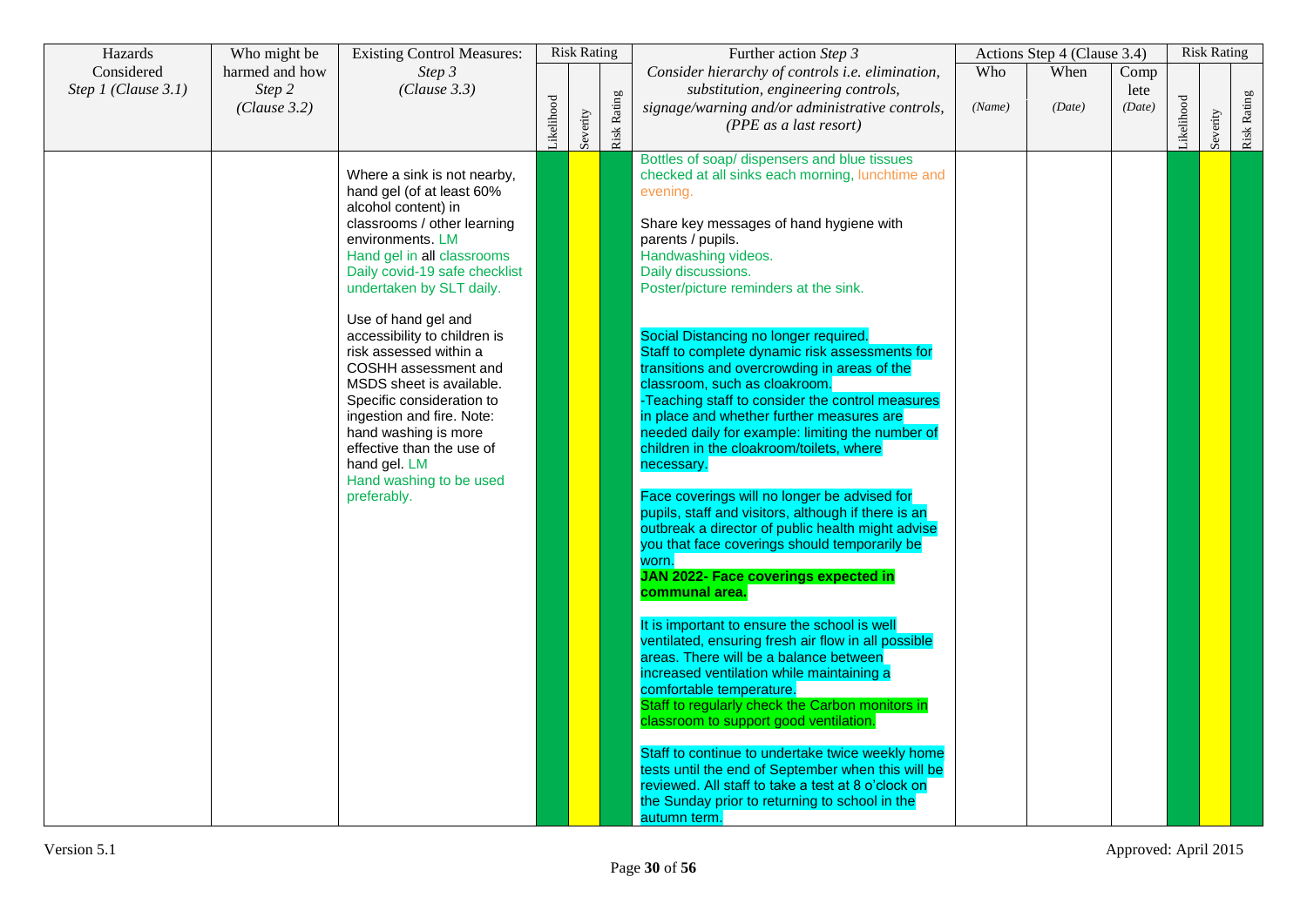| Hazards                                                                                                | Who might be                                                                           | <b>Existing Control Measures:</b>                                                                                                                                                                                                                                                                                                                                                                                                                                                                                                                                                                                                                                                                                                             |            | <b>Risk Rating</b> |             | Further action Step 3                                                                                                                                                                                                                                                                                                                                                                                                                                                                                                                                                                                                                                                                                                                                                                                                                                                                                                                                                                                                                                                                                                                              |                     | Actions Step 4 (Clause 3.4) |                        |           | <b>Risk Rating</b> |             |
|--------------------------------------------------------------------------------------------------------|----------------------------------------------------------------------------------------|-----------------------------------------------------------------------------------------------------------------------------------------------------------------------------------------------------------------------------------------------------------------------------------------------------------------------------------------------------------------------------------------------------------------------------------------------------------------------------------------------------------------------------------------------------------------------------------------------------------------------------------------------------------------------------------------------------------------------------------------------|------------|--------------------|-------------|----------------------------------------------------------------------------------------------------------------------------------------------------------------------------------------------------------------------------------------------------------------------------------------------------------------------------------------------------------------------------------------------------------------------------------------------------------------------------------------------------------------------------------------------------------------------------------------------------------------------------------------------------------------------------------------------------------------------------------------------------------------------------------------------------------------------------------------------------------------------------------------------------------------------------------------------------------------------------------------------------------------------------------------------------------------------------------------------------------------------------------------------------|---------------------|-----------------------------|------------------------|-----------|--------------------|-------------|
| Considered<br>Step 1 (Clause 3.1)                                                                      | harmed and how<br>Step 2<br>(Clause 3.2)                                               | Step 3<br>(Clause 3.3)                                                                                                                                                                                                                                                                                                                                                                                                                                                                                                                                                                                                                                                                                                                        | Likelihood | Severity           | Risk Rating | Consider hierarchy of controls i.e. elimination,<br>substitution, engineering controls,<br>signage/warning and/or administrative controls,<br>(PPE as a last resort)                                                                                                                                                                                                                                                                                                                                                                                                                                                                                                                                                                                                                                                                                                                                                                                                                                                                                                                                                                               | Who<br>(Name)       | When<br>(Date)              | Comp<br>lete<br>(Date) | ikelihood | Severity           | Risk Rating |
|                                                                                                        |                                                                                        |                                                                                                                                                                                                                                                                                                                                                                                                                                                                                                                                                                                                                                                                                                                                               |            |                    |             | Staff and pupils with a positive LFD test result<br>should self-isolate. They will need to then take a<br>PCR test. While awaiting the PCR result, they<br>should continue to self-isolate. If the PCR is<br>negative and the individual doesn't have COVID-<br>19 symptoms they can return to school.<br>Pupils and staff travelling abroad must adhere to<br>travel legislation, details of which are set out in<br>the government travel advice.                                                                                                                                                                                                                                                                                                                                                                                                                                                                                                                                                                                                                                                                                                |                     |                             |                        |           |                    |             |
| Increased risk of<br>transmission due to<br>increased pupils / staff<br>working in close<br>proximity. | Employees,<br>pupils,<br>contractors and<br>visitors may be<br>exposed to<br>COVID-19. | <b>Social Distancing no longer</b><br>required.<br><b>Bubbles/</b> small maintained<br>group no longer needed.<br>-Nursery groups no longer<br>required.<br>Wherever possible children<br>and young people use the<br>same classroom or area of a<br>setting throughout the day,<br>with a thorough cleaning of<br>the rooms at the end of the<br>day.<br>Embedded practice.<br>Teachers and other staff can<br>operate across different<br>classes and year groups in<br>order to facilitate the delivery<br>of the school timetable.<br>-Staff bubbles no longer<br>required.<br>Face coverings no longer<br>required in communal areas<br>or classrooms.<br><b>JAN 2022- FACE</b><br><b>COVERING REQUIRED IN</b><br><b>COMMUNAL AREAS.</b> | L          | M                  |             | Government guidance no longer recommend that<br>it is necessary to keep pupils in consistent<br>groups or 'bubbles'.<br>Learning Zones established across school to<br>minimise unnecessary movement.<br>Staff are not to gather in large numbers inside<br>the school building and masks are recommended<br>to be worn when working in large groups.<br>Numerous staff rooms continue to be available<br>for staff lunches.<br>Assemblies can resume. The following control<br>measures will be implemented to ensure that<br>assemblies are managed:<br>Whole school virtual assemblies will<br>remain in place on Fridays<br>An additional assembly each week will<br>begin starting with one class in the the<br>hall and the others joining virtually<br>The hall will be well ventilated with<br>windows, skylights and external doors<br>open<br>Pupil groups are now able to mix during<br>lunchtime. The following control measures will be<br>implemented to ensure that lunchtimes are<br>managed:<br>Springbank classes will continue to<br>$\bullet$<br>have separate areas and times for play<br>and lunch. This has been timetabled | Learning<br>bubbles | Continuous                  | Daily                  |           | M                  |             |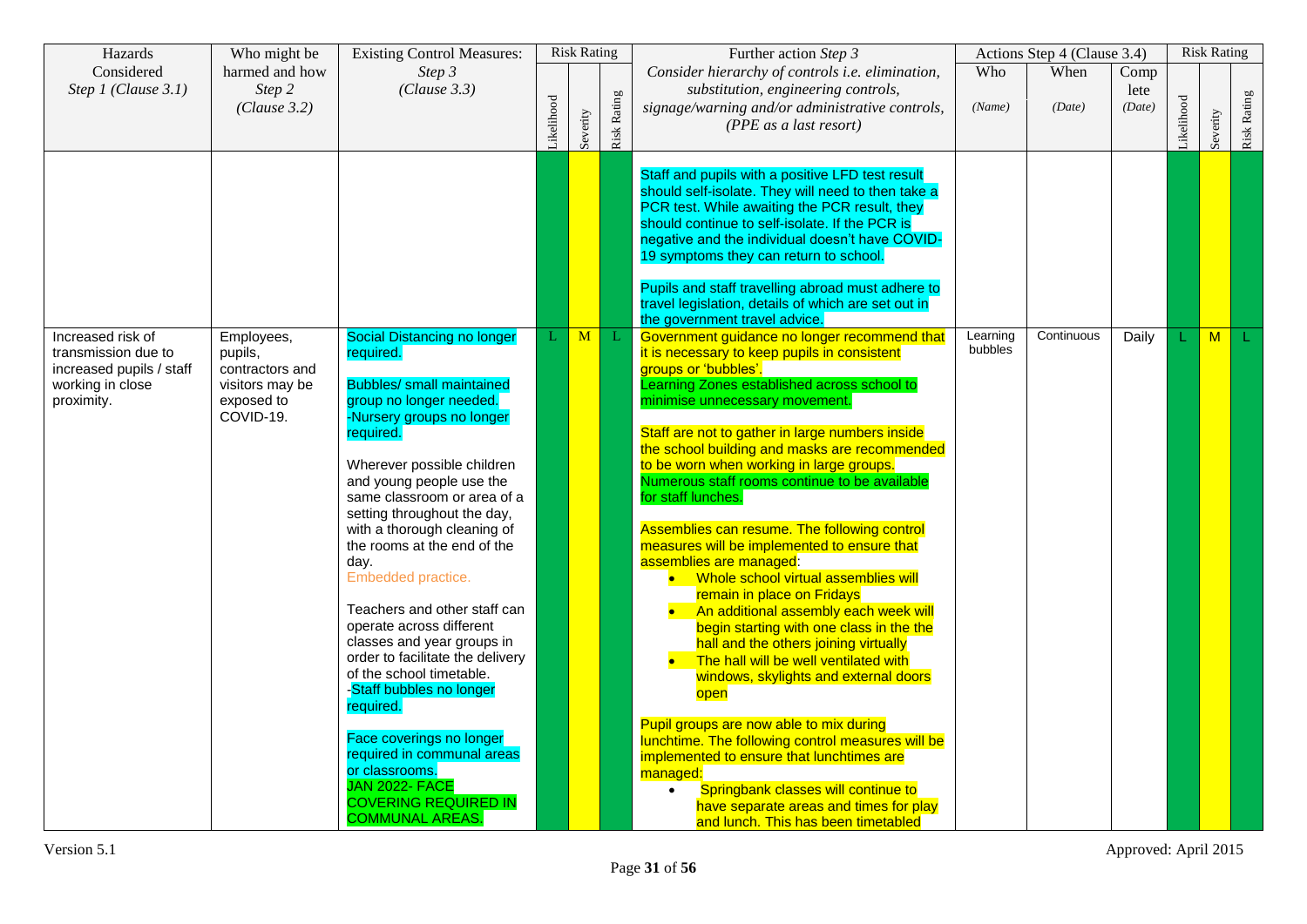| Hazards                           | Who might be                             | <b>Existing Control Measures:</b>                                                   |            | <b>Risk Rating</b> |             | Further action Step 3                                                                                                                                                                                                                                                                                                                                                                                                                                                                                                                                                                                                                                                                                                                                                                                                                                                                                                                                                                                                                                                                                                                                                                                                                                                                                                                                                                                                                                                                                                                                  |               | Actions Step 4 (Clause 3.4) |                        |            | <b>Risk Rating</b> |             |
|-----------------------------------|------------------------------------------|-------------------------------------------------------------------------------------|------------|--------------------|-------------|--------------------------------------------------------------------------------------------------------------------------------------------------------------------------------------------------------------------------------------------------------------------------------------------------------------------------------------------------------------------------------------------------------------------------------------------------------------------------------------------------------------------------------------------------------------------------------------------------------------------------------------------------------------------------------------------------------------------------------------------------------------------------------------------------------------------------------------------------------------------------------------------------------------------------------------------------------------------------------------------------------------------------------------------------------------------------------------------------------------------------------------------------------------------------------------------------------------------------------------------------------------------------------------------------------------------------------------------------------------------------------------------------------------------------------------------------------------------------------------------------------------------------------------------------------|---------------|-----------------------------|------------------------|------------|--------------------|-------------|
| Considered<br>Step 1 (Clause 3.1) | harmed and how<br>Step 2<br>(Clause 3.2) | Step 3<br>(Clause 3.3)                                                              | Likelihood | Severity           | Risk Rating | Consider hierarchy of controls i.e. elimination,<br>substitution, engineering controls,<br>signage/warning and/or administrative controls,<br>(PPE as a last resort)                                                                                                                                                                                                                                                                                                                                                                                                                                                                                                                                                                                                                                                                                                                                                                                                                                                                                                                                                                                                                                                                                                                                                                                                                                                                                                                                                                                   | Who<br>(Name) | When<br>(Date)              | Comp<br>lete<br>(Date) | Likelihood | Severity           | Risk Rating |
|                                   |                                          | Seating/tables can return to<br>pre-COVID. (Unless a local<br>outbreak is detected) |            |                    |             | and shared with all staff via email and<br>word of mouth<br>All dining areas to be well ventilated.<br>The reintroduction of 'bubbles', which may be<br>considered as part of a response to an outbreak<br>- needs to consider the impact on education<br>delivery.<br>Education settings will continue to have a role in<br>working with health protection teams in the case<br>of a local outbreak. If there is an outbreak a<br>setting may be advised to temporarily reintroduce<br>some control measures.<br>It is vital that a schools COVID-19 outbreak<br>management plan is fully implemented which<br>outlines proportionate control measures to<br>manage and reduce the risk of COVID-19<br>transmission in the event of an outbreak. This<br>risk assessment contains all control measures<br>required in the event of an outbreak.<br><b>Control Measures put in place and actioned</b><br>by ALL members of staff.<br>-Ensure good hygiene for everyone.<br>-Regular handwashing or hand sanitising<br>throughout the day including on entry to school<br>and end of the day<br>-Visual reminders of the symptoms for their own<br>symptoms and household symptoms.<br>-Hand washing and hand sanitising points around<br>school to remain.<br>-Feet dip trays used when appropriate.<br>-Staff to discuss good hygiene with all children in<br>September 2021.<br>-Revisit the e-Bug website with children in<br>September.<br>-Discuss the importance of 'Catch it, kill it, bin it'<br>with all children in September. (Whole school |               |                             |                        |            |                    |             |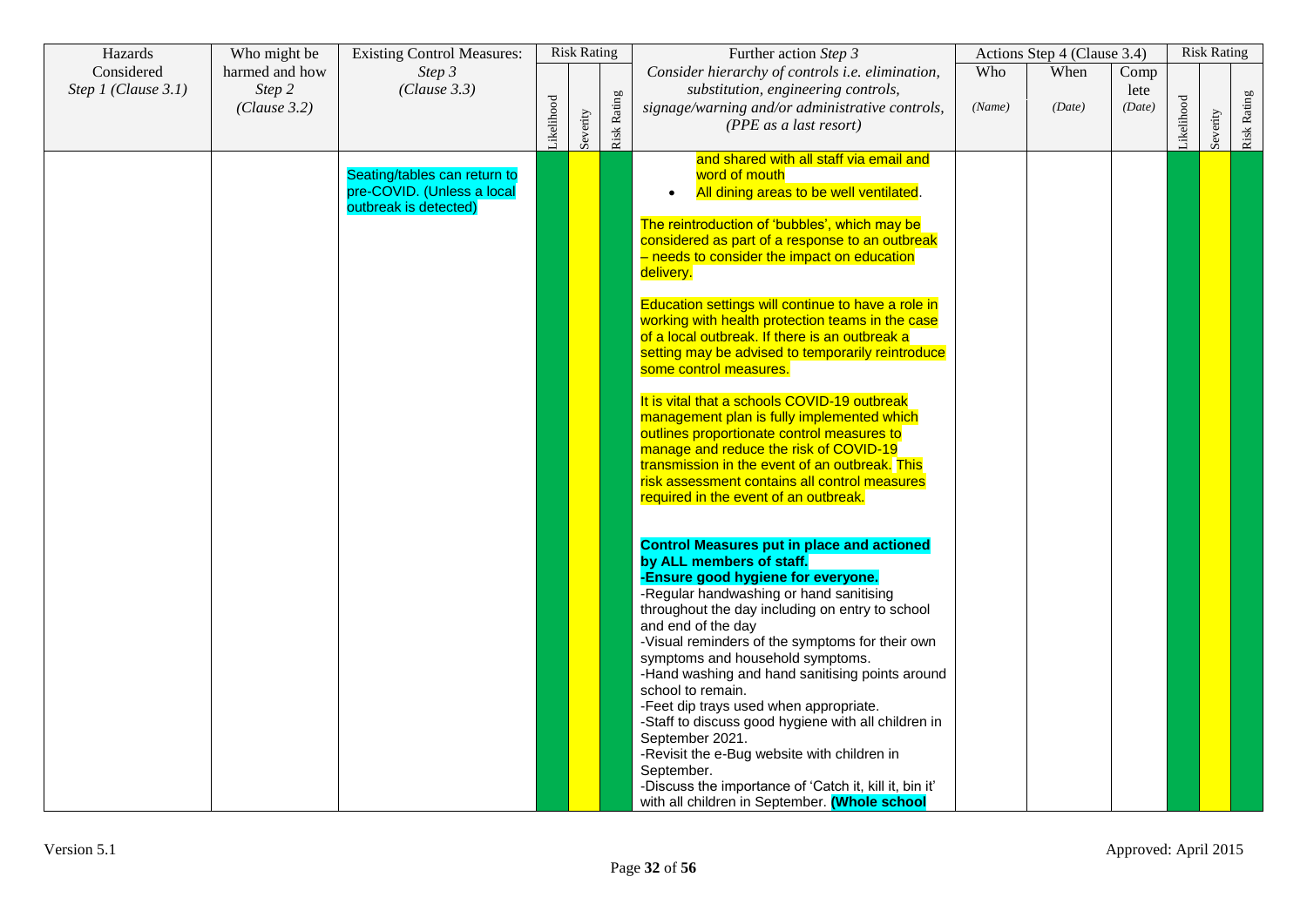| Hazards             | Who might be           | <b>Existing Control Measures:</b> |           | <b>Risk Rating</b> |                    | Further action Step 3                                                                                                                                                                                                                                                                                                                                                                                                                                                                                                                                                                                                                                                                                                                                                                                                                                                                                                                                                                                                                                                                                                                                                                                                                                                                                                                                                                                                                                                                                                                                                                                          |        | Actions Step 4 (Clause 3.4) |                |           | <b>Risk Rating</b> |             |
|---------------------|------------------------|-----------------------------------|-----------|--------------------|--------------------|----------------------------------------------------------------------------------------------------------------------------------------------------------------------------------------------------------------------------------------------------------------------------------------------------------------------------------------------------------------------------------------------------------------------------------------------------------------------------------------------------------------------------------------------------------------------------------------------------------------------------------------------------------------------------------------------------------------------------------------------------------------------------------------------------------------------------------------------------------------------------------------------------------------------------------------------------------------------------------------------------------------------------------------------------------------------------------------------------------------------------------------------------------------------------------------------------------------------------------------------------------------------------------------------------------------------------------------------------------------------------------------------------------------------------------------------------------------------------------------------------------------------------------------------------------------------------------------------------------------|--------|-----------------------------|----------------|-----------|--------------------|-------------|
| Considered          | harmed and how         | Step 3                            |           |                    |                    | Consider hierarchy of controls i.e. elimination,                                                                                                                                                                                                                                                                                                                                                                                                                                                                                                                                                                                                                                                                                                                                                                                                                                                                                                                                                                                                                                                                                                                                                                                                                                                                                                                                                                                                                                                                                                                                                               | Who    | When                        | Comp           |           |                    |             |
| Step 1 (Clause 3.1) | Step 2<br>(Clause 3.2) | (Clause 3.3)                      | ikelihood | Severity           | <b>Risk Rating</b> | substitution, engineering controls,<br>signage/warning and/or administrative controls,<br>(PPE as a last resort)                                                                                                                                                                                                                                                                                                                                                                                                                                                                                                                                                                                                                                                                                                                                                                                                                                                                                                                                                                                                                                                                                                                                                                                                                                                                                                                                                                                                                                                                                               | (Name) | (Date)                      | lete<br>(Date) | ikelihood | Severity           | Risk Rating |
|                     |                        |                                   |           |                    |                    | assembly (virtually?) regarding good hygiene<br>in September?)<br>-Staff to use appropriate PPE when completing<br>personal care.<br>-Maintain appropriate cleaning regimes.<br>-Enhanced cleaning regime to remain.<br>-Each classroom to keep their own spray bottle<br>and clothes for effective and prompt cleaning.<br>-Frequently used equipment to be cleaned twice<br>a day.<br>Teaching staff to establish a safe and<br>effective way of implementing the cleaning of<br>books and pencils.<br>-Outdoor equipment to be cleaned and wiped<br>daily.<br>-Early Years equipment to be regularly sterilised,<br>wiped and cleaned.<br>-Touch points to be cleaned regularly within<br>school. (Handles and taps especially)<br>-Resources/cleaning products required to<br>complete a deep clean should be ready in the<br>event of a suspected/positive case.<br>-Tables to be wiped regularly. Staff may be<br>required to shower after the DC of a<br>suspected/positive case.<br>-Keep occupied spaces well ventilated.<br>-Windows/doors to provide ventilation whilst<br>maintaining a comfortable teaching environment.<br>-The level of ventilation should be appropriate for<br>the number of people present and the size of the<br>area.<br>-Rooms identified as potential lack of ventilation:<br>Dream Room/ Library- Keep window open<br>Sensory Room- Manage number of people, Keep<br>windows open.<br>AP Classroom- Keep door open.<br>Music Room- Keep door open.<br>Any doors closed for confidential<br>meetings/discussions should remain closed for<br>as little time as possible. |        |                             |                |           |                    |             |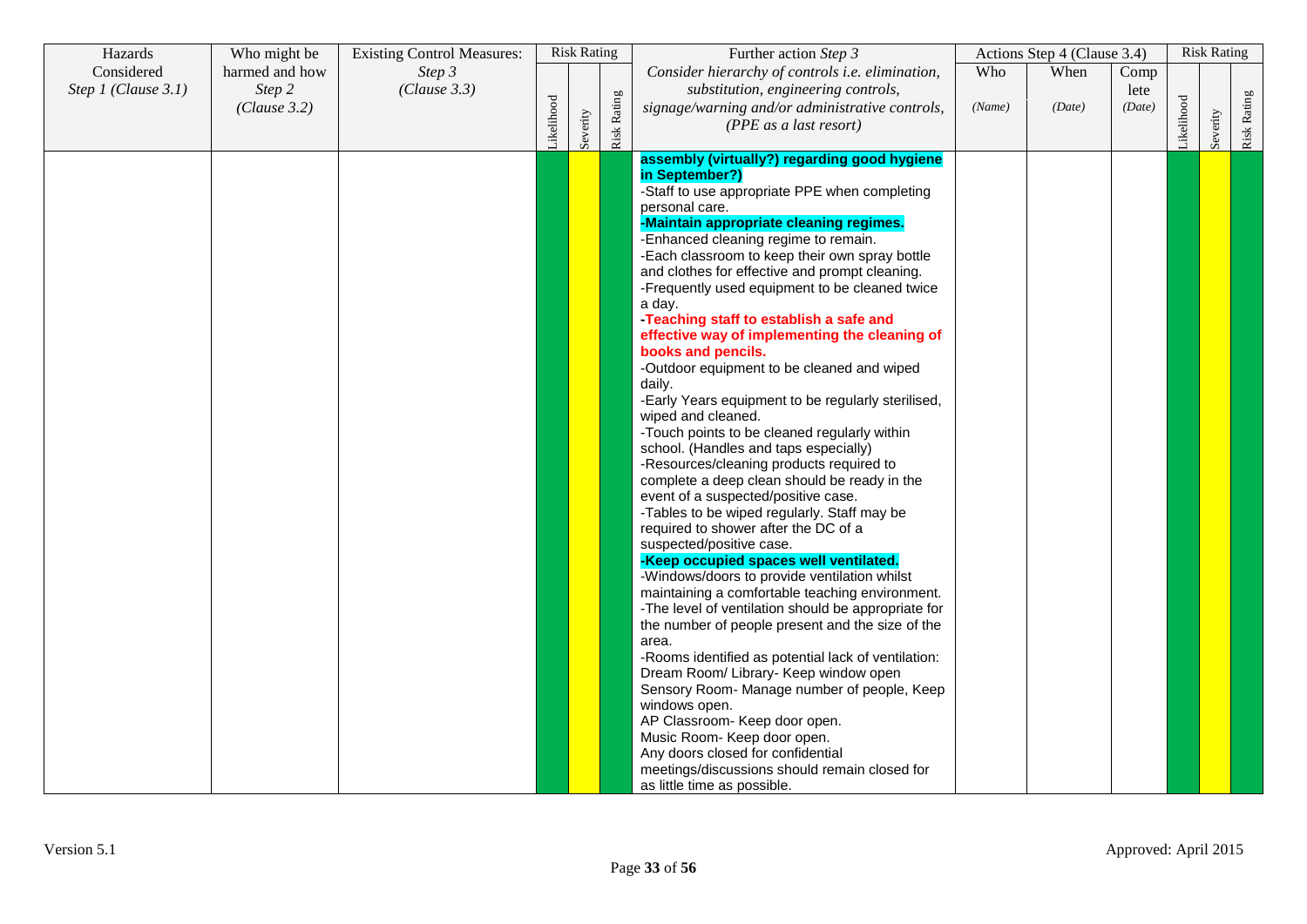| Hazards                                                          | Who might be                                                                           | <b>Existing Control Measures:</b>                                                                                                                                                                                           |           | <b>Risk Rating</b> |                    | Further action Step 3                                                                                                                                                                                                                                                                                                                                                                                                                                                                                                                                                                                                                                                                                                                                                                                                                                                                                                                                                                                                                                                                                                                                                                                                                                                                                                                                                             |                                                | Actions Step 4 (Clause 3.4) |                        |           | <b>Risk Rating</b> |             |
|------------------------------------------------------------------|----------------------------------------------------------------------------------------|-----------------------------------------------------------------------------------------------------------------------------------------------------------------------------------------------------------------------------|-----------|--------------------|--------------------|-----------------------------------------------------------------------------------------------------------------------------------------------------------------------------------------------------------------------------------------------------------------------------------------------------------------------------------------------------------------------------------------------------------------------------------------------------------------------------------------------------------------------------------------------------------------------------------------------------------------------------------------------------------------------------------------------------------------------------------------------------------------------------------------------------------------------------------------------------------------------------------------------------------------------------------------------------------------------------------------------------------------------------------------------------------------------------------------------------------------------------------------------------------------------------------------------------------------------------------------------------------------------------------------------------------------------------------------------------------------------------------|------------------------------------------------|-----------------------------|------------------------|-----------|--------------------|-------------|
| Considered<br>Step 1 (Clause 3.1)                                | harmed and how<br>Step 2<br>(Clause 3.2)                                               | Step 3<br>(Clause 3.3)                                                                                                                                                                                                      | ikelihood | Severity           | <b>Risk Rating</b> | Consider hierarchy of controls i.e. elimination,<br>substitution, engineering controls,<br>signage/warning and/or administrative controls,<br>(PPE as a last resort)                                                                                                                                                                                                                                                                                                                                                                                                                                                                                                                                                                                                                                                                                                                                                                                                                                                                                                                                                                                                                                                                                                                                                                                                              | Who<br>(Name)                                  | When<br>(Date)              | Comp<br>lete<br>(Date) | ikelihood | Severity           | Risk Rating |
|                                                                  |                                                                                        |                                                                                                                                                                                                                             |           |                    |                    | Fire Door should remain closed. (Double fire<br>doors on the corridor have a mechanism that<br>closes when the fire alarm is activated)<br>-Follow public health advice on testing, self-<br>isolation and managing confirmed cases.<br>-Staff/children should NOT come into school:<br>If they have symptoms for COVID-19<br>$\bullet$<br>Had a positive test result<br>Or any other reason relating to staying at home<br>such as quarantining.<br>-Anyone who develops symptoms (even if mild)<br>should be sent home.<br>-Bubble will no longer be required to isolate.<br>Instead, children may be offered a PCR test.<br>-Anyone who has been double vaccinated<br>should NOT need to isolate. LFT daily.<br>-Unvaccinated people will be required to isolate.<br>This information should be read by<br><b>ALL members of staff.</b><br>Supply teachers, peripatetic teachers and/or<br>other temporary staff can move between schools.<br>Supply staff team recruited. October 2020<br>They should ensure they minimise contact and<br>maintain as much distance as possible from<br>other staff. Specialists, therapists, clinicians and<br>other support staff for pupils with SEND should<br>provide interventions via Microsoft Teams.<br>Sports coaches using NHS app to guide risk and<br>inform straight away if they have been in contact<br>with a positive case. |                                                |                             |                        |           |                    |             |
| COVID-19 transmission<br>via the physical school<br>environment. | Employees,<br>pupils,<br>contractors and<br>visitors may be<br>exposed to<br>COVID-19. | Cleaning regime reviewed to<br>provide extra attention to<br>hand contact points,<br>surfaces, shared areas used<br>different groups and toilet<br>spaces are cleaned<br>throughout the school day.<br>Morning and evening. |           | M                  | L                  | A cleaning plan is in place to ensure deep<br>cleaning is monitored and delivered on a daily<br>basis from 7am to 7pm each day. Cleaning plan<br>attached.<br><b>LM/TO</b> will be responsible for checking stocks<br>cleaning products and resources are available.                                                                                                                                                                                                                                                                                                                                                                                                                                                                                                                                                                                                                                                                                                                                                                                                                                                                                                                                                                                                                                                                                                              | Learning<br><b>Bubbles</b><br>Premises<br>Team | Continuou<br>sly            | Conti<br>nuous<br>ly.  |           |                    |             |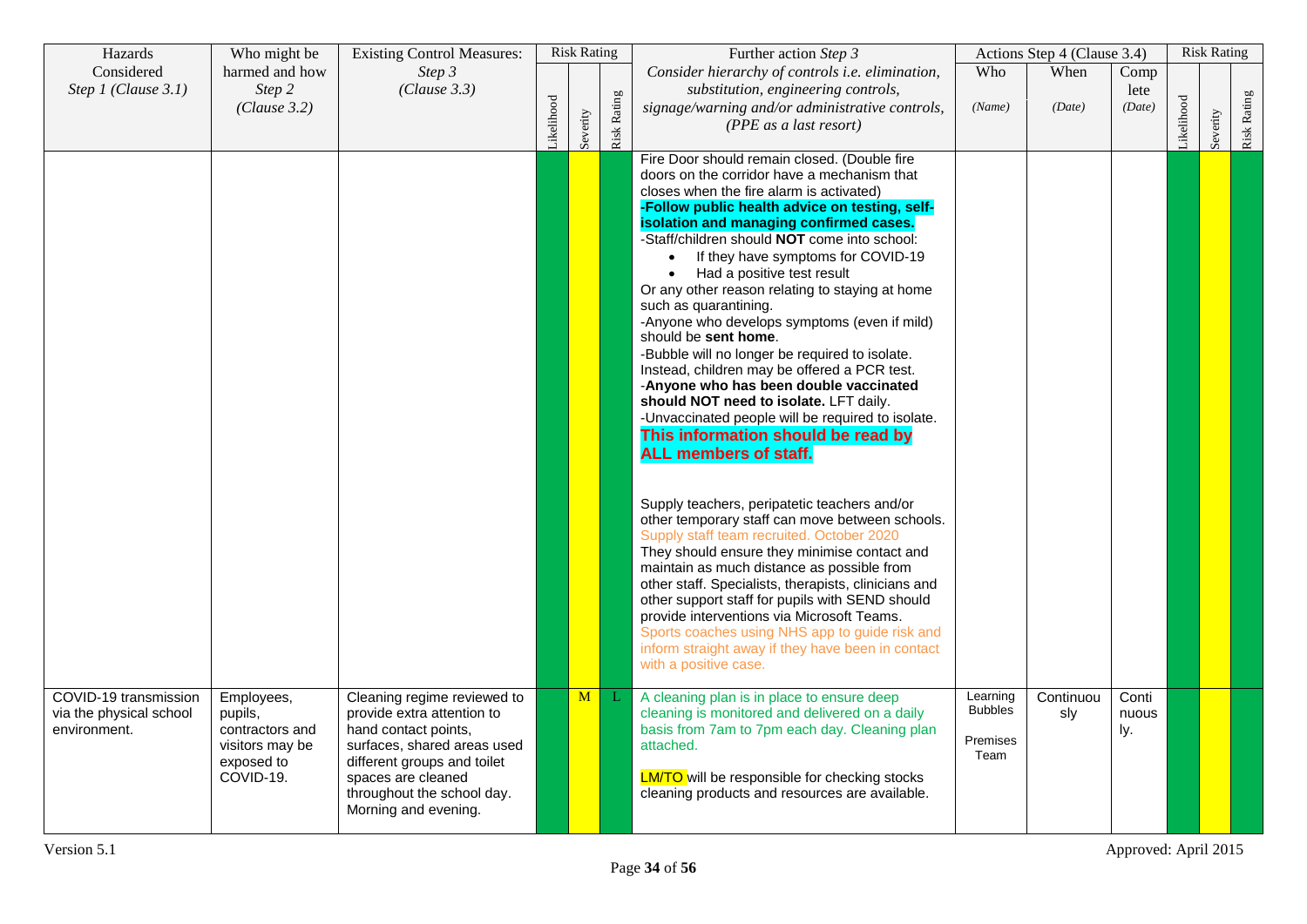| Hazards             | Who might be   | <b>Existing Control Measures:</b>                        |           | <b>Risk Rating</b> |             | Further action Step 3                            |        | Actions Step 4 (Clause 3.4) |        |           | <b>Risk Rating</b> |             |
|---------------------|----------------|----------------------------------------------------------|-----------|--------------------|-------------|--------------------------------------------------|--------|-----------------------------|--------|-----------|--------------------|-------------|
| Considered          | harmed and how | Step 3                                                   |           |                    |             | Consider hierarchy of controls i.e. elimination, | Who    | When                        | Comp   |           |                    |             |
| Step 1 (Clause 3.1) | Step 2         | (Clause 3.3)                                             |           |                    |             | substitution, engineering controls,              |        |                             | lete   |           |                    |             |
|                     | (Clause 3.2)   |                                                          |           |                    |             | signage/warning and/or administrative controls,  | (Name) | (Date)                      | (Date) |           |                    |             |
|                     |                |                                                          | ikelihood |                    |             | (PPE as a last resort)                           |        |                             |        | ikelihood | Severity           |             |
|                     |                |                                                          |           | Severity           | Risk Rating |                                                  |        |                             |        |           |                    | Risk Rating |
| All staff have read |                | Increased cleaning regime-                               |           |                    |             | Government guidance relating to cleaning and     |        |                             |        |           |                    |             |
| COSHH policy.       |                | all shared equipment needs                               |           |                    |             | waste management in non-healthcare setting will  |        |                             |        |           |                    |             |
|                     |                | to be cleaned after use.                                 |           |                    |             | be followed. This is available via:              |        |                             |        |           |                    |             |
|                     |                | Clean outdoor equipment at                               |           |                    |             | https://www.gov.uk/government/publications/covi  |        |                             |        |           |                    |             |
|                     |                | the end of the day.                                      |           |                    |             | d-19-decontamination-in-non-healthcare-settings  |        |                             |        |           |                    |             |
|                     |                |                                                          |           |                    |             | This has been read by all leads and information  |        |                             |        |           |                    |             |
|                     |                | Refer to government                                      |           |                    |             | disseminated to staff.                           |        |                             |        |           |                    |             |
|                     |                | guidance for managing<br>playgrounds when using          |           |                    |             | If storing waste, prior to disposal due to       |        |                             |        |           |                    |             |
|                     |                | fixed play equipment,                                    |           |                    |             | confirmed or suspected COVID-19 ensure this      |        |                             |        |           |                    |             |
|                     |                | including;                                               |           |                    |             | does not create any additional hazards:          |        |                             |        |           |                    |             |
|                     |                | · Limit number of users (e.g.                            |           |                    |             | Fire risk                                        |        |                             |        |           |                    |             |
|                     |                | one group at a time).                                    |           |                    |             | Impede emergency exit routes                     |        |                             |        |           |                    |             |
|                     |                | · Implement a cleaning                                   |           |                    |             | Trip hazard.                                     |        |                             |        |           |                    |             |
|                     |                | regime (particularly between                             |           |                    |             |                                                  |        |                             |        |           |                    |             |
|                     |                | group use).                                              |           |                    |             | Hand gel not placed in sunshine heat to avoid a  |        |                             |        |           |                    |             |
|                     |                | · Wash hands before and                                  |           |                    |             | fire hazard.                                     |        |                             |        |           |                    |             |
|                     |                | after use.                                               |           |                    |             | SLT to check daily that the fire routes are      |        |                             |        |           |                    |             |
|                     |                |                                                          |           |                    |             | maintained daily.                                |        |                             |        |           |                    |             |
|                     |                | Prop doors open, where safe                              |           |                    |             |                                                  |        |                             |        |           |                    |             |
|                     |                | to do so (considering fire                               |           |                    |             | Government guidance for managing playgrounds     |        |                             |        |           |                    |             |
|                     |                | safety and safeguarding), to                             |           |                    |             | and outdoor gyms is available via:               |        |                             |        |           |                    |             |
|                     |                | limit use of door handles and                            |           |                    |             | https://www.gov.uk/government/publications/covi  |        |                             |        |           |                    |             |
|                     |                | aid ventilation. Fire doors                              |           |                    |             | d-19-guidance-for-managing-playgrounds-and-      |        |                             |        |           |                    |             |
|                     |                | MUST not be propped open.                                |           |                    |             | outdoor-gyms/covid-19-guidance-for-managing-     |        |                             |        |           |                    |             |
|                     |                | Outside door to be open.<br>Skylight to be open when not |           |                    |             | playgrounds-and-outdoor-gyms                     |        |                             |        |           |                    |             |
|                     |                | raining to allow for more                                |           |                    |             | The SR41 COSHH Assessment Form and               |        |                             |        |           |                    |             |
|                     |                | ventilation, where possible.                             |           |                    |             | additional guidance relating to hazardous        |        |                             |        |           |                    |             |
|                     |                | Windows to be open.                                      |           |                    |             | substances has been adopted and is available on  |        |                             |        |           |                    |             |
|                     |                |                                                          |           |                    |             | the Nottinghamshire Schools Portal at:           |        |                             |        |           |                    |             |
|                     |                | Bins for tissues to be                                   |           |                    |             | https://www.nottinghamshire.gov.uk/schoolsporta  |        |                             |        |           |                    |             |
|                     |                | emptied throughout the day.                              |           |                    |             | Vhealth-and-safety/premises-health-and-safety-   |        |                             |        |           |                    |             |
|                     |                | Emptied at lunchtime and                                 |           |                    |             | file-yellow-folder/15-hazardous-substances-      |        |                             |        |           |                    |             |
|                     |                | end of the day. Monitored                                |           |                    |             | coshh                                            |        |                             |        |           |                    |             |
|                     |                | throughout the day. LM                                   |           |                    |             | This has been read by all leads and information  |        |                             |        |           |                    |             |
|                     |                |                                                          |           |                    |             | disseminated to staff.                           |        |                             |        |           |                    |             |
|                     |                | Interim cleaning during the                              |           |                    |             |                                                  |        |                             |        |           |                    |             |
|                     |                | school day of hand contact                               |           |                    |             |                                                  |        |                             |        |           |                    |             |
|                     |                | points, teaching materials                               |           |                    |             | Follow the control measures stated in the        |        |                             |        |           |                    |             |
|                     |                | and activities including:                                |           |                    |             | previous section.                                |        |                             |        |           |                    |             |
|                     |                | Cutting and sticking<br>$\bullet$                        |           |                    |             |                                                  |        |                             |        |           |                    |             |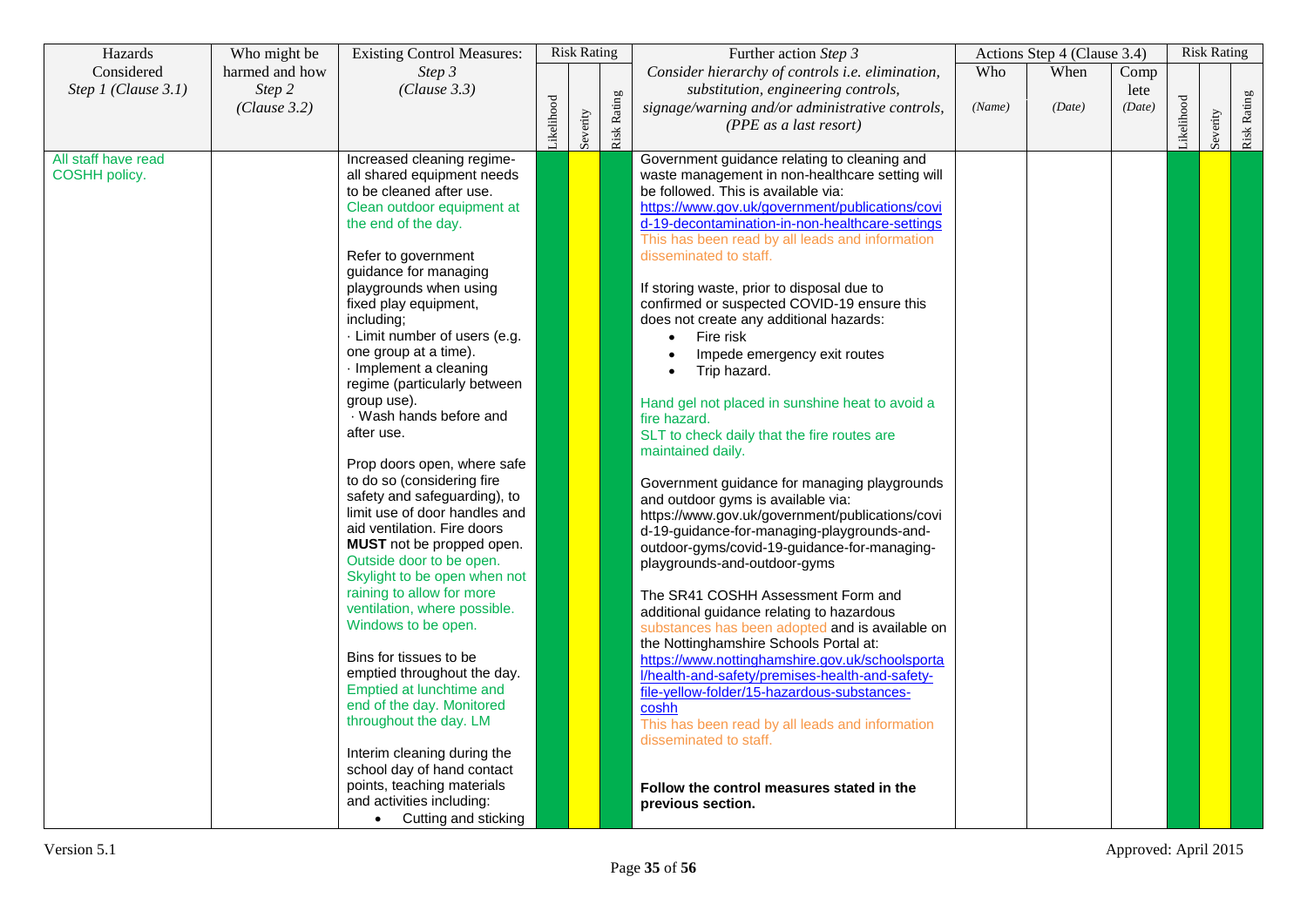| Hazards             | Who might be   | <b>Existing Control Measures:</b>                     |           | <b>Risk Rating</b> |             | Further action Step 3                            |        | Actions Step 4 (Clause 3.4) |        |           | <b>Risk Rating</b> |             |
|---------------------|----------------|-------------------------------------------------------|-----------|--------------------|-------------|--------------------------------------------------|--------|-----------------------------|--------|-----------|--------------------|-------------|
| Considered          | harmed and how | Step 3                                                |           |                    |             | Consider hierarchy of controls i.e. elimination, | Who    | When                        | Comp   |           |                    |             |
| Step 1 (Clause 3.1) | Step 2         | (Clause 3.3)                                          |           |                    |             | substitution, engineering controls,              |        |                             | lete   |           |                    |             |
|                     | (Clause 3.2)   |                                                       |           |                    |             | signage/warning and/or administrative controls,  | (Name) | (Date)                      | (Date) |           |                    |             |
|                     |                |                                                       | ikelihood | Severity           | Risk Rating | (PPE as a last resort)                           |        |                             |        | ikelihood | Severity           | Risk Rating |
|                     |                |                                                       |           |                    |             |                                                  |        |                             |        |           |                    |             |
|                     |                | Painting and gluing<br>$\bullet$<br>Indoor / outdoor  |           |                    |             |                                                  |        |                             |        |           |                    |             |
|                     |                | construction toys.                                    |           |                    |             | Children are now able to mix at lunchtime, if    |        |                             |        |           |                    |             |
|                     |                | These all need to be cleaned                          |           |                    |             | needed as class bubbles are no longer            |        |                             |        |           |                    |             |
|                     |                | before and after use. And in                          |           |                    |             | required.                                        |        |                             |        |           |                    |             |
|                     |                | between sessions if they are                          |           |                    |             | -Our lunchtime routines will remain the same     |        |                             |        |           |                    |             |
|                     |                | to be accessed by different                           |           |                    |             | until we review them in the Autumn term.         |        |                             |        |           |                    |             |
|                     |                | groups.<br>All touch points cleaned at                |           |                    |             | <b>JANUARY 2022: Lunchtime routine remains</b>   |        |                             |        |           |                    |             |
|                     |                | least 3 times per day.                                |           |                    |             | the same.                                        |        |                             |        |           |                    |             |
|                     |                |                                                       |           |                    |             |                                                  |        |                             |        |           |                    |             |
|                     |                | The risks from any                                    |           |                    |             |                                                  |        |                             |        |           |                    |             |
|                     |                | hazardous substances used<br>for cleaning MUST be     |           |                    |             |                                                  |        |                             |        |           |                    |             |
|                     |                | COSHH assessed and                                    |           |                    |             |                                                  |        |                             |        |           |                    |             |
|                     |                | MSDS sheet available. In TO                           |           |                    |             |                                                  |        |                             |        |           |                    |             |
|                     |                | office.                                               |           |                    |             |                                                  |        |                             |        |           |                    |             |
|                     |                | Findings will be formally<br>communicated to relevant |           |                    |             |                                                  |        |                             |        |           |                    |             |
|                     |                | persons. Key considerations                           |           |                    |             |                                                  |        |                             |        |           |                    |             |
|                     |                | given to use of products in                           |           |                    |             |                                                  |        |                             |        |           |                    |             |
|                     |                | classrooms e.g. safe                                  |           |                    |             |                                                  |        |                             |        |           |                    |             |
|                     |                | storage. Locked cupboard.                             |           |                    |             |                                                  |        |                             |        |           |                    |             |
|                     |                | Staff required to conduct                             |           |                    |             |                                                  |        |                             |        |           |                    |             |
|                     |                | cleaning tasks to have                                |           |                    |             |                                                  |        |                             |        |           |                    |             |
|                     |                | received suitable and<br>sufficient training for safe |           |                    |             |                                                  |        |                             |        |           |                    |             |
|                     |                | cleaning procedures and use                           |           |                    |             |                                                  |        |                             |        |           |                    |             |
|                     |                | of hazardous substances.                              |           |                    |             |                                                  |        |                             |        |           |                    |             |
|                     |                | COSHH statement read and                              |           |                    |             |                                                  |        |                             |        |           |                    |             |
|                     |                | consultation with premises                            |           |                    |             |                                                  |        |                             |        |           |                    |             |
|                     |                | team undertaken.                                      |           |                    |             |                                                  |        |                             |        |           |                    |             |
|                     |                |                                                       |           |                    |             |                                                  |        |                             |        |           |                    |             |
|                     |                |                                                       |           |                    |             |                                                  |        |                             |        |           |                    |             |
|                     |                |                                                       |           |                    |             |                                                  |        |                             |        |           |                    |             |
|                     |                |                                                       |           |                    |             |                                                  |        |                             |        |           |                    |             |
|                     |                |                                                       |           |                    |             |                                                  |        |                             |        |           |                    |             |
|                     |                |                                                       |           |                    |             |                                                  |        |                             |        |           |                    |             |
|                     |                |                                                       |           |                    |             |                                                  |        |                             |        |           |                    |             |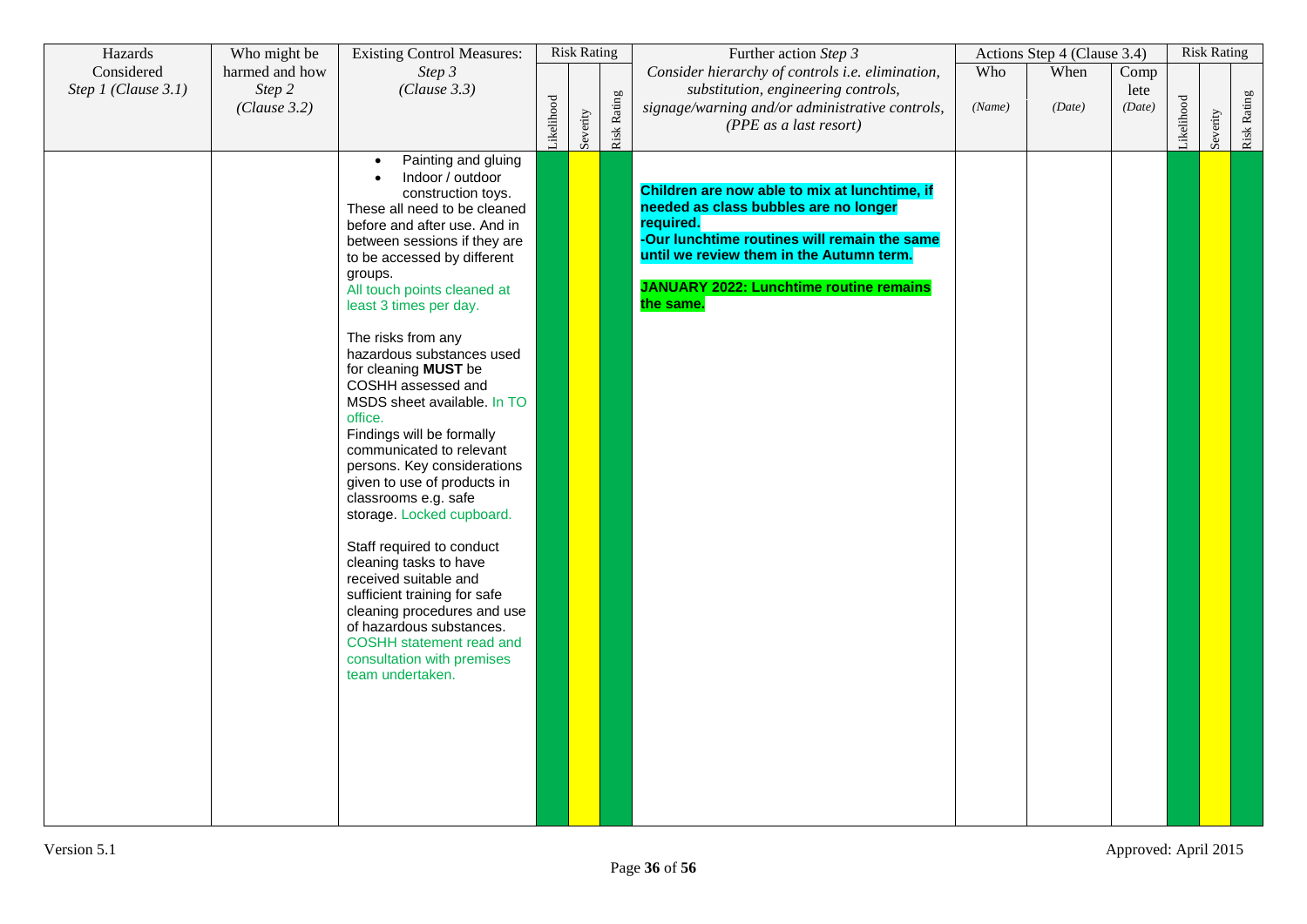| Hazards                                                                                                                   | Who might be                                                                           | <b>Existing Control Measures:</b>                                                                                                                                                                                                                                                                                                                                                                                                                                                                                                                                                                                                                                                                                                                                                       |           | <b>Risk Rating</b> |             | Further action Step 3                                                                                                                                                                                                                                                                                                                                                                                                                                                                                                                                                                                                                                                                                                                                                                                                                                                                                                                                                                                                                                                             |                     | Actions Step 4 (Clause 3.4) |                        |            | <b>Risk Rating</b> |             |
|---------------------------------------------------------------------------------------------------------------------------|----------------------------------------------------------------------------------------|-----------------------------------------------------------------------------------------------------------------------------------------------------------------------------------------------------------------------------------------------------------------------------------------------------------------------------------------------------------------------------------------------------------------------------------------------------------------------------------------------------------------------------------------------------------------------------------------------------------------------------------------------------------------------------------------------------------------------------------------------------------------------------------------|-----------|--------------------|-------------|-----------------------------------------------------------------------------------------------------------------------------------------------------------------------------------------------------------------------------------------------------------------------------------------------------------------------------------------------------------------------------------------------------------------------------------------------------------------------------------------------------------------------------------------------------------------------------------------------------------------------------------------------------------------------------------------------------------------------------------------------------------------------------------------------------------------------------------------------------------------------------------------------------------------------------------------------------------------------------------------------------------------------------------------------------------------------------------|---------------------|-----------------------------|------------------------|------------|--------------------|-------------|
| Considered<br>Step 1 (Clause 3.1)                                                                                         | harmed and how<br>Step 2<br>(Clause 3.2)                                               | Step 3<br>(Clause 3.3)                                                                                                                                                                                                                                                                                                                                                                                                                                                                                                                                                                                                                                                                                                                                                                  | ikelihood | Severity           | Risk Rating | Consider hierarchy of controls i.e. elimination,<br>substitution, engineering controls,<br>signage/warning and/or administrative controls,<br>(PPE as a last resort)                                                                                                                                                                                                                                                                                                                                                                                                                                                                                                                                                                                                                                                                                                                                                                                                                                                                                                              | Who<br>(Name)       | When<br>(Date)              | Comp<br>lete<br>(Date) | Likelihood | Severity           | Risk Rating |
|                                                                                                                           |                                                                                        |                                                                                                                                                                                                                                                                                                                                                                                                                                                                                                                                                                                                                                                                                                                                                                                         |           |                    |             | COSHH training carried out KW Feb 2020.                                                                                                                                                                                                                                                                                                                                                                                                                                                                                                                                                                                                                                                                                                                                                                                                                                                                                                                                                                                                                                           |                     |                             |                        |            |                    |             |
| Risk of transmission<br>due to contact activities.<br>Intimate care - full PPE<br>and double bag whist<br>wearing gloves. | Employees,<br>pupils,<br>contractors and<br>visitors may be<br>exposed to<br>COVID-19. | Organise classrooms and<br>other learning environments<br>such as workshops and<br>science labs for those<br>groups, maintaining space<br>between seats and desks<br>where possible. Social<br>distancing not required.<br>Establish which lessons or<br>classroom activities can take<br>place outdoors.<br>Review the school timetable:<br>Decide which lessons or<br>$\bullet$<br>activities will be<br>delivered<br>Use timetable and<br>$\bullet$<br>selection of classrooms<br>or other learning<br>environments to reduce<br>movement around<br>school.<br>Embedded<br><del>Shaking hands with</del><br>colleagues and visitors will<br>be staff preference. All<br>staff to respect the<br>boundaries of others.<br>Staff can continue to provide<br>their own cups and plates. | L         | M                  |             | CLEAPSS has issued guidance for<br>understanding the world and COVID-19 available<br>via:<br>http://science.cleapss.org.uk/Resource-<br>Info/GL336-CLEAPSS-Advice-during-the-COVID-<br>19-Coronavirus-Pandemic.aspx<br>Read<br>CLEAPSS has issued guidance for physical<br>development and expressive arts and COVID-19<br>available via:<br>http://dt.cleapss.org.uk/Resource/GL347-<br>returning-to-school-after-an-extended-period-of-<br>closure.aspx<br>Read<br>Replace any shared cups with disposable cups<br>and encourage parents to provide water bottles<br>for children. All children have individual school<br>water bottles. Washed in dishwasher.<br>Children to bring in their own named water bottle<br>which is sent home and cleaned every night.<br>Teaching staff to implement a safe and<br>effective method to clean their environment.<br>Government guidance for the full opening of<br>schools.<br>https://www.gov.uk/government/publications/coro<br>navirus-covid-19-implementing-protective-<br>measures-in-education-and-childcare-settings<br>Read | Learning<br>bubbles | Daily                       | Daily                  |            | $\overline{M}$     | L           |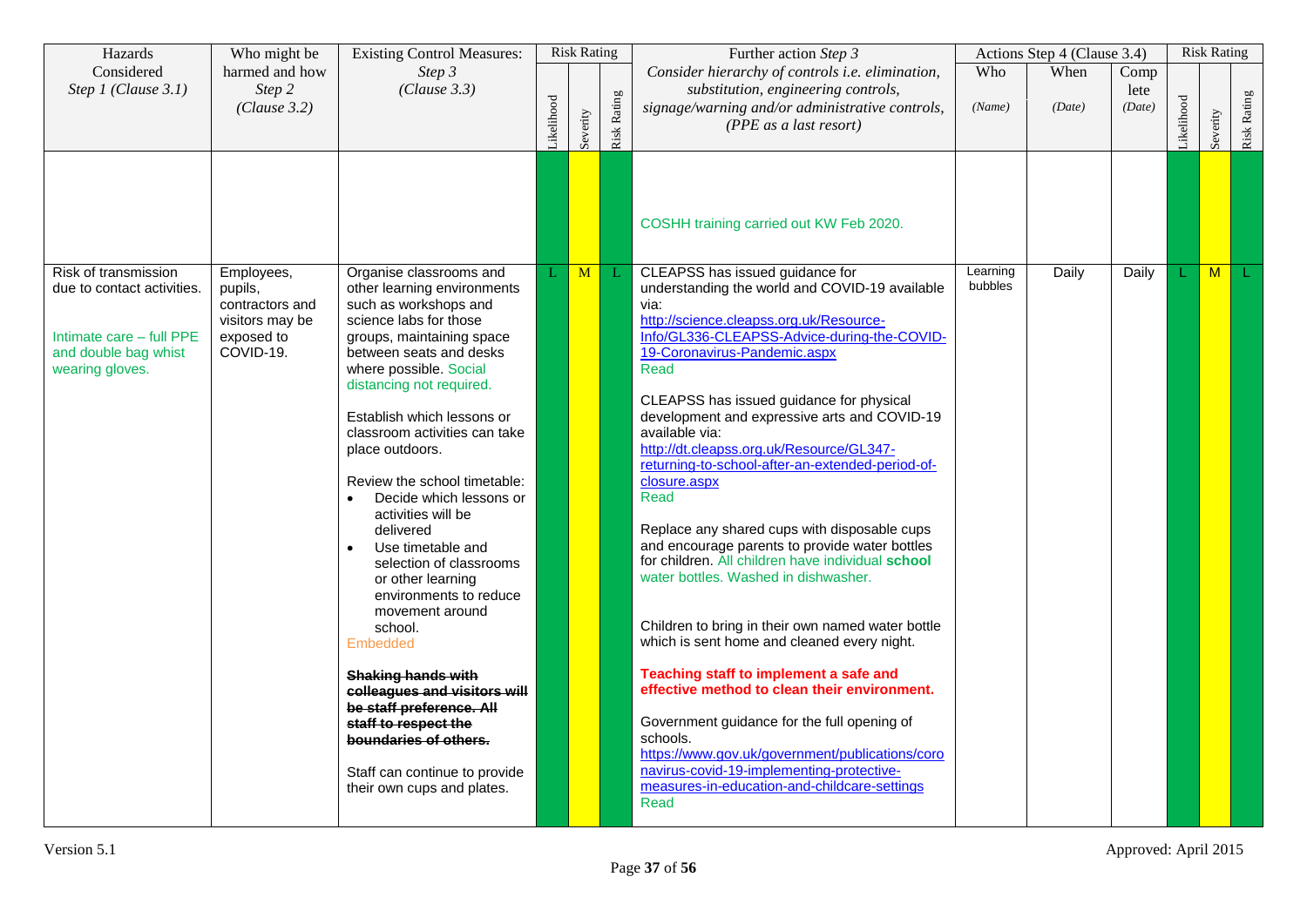| Hazards                                                             | Who might be                                                                           | <b>Existing Control Measures:</b>                                                                                                                                                                                                                                                                                                                                                                                                                                                                                                                                                                                                                                                                                                                                           |           |          | <b>Risk Rating</b> | Further action Step 3                                                                                                                                                                                                                                                                                                                                                                                                                                                                                                                                                                                                                                                                         |               | Actions Step 4 (Clause 3.4) |                        |           | <b>Risk Rating</b> |             |
|---------------------------------------------------------------------|----------------------------------------------------------------------------------------|-----------------------------------------------------------------------------------------------------------------------------------------------------------------------------------------------------------------------------------------------------------------------------------------------------------------------------------------------------------------------------------------------------------------------------------------------------------------------------------------------------------------------------------------------------------------------------------------------------------------------------------------------------------------------------------------------------------------------------------------------------------------------------|-----------|----------|--------------------|-----------------------------------------------------------------------------------------------------------------------------------------------------------------------------------------------------------------------------------------------------------------------------------------------------------------------------------------------------------------------------------------------------------------------------------------------------------------------------------------------------------------------------------------------------------------------------------------------------------------------------------------------------------------------------------------------|---------------|-----------------------------|------------------------|-----------|--------------------|-------------|
| Considered<br>Step 1 (Clause 3.1)                                   | harmed and how<br>Step 2<br>(Clause 3.2)                                               | Step 3<br>(Clause 3.3)                                                                                                                                                                                                                                                                                                                                                                                                                                                                                                                                                                                                                                                                                                                                                      | ikelihood | Severity | <b>Risk Rating</b> | Consider hierarchy of controls i.e. elimination,<br>substitution, engineering controls,<br>signage/warning and/or administrative controls,<br>(PPE as a last resort)                                                                                                                                                                                                                                                                                                                                                                                                                                                                                                                          | Who<br>(Name) | When<br>(Date)              | Comp<br>lete<br>(Date) | ikelihood | Severity           | Risk Rating |
|                                                                     |                                                                                        | Staff to encourage pupils to<br>avoid bringing additional<br>items from home into school<br>unless absolutely necessary.<br>Pupils should work / play<br>outside as often as this is<br>possible.                                                                                                                                                                                                                                                                                                                                                                                                                                                                                                                                                                           |           |          |                    | <b>Control Measures put in place and actioned</b><br>by ALL members of staff.<br>-Ensure good hygiene for everyone.<br>-Maintain appropriate cleaning regimes.<br>-Keep occupied spaces well ventilated.<br>-Follow public health advice on testing, self-<br>isolation and managing confirmed cases.<br>Stated in more detail in the previous category.<br>This information should be read by<br><b>ALL members of staff.</b>                                                                                                                                                                                                                                                                |               |                             |                        |           |                    |             |
| Risk of<br>transmission due to<br>music and sporting<br>activities. | Employees,<br>pupils,<br>contractors and<br>visitors may be<br>exposed to<br>COVID-19. | There may be an additional<br>risk of infection when<br>singing, chanting, playing<br>wind / brass instruments or<br>shouting. Implement<br>additional actions to reduce<br>risk, including;<br>- Physical distancing<br>between individuals.<br>Playing outside wherever<br>possible. Limiting group<br>size to 24 pupils. From April<br>2021 Reception to Year 4<br>whole class and Year 5/6<br>maximum of 20.<br>- Position pupils back-to-<br>back or side-to-side.<br>Do not share instruments.<br>- Ensure good ventilation.<br>- Avoid singing and playing<br>wind / brass instruments in<br>larger groups e.g. choirs,<br>ensembles or assemblies.<br>Physical education, sport<br>and physical activity can be<br>provided within current<br>control measures. The |           |          |                    | No singing currently only humming, tapping on<br>desks.<br>All PE outside or under canopies. Day PE times<br>allocated per year group to ensure no bubble<br>mixing.<br>If using external contractors to support activities,<br>ensure that risk controls and arrangements are<br>formally communicated. Where appropriate<br>request a copy of their own risk assessment.<br>Visitors currently severely restricted.<br>Contractor induction undertaken for all site visits.<br>Although assemblies are permitted, we will<br>take a gradual approach to implementing<br>them again, with assemblies remaining virtual<br>for the beginning of the Autumn term.<br>Assemblies remain virtual |               |                             |                        |           |                    |             |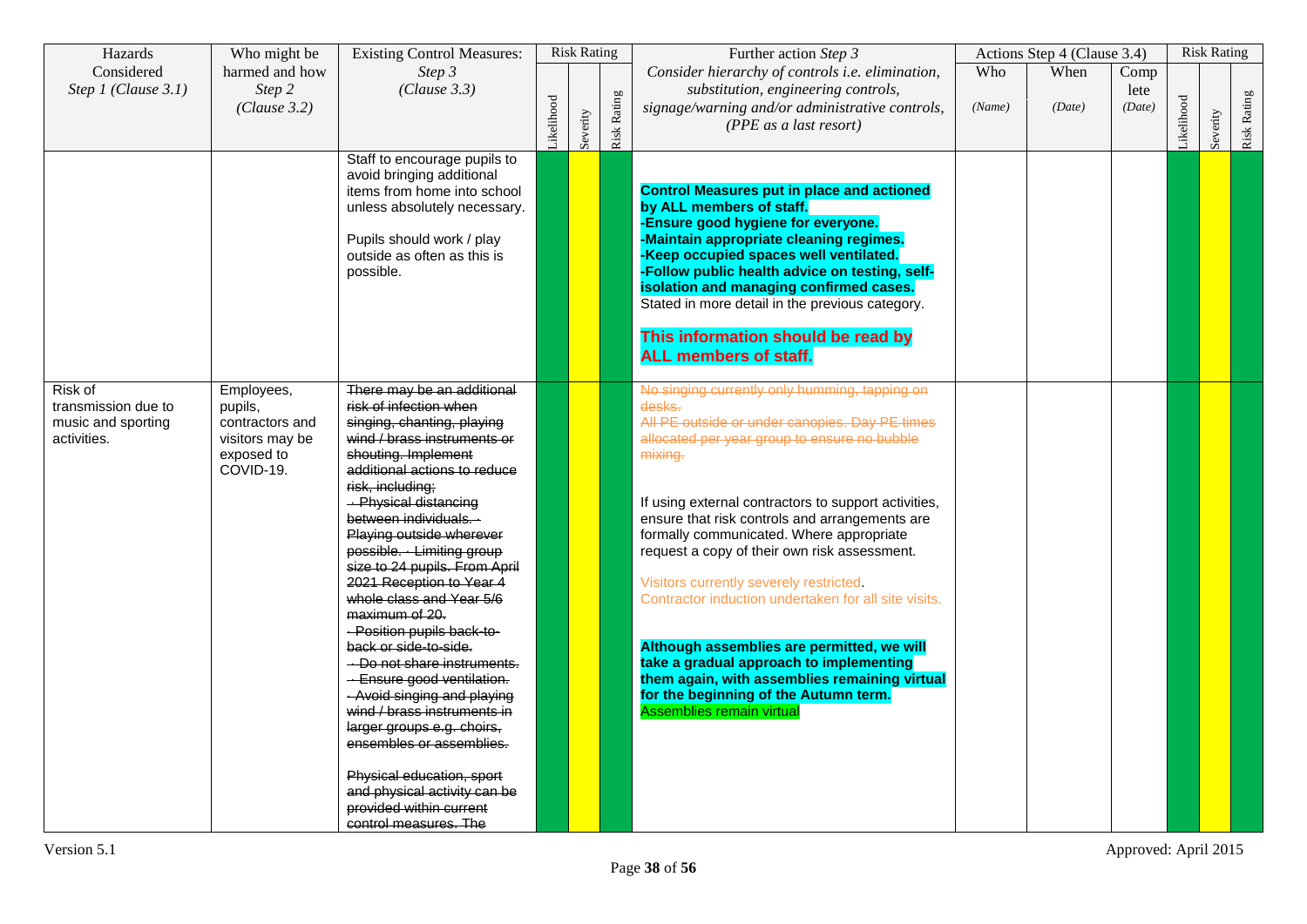| Hazards                   | Who might be    | <b>Existing Control Measures:</b>                            |           | <b>Risk Rating</b> |             | Further action Step 3                                                            |        | Actions Step 4 (Clause 3.4) |        |            | <b>Risk Rating</b> |             |
|---------------------------|-----------------|--------------------------------------------------------------|-----------|--------------------|-------------|----------------------------------------------------------------------------------|--------|-----------------------------|--------|------------|--------------------|-------------|
| Considered                | harmed and how  | Step 3                                                       |           |                    |             | Consider hierarchy of controls i.e. elimination,                                 | Who    | When                        | Comp   |            |                    |             |
| Step 1 (Clause 3.1)       | Step 2          | (Clause 3.3)                                                 |           |                    |             | substitution, engineering controls,                                              |        |                             | lete   |            |                    |             |
|                           | (Clause 3.2)    |                                                              |           |                    |             | signage/warning and/or administrative controls,                                  | (Name) | (Date)                      | (Date) |            |                    |             |
|                           |                 |                                                              | ikelihood | Severity           | Risk Rating | (PPE as a last resort)                                                           |        |                             |        | Likelihood | Severity           | Risk Rating |
|                           |                 | following must be                                            |           |                    |             |                                                                                  |        |                             |        |            |                    |             |
|                           |                 | considered:                                                  |           |                    |             | <b>JAN 2022:</b>                                                                 |        |                             |        |            |                    |             |
|                           |                 | - Pupils to be kept in                                       |           |                    |             | <b>Singing is now permitted. Classrooms to</b>                                   |        |                             |        |            |                    |             |
|                           |                 | consistent groups for                                        |           |                    |             | remain well ventilated to reduce risks when                                      |        |                             |        |            |                    |             |
|                           |                 | sporting activities.                                         |           |                    |             | singing.                                                                         |        |                             |        |            |                    |             |
|                           |                 | - Sports equipment to be<br>cleaned between each use         |           |                    |             |                                                                                  |        |                             |        |            |                    |             |
|                           |                 | by different groups.                                         |           |                    |             | PE Timetable in place with no mixing of year<br>groups.                          |        |                             |        |            |                    |             |
|                           |                 | -Contact sports avoided.                                     |           |                    |             |                                                                                  |        |                             |        |            |                    |             |
|                           |                 | -Outdoor sports prioritised                                  |           |                    |             |                                                                                  |        |                             |        |            |                    |             |
|                           |                 | where possible, and large                                    |           |                    |             |                                                                                  |        |                             |        |            |                    |             |
|                           |                 | indoor spaces where it is not,<br>maximising distancing      |           |                    |             |                                                                                  |        |                             |        |            |                    |             |
|                           |                 | between pupils and paying                                    |           |                    |             |                                                                                  |        |                             |        |            |                    |             |
|                           |                 | scrupulous attention to                                      |           |                    |             |                                                                                  |        |                             |        |            |                    |             |
|                           |                 | cleaning and hygiene.                                        |           |                    |             |                                                                                  |        |                             |        |            |                    |             |
|                           |                 | - External facilities can be                                 |           |                    |             |                                                                                  |        |                             |        |            |                    |             |
|                           |                 | used in line with government<br>guidance including transport |           |                    |             |                                                                                  |        |                             |        |            |                    |             |
|                           |                 | to and from such facilities. -                               |           |                    |             |                                                                                  |        |                             |        |            |                    |             |
|                           |                 | External coaches, clubs and                                  |           |                    |             |                                                                                  |        |                             |        |            |                    |             |
|                           |                 | organisations can be used                                    |           |                    |             |                                                                                  |        |                             |        |            |                    |             |
|                           |                 | for curricular and extra-                                    |           |                    |             |                                                                                  |        |                             |        |            |                    |             |
|                           |                 | curricular activities.                                       |           |                    |             |                                                                                  |        |                             |        |            |                    |             |
|                           |                 | Assemblies now permitted.                                    |           |                    |             |                                                                                  |        |                             |        |            |                    |             |
|                           |                 |                                                              |           |                    |             |                                                                                  |        |                             |        |            |                    |             |
|                           |                 |                                                              |           |                    |             |                                                                                  |        |                             |        |            |                    |             |
|                           |                 |                                                              |           |                    |             |                                                                                  |        |                             |        |            |                    |             |
|                           |                 |                                                              |           |                    |             |                                                                                  |        |                             |        |            |                    |             |
|                           |                 |                                                              |           |                    |             |                                                                                  |        |                             |        |            |                    |             |
|                           |                 |                                                              |           |                    |             |                                                                                  |        |                             |        |            |                    |             |
|                           |                 |                                                              |           |                    |             | No swimming. Decision made by governing body.                                    |        |                             |        |            |                    |             |
|                           |                 |                                                              |           |                    |             | Currently no study support clubs.<br>-Review and Update when further information |        |                             |        |            |                    |             |
|                           |                 |                                                              |           |                    |             | is available.                                                                    |        |                             |        |            |                    |             |
| Increased risk of         | Individuals may |                                                              |           |                    |             | Given the likely gap in COVID-19 related                                         |        |                             |        |            |                    |             |
| exposure to COVID-19      | be exposed to   |                                                              |           |                    |             | cancellation insurance, if you are considering                                   |        |                             |        |            |                    |             |
| during educational visits | COVID-19        |                                                              |           |                    |             | booking a new visit, whether domestic or                                         |        |                             |        |            |                    |             |
|                           |                 |                                                              |           |                    |             | international, you are advised to ensure that any                                |        |                             |        |            |                    |             |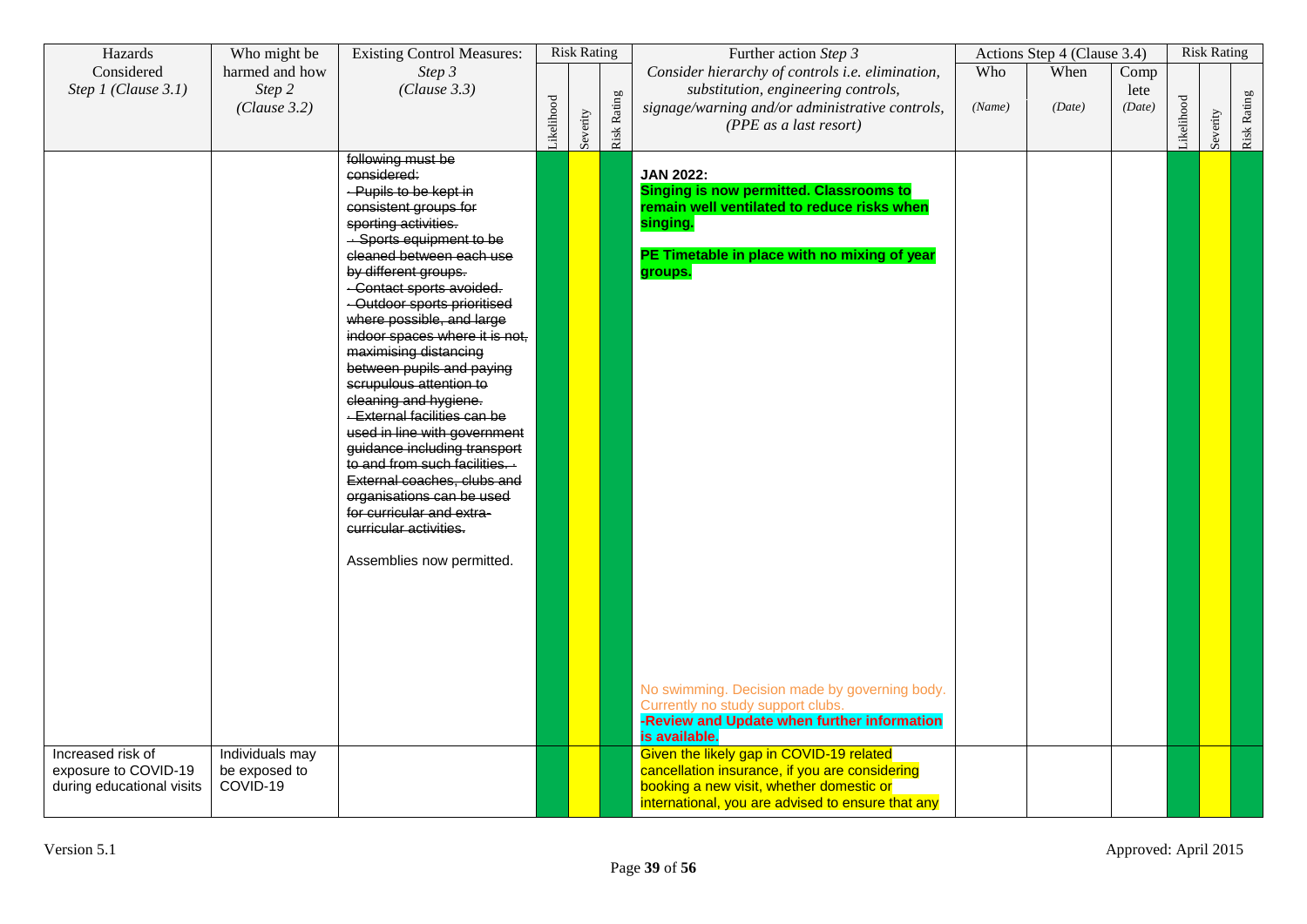| Hazards                           | Who might be                             | <b>Existing Control Measures:</b> |           | <b>Risk Rating</b> |                    | Further action Step 3                                                                                                                                                                                                                                                                                                                                                                                                                                                               |               | Actions Step 4 (Clause 3.4) |                        |           | <b>Risk Rating</b> |             |
|-----------------------------------|------------------------------------------|-----------------------------------|-----------|--------------------|--------------------|-------------------------------------------------------------------------------------------------------------------------------------------------------------------------------------------------------------------------------------------------------------------------------------------------------------------------------------------------------------------------------------------------------------------------------------------------------------------------------------|---------------|-----------------------------|------------------------|-----------|--------------------|-------------|
| Considered<br>Step 1 (Clause 3.1) | harmed and how<br>Step 2<br>(Clause 3.2) | Step 3<br>(Clause 3.3)            | ikelihood | Severity           | <b>Risk Rating</b> | Consider hierarchy of controls i.e. elimination,<br>substitution, engineering controls,<br>signage/warning and/or administrative controls,<br>(PPE as a last resort)                                                                                                                                                                                                                                                                                                                | Who<br>(Name) | When<br>(Date)              | Comp<br>lete<br>(Date) | ikelihood | Severity           | Risk Rating |
|                                   |                                          |                                   |           |                    |                    | new bookings have adequate financial protection<br>in place.                                                                                                                                                                                                                                                                                                                                                                                                                        |               |                             |                        |           |                    |             |
|                                   |                                          |                                   |           |                    |                    | We continue to recommend you do not go on any<br>international visits before the start of the autumn<br>term. From the start of the new school term, you<br>can go on international visits that have previously<br>been deferred or postponed and organise new<br>international visits for the future.                                                                                                                                                                              |               |                             |                        |           |                    |             |
|                                   |                                          |                                   |           |                    |                    | You must be aware that the travel list (and<br>broader international travel policy) is subject to<br>change and green list countries may be moved to<br>amber or red. The travel lists may change during<br>a visit and you mut comply with international<br>travel legislation and should have contingency<br>plans in place to account for these changes.                                                                                                                         |               |                             |                        |           |                    |             |
|                                   |                                          |                                   |           |                    |                    | You should speak to either you visit provider,<br>commercial insurance company, or the risk<br>protection arrangement (RPA) to assess the<br>protection available. Independent advice on<br>insurance cover and options can be sought from<br>the British Insurance Brokers' Association (BIBA)<br>or Association of British Insurers (ABI). Any<br>school holding ATOL or ABTA refund credit notes<br>may use these credit notes to rebook educational<br>or international visits. |               |                             |                        |           |                    |             |
|                                   |                                          |                                   |           |                    |                    | You must undertake a full and thorough risk<br>assessment in relation to all educational visits<br>and ensure that any public health advice, such as<br>hygiene and ventilation requirements, is included<br>as part of that risk assessment.                                                                                                                                                                                                                                       |               |                             |                        |           |                    |             |
|                                   |                                          |                                   |           |                    |                    | General guidance about educational visits is<br>available via: Health and safety on educational<br>visits - GOV.UK (www.gov.uk)                                                                                                                                                                                                                                                                                                                                                     |               |                             |                        |           |                    |             |
|                                   |                                          |                                   |           |                    |                    | This is supported by specialist advice from the<br><b>Outdoor Education Advisory Panel (OEAP):</b><br>https://oeapng.info                                                                                                                                                                                                                                                                                                                                                           |               |                             |                        |           |                    |             |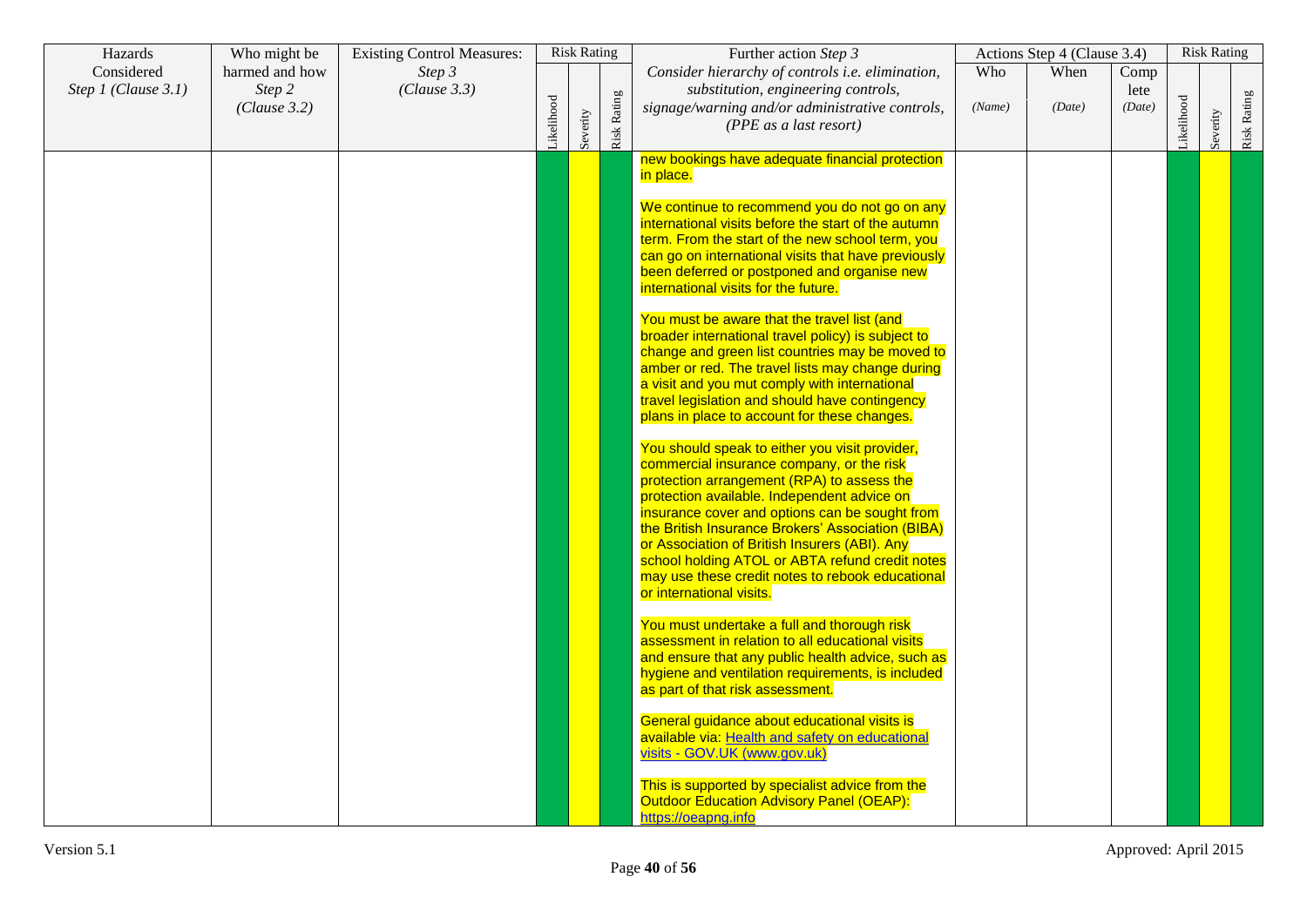| Hazards                                                                                                                    | Who might be                                 | <b>Existing Control Measures:</b> |           | <b>Risk Rating</b> |             | Further action Step 3                                                                                                                                                                                                                                                     |               | Actions Step 4 (Clause 3.4) |                        |           | <b>Risk Rating</b> |             |
|----------------------------------------------------------------------------------------------------------------------------|----------------------------------------------|-----------------------------------|-----------|--------------------|-------------|---------------------------------------------------------------------------------------------------------------------------------------------------------------------------------------------------------------------------------------------------------------------------|---------------|-----------------------------|------------------------|-----------|--------------------|-------------|
| Considered<br>Step 1 (Clause 3.1)                                                                                          | harmed and how<br>Step 2<br>(Clause 3.2)     | Step 3<br>(Clause 3.3)            | ikelihood | Severity           | Risk Rating | Consider hierarchy of controls i.e. elimination,<br>substitution, engineering controls,<br>signage/warning and/or administrative controls,<br>(PPE as a last resort)                                                                                                      | Who<br>(Name) | When<br>(Date)              | Comp<br>lete<br>(Date) | ikelihood | Severity           | Risk Rating |
|                                                                                                                            |                                              |                                   |           |                    |             |                                                                                                                                                                                                                                                                           |               |                             |                        |           |                    |             |
| Failure to manage and<br>implement COVID-19<br>controls during<br>wraparound provision<br>and extra-curricular<br>activity | Individuals may<br>be exposed to<br>COVID-19 |                                   |           |                    |             | More information on planning extra-curricular<br>provision can be found in the guidance:<br>Protective measures for holiday or after-school<br>clubs and other out-of-school settings for children<br>during the coronavirus (COVID-19) outbreak -<br>GOV.UK (www.gov.uk) |               |                             |                        |           |                    |             |
|                                                                                                                            |                                              |                                   |           |                    |             | A specific risk assessment must be completed for<br>wraparound provision and extra-curricular<br>activities outlining control measures to manage<br>the risks associated with COVID-19.                                                                                   |               |                             |                        |           |                    |             |
| Outbreak management<br>of confirmed cases of<br>COVID-19 amongst the<br>school community                                   | Individuals may<br>be exposed to<br>COVID-19 |                                   |           |                    |             | You must have an outbreak management plan<br>outlining how your school operates if there is an<br>outbreak in your school or local area. Details are<br>included in this risk assessment                                                                                  |               |                             |                        |           |                    |             |
|                                                                                                                            |                                              |                                   |           |                    |             | Central government may offer local areas of<br>particular concern an enhanced response<br>package to help limit increases in transmission.                                                                                                                                |               |                             |                        |           |                    |             |
|                                                                                                                            |                                              |                                   |           |                    |             | Please refer to the outbreak thresholds given in<br>the Contingency Framework for childcare and<br>educational settings (page 18).<br>Additional support is available via the DfE                                                                                         |               |                             |                        |           |                    |             |
|                                                                                                                            |                                              |                                   |           |                    |             | helpline on 0800 046 8687 and selecting option 1<br>for advice on the action to take if you are<br>concerned about transmission in the setting.                                                                                                                           |               |                             |                        |           |                    |             |
|                                                                                                                            |                                              |                                   |           |                    |             | It is vital that a schools COVID-19 outbreak<br>management plan is fully implemented which<br>outlines proportionate control measures to<br>manage and reduce the risk of COVID-19<br>transmission in the event of an outbreak.                                           |               |                             |                        |           |                    |             |
|                                                                                                                            |                                              |                                   |           |                    |             | You must also contact the DFE helpline in the<br>event that a child or member of staff develops                                                                                                                                                                           |               |                             |                        |           |                    |             |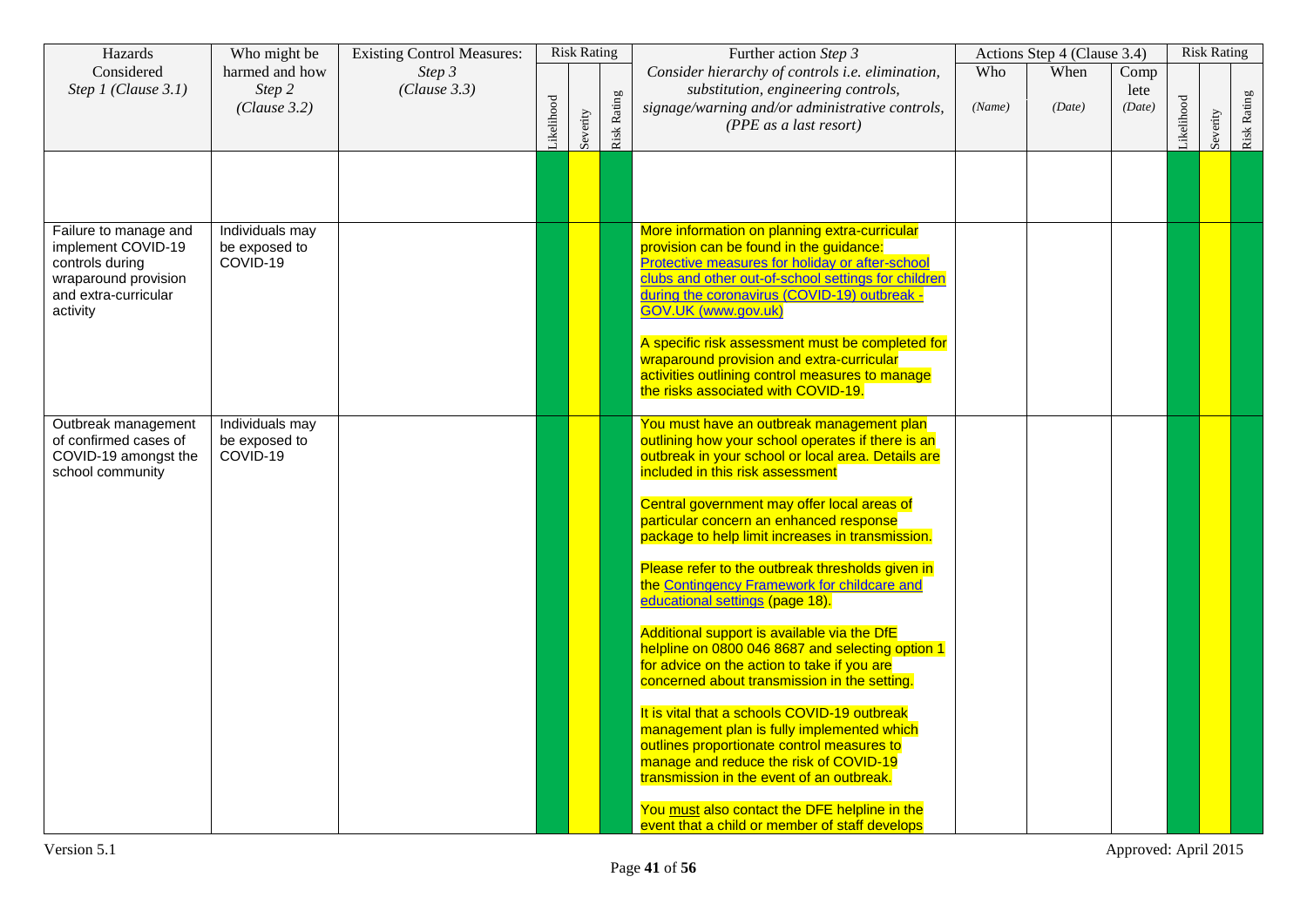| Hazards                                                                           | Who might be                                                                           | <b>Existing Control Measures:</b>                                                                                                                                                                                                                                                                                                                                                                                                                                                                                                                                                                                                                                                                                                            |           | <b>Risk Rating</b> |             | Further action Step 3                                                                                                                                                                                                                                                                                                                                                                                                                                          |                            | Actions Step 4 (Clause 3.4) |                        |            | <b>Risk Rating</b> |             |
|-----------------------------------------------------------------------------------|----------------------------------------------------------------------------------------|----------------------------------------------------------------------------------------------------------------------------------------------------------------------------------------------------------------------------------------------------------------------------------------------------------------------------------------------------------------------------------------------------------------------------------------------------------------------------------------------------------------------------------------------------------------------------------------------------------------------------------------------------------------------------------------------------------------------------------------------|-----------|--------------------|-------------|----------------------------------------------------------------------------------------------------------------------------------------------------------------------------------------------------------------------------------------------------------------------------------------------------------------------------------------------------------------------------------------------------------------------------------------------------------------|----------------------------|-----------------------------|------------------------|------------|--------------------|-------------|
| Considered<br>Step 1 (Clause 3.1)                                                 | harmed and how<br>Step 2<br>(Clause 3.2)                                               | Step 3<br>(Clause 3.3)                                                                                                                                                                                                                                                                                                                                                                                                                                                                                                                                                                                                                                                                                                                       | ikelihood | Severity           | Risk Rating | Consider hierarchy of controls i.e. elimination,<br>substitution, engineering controls,<br>signage/warning and/or administrative controls,<br>(PPE as a last resort)                                                                                                                                                                                                                                                                                           | Who<br>(Name)              | When<br>(Date)              | Comp<br>lete<br>(Date) | Likelihood | Severity           | Risk Rating |
|                                                                                   |                                                                                        |                                                                                                                                                                                                                                                                                                                                                                                                                                                                                                                                                                                                                                                                                                                                              |           |                    |             | serious illness (e.g. students or staff members<br>admitted to hospital or a death as a result of a<br>confirmed COVID-19 infection)                                                                                                                                                                                                                                                                                                                           |                            |                             |                        |            |                    |             |
| Pupils unable to<br>understand OR<br>recognise the COVID-<br>19 control measures. | Employees,<br>pupils,<br>contractors and<br>visitors may be<br>exposed to<br>COVID-19. | Reinforce key messages<br>throughout the school day<br>and build into routine.<br>-Daily reminders about hand<br>washing and distancing.<br>Teach children hand<br>washing techniques.<br>-Daily hand washing video<br>(Download and put on the<br>desktop)<br>Build hand washing into the<br>routine of the school day;<br>On arrival<br>Before / after break<br>Before / after lunch<br>Before leaving<br>school<br>Hand washing with soap<br>thoroughly throughout the<br>day.<br>Consistent reminders and<br>positive reinforcement to<br>pupils regarding key control<br>measures;<br>Social distancing<br>$\bullet$<br>Cough / sneeze<br>into tissue or paper<br>towel<br>Washing hands<br>Behaviour policy to be<br>implemented where | L         | M                  |             | Consider implications on the behaviour policy<br>and review as necessary.<br><b>Reminders for staff and lessons for children</b><br>to respect other people's view on COVID-19<br>and potentially their need of additional space<br>to feel safe.<br>-Use our STARFISH values in September to<br>discuss how different people may approach<br>situations.<br>All staff to maintain a professional and<br>respectful attitude towards other's<br>apprehensions. | Learning<br><b>Bubbles</b> | Daily                       | Daily                  |            | M                  |             |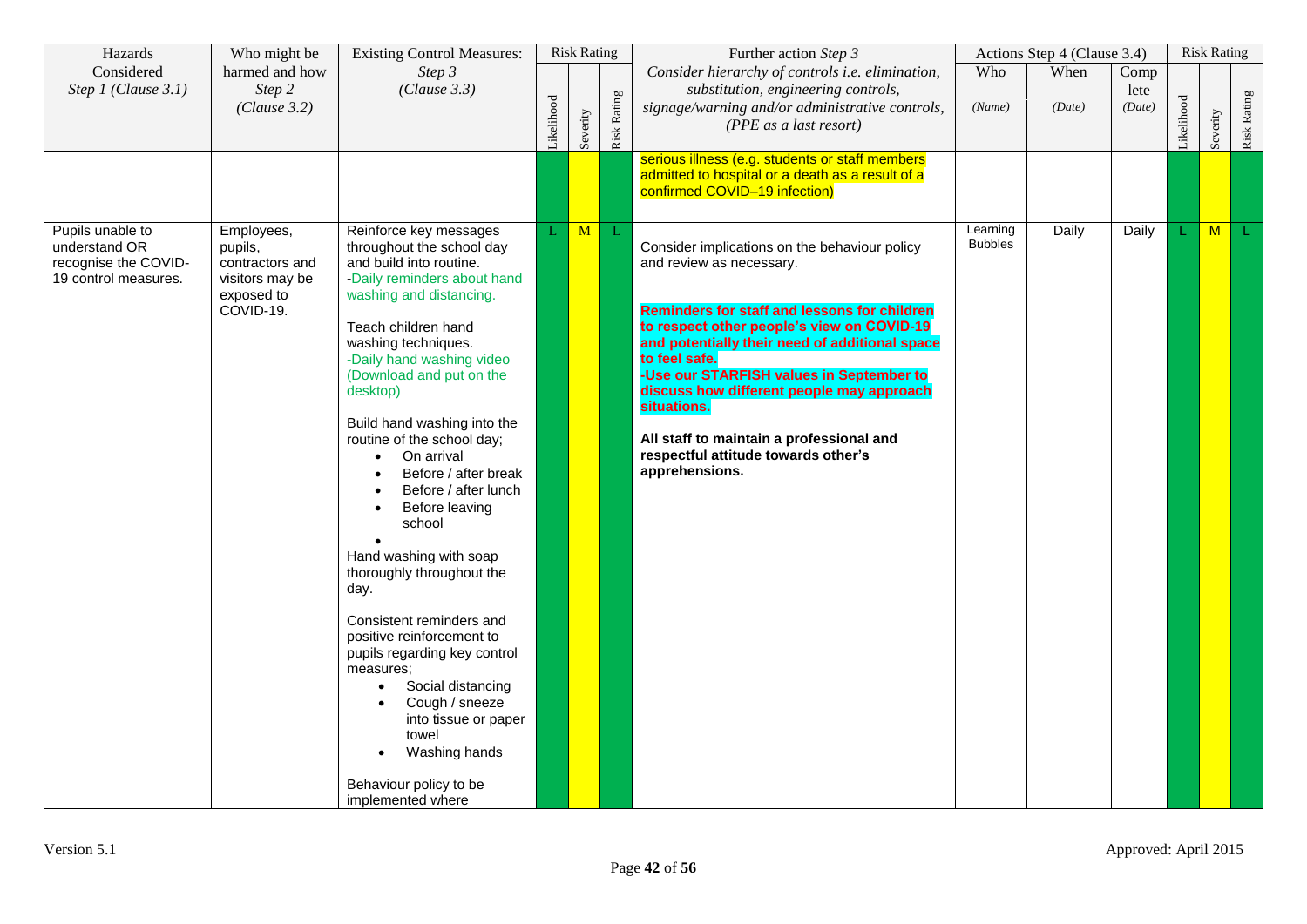| Hazards                                                                           | Who might be                                                                              | <b>Existing Control Measures:</b>                                                                                                                                                                                                                                                                                                                                                                                                                                               |                  | <b>Risk Rating</b>                     |                   | Further action Step 3                                                                                                                                                                                                                                                                                                                                                                                                                                                                                                                                                                                                                                                                                                                                                                                                                                                                                                                                                                                                                                                                                                                                                                                                                                                                                                                                                                                                                                                |                     | Actions Step 4 (Clause 3.4) |                        |           | <b>Risk Rating</b> |             |
|-----------------------------------------------------------------------------------|-------------------------------------------------------------------------------------------|---------------------------------------------------------------------------------------------------------------------------------------------------------------------------------------------------------------------------------------------------------------------------------------------------------------------------------------------------------------------------------------------------------------------------------------------------------------------------------|------------------|----------------------------------------|-------------------|----------------------------------------------------------------------------------------------------------------------------------------------------------------------------------------------------------------------------------------------------------------------------------------------------------------------------------------------------------------------------------------------------------------------------------------------------------------------------------------------------------------------------------------------------------------------------------------------------------------------------------------------------------------------------------------------------------------------------------------------------------------------------------------------------------------------------------------------------------------------------------------------------------------------------------------------------------------------------------------------------------------------------------------------------------------------------------------------------------------------------------------------------------------------------------------------------------------------------------------------------------------------------------------------------------------------------------------------------------------------------------------------------------------------------------------------------------------------|---------------------|-----------------------------|------------------------|-----------|--------------------|-------------|
| Considered<br>Step 1 (Clause 3.1)                                                 | harmed and how<br>Step 2<br>(Clause 3.2)                                                  | Step 3<br>(Clause 3.3)                                                                                                                                                                                                                                                                                                                                                                                                                                                          | ikelihood        | Severity                               | Risk Rating       | Consider hierarchy of controls i.e. elimination,<br>substitution, engineering controls,<br>signage/warning and/or administrative controls,<br>(PPE as a last resort)                                                                                                                                                                                                                                                                                                                                                                                                                                                                                                                                                                                                                                                                                                                                                                                                                                                                                                                                                                                                                                                                                                                                                                                                                                                                                                 | Who<br>(Name)       | When<br>(Date)              | Comp<br>lete<br>(Date) | ikelihood | Severity           | Risk Rating |
|                                                                                   |                                                                                           | appropriate. AL review July<br>2020. Next review Jan 2021.<br><b>-Has this been reviewed?</b>                                                                                                                                                                                                                                                                                                                                                                                   |                  |                                        |                   |                                                                                                                                                                                                                                                                                                                                                                                                                                                                                                                                                                                                                                                                                                                                                                                                                                                                                                                                                                                                                                                                                                                                                                                                                                                                                                                                                                                                                                                                      |                     |                             |                        |           |                    |             |
| Large groups<br>congregating <del>making</del><br>social distancing<br>difficult. | Employees,<br>pupils,<br>contractors and<br>visitors may be<br>exposed<br>to<br>COVID-19. | Arrangements for parents to<br>drop off / collect pupils to<br>reduce the number of adults<br>in school.<br>Parents / Carers advised of<br>the arrival and collection<br>procedures.<br>Parents / Carers reminded to<br>not congregate at entrance<br>gates or doors or enter the<br>site (unless they have a pre-<br>arranged appointment -<br>which should be conducted<br>safely).<br>Parents, carers and staff,<br>who can, must try wherever<br>possible to walk or cycle. | L<br>$\mathbf L$ | $\overline{\mathbf{M}}$<br>$\mathbf M$ | L<br>$\mathbf{L}$ | Parents provided with information about changes<br>to pupil drop off / collection and timetable for the<br>school day via phone call, Tapestry, Google<br>Classroom, Class emails, weekend contact<br>email, telephone lines available in the office for<br>parent contact. This information to be provided to<br>parents prior to school reoccupation.<br>Follow Government Coronavirus (COVID-19)<br>safer travel guidance for passengers, available<br>via:<br>https://www.gov.uk/guidance/coronavirus-covid-<br>19-safer-travel-guidance-for-passengers<br>When reviewing transport arrangements:<br>Encourage parents, children and young<br>$\bullet$<br>people to walk or cycle to their<br>education setting where possible.<br><b>Newsletter</b><br>Transport providers do not attend work<br>if they or a member of their household<br>are displaying symptoms of COVID-19<br>Transport providers follow hygiene rules<br>and try to keep a distance from their<br>passengers No transport used<br>Take appropriate action to reduce risk if<br>hygiene rules and social distancing is<br>not-possible (e.g. transporting children<br>and young people with complex needs<br>who need support to access vehicle /<br>fasten seatbelts).<br>No transport used<br>Multiple staff rest areas will be available<br>including the AP classroom, the staffroom<br>and the library. Staff can move freely between<br>the staff rest areas, but must be respectful | Learning<br>bubbles | Daily                       | Daily                  |           | M                  |             |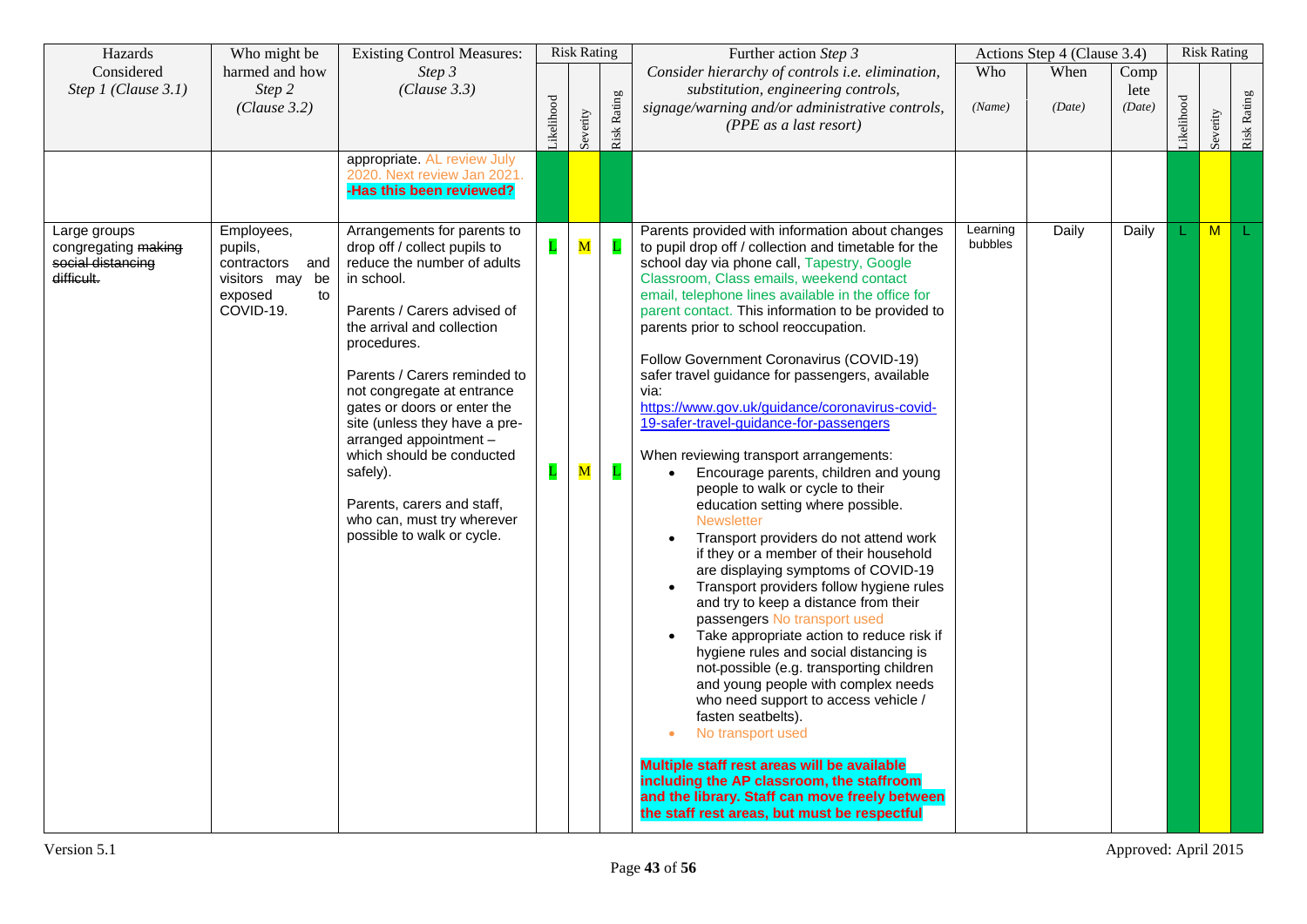| Hazards                                                                                                                                                                                                                                        | Who might be                                                                              | <b>Existing Control Measures:</b>                                                                                                                                                                                                                                                                                                          |                        | <b>Risk Rating</b>                       |                        | Further action Step 3                                                                                                                                                                                                                                                                                                                                                                                                                                                             |                                           | Actions Step 4 (Clause 3.4) |                        |           | <b>Risk Rating</b> |             |
|------------------------------------------------------------------------------------------------------------------------------------------------------------------------------------------------------------------------------------------------|-------------------------------------------------------------------------------------------|--------------------------------------------------------------------------------------------------------------------------------------------------------------------------------------------------------------------------------------------------------------------------------------------------------------------------------------------|------------------------|------------------------------------------|------------------------|-----------------------------------------------------------------------------------------------------------------------------------------------------------------------------------------------------------------------------------------------------------------------------------------------------------------------------------------------------------------------------------------------------------------------------------------------------------------------------------|-------------------------------------------|-----------------------------|------------------------|-----------|--------------------|-------------|
| Considered<br>Step 1 (Clause 3.1)                                                                                                                                                                                                              | harmed and how<br>Step 2<br>(Clause 3.2)                                                  | Step 3<br>(Clause 3.3)                                                                                                                                                                                                                                                                                                                     | ikelihood              | Severity                                 | <b>Risk Rating</b>     | Consider hierarchy of controls i.e. elimination,<br>substitution, engineering controls,<br>signage/warning and/or administrative controls,<br>(PPE as a last resort)                                                                                                                                                                                                                                                                                                              | Who<br>(Name)                             | When<br>(Date)              | Comp<br>lete<br>(Date) | ikelihood | Severity           | Risk Rating |
|                                                                                                                                                                                                                                                |                                                                                           |                                                                                                                                                                                                                                                                                                                                            |                        |                                          |                        | towards others and their own boundaries of<br>space.<br>Learning Zones in place across school to<br>minimise risk.<br>Staff must ensure that all rest areas have<br>appropriate ventilation.<br><b>Staggered home times in fully embedded</b><br>across school to reduce parents gathering.<br>Top Gate staffing considered daily.<br>SLT to be on top gate if regular staff are<br>absent.                                                                                       |                                           |                             |                        |           |                    |             |
| Risk of<br>transmission whilst<br>using school transport.                                                                                                                                                                                      | Employees,<br>pupils,<br>contractors and<br>visitors may be<br>exposed to<br>COVID-19.    | Arrangements for travelling<br>to school will be considered,<br>reducing any unnecessary<br>travel on coaches, buses or<br>public transport.                                                                                                                                                                                               |                        |                                          |                        | Follow Government Coronavirus (COVID-19)<br>safer travel guidance for passengers, available<br>via: https://www.gov.uk/guidance/coronavirus-<br>covid-19-safer-travel-guidance-for-passengers<br>When reviewing transport arrangements: .<br>Encourage parents, children and young people to<br>walk or cycle to their education setting where<br>possible.<br>Masks should be worn when using pupil transport<br>or in crowded areas with people you don't usually<br>work with. |                                           |                             |                        |           |                    |             |
| Lack of essential<br>supplies, including PPE,<br>cleaning materials and<br>hygiene products may<br>increase the risk of<br>COVID-19<br>transmission.<br>Amazon prime gained<br>for next day delivery.<br>Best value still to be<br>considered. | Employees,<br>pupils,<br>contractors and<br>visitors may be<br>exposed<br>to<br>COVID-19. | Local supply chains MUST<br>be used to source PPE.<br>cleaning materials and<br>hygiene products. LA PPE<br>Assurance of a secure<br>supply chain to be in place<br>for essential supplies prior to<br>reopening. LOW RISK WITH<br><b>PRIME</b><br><b>Discuss with contractor</b><br>agencies to ensure that<br>processes are in place for | L<br>$\mathbf{L}$<br>L | ${\bf M}$<br>$\mathbf{L}$<br>$\mathbf L$ | Ц<br>$\mathbf{L}$<br>L | HR will be responsible for checking stocks of<br>PPE, cleaning materials and hygiene products<br>throughout the day.<br>HR/ TO and LM will be responsible for ordering<br>and sourcing stocks of PPE, cleaning materials<br>and hygiene products.<br>Where there is an unmet urgent need for PPE<br>please contact your local authority. Within<br>Nottinghamshire please email<br>ppe@nottscc.gov.uk for assistance.<br>https://www.gov.uk/guidance/local-resilience-            | Learning<br>bubbles<br>to<br>inform<br>JV | Daily                       | Daily                  |           |                    |             |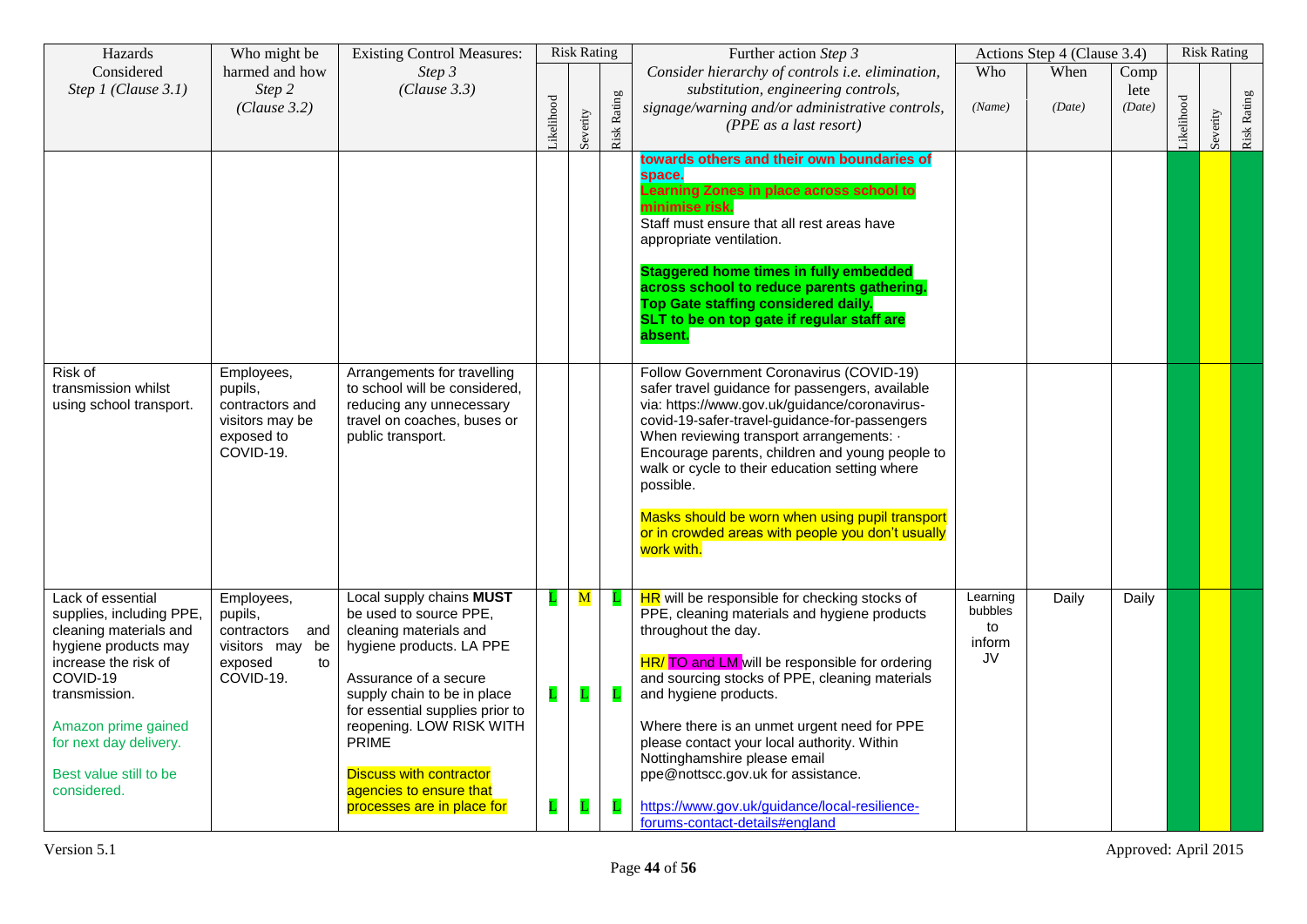| Hazards                                                                              | Who might be                                    | <b>Existing Control Measures:</b>                                                                                                                                                                                                                                              |           | <b>Risk Rating</b> |             | Further action Step 3                                                                                                                                                                                                                                                                                                                                                                                                                                                                                                                                                                                                                                                                                                                                                                                                                                                                                                                   |               | Actions Step 4 (Clause 3.4) |                        |           | <b>Risk Rating</b> |             |
|--------------------------------------------------------------------------------------|-------------------------------------------------|--------------------------------------------------------------------------------------------------------------------------------------------------------------------------------------------------------------------------------------------------------------------------------|-----------|--------------------|-------------|-----------------------------------------------------------------------------------------------------------------------------------------------------------------------------------------------------------------------------------------------------------------------------------------------------------------------------------------------------------------------------------------------------------------------------------------------------------------------------------------------------------------------------------------------------------------------------------------------------------------------------------------------------------------------------------------------------------------------------------------------------------------------------------------------------------------------------------------------------------------------------------------------------------------------------------------|---------------|-----------------------------|------------------------|-----------|--------------------|-------------|
| Considered<br>Step 1 (Clause 3.1)                                                    | harmed and how<br>Step 2<br>(Clause 3.2)        | Step 3<br>(Clause 3.3)                                                                                                                                                                                                                                                         | ikelihood | Severity           | Risk Rating | Consider hierarchy of controls i.e. elimination,<br>substitution, engineering controls,<br>signage/warning and/or administrative controls,<br>(PPE as a last resort)                                                                                                                                                                                                                                                                                                                                                                                                                                                                                                                                                                                                                                                                                                                                                                    | Who<br>(Name) | When<br>(Date)              | Comp<br>lete<br>(Date) | ikelihood | Severity           | Risk Rating |
| Staff must ensure<br>JV/TO are informed<br>when stock is getting<br>low.             |                                                 | the supply of materials and<br>provision of service.<br>Emergency plans in place to<br>for if there is an unmet<br>urgent need for PPE,<br>cleaning materials and<br>hygiene products to operate<br>safely.<br><b>AMAZON PRIME</b><br>Quality assured and<br>successful trial. |           |                    |             | This has been read by all leads and information<br>disseminated to staff.<br>Gloves to clean stored in the office. Staff to<br>collect a pair when needed.<br>Nottinghamshire Community Schools to be<br>provided with an initial stock of PPE for use for a<br>symptomatic individual in school.<br>All recorded and stored.<br>Additional items received from partners.<br>AL TO CHECK WHAT IS APPROPRIATE NOW<br><b>WE ARE AN ACADEMY.</b>                                                                                                                                                                                                                                                                                                                                                                                                                                                                                           |               |                             |                        |           |                    |             |
| Increased risk of<br>transmission due to<br>inadequate hygiene and<br>inadequate PPE | Individuals<br>may<br>be exposed to<br>COVID-19 |                                                                                                                                                                                                                                                                                |           |                    |             | <b>Hand and respiratory hygiene</b><br>Frequent and thorough hand cleaning should<br>now be regular practice. You must continue to<br>ensure that pupils clean their hands regularly.<br>This can be done with soap and water or hand<br>sanitiser.<br>Staff to reinforce messages (to pupils and others)<br>to:<br>Avoid touching eyes, nose and mouth<br>with unwashed hands. Wash hands<br>immediately after doing so.<br>Catch it, Bin it, Kill it. Cover cough /<br>sneeze with tissue, throwing tissue in<br>the bin and washing hands.<br>Lidded bins MUST be used.<br>All staff, pupils, contractors and visitors will be<br>required to wash their hands for 20 seconds with<br>soap and water, remembering the importance of<br>proper drying;<br><b>Before leaving home</b><br>On arrival at school<br>After using the toilet<br>After breaks / sporting activities<br>When changing rooms<br><b>Before food preparation</b> |               |                             |                        |           |                    |             |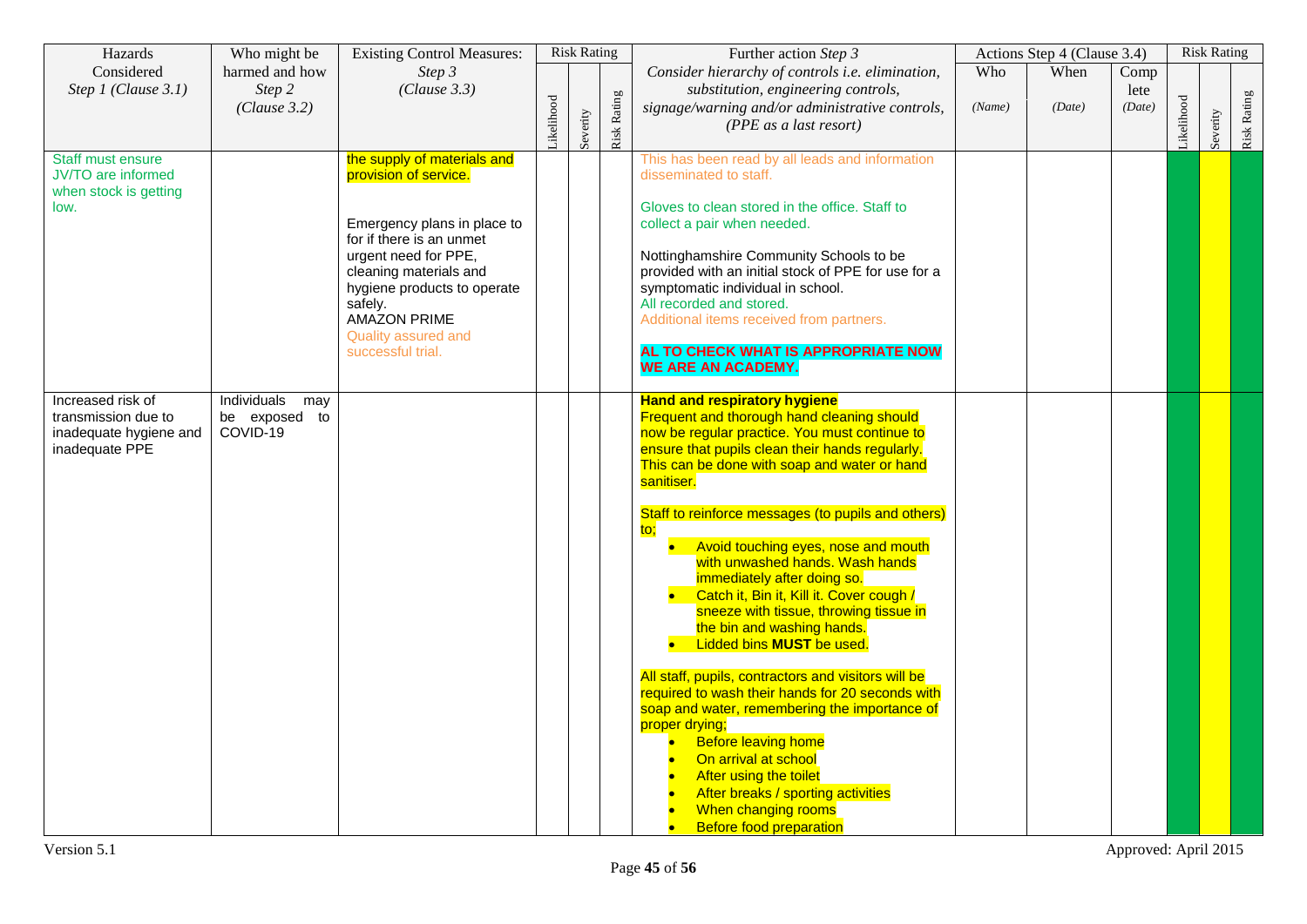| Hazards                                                                    | Who might be                                    | <b>Existing Control Measures:</b> |           | <b>Risk Rating</b> |             | Further action Step 3                                                                                                                                                                                                                                                                                                                                                                                                                                                                                                                                                                                                                                                                                                                                                                                                                                                                                                                                                                                                                                                                                 |               | Actions Step 4 (Clause 3.4) |                        |           | <b>Risk Rating</b> |             |
|----------------------------------------------------------------------------|-------------------------------------------------|-----------------------------------|-----------|--------------------|-------------|-------------------------------------------------------------------------------------------------------------------------------------------------------------------------------------------------------------------------------------------------------------------------------------------------------------------------------------------------------------------------------------------------------------------------------------------------------------------------------------------------------------------------------------------------------------------------------------------------------------------------------------------------------------------------------------------------------------------------------------------------------------------------------------------------------------------------------------------------------------------------------------------------------------------------------------------------------------------------------------------------------------------------------------------------------------------------------------------------------|---------------|-----------------------------|------------------------|-----------|--------------------|-------------|
| Considered<br>Step 1 (Clause 3.1)                                          | harmed and how<br>Step 2<br>(Clause 3.2)        | Step 3<br>(Clause 3.3)            | ikelihood | Severity           | Risk Rating | Consider hierarchy of controls i.e. elimination,<br>substitution, engineering controls,<br>signage/warning and/or administrative controls,<br>(PPE as a last resort)                                                                                                                                                                                                                                                                                                                                                                                                                                                                                                                                                                                                                                                                                                                                                                                                                                                                                                                                  | Who<br>(Name) | When<br>(Date)              | Comp<br>lete<br>(Date) | ikelihood | Severity           | Risk Rating |
|                                                                            |                                                 |                                   |           |                    |             | Before and after eating any food (inc.<br>$\bullet$<br>snacks)<br><b>Before leaving school</b><br>Staff to supervise young children and pupils with<br>complex needs to ensure they wash their hands<br>for 20 seconds with soap and running water.<br>Supervised use of hand sanitiser to minimise risk<br>of ingestion. Consider alternatives such as skin<br>friendly skin cleaning wipes.<br>Use of hand gel and accessibility to children is<br>risk assessed within a COSHH assessment and<br><b>MSDS</b> sheet is available. Specific consideration<br>to ingestion and fire. Note: hand washing is more<br>effective than the use of hand gel.<br>Free resources are available, including materials<br>to encourage good hand and respiratory hygiene<br>via: Information about the Coronavirus (e-bug.eu)<br>Use of personal protective equipment (PPE)<br>Most staff in schools will not require PPE beyond<br>what they would normally need for their work.<br>Further guidance is available at: Use of PPE in<br>education, childcare and children's social care -<br>GOV.UK (www.gov.uk) |               |                             |                        |           |                    |             |
| Increased risk of<br>transmission due to<br>inadequate cleaning<br>regimes | Individuals<br>may<br>be exposed to<br>COVID-19 |                                   |           |                    |             | An appropriate cleaning schedule must be<br>implemented and maintained. This must include<br>regular cleaning of areas and equipment (for<br>example, twice per day), with a particular focus<br>on frequently touched surfaces. Designated staff<br>and timetable in place for cleaning schedule.<br>The risks from any hazardous substances used<br>for cleaning MUST be COSHH assessed and<br>MSDS sheet available. Findings will be formally<br>communicated to relevant persons. Key                                                                                                                                                                                                                                                                                                                                                                                                                                                                                                                                                                                                             |               |                             |                        |           |                    |             |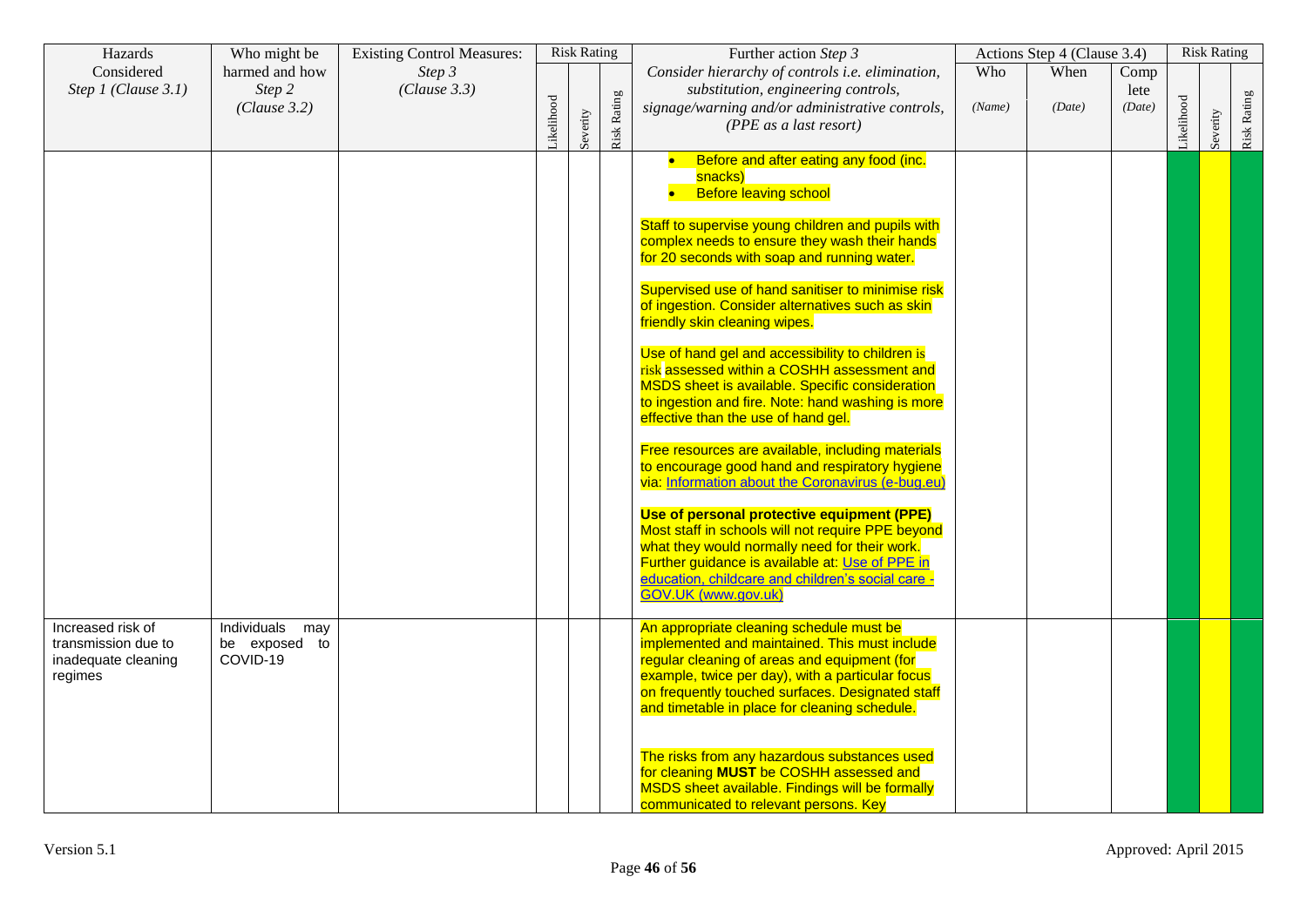| Hazards                                                              | Who might be                                    | <b>Existing Control Measures:</b> |           | <b>Risk Rating</b> |                    | Further action Step 3                                                                                                                                                                                                                                                                                                                                                                                                                                                                                                                                                                                                                                                                                                                                                                                                                                                                                                                                                                                                                                                                                                                                                    |               | Actions Step 4 (Clause 3.4) |                        |            | <b>Risk Rating</b> |             |
|----------------------------------------------------------------------|-------------------------------------------------|-----------------------------------|-----------|--------------------|--------------------|--------------------------------------------------------------------------------------------------------------------------------------------------------------------------------------------------------------------------------------------------------------------------------------------------------------------------------------------------------------------------------------------------------------------------------------------------------------------------------------------------------------------------------------------------------------------------------------------------------------------------------------------------------------------------------------------------------------------------------------------------------------------------------------------------------------------------------------------------------------------------------------------------------------------------------------------------------------------------------------------------------------------------------------------------------------------------------------------------------------------------------------------------------------------------|---------------|-----------------------------|------------------------|------------|--------------------|-------------|
| Considered<br>Step $1$ (Clause 3.1)                                  | harmed and how<br>Step 2<br>(Clause 3.2)        | Step 3<br>(Clause 3.3)            | ikelihood | Severity           | <b>Risk Rating</b> | Consider hierarchy of controls i.e. elimination,<br>substitution, engineering controls,<br>signage/warning and/or administrative controls,<br>(PPE as a last resort)                                                                                                                                                                                                                                                                                                                                                                                                                                                                                                                                                                                                                                                                                                                                                                                                                                                                                                                                                                                                     | Who<br>(Name) | When<br>(Date)              | Comp<br>lete<br>(Date) | Likelihood | Severity           | Risk Rating |
|                                                                      |                                                 |                                   |           |                    |                    | considerations given to use of products in<br>classrooms e.g. safe storage.<br>Staff required to conduct cleaning tasks to have<br>received suitable and sufficient training for safe<br>cleaning procedures and use of hazardous<br>substances.<br>Additional guidance is available at: COVID-19:<br>cleaning of non-healthcare settings outside the<br>home - GOV.UK (www.gov.uk)                                                                                                                                                                                                                                                                                                                                                                                                                                                                                                                                                                                                                                                                                                                                                                                      |               |                             |                        |            |                    |             |
| Increased risk of<br>transmission due to<br>insufficient ventilation | Individuals<br>may<br>be exposed to<br>COVID-19 |                                   |           |                    |                    | When your school is in operation, it is important<br>to ensure it is well ventilated and that a<br>comfortable teaching environment is maintained.<br>Poorly ventilated areas of school must be<br>identified, and controls implemented to improve<br>fresh air flow in these areas particularly when<br>holding events where visitors such as parents are<br>on site, for example, school plays, assemblies.<br>Poorly ventilated areas include:<br>Front meeting room (no windows). This<br>room should only be used if the other<br>meeting rooms are unavailable. It must<br>only be used for small meeting. Masks<br>must be available, and the door left<br>open when in use.<br>Mechanical ventilation is a system that uses a<br>fan to draw fresh air or extract air from a room.<br>These must be adjusted to increase the<br>ventilation rate wherever possible and checked to<br>confirm that normal operation meets current<br>guidance and that only fresh outside air is<br>circulated.<br>If possible, systems must be adjusted to full fresh<br>air or, if this is not possible, then system should<br>be operated as normal as long as they are within |               |                             |                        |            |                    |             |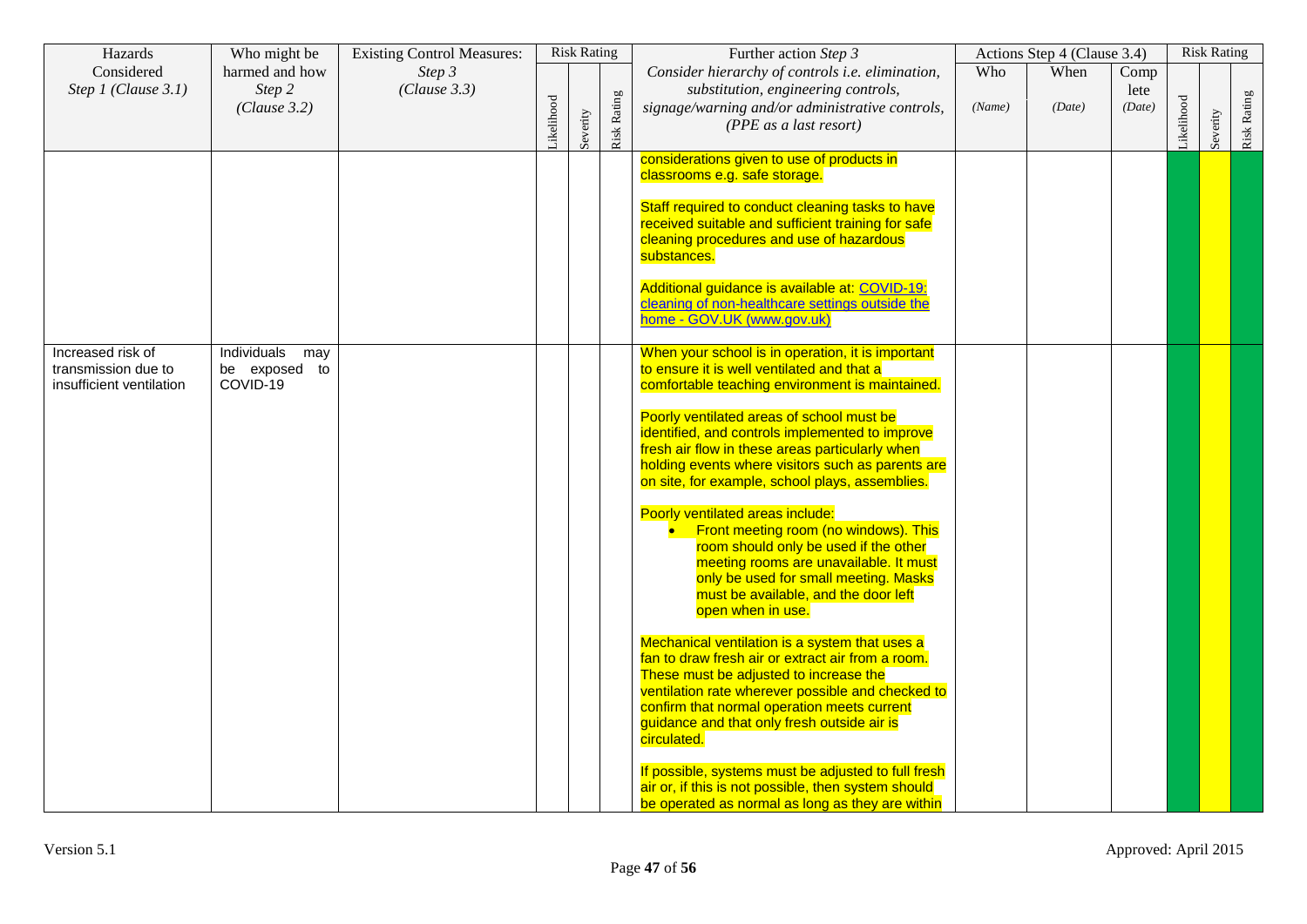| Hazards             | Who might be           | <b>Existing Control Measures:</b> |           | <b>Risk Rating</b> |             | Further action Step 3                                                                                                                                                                                                                                                                                                                                                                                                                                          | Actions Step 4 (Clause 3.4) |        |                |           | <b>Risk Rating</b> |             |
|---------------------|------------------------|-----------------------------------|-----------|--------------------|-------------|----------------------------------------------------------------------------------------------------------------------------------------------------------------------------------------------------------------------------------------------------------------------------------------------------------------------------------------------------------------------------------------------------------------------------------------------------------------|-----------------------------|--------|----------------|-----------|--------------------|-------------|
| Considered          | harmed and how         | Step 3                            |           |                    |             | Consider hierarchy of controls i.e. elimination,                                                                                                                                                                                                                                                                                                                                                                                                               | Who                         | When   | Comp           |           |                    |             |
| Step 1 (Clause 3.1) | Step 2<br>(Clause 3.2) | (Clause 3.3)                      | ikelihood | Severity           | Risk Rating | substitution, engineering controls,<br>signage/warning and/or administrative controls,<br>(PPE as a last resort)                                                                                                                                                                                                                                                                                                                                               | (Name)                      | (Date) | lete<br>(Date) | ikelihood | Severity           | Risk Rating |
|                     |                        |                                   |           |                    |             | a within a single room and supplemented by an<br>outdoor air supply.                                                                                                                                                                                                                                                                                                                                                                                           |                             |        |                |           |                    |             |
|                     |                        |                                   |           |                    |             | Where mechanical ventilation systems exist, you<br>must ensure that they are maintained in<br>accordance with the manufacturers'<br>recommendations.                                                                                                                                                                                                                                                                                                           |                             |        |                |           |                    |             |
|                     |                        |                                   |           |                    |             | Opening external windows can improve natural<br>ventilation, and in addition opening internal doors<br>can also assist with creating a throughput of air.<br>If necessary, external opening doors may also be<br>used (if they are not fire doors and where it is<br>safe to do so).<br>Doors and windows and sky lights to be opened<br>throughout the day in all areas, with deep<br>ventilation occurring when the class in not in use<br>e.g. lunch times. |                             |        |                |           |                    |             |
|                     |                        |                                   |           |                    |             | The need for increased ventilation while<br>maintaining a comfortable temperature must be<br>balanced.                                                                                                                                                                                                                                                                                                                                                         |                             |        |                |           |                    |             |
|                     |                        |                                   |           |                    |             | If you require any further support or guidance<br>relating to ventilation in your school please<br>contact Suzanne Smith (Compliance,<br>Maintenance and Risk Manager) via:<br>suzanne.smith@nottscc.gov.uk                                                                                                                                                                                                                                                    |                             |        |                |           |                    |             |
|                     |                        |                                   |           |                    |             | Additional guidance is also available at:<br>Ventilation and air conditioning during<br>the coronavirus (COVID-19) pandemic<br>(hse.gov.uk)<br><b>CIBSE - Coronavirus COVID 19</b>                                                                                                                                                                                                                                                                             |                             |        |                |           |                    |             |
|                     |                        |                                   |           |                    |             | <b>Staff to regularly check Carbon monitors</b><br>within classroom to ensure ventilation is<br>adequate. JAN 2022                                                                                                                                                                                                                                                                                                                                             |                             |        |                |           |                    |             |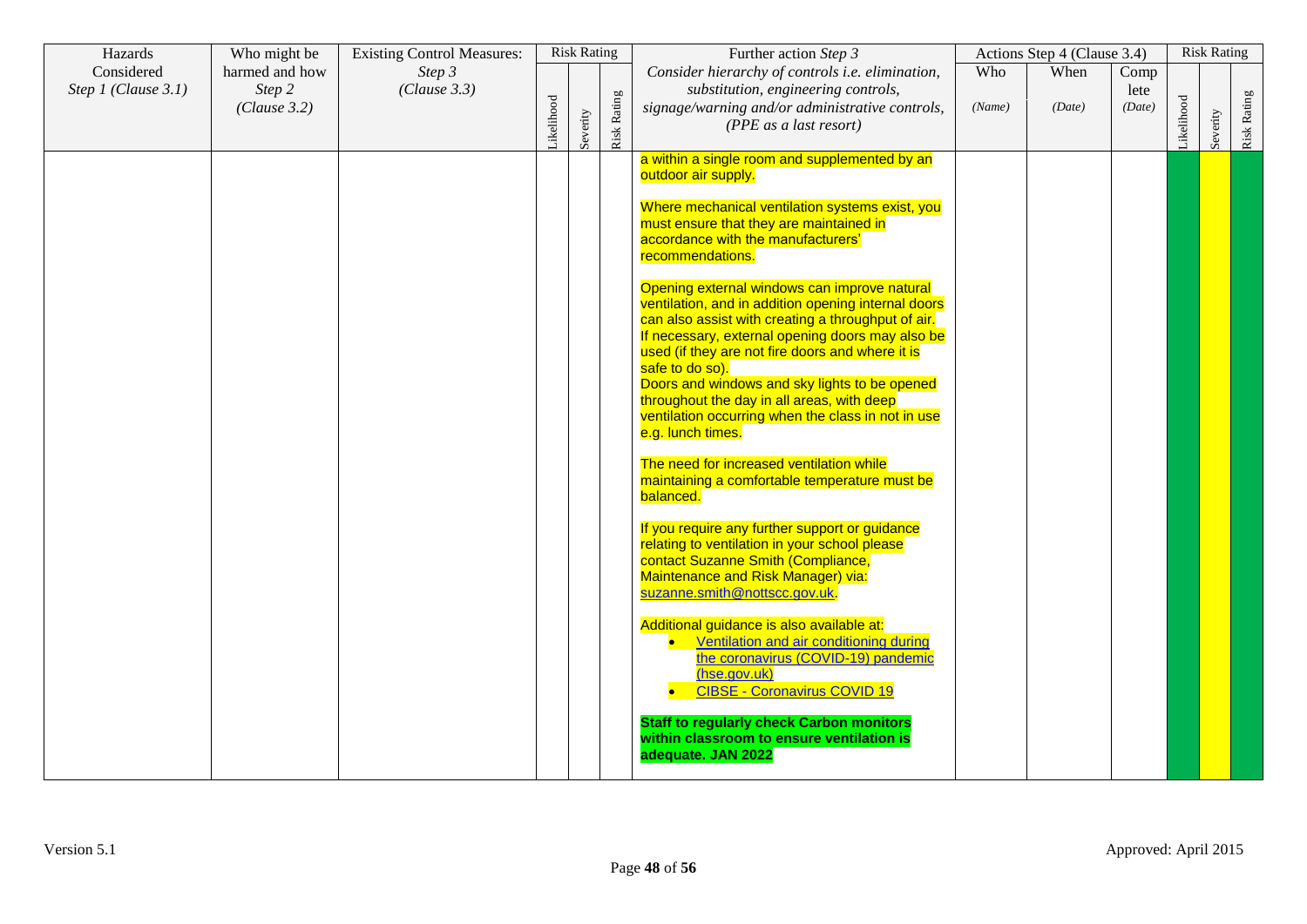| Hazards                                                                                   | Who might be                                    | <b>Existing Control Measures:</b> |           | <b>Risk Rating</b> |             | Further action Step 3                                                                                                                                                                                                                                                                                                                                                                                                                                                                                                                                                                                                                                                                                                                                                                                                                                                                                                                                                                                                                                                                                                                                                                                                                                                                                                                                                                                                                                                                                                                                                                                                     | Actions Step 4 (Clause 3.4) |                |                        |           | <b>Risk Rating</b> |             |
|-------------------------------------------------------------------------------------------|-------------------------------------------------|-----------------------------------|-----------|--------------------|-------------|---------------------------------------------------------------------------------------------------------------------------------------------------------------------------------------------------------------------------------------------------------------------------------------------------------------------------------------------------------------------------------------------------------------------------------------------------------------------------------------------------------------------------------------------------------------------------------------------------------------------------------------------------------------------------------------------------------------------------------------------------------------------------------------------------------------------------------------------------------------------------------------------------------------------------------------------------------------------------------------------------------------------------------------------------------------------------------------------------------------------------------------------------------------------------------------------------------------------------------------------------------------------------------------------------------------------------------------------------------------------------------------------------------------------------------------------------------------------------------------------------------------------------------------------------------------------------------------------------------------------------|-----------------------------|----------------|------------------------|-----------|--------------------|-------------|
| Considered<br>Step 1 (Clause 3.1)                                                         | harmed and how<br>Step 2<br>(Clause 3.2)        | Step 3<br>(Clause 3.3)            | ikelihood | Severity           | Risk Rating | Consider hierarchy of controls i.e. elimination,<br>substitution, engineering controls,<br>signage/warning and/or administrative controls,<br>(PPE as a last resort)                                                                                                                                                                                                                                                                                                                                                                                                                                                                                                                                                                                                                                                                                                                                                                                                                                                                                                                                                                                                                                                                                                                                                                                                                                                                                                                                                                                                                                                      | Who<br>(Name)               | When<br>(Date) | Comp<br>lete<br>(Date) | ikelihood | Severity           | Risk Rating |
| Use of face coverings in<br>education settings to<br>minimise transmission<br>of COVID-19 | Individuals<br>may<br>be exposed to<br>COVID-19 |                                   |           |                    |             | Face coverings are no longer advised for pupils,<br>staff and visitors either in classrooms or in<br>communal areas.<br>Face coverings required in communal areas. Jan<br>2022<br>The legal requirement to wear face coverings has<br>been removed, however, there is an expectation<br>they are worn in enclosed crowded spaces where<br>you may come into contact with people you don't<br>normally meet. This includes public transport and<br>dedicated school transport.<br>Springbank staff are advised to wear face<br>coverings when with large numbers of adults,<br>crowded areas or in areas where there is<br>reduced ventilation.<br>If there is an outbreak in school, you may be<br>advised to temporarily reintroduce the wearing of<br>face coverings in communal areas of classrooms<br>(by pupils, staff and visitors, unless exempt).<br>It is vital that a schools COVID-19 outbreak<br>management plan is fully implemented which<br>outlines proportionate control measures to<br>manage and reduce the risk of COVID-19<br>transmission in the event of an outbreak.<br>Face coverings (whether transparent or cloth)<br>must fit securely around the face to cover the<br>nose and mouth and be made with a breathable<br>material capable of filtering airborne particles.<br>Face visors or shields can be worn by those<br>exempt from wearing a face covering but they<br>are not an equivalent alternative in terms of<br>source control of virus transmission. In this<br>situation an individual risk assessment must be<br>completed, and items must always be cleaned<br>appropriately. |                             |                |                        |           |                    |             |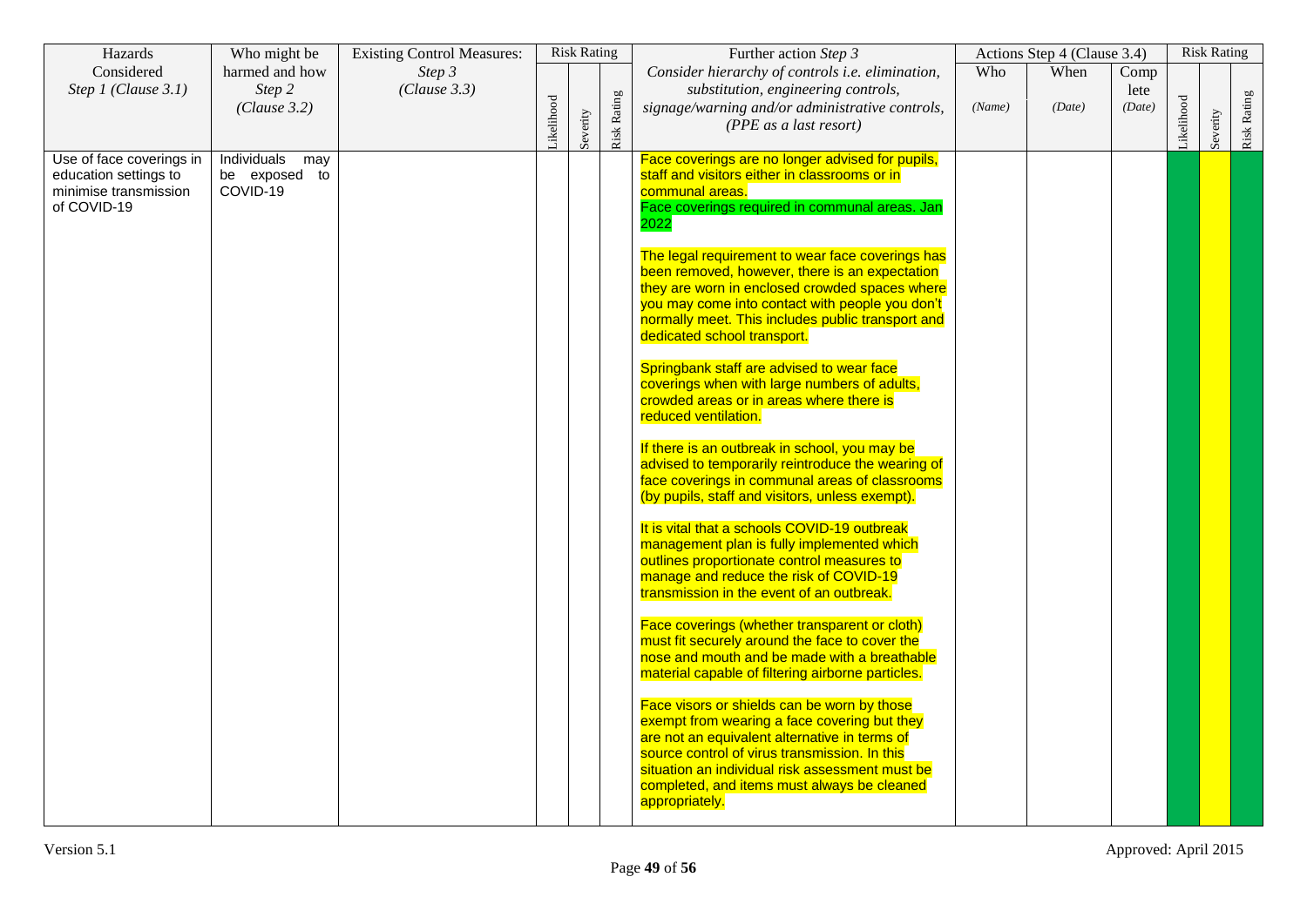| Hazards                                                  | Who might be                               | <b>Existing Control Measures:</b>                                                                                                                                                                                                      |              | <b>Risk Rating</b>      |                         | Further action Step 3                                                                                                                                                                                                                                                                                                                                                                                                                                                                                                                                                                                                                                                                                                    | Actions Step 4 (Clause 3.4) |                |                        |           | <b>Risk Rating</b> |                    |
|----------------------------------------------------------|--------------------------------------------|----------------------------------------------------------------------------------------------------------------------------------------------------------------------------------------------------------------------------------------|--------------|-------------------------|-------------------------|--------------------------------------------------------------------------------------------------------------------------------------------------------------------------------------------------------------------------------------------------------------------------------------------------------------------------------------------------------------------------------------------------------------------------------------------------------------------------------------------------------------------------------------------------------------------------------------------------------------------------------------------------------------------------------------------------------------------------|-----------------------------|----------------|------------------------|-----------|--------------------|--------------------|
| Considered<br>Step 1 (Clause 3.1)                        | harmed and how<br>Step 2<br>(Clause 3.2)   | Step 3<br>(Clause 3.3)                                                                                                                                                                                                                 | ikelihood    | Severity                | Risk Rating             | Consider hierarchy of controls i.e. elimination,<br>substitution, engineering controls,<br>signage/warning and/or administrative controls,<br>(PPE as a last resort)                                                                                                                                                                                                                                                                                                                                                                                                                                                                                                                                                     | Who<br>(Name)               | When<br>(Date) | Comp<br>lete<br>(Date) | ikelihood | Severity           | <b>Risk Rating</b> |
|                                                          |                                            |                                                                                                                                                                                                                                        |              |                         |                         | The use of face coverings may have a particular<br>impact on those who rely on visual signals for<br>communication. Those who communicate with or<br>provide support to those who do, are exempt<br>from any recommendation to wear face coverings<br>in education and childcare settings.<br>You have a duty to make reasonable<br>adjustments for disabled pupils to support them<br>to access education successfully. Where<br>appropriate, you should discuss with pupils and<br>parents the types of reasonable adjustments that<br>are being considered to support an individual.<br>No pupil or student should be denied education<br>on the grounds of whether they are, or are not,<br>wearing a face covering. |                             |                |                        |           |                    |                    |
| Inadequate<br>management of<br>contractors and / or      | Employees,<br>pupils,<br>contractors and   | Avoid and discourage any<br>unnecessary visitors to site.                                                                                                                                                                              | Ц            | L                       | L                       | <b>DW/HR</b> reviewed and implemented adaptations<br>to reception area.                                                                                                                                                                                                                                                                                                                                                                                                                                                                                                                                                                                                                                                  | Learning<br>bubbles         |                |                        |           |                    |                    |
| visitors increasing risk<br>of COVID-19<br>transmission. | visitors may be<br>exposed to<br>COVID-19. | Avoid any contractor works<br>unless emergency or<br>essential.                                                                                                                                                                        | $\mathbf{L}$ | $\overline{\mathbf{M}}$ | $\mathbf{L}$            | <b>LM/AC</b> conducted contractor induction and<br>maintain a record.                                                                                                                                                                                                                                                                                                                                                                                                                                                                                                                                                                                                                                                    |                             |                |                        |           |                    |                    |
|                                                          |                                            | Communicate with<br>contractors and suppliers<br>that need to prepare to<br>support school arrangements<br>(e.g. cleaning, catering, food<br>supplies, hygiene suppliers).                                                             | $\mathbf{L}$ | $\overline{\mathbf{M}}$ | $\overline{\mathbf{M}}$ | The SR77 Contractor Induction Form is available<br>on the Nottinghamshire Schools Portal at:<br>https://www.nottinghamshire.gov.uk/schoolsporta<br>l/health-and-safety/premises-health-and-safety-<br>file-yellow-folder/8-control-of-contractors<br>This has been read by all leads and information<br>disseminated to staff.                                                                                                                                                                                                                                                                                                                                                                                           |                             |                |                        |           |                    |                    |
|                                                          |                                            | Inform parents / carers to<br>minimise visits to school /<br>contact with reception and<br>use alternative means e.g.<br>telephone, email etc. where<br>possible.<br>-Tapestry or email<br>-Emails are accessed<br>throughout the day. | L            | $\overline{\mathbf{M}}$ | L                       | Mobile communication phones to be used for<br>communication-cameras need to be covered.<br>Staff to only use school equipment to record<br>or take pictures whilst in school.<br>Office to phone if needed to avoid office staff<br>entering our classroom.<br>Safety screens in place for all office staff.<br>Restricted visitors.                                                                                                                                                                                                                                                                                                                                                                                     |                             |                |                        |           |                    |                    |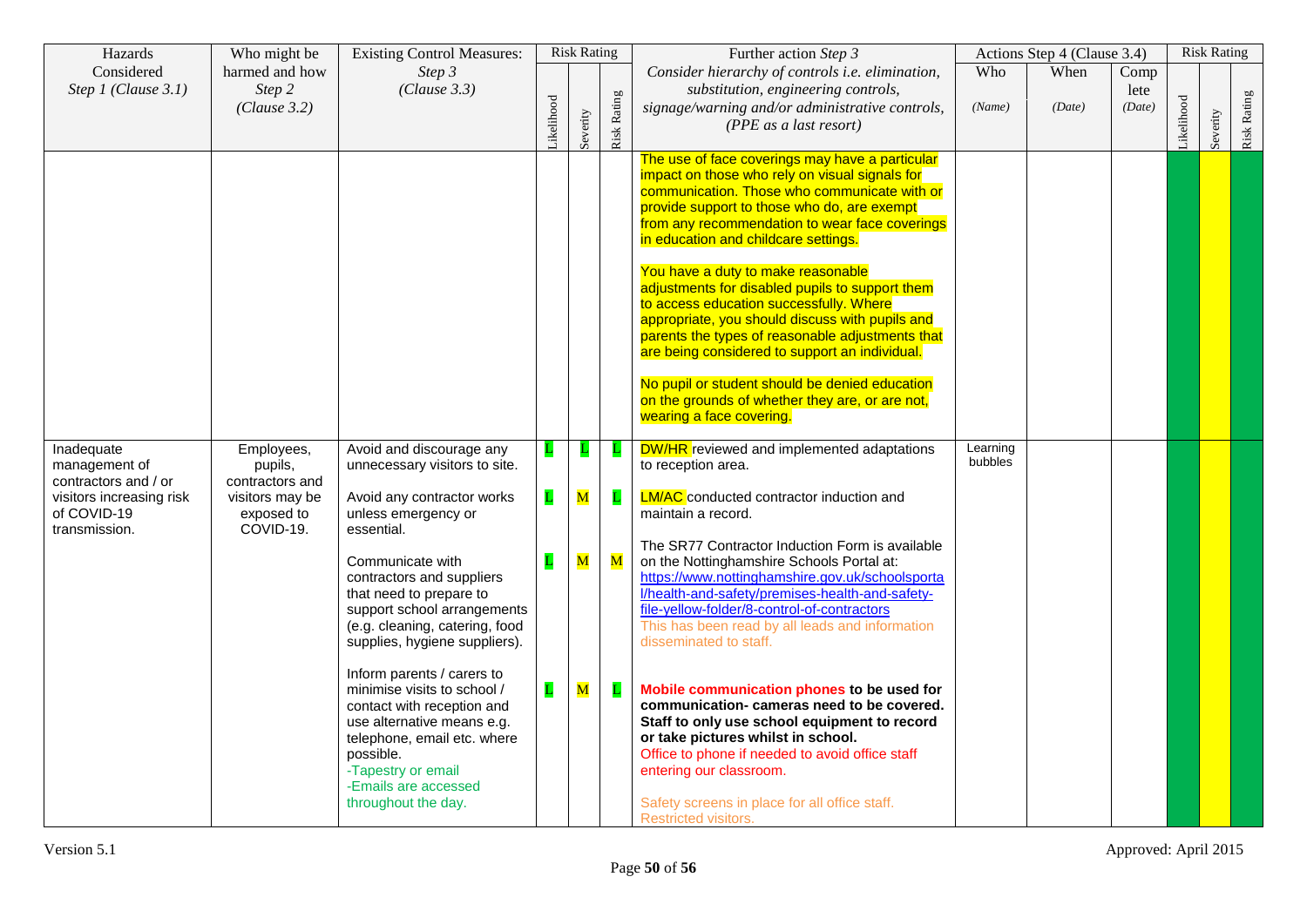| Hazards                           | Who might be             | <b>Existing Control Measures:</b>                                                                                                                                            |              | <b>Risk Rating</b>      |              | Further action Step 3                                                                                                                         |        | Actions Step 4 (Clause 3.4) |              | <b>Risk Rating</b> |          |             |
|-----------------------------------|--------------------------|------------------------------------------------------------------------------------------------------------------------------------------------------------------------------|--------------|-------------------------|--------------|-----------------------------------------------------------------------------------------------------------------------------------------------|--------|-----------------------------|--------------|--------------------|----------|-------------|
| Considered<br>Step 1 (Clause 3.1) | harmed and how<br>Step 2 | Step 3<br>(Clause 3.3)                                                                                                                                                       |              |                         |              | Consider hierarchy of controls i.e. elimination,<br>substitution, engineering controls,                                                       | Who    | When                        | Comp<br>lete |                    |          |             |
|                                   | (Clause 3.2)             |                                                                                                                                                                              | ikelihood    | Severity                | Risk Rating  | signage/warning and/or administrative controls,<br>(PPE as a last resort)                                                                     | (Name) | (Date)                      | (Date)       | ikelihood          | Severity | Risk Rating |
|                                   |                          | Review reception area of<br>school, including;<br>Method of signing in<br>$\bullet$                                                                                          |              |                         |              | KG reviewing signage weekly.                                                                                                                  |        |                             |              |                    |          |             |
|                                   |                          | Maintenance of<br>safeguarding<br>controls / security                                                                                                                        |              |                         |              | Intercom used. Staff on carpark duty morning<br>and evening.                                                                                  |        |                             |              |                    |          |             |
|                                   |                          | Physical barrier to<br>$\bullet$<br>protect those<br>working in reception<br>Signage on gate /<br>$\bullet$                                                                  |              |                         |              | Hand gel, gloves, tissues and all PPE available in<br>office.                                                                                 |        |                             |              |                    |          |             |
|                                   |                          | door advising of<br>procedures<br>Inform of<br>$\bullet$                                                                                                                     |              |                         |              | Signage will be displayed around school to<br>indicate any local arrangements e.g. for parents<br>and visitors on arrival to site.            |        |                             |              |                    |          |             |
|                                   |                          | procedures via<br>intercom<br>Frequent cleaning<br>$\bullet$<br>regime of hand                                                                                               | $\mathbf{L}$ | $\mathbf M$             | $\mathbf{L}$ | Avoid shaking hands with colleagues and<br>visitors.                                                                                          |        |                             |              |                    |          |             |
|                                   |                          | contact points<br>Hand gel available<br>Drop box for<br>parents to return                                                                                                    |              |                         |              | Parents provided with information about changes<br>to pupil drop off / collection and timetable for the<br>school day via newsletter and text |        |                             |              |                    |          |             |
|                                   |                          | letters and other<br>items. Zip wallet                                                                                                                                       | $\mathbf{L}$ | ${\bf M}$               | L            | No letters only emails, texts and phone calls.<br>Post left for 72 hours before opening.                                                      |        |                             |              |                    |          |             |
|                                   |                          | Key procedures for working<br>in the school environment<br>and COVID-19 controls<br>discussed with visitors /<br>contractors on arrival.                                     |              |                         |              | APP symbol created. DW                                                                                                                        |        |                             |              |                    |          |             |
|                                   |                          | Contractor induction form<br>(SR77) completed with<br>contractors on arrival at site<br>and a record maintained.<br>Covid-19 safety - signature<br>completed by office staff | $\mathbf L$  | $\mathbf M$             |              |                                                                                                                                               |        |                             |              |                    |          |             |
|                                   |                          |                                                                                                                                                                              | $\mathbf{L}$ | $\overline{\mathbf{M}}$ |              |                                                                                                                                               |        |                             |              |                    |          |             |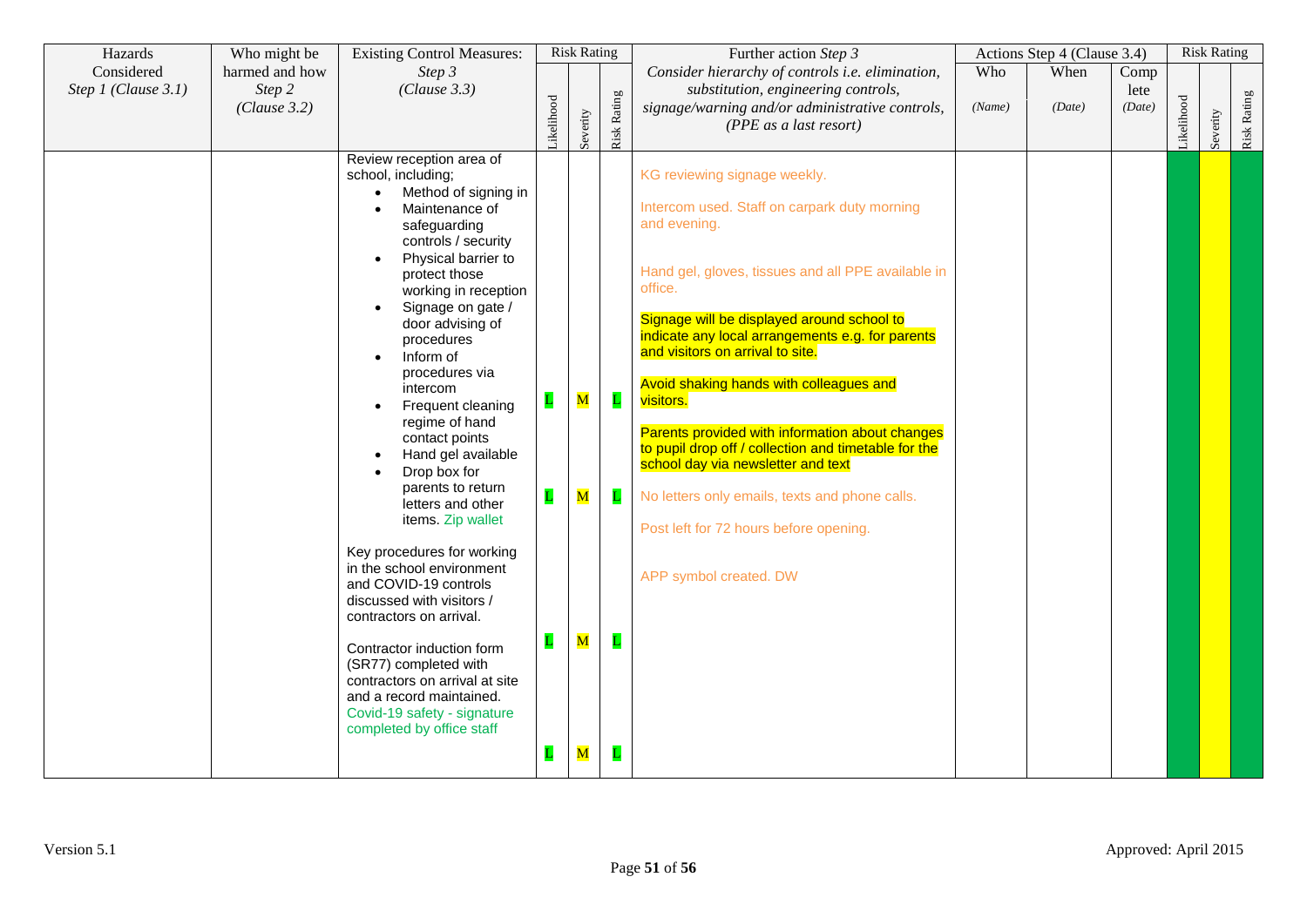| Hazards                                       | Who might be                 | <b>Existing Control Measures:</b>                        | <b>Risk Rating</b> |              |                    | Further action Step 3                                                                        | Actions Step 4 (Clause 3.4) |        |        |            | <b>Risk Rating</b> |             |
|-----------------------------------------------|------------------------------|----------------------------------------------------------|--------------------|--------------|--------------------|----------------------------------------------------------------------------------------------|-----------------------------|--------|--------|------------|--------------------|-------------|
| Considered                                    | harmed and how               | Step 3                                                   |                    |              |                    | Consider hierarchy of controls i.e. elimination,                                             | Who                         | When   | Comp   |            |                    |             |
| Step 1 (Clause 3.1)                           | Step 2                       | (Clause 3.3)                                             |                    |              |                    | substitution, engineering controls,                                                          |                             |        | lete   |            |                    |             |
|                                               | (Clause 3.2)                 |                                                          |                    |              |                    | signage/warning and/or administrative controls,                                              | (Name)                      | (Date) | (Date) |            |                    |             |
|                                               |                              |                                                          | ikelihood          | Severity     | <b>Risk Rating</b> | (PPE as a last resort)                                                                       |                             |        |        | Likelihood | Severity           | Risk Rating |
|                                               |                              |                                                          |                    |              |                    |                                                                                              |                             |        |        |            |                    |             |
| Risk of fire and delayed<br>evacuation due to | Staff, pupils,               | Review the fire risk<br>assessment to take into          |                    | $\mathbf{M}$ | $\mathbf M$        | <b>KW</b> will be responsible for reviewing the fire risk<br>assessment.                     | Learning<br>bubbles         |        |        |            |                    |             |
| insufficient fire safety                      | visitors.<br>contractors and | account any changes to the                               | ${\bf M}$          |              |                    |                                                                                              |                             |        |        |            |                    |             |
| management.                                   | members of the               | use of building and / or                                 |                    |              |                    | AC will be responsible for updating any fire                                                 | KW                          |        |        |            |                    |             |
|                                               | public may be                | rooms within it.                                         |                    |              |                    | evacuation routes.                                                                           | LM                          |        |        |            |                    |             |
|                                               | subject to serious           |                                                          |                    |              |                    |                                                                                              | АC                          |        |        |            |                    |             |
|                                               | injury / death in            | Consider any new fire                                    |                    |              |                    | <b>LM</b> will be responsible for routine monitoring of                                      |                             |        |        |            |                    |             |
|                                               | the event of a<br>fire.      | hazards which may have<br>been introduced, e.g.          |                    |              |                    | fire safety provisions and maintaining a record<br>within the fire log book.                 |                             |        |        |            |                    |             |
|                                               |                              | increased supplies of PPE                                |                    |              |                    |                                                                                              |                             |        |        |            |                    |             |
|                                               |                              | (source of fuel / block exits),                          |                    |              |                    | <b>LM</b> will be responsible for daily checks of the                                        |                             |        |        |            |                    |             |
|                                               |                              | alcohol hand gel (flammable                              |                    |              |                    | school building to ensure fire evacuation routes                                             |                             |        |        |            |                    |             |
|                                               |                              | - kept away from heat                                    |                    |              |                    | are kept clear.                                                                              |                             |        |        |            |                    |             |
|                                               |                              | sources) etc.                                            |                    |              |                    |                                                                                              |                             |        |        |            |                    |             |
|                                               |                              | No hand gel left in direct<br>sunlight or on windowsills |                    |              |                    | <b>KW</b> will be responsible for reviewing PEEPs<br>regularly and amending support plans as |                             |        |        |            |                    |             |
|                                               |                              |                                                          |                    |              |                    | required. via email.                                                                         |                             |        |        |            |                    |             |
|                                               |                              | Doors propped open (to                                   |                    |              |                    |                                                                                              |                             |        |        |            |                    |             |
|                                               |                              | minimise contact and aid                                 |                    |              |                    | The Fire Log Book and blank PEEPs are                                                        |                             |        |        |            |                    |             |
|                                               |                              | ventilation) <b>MUST</b> be closed                       |                    |              |                    | available on the Nottinghamshire Schools Portal                                              |                             |        |        |            |                    |             |
|                                               |                              | on sounding of the fire alarm<br>(during emergency       |                    |              |                    | at:<br>https://www.nottinghamshire.gov.uk/schoolsporta                                       |                             |        |        |            |                    |             |
|                                               |                              | evacuation) and at the end of                            |                    |              |                    | Vhealth-and-safety/premises-health-and-safety-                                               |                             |        |        |            |                    |             |
|                                               |                              | the school day (overnight).                              |                    |              |                    | file-yellow-folder/9-fire-safety                                                             |                             |        |        |            |                    |             |
|                                               |                              |                                                          |                    |              |                    | This has been read by all leads and information                                              |                             |        |        |            |                    |             |
|                                               |                              | Fire doors MUST not be                                   |                    |              |                    | disseminated to staff.                                                                       |                             |        |        |            |                    |             |
|                                               |                              | propped open.<br>-Corridor double doors                  |                    |              |                    |                                                                                              |                             |        |        |            |                    |             |
|                                               |                              | MUST be kept closed.                                     |                    |              |                    | KW- To update staff on any changes to the                                                    |                             |        |        |            |                    |             |
|                                               |                              | Fire evacuation routes to be                             |                    |              |                    | assembly point.                                                                              |                             |        |        |            |                    |             |
|                                               |                              | kept clear at all times.                                 |                    |              |                    | -Fire assembly points to remain spaced                                                       |                             |        |        |            |                    |             |
|                                               |                              |                                                          |                    |              |                    | around school.                                                                               |                             |        |        |            |                    |             |
|                                               |                              | Safe egress from the<br>building MUST be                 |                    |              |                    |                                                                                              |                             |        |        |            |                    |             |
|                                               |                              | considered during any                                    |                    |              |                    | ACTION: Fire Drill to be completed first week that<br>children are in school.                |                             |        |        |            |                    |             |
|                                               |                              | reconfiguration of room                                  |                    |              |                    | Policy reviewed November 2020                                                                |                             |        |        |            |                    |             |
|                                               |                              | layout / usage.                                          |                    |              |                    | Practises from November for individual classes.                                              |                             |        |        |            |                    |             |
|                                               |                              |                                                          |                    |              |                    | Then full fire evacuation. January 2021.                                                     |                             |        |        |            |                    |             |
|                                               |                              | Changes to fire evacuation                               |                    |              |                    |                                                                                              |                             |        |        |            |                    |             |
|                                               |                              | procedures or roles<br>supporting fire evacuation        |                    |              |                    | Contingency plans in place for alternative support<br>for PEEPs due to staff absence.        |                             |        |        |            |                    |             |
|                                               |                              | (wardens / marshals absent)                              |                    |              |                    |                                                                                              |                             |        |        |            |                    |             |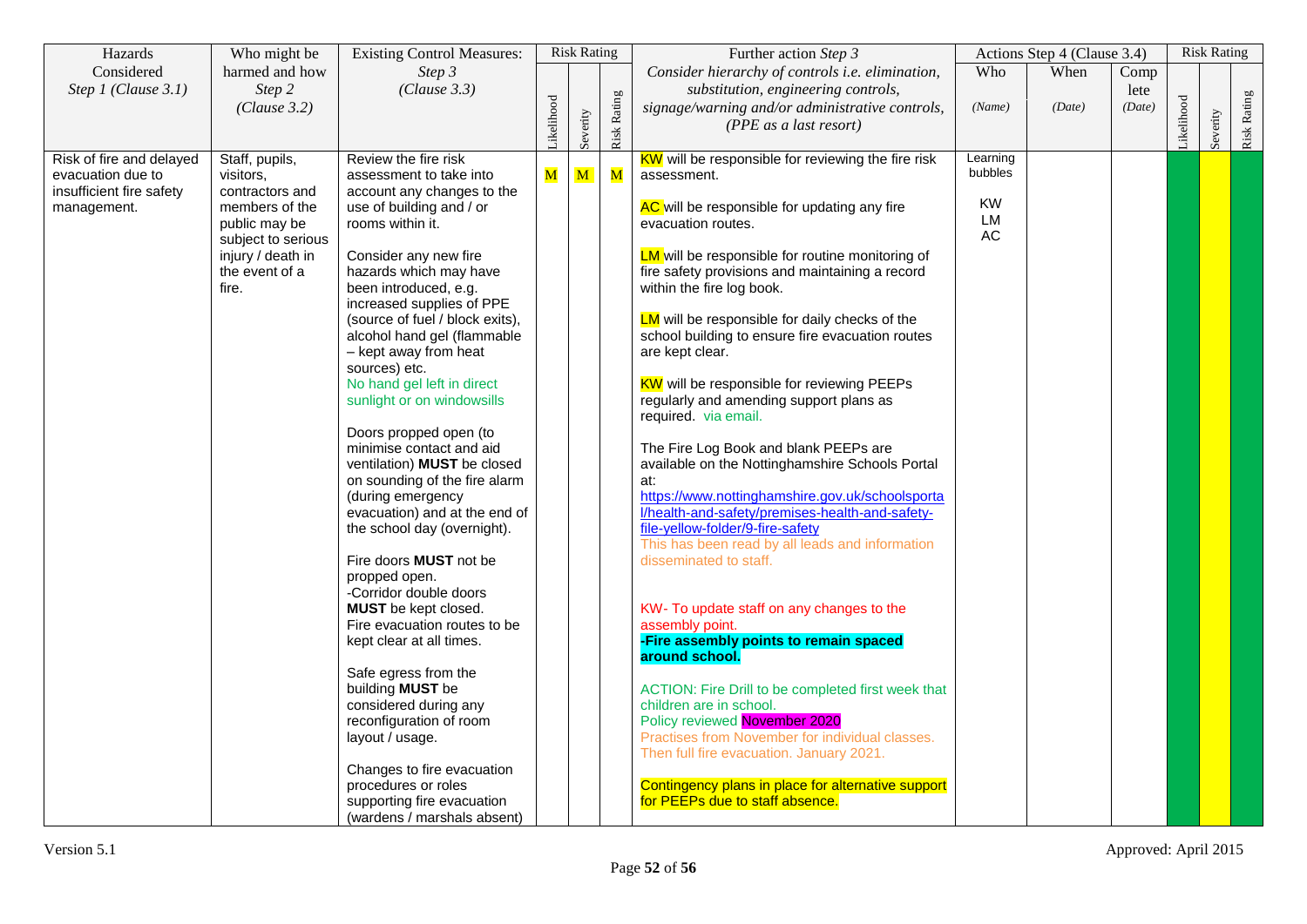| Hazards                                        | Who might be                              | <b>Existing Control Measures:</b>                                                                                        |              | <b>Risk Rating</b>      |                         | Further action Step 3                                                                                                    |                            | Actions Step 4 (Clause 3.4) |                |           | <b>Risk Rating</b> |             |
|------------------------------------------------|-------------------------------------------|--------------------------------------------------------------------------------------------------------------------------|--------------|-------------------------|-------------------------|--------------------------------------------------------------------------------------------------------------------------|----------------------------|-----------------------------|----------------|-----------|--------------------|-------------|
| Considered                                     | harmed and how                            | Step 3                                                                                                                   |              |                         |                         | Consider hierarchy of controls i.e. elimination,                                                                         | Who                        | When                        | Comp           |           |                    |             |
| Step 1 (Clause 3.1)                            | Step 2<br>(Clause 3.2)                    | (Clause 3.3)                                                                                                             | ikelihood    | Severity                | <b>Risk Rating</b>      | substitution, engineering controls,<br>signage/warning and/or administrative controls,<br>(PPE as a last resort)         | (Name)                     | (Date)                      | lete<br>(Date) | ikelihood | Severity           | Risk Rating |
|                                                |                                           | will be communicated to all<br>staff via email and text.                                                                 |              |                         |                         | Alcohol hand gel MUST not be kept in cars due<br>to fire risk in hot temperatures.                                       |                            |                             |                |           |                    |             |
|                                                |                                           | Fire drill to be completed and<br>a record maintained in the<br>fire log book.                                           | н            | $\mathbf H$             | H                       | AC/LM will be responsible for daily checks of the<br>school building to ensure fire evacuation routes<br>are kept clear. |                            |                             |                |           |                    |             |
|                                                |                                           | <b>Personal Emergency</b><br>Evacuation Plans (PEEPs)<br><b>MUST</b> be reviewed to ensure<br>support can be provided to |              |                         |                         |                                                                                                                          |                            |                             |                |           |                    |             |
|                                                |                                           | staff and pupils.                                                                                                        | $\mathbf L$  | $\overline{\mathbf{M}}$ | L                       |                                                                                                                          |                            |                             |                |           |                    |             |
|                                                |                                           | Contingency plans in place<br>for alternative support for<br>PEEPs due to staff absence.                                 |              |                         |                         | PEEPs reviewed Nov 2020                                                                                                  |                            |                             |                |           |                    |             |
|                                                |                                           | <b>Alcohol hand gel MUST not</b><br>be kept in cars due to fire<br>risk in hot temperatures.                             | $\mathbf{L}$ | $\overline{\mathbf{M}}$ | $\overline{\mathbf{M}}$ |                                                                                                                          |                            |                             |                |           |                    |             |
|                                                |                                           |                                                                                                                          |              |                         |                         | Staff email sent out as warning. July 2020.                                                                              |                            |                             |                |           |                    |             |
| Inadequate first aid<br>provision in school.   | In the event of an<br>accident, injury or | Adequate number of first<br>aiders, emergency first                                                                      | L            | $\overline{\mathbf{M}}$ | $\mathbf{L}$            | HSE guidance is available on the Health and<br>Safety (First Aid) Regulations 1981, accessible                           | Learning<br><b>Bubbles</b> |                             |                |           |                    |             |
|                                                | emergency                                 | aiders, paediatric first aiders                                                                                          |              |                         |                         | via:                                                                                                                     |                            |                             |                |           |                    |             |
|                                                | situation, staff,<br>pupils and           | available in school.<br>-Early years paediatric June                                                                     |              |                         |                         | https://www.hse.gov.uk/pubns/books/l74.htm<br>This has been read by all leads and information                            |                            |                             |                |           |                    |             |
| All EYFS staff                                 | visitors may<br>suffer as a result        | 2019<br>-VC/JF Main paediatric first                                                                                     |              |                         |                         | disseminated to staff.                                                                                                   |                            |                             |                |           |                    |             |
| paediatric first aid                           | of inadequate                             | aider.                                                                                                                   |              |                         |                         |                                                                                                                          |                            |                             |                |           |                    |             |
| trained. List of all<br>qualified first aiders | first aid provision<br>or incorrect first | A specific risk assessment to                                                                                            |              |                         |                         | https://www.hse.gov.uk/news/first-aid-certificate-<br>coronavirus.htm                                                    |                            |                             |                |           |                    |             |
| displayed in school                            | aid treatment.                            | be produced to assess the                                                                                                |              |                         |                         | This has been read by all leads and information                                                                          |                            |                             |                |           |                    |             |
|                                                |                                           | first aid provision in school.                                                                                           |              |                         |                         | disseminated to staff.                                                                                                   |                            |                             |                |           |                    |             |
|                                                |                                           | To be reviewed regularly and<br>updated following any                                                                    |              |                         |                         |                                                                                                                          |                            |                             |                |           |                    |             |
|                                                |                                           | changes to staffing, pupil                                                                                               |              |                         |                         | The Department for Education has issued early                                                                            |                            |                             |                |           |                    |             |
|                                                |                                           | numbers etc.<br>All staff trained June 2019                                                                              |              |                         |                         | years foundation stage: coronavirus<br>disapplication's, which provides further                                          |                            |                             |                |           |                    |             |
|                                                |                                           |                                                                                                                          |              |                         |                         |                                                                                                                          |                            |                             |                |           |                    |             |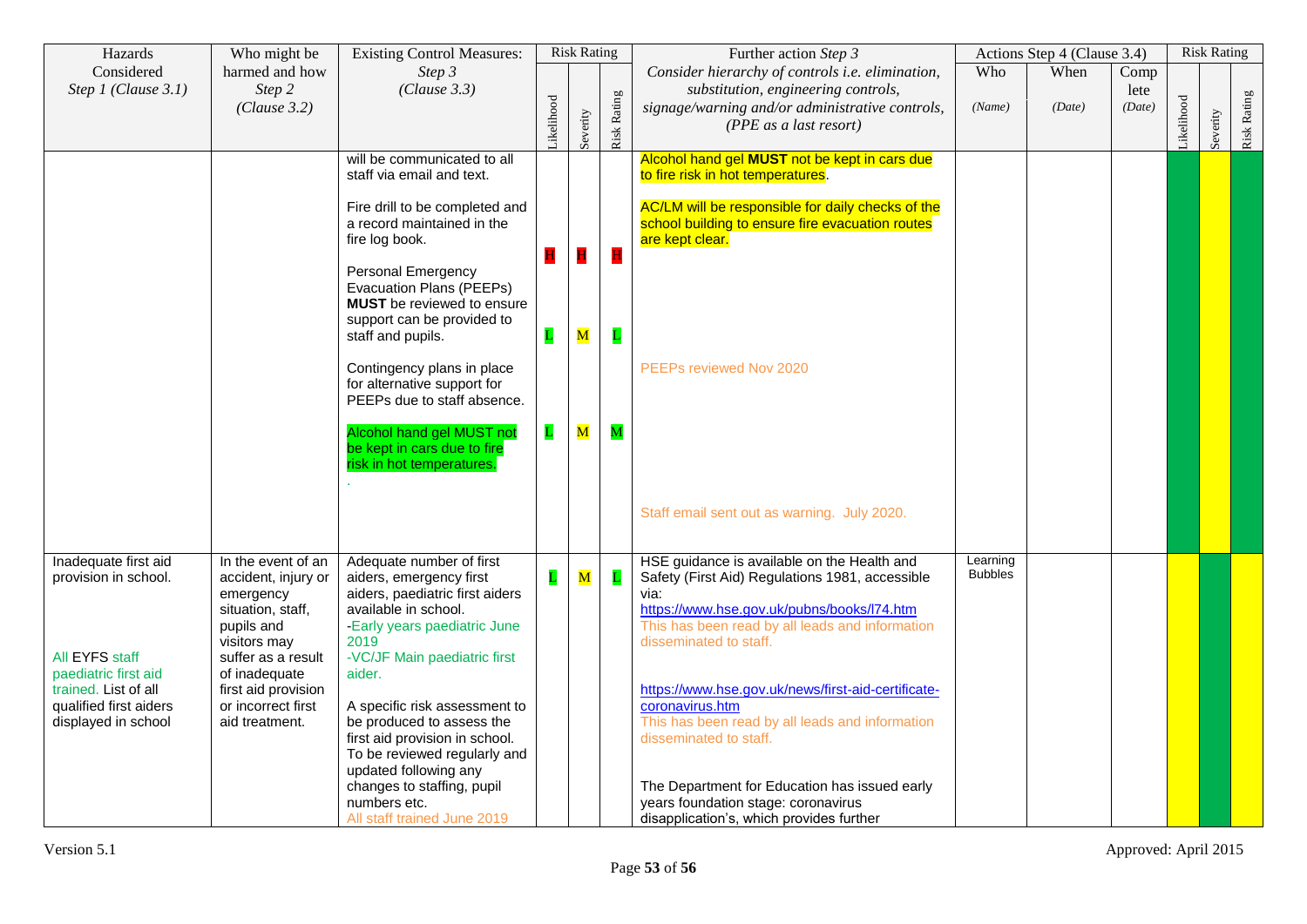| Hazards                           | Who might be             | <b>Existing Control Measures:</b>                                                                                                                                                                                                                                                                                                                                                                                                                                                                                                                                                                                                                                                                                                                                                                                                                                                                                                                                                                      |                              | <b>Risk Rating</b> |                                         | Further action Step 3                                                                                                                                                                                                                                                                                                                                                                                                                                                                                                                                                                                                                                                                                                                                                                                                                                                                                                                                                                                                                                                                                                                                                                                                                                                                                                                                                                                                                                                                                                                                    |        |        |                | Actions Step 4 (Clause 3.4) |          |             | <b>Risk Rating</b> |
|-----------------------------------|--------------------------|--------------------------------------------------------------------------------------------------------------------------------------------------------------------------------------------------------------------------------------------------------------------------------------------------------------------------------------------------------------------------------------------------------------------------------------------------------------------------------------------------------------------------------------------------------------------------------------------------------------------------------------------------------------------------------------------------------------------------------------------------------------------------------------------------------------------------------------------------------------------------------------------------------------------------------------------------------------------------------------------------------|------------------------------|--------------------|-----------------------------------------|----------------------------------------------------------------------------------------------------------------------------------------------------------------------------------------------------------------------------------------------------------------------------------------------------------------------------------------------------------------------------------------------------------------------------------------------------------------------------------------------------------------------------------------------------------------------------------------------------------------------------------------------------------------------------------------------------------------------------------------------------------------------------------------------------------------------------------------------------------------------------------------------------------------------------------------------------------------------------------------------------------------------------------------------------------------------------------------------------------------------------------------------------------------------------------------------------------------------------------------------------------------------------------------------------------------------------------------------------------------------------------------------------------------------------------------------------------------------------------------------------------------------------------------------------------|--------|--------|----------------|-----------------------------|----------|-------------|--------------------|
| Considered<br>Step 1 (Clause 3.1) | harmed and how<br>Step 2 | Step 3<br>(Clause 3.3)                                                                                                                                                                                                                                                                                                                                                                                                                                                                                                                                                                                                                                                                                                                                                                                                                                                                                                                                                                                 |                              |                    |                                         | Consider hierarchy of controls i.e. elimination,<br>substitution, engineering controls,                                                                                                                                                                                                                                                                                                                                                                                                                                                                                                                                                                                                                                                                                                                                                                                                                                                                                                                                                                                                                                                                                                                                                                                                                                                                                                                                                                                                                                                                  | Who    | When   | Comp           |                             |          |             |                    |
|                                   | (Clause 3.2)             |                                                                                                                                                                                                                                                                                                                                                                                                                                                                                                                                                                                                                                                                                                                                                                                                                                                                                                                                                                                                        | ikelihood                    | Severity           | <b>Risk Rating</b>                      | signage/warning and/or administrative controls,<br>(PPE as a last resort)                                                                                                                                                                                                                                                                                                                                                                                                                                                                                                                                                                                                                                                                                                                                                                                                                                                                                                                                                                                                                                                                                                                                                                                                                                                                                                                                                                                                                                                                                | (Name) | (Date) | lete<br>(Date) | ikelihood                   | Severity | Risk Rating |                    |
|                                   |                          | Named first aiders who<br>quality assure each week.<br>Specific first aid risk<br>assessment to include<br>consideration for additional<br>RPE/PPE required to<br>facilitate care. Where a need<br>is identified these items must<br>be available and staff<br>informed of requirements.<br>PPE DW/HR<br>Training issued and<br>refreshed continually to first<br>aiders.<br>First aid kits suitably<br>stocked, located checked<br>routinely.<br>- <b>HR</b> checks first aid.<br>- <b>HR</b> head bump first aider.<br>-Staff will let DW know if we<br>need more equipment.<br>-Spare first aid equipment<br>kept in cupboard and first aid<br>trolley. Kits checked weekly<br><b>DW</b><br>School awareness of method<br>for contacting emergency<br>services.<br>Phones available throughout<br>school for contact. 3<br>separate phones in admin<br>office.<br>- Personal phone (camera<br>covered) can be used to call<br>the office if needed.<br>Staff to wear PPE when first<br>aid applied. | $\mathbf{L}$<br>$\mathbf{L}$ | L<br>${\bf M}$     | $\mathbf{L}$<br>$\overline{\mathbf{L}}$ | information regarding the requirement for<br>paediatric first aiders. This is accessible via:<br>https://www.gov.uk/government/publications/earl<br>y-years-foundation-stage-framework--2/early-<br>years-foundation-stage-coronavirus-<br>disapplications<br>This has been read by all leads and information<br>disseminated to staff.<br>Government guidance issued for first responders<br>should be considered during first aid response,<br>available at:<br>https://www.gov.uk/government/publications/nov<br>el-coronavirus-2019-ncov-interim-guidance-for-<br>first-responders/interim-guidance-for-first-<br>responders-and-others-in-close-contact-with-<br>symptomatic-people-with-potential-2019-ncov<br>This has been read by all leads and information<br>disseminated to staff.<br>Template first aid risk assessments (SR92/93)<br>available on the Nottinghamshire Schools Portal<br>via:<br>https://www.nottinghamshire.gov.uk/schoolsporta<br>l/health-and-safety/risk-assessment<br>This has been read by all leads and information<br>disseminated to staff.<br>If the need for PPE/RPE is required, then staff<br>must be trained in the safe putting on and<br>removal of items.<br>If RPE is required, training and face-fit testing will<br>be required. In this instance please email the<br>NCC H&S Team for assistance at<br>hands@nottscc.gov.uk.<br>This has been read by all leads and information<br>disseminated to staff.<br>Government guidance issued for COVID-19<br>Personal Protective Equipment is available at: |        |        |                |                             |          |             |                    |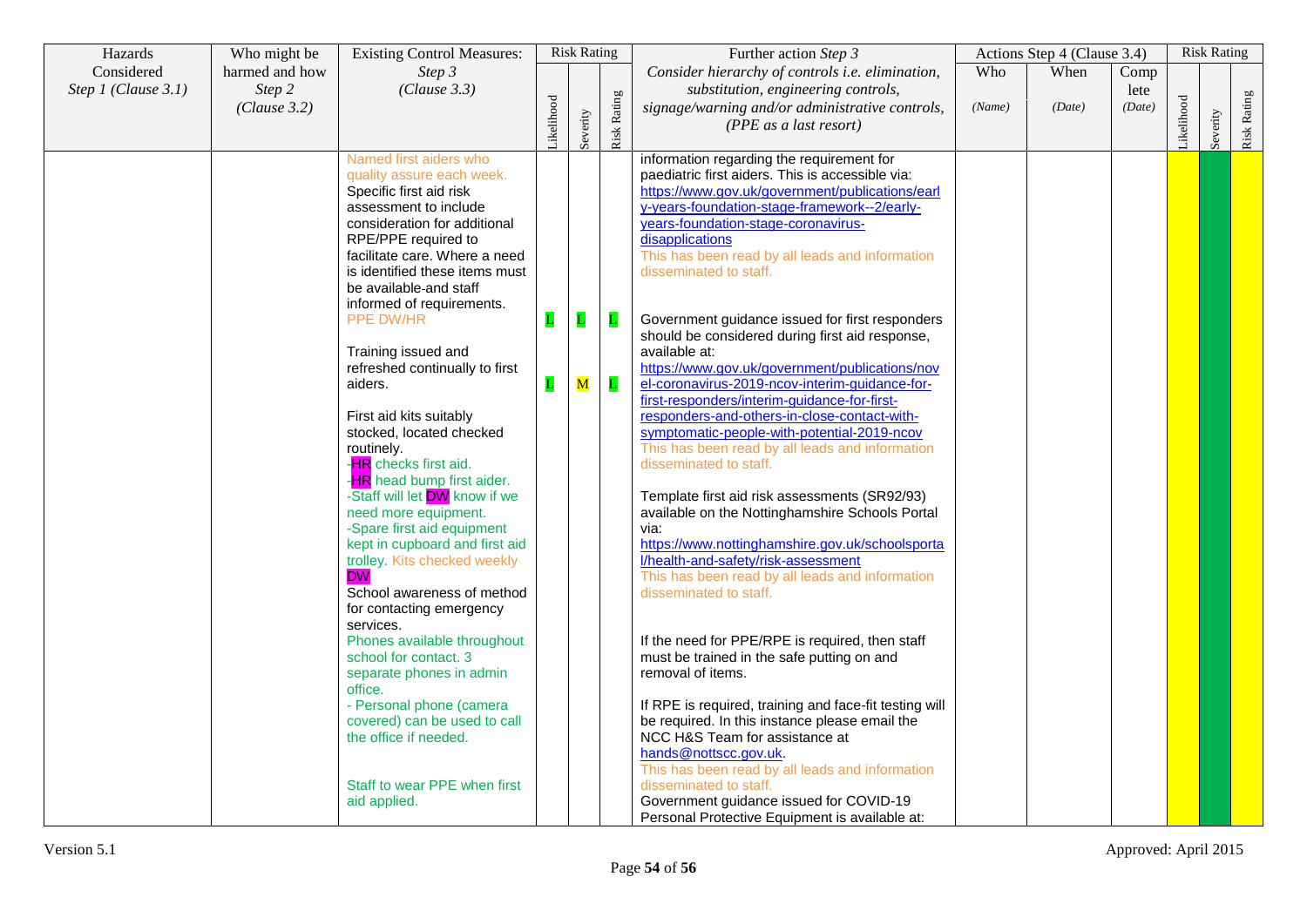| Hazards                                                                                                                                                | Who might be                                                                                                                            |                                                                                                                                                                                                                                               | <b>Existing Control Measures:</b> |                              | <b>Risk Rating</b>                     |                    | Further action Step 3                                                                                                                                                                                                                                                                                                                                                                                                                                | Actions Step 4 (Clause 3.4) |                              |                              | <b>Risk Rating</b> |          |             |
|--------------------------------------------------------------------------------------------------------------------------------------------------------|-----------------------------------------------------------------------------------------------------------------------------------------|-----------------------------------------------------------------------------------------------------------------------------------------------------------------------------------------------------------------------------------------------|-----------------------------------|------------------------------|----------------------------------------|--------------------|------------------------------------------------------------------------------------------------------------------------------------------------------------------------------------------------------------------------------------------------------------------------------------------------------------------------------------------------------------------------------------------------------------------------------------------------------|-----------------------------|------------------------------|------------------------------|--------------------|----------|-------------|
| Considered<br>Step 1 (Clause 3.1)                                                                                                                      | harmed and how<br>Step 2<br>(Clause 3.2)                                                                                                | Step 3<br>(Clause 3.3)                                                                                                                                                                                                                        |                                   | ikelihood                    | Severity                               | <b>Risk Rating</b> | Consider hierarchy of controls i.e. elimination,<br>substitution, engineering controls,<br>signage/warning and/or administrative controls,<br>(PPE as a last resort)                                                                                                                                                                                                                                                                                 | Who<br>(Name)               | When<br>(Date)               | Comp<br>lete<br>(Date)       | ikelihood          | Severity | Risk Rating |
|                                                                                                                                                        |                                                                                                                                         | -Double bag used first aid<br>equipment.                                                                                                                                                                                                      |                                   |                              |                                        |                    | https://www.gov.uk/government/collections/coron<br>avirus-covid-19-personal-protective-equipment-<br>ppe<br>This has been read by all leads and information<br>disseminated to staff.<br>HSE guidance related to COVID-19 and face-fit<br>testing is available at:<br>https://www.hse.gov.uk/news/face-mask-ppe-rpe-<br>coronavirus.htm<br>This has been read by all leads and information<br>disseminated to staff.                                 |                             |                              |                              |                    |          |             |
| Staff experience<br>violence, verbal abuse<br>and aggression from<br>parents / pupils / visitors<br>contractors / members<br>of the public.            | Staff and pupils<br>may suffer<br>stress, anxiety<br>and physical<br>injuries (cuts,<br>bruising,<br>fractures) if<br>abusive incidents | Adequate supervision and<br>awareness of pupil<br>behaviours at all times.<br>-EYFS children to be in sight<br>or hearing at all times.<br>Staff received Coping with<br><b>Risky Behaviours (CRB)</b>                                        |                                   | L<br>$\mathbf{L}$            | $\mathbf M$<br>$\overline{\mathbf{M}}$ |                    | All incidents where staff experience violence,<br>verbal abuse or aggression MUST be reported<br>on Wellworker as "physical violence" or "verbal<br>abuse or threat". Wellworker can be accessed<br>via: https://nottscc-<br>safety.oshens.com/login/default.aspx?ClassicSes<br>sion=clear&CountrySet=true                                                                                                                                           | Learning<br><b>Bubbles</b>  |                              |                              |                    |          |             |
|                                                                                                                                                        | occur.                                                                                                                                  | training - January 2021.<br>Awareness of safeguarding<br>pupils reporting procedures<br>and designated safeguarding<br>officer.<br>Parents / visitors / members<br>of the public informed that<br>abusive behaviour will not be<br>tolerated. |                                   | $\mathbf{L}$<br>$\mathbf{L}$ | $\overline{\mathbf{M}}$                | L<br>L             | Mental health and Wellbeing<br>-Parents moods may be affected from mental<br>health related to covid19 for example depression<br>or anxiety.<br>-Children may display behaviours that they had<br>previously outgrown such as tantrums, wetting<br>and separation anxiety from parents.<br>-Online help, support and guidance can be found<br>online.<br>-Clear communication with parents via phone,<br>email, text and Tapestry where appropriate. |                             |                              |                              |                    |          |             |
| Consider if any additional hazards are created and control measures are required if this activity is undertaken in non-routine or emergency conditions |                                                                                                                                         |                                                                                                                                                                                                                                               |                                   |                              |                                        |                    |                                                                                                                                                                                                                                                                                                                                                                                                                                                      |                             | <b>Review Date (Step 5):</b> |                              |                    |          |             |
| <b>Assessors Signature:</b> Adam Lumley                                                                                                                |                                                                                                                                         |                                                                                                                                                                                                                                               | Date: 04.01.2021<br>02/09/21      |                              |                                        |                    | <b>Authorised By: Julie Vaccari</b>                                                                                                                                                                                                                                                                                                                                                                                                                  |                             |                              | Date: 04.01.2021<br>02/09/21 |                    |          |             |